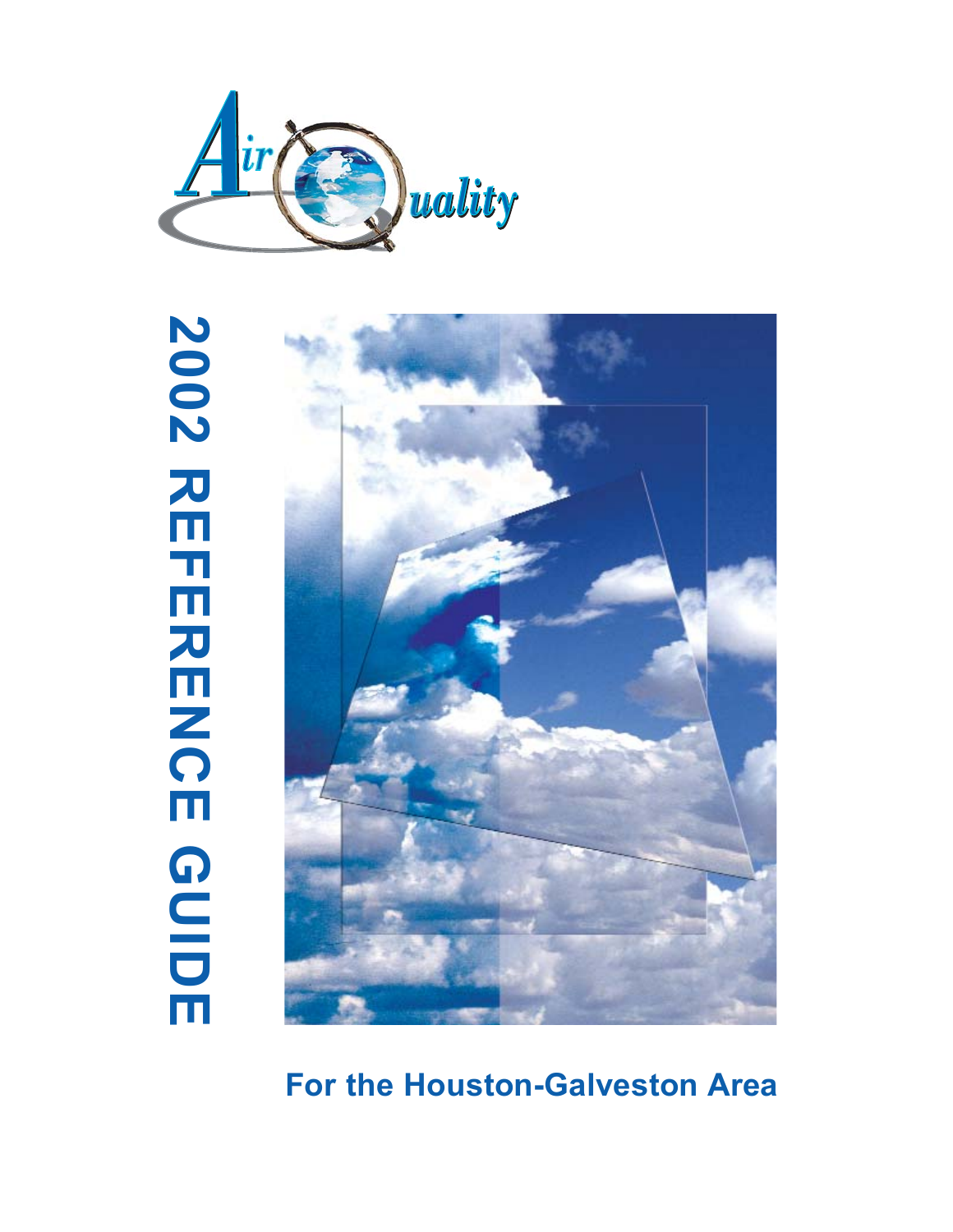# **Air Quality Reference Guide for the Houston-Galveston Area**

July 2002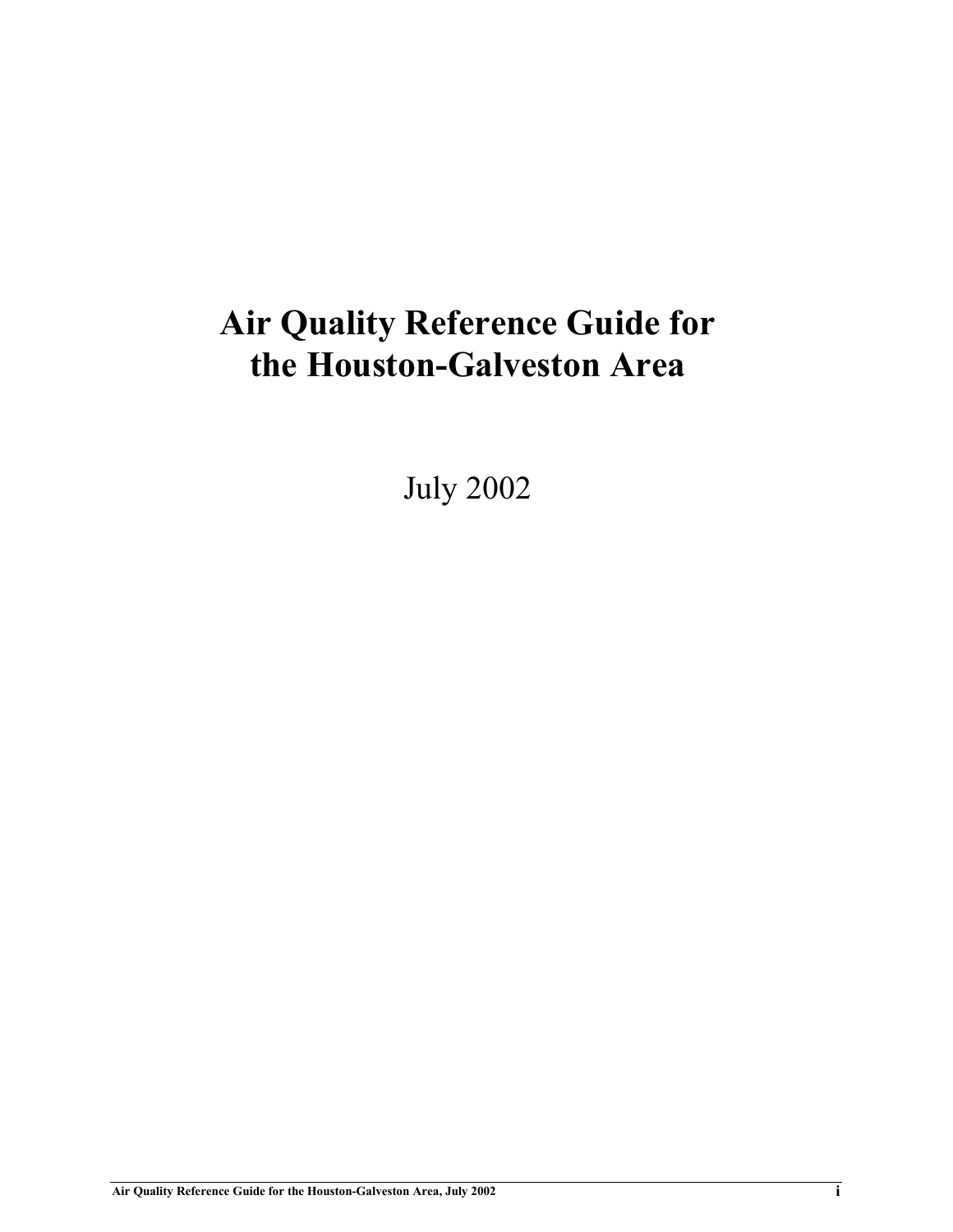The contents of this report reflect the views of the authors who are responsible for the opinions, findings and conclusions presented herein. The contents do not necessarily reflect the views or policies of the Federal Highway Administration, the Federal Transit Administration or the Texas Department of Transportation.

Regional Air Quality Planning Committee of the Houston-Galveston Area Council P. O. Box 22777 Houston, Texas 77227-2777 (713) 627-3200 www.hgac.cog.tx.us/transportation

 $6<sup>th</sup>$  Edition July 2002

This publication may be reproduced for noncommercial purposes with appropriate attribution.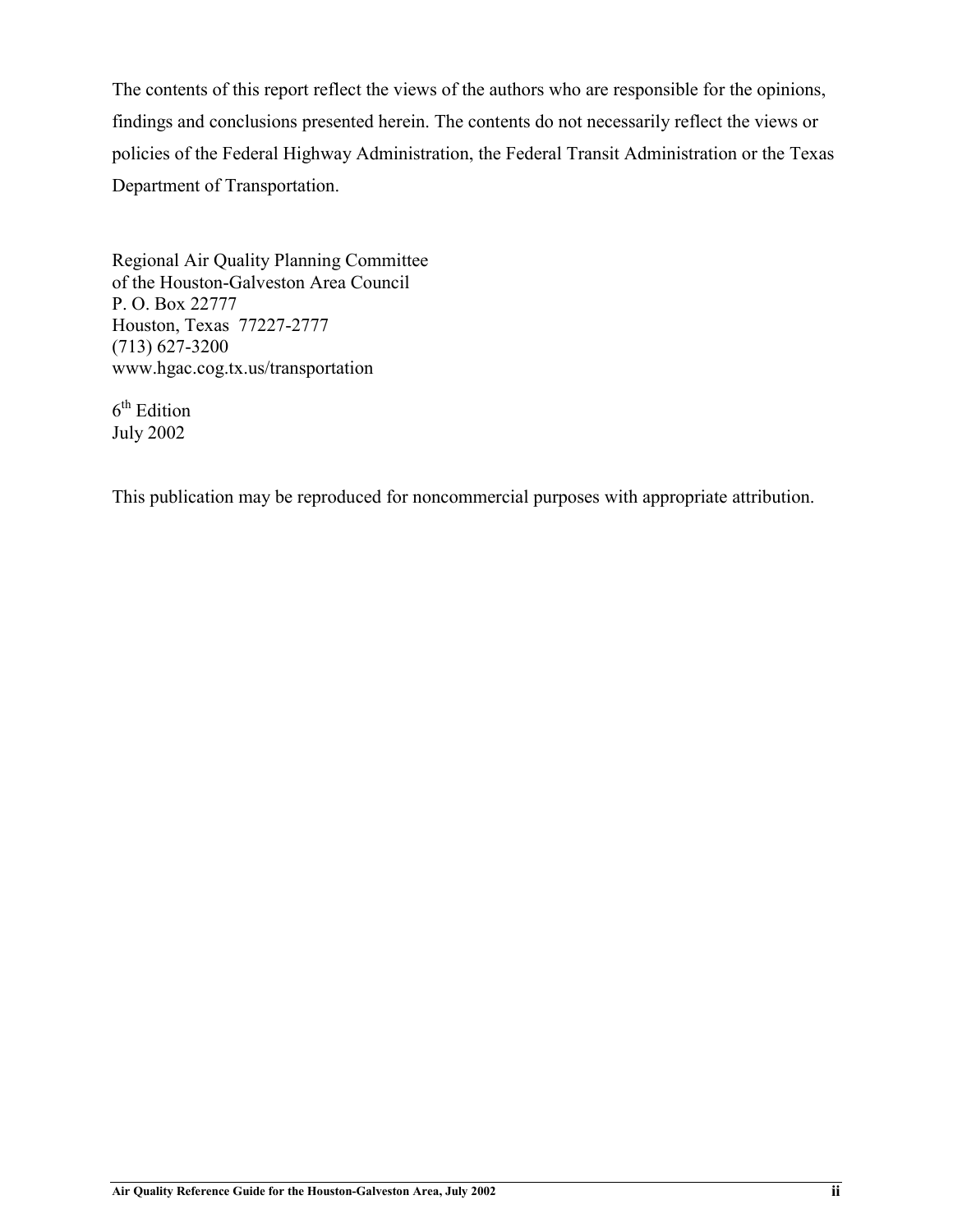## **Preface**

We have prepared the *Air Quality Reference Guide for the Houston-Galveston Area* to provide interested citizens and organizations with accurate and up-to-date information about air pollution in the greater Houston area. We intentionally brought differing perspectives – in dustry, public health, government, citizens and the environmental community – to the preparation of this guide, and its contents represent the consensus of the group. Consensus was not always easy, but the process gave each of us a more multifaceted appreciation of the complexity of the problems facing the Houston area. We hope that this consensus of differing points of view is shown throughout this document, since working together and coming to a consensus are an integral part of the process to reduce the levels of pollution significantly in our area and within the time frame required. This document, however, is certainly not the final word on air pollution in the Houston area, and will be regularly revised as new information becomes available and as our understanding of the issues improves. We hope that you find this guide useful, and we encourage you to offer suggestions how it might be improved in the next revision.

The Reference Guide Consensus Group Regional Air Quality Planning Committee Houston-Galveston Area Council

*Jennifer Adair,* Houston-Galveston Area Council

- *Rob Barrett*, Pollution Control Division, Harris County Public Health & Environmental Services Department
- *Jane Laping, M.S., M.P.H.,* Mothers for Clean Air
- *Jacqueline M. Lentz*, Bureau of Air Policy, Department of Health & Human Services, City of Houston

*Robert Nolan,* Greater Houston Partnership and ExxonMobil

*Frances V. Smith, M.P.H.*, Air Quality Committee, League of Women Voters of Houston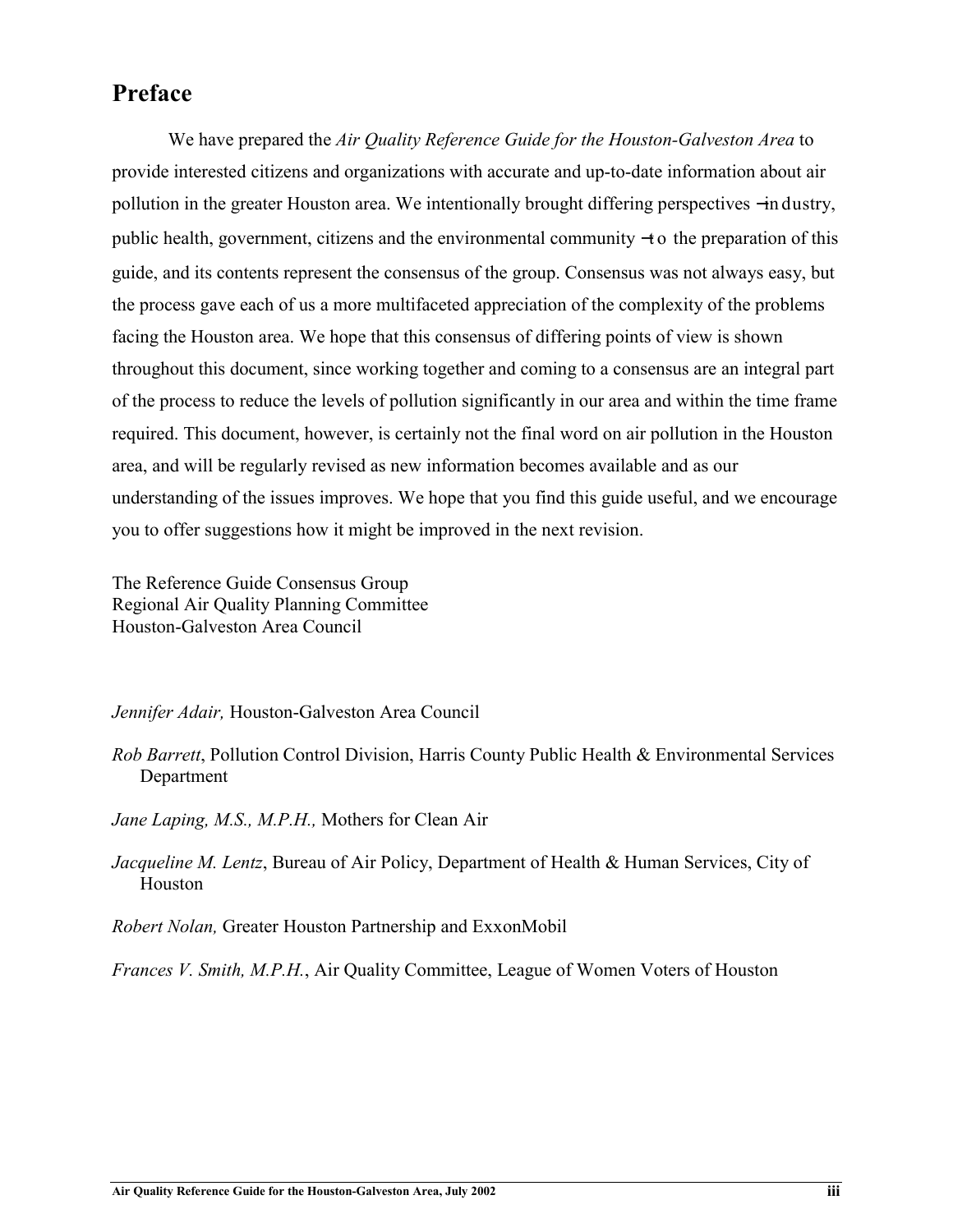## **Acknowledgements**

We offer enormous thanks to the many individuals who have prepared material for this edition of the guide.

*Peter Breitenbach,* Texas Natural Resource Conservation Commission *Craig Beskid*, Mickey Leland National Urban Air Toxics Research Center *Alan Clark*, Metropolitan Planning Organization, Houston-Galveston Area Council *David Crossley*, Gulf Coast Institute *Walt Crow*, URS Corporation *Alex Cuclis*, Environmental Institute of Houston, University of Houston – Clear Lake *Guy Donaldson*, Environmental Protection Agency *Dick Flannery*, Texas Natural Resource Conservation Commission *Matt Fraser*, Rice University *Winifred J. Hamilton*, Baylor College of Medicine *Al Hendler*, URS Corporation *David Hitchcock,* Houston Advanced Research Council *Kelly Keel,* Texas Natural Resource Conservation Commission *Bryan Lambeth*, Texas Natural Resource Conservation Commission *Gene McMullen*, Bureau of Air Quality Control, City of Houston *Mickey Merritt*, Texas Forest Service *Anne Mrok-Smith*, Clean Air Action, Houston-Galveston Area Council *Karl Pepple*, Houston-Galveston Area Council *Lily Wells*, Houston-Galveston Area Council *Elizabeth Whitehead,* Houston-Galveston Area Council *Shelley Whitworth,* Houston-Galveston Area Council *John Wilson*, Galveston-Houston Association for Smog Prevention

Additionally, we'd like to thank Keith Garber and Michael Fuller for preparing the final document for placement on the Houston-Galveston Area Council Web site.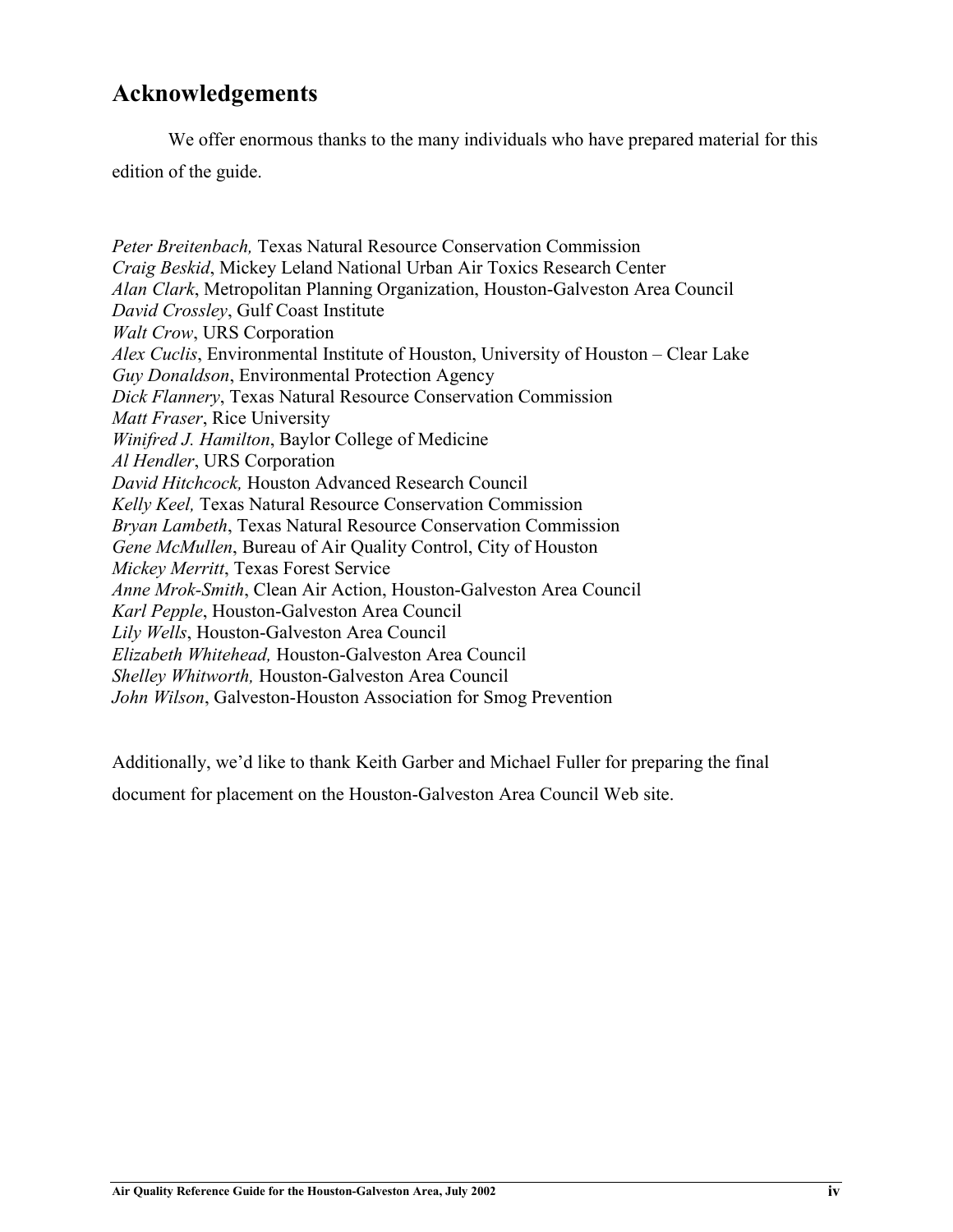# **Table of Contents**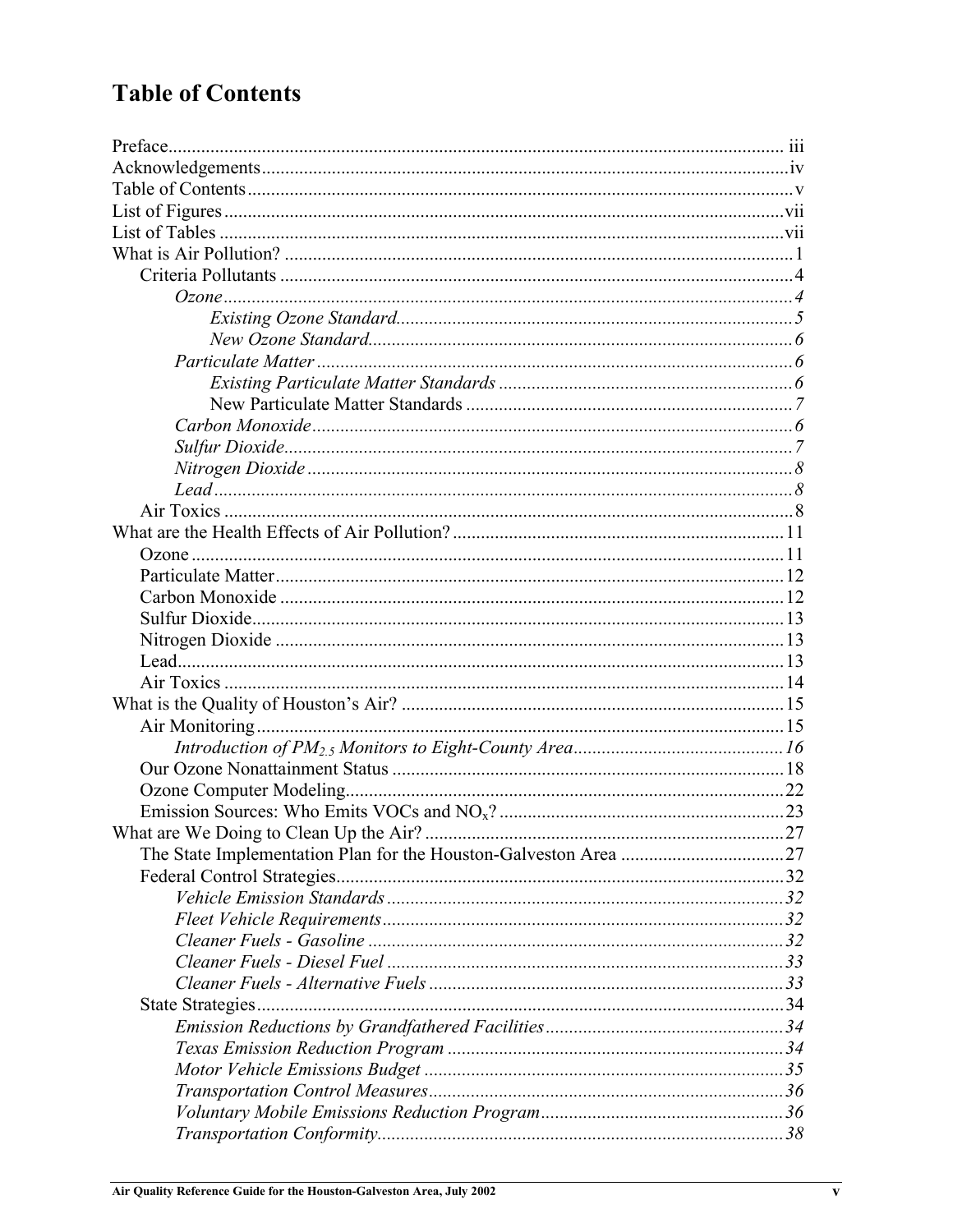| Greater Houston Partnership/Business Coalition for Clean Air45                   |  |
|----------------------------------------------------------------------------------|--|
|                                                                                  |  |
|                                                                                  |  |
| Assessment of the Health Benefits of Improving Air Quality in Houston 46         |  |
|                                                                                  |  |
|                                                                                  |  |
|                                                                                  |  |
|                                                                                  |  |
|                                                                                  |  |
|                                                                                  |  |
|                                                                                  |  |
|                                                                                  |  |
|                                                                                  |  |
|                                                                                  |  |
|                                                                                  |  |
|                                                                                  |  |
|                                                                                  |  |
|                                                                                  |  |
| Appendix D: The City of Houston Mayor's Short-Term Fine Particulate List of      |  |
|                                                                                  |  |
|                                                                                  |  |
|                                                                                  |  |
| Appendix G: Houston-Galveston Area's Attainment Demonstration Control Measures71 |  |
|                                                                                  |  |
|                                                                                  |  |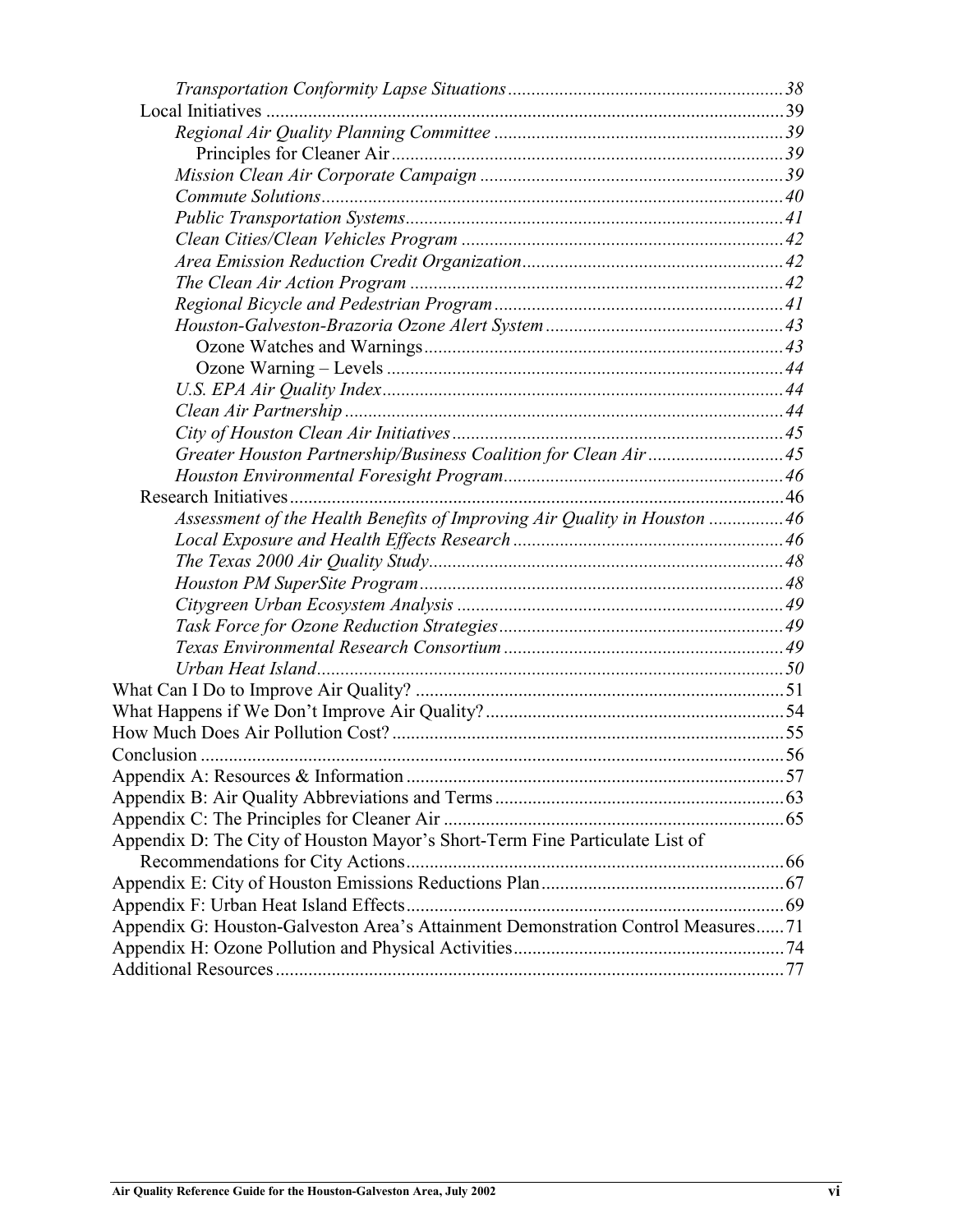# **List of Figures**

| Figure 1: The Eight Counties that Comprise the Houston-Galveston Nonattainment Area |                             |
|-------------------------------------------------------------------------------------|-----------------------------|
| for the One-hour Federal Ozone Standard.                                            | $\mathcal{D}_{\mathcal{L}}$ |
|                                                                                     | <sup>16</sup>               |
| Figure 3: Maximum Number of Days that Any Single Monitor in the                     |                             |
| Houston-Galveston Area Exceeded the 1-Hour Ozone Standard                           | 19                          |
| Figure 4: Number of Days When at Least One Monitor Exceeded the 1-Hour              |                             |
| Ozone Standard                                                                      | 19                          |
|                                                                                     | 20                          |
|                                                                                     | 20                          |
|                                                                                     | 21                          |
| Figure 8: Man-made Emissions by Source Category in the Houston-Galveston Area       |                             |
| for (a) VOCs and (b) $NO_x$                                                         | 25                          |
|                                                                                     | 26                          |
|                                                                                     | 31                          |
|                                                                                     | 31                          |
| Figure F1: The Temperature Profile of an Urban Heat Island                          | 69                          |

## **List of Tables**

| Table 2: U.S. Cities with a Population Greater than 1 Million in Nonattainment for |  |
|------------------------------------------------------------------------------------|--|
|                                                                                    |  |
|                                                                                    |  |
|                                                                                    |  |
| Table 5: Houston-Galveston Area (HGA) State Implementation Plan (SIP) Control      |  |
|                                                                                    |  |
|                                                                                    |  |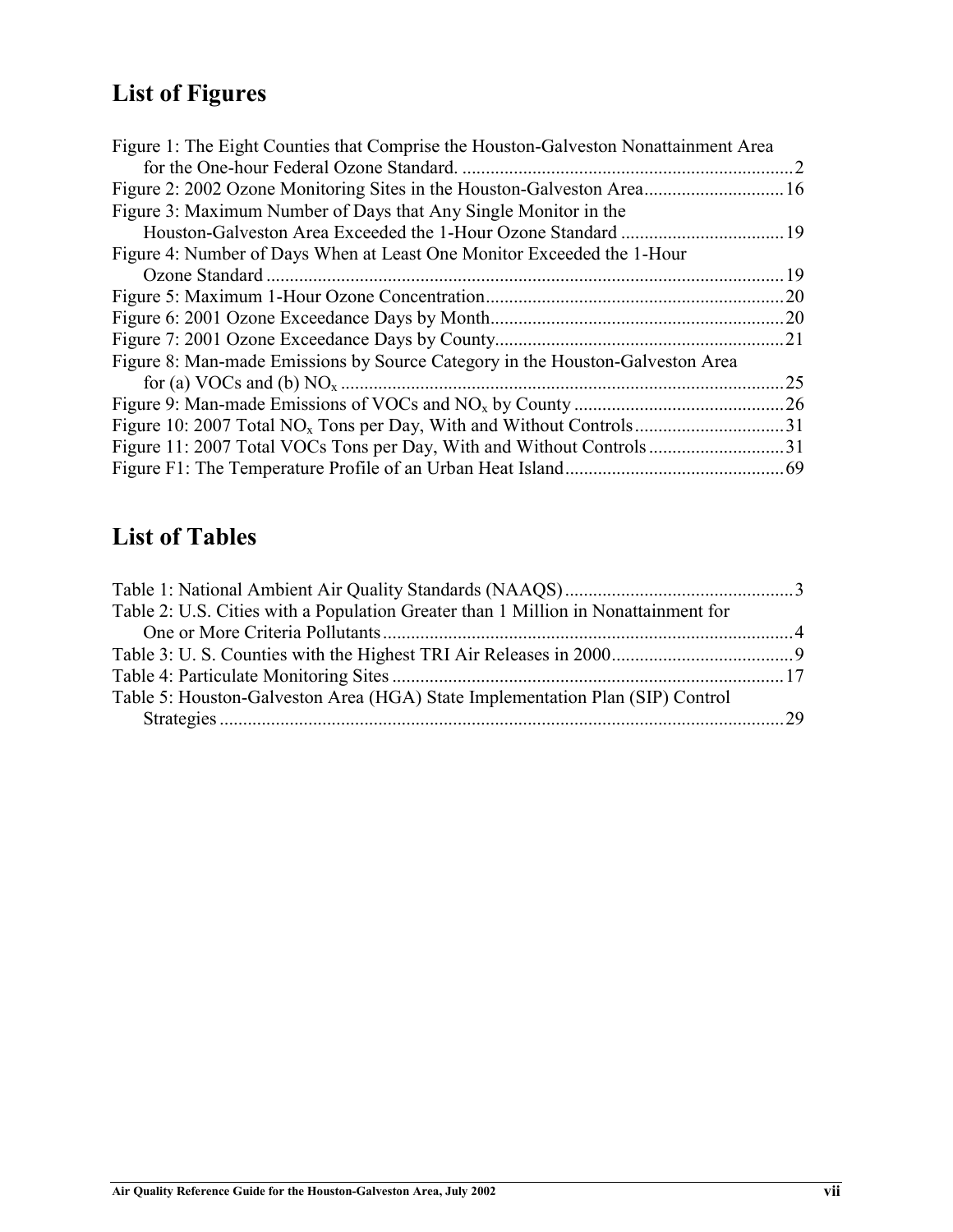## **What is Air Pollution?**

Air pollution is the presence of substances, both gases and particles, in the air in amounts that are harmful to the health or comfort of humans or animals, or cause damage to plants or materials. Although there are natural sources of air pollution, such as volcanic eruptions, forest fires and wind-blown dust, significant air pollution is usually the result of human activities (e.g., industrial processes and motor vehicle use).

Under the federal Clean Air Act (CAA) of 1970, which was significantly amended in 1990, the U. S. Environmental Protection Agency (EPA) is required to study the effects of air pollution on human health and the environment, and establish appropriate ambient, or outdoor, air quality standards. These federal standards are known as the National Ambient Air Quality Standards (NAAQS) and are intended, based on the latest scientific knowledge, to protect public health and welfare.

Based on these health and welfare criteria, federal standards have been established for six ambient air pollutants: ozone, particulate matter, carbon monoxide, sulfur dioxide, nitrogen dioxide and lead. These six air pollutants have become known as the criteria pollutants. Table 1 lists the primary standards that are intended to protect public health, as well as the secondary standards that are intended to protect public welfare (e.g., preventing plant, crop, and property damage), for each criteria pollutant. The Clean Air Act also addresses other pollutants, such as air toxics.

Ozone, formed by the combination of emitted nitrogen oxides  $(NO<sub>x</sub>)$  and hydrocarbons, also called photochemical smog, is the only criteria pollutant for which the eight-county Houston-Galveston area currently fails to meet the NAAQS. An area that fails to meet the NAAQS for a pollutant is said to be in nonattainment for that pollutant. The eight counties that make up the Houston-Galveston ozone nonattainment area for the one-hour standard are Brazoria, Chambers, Fort Bend, Galveston, Harris, Liberty, Montgomery and Waller (Figure 1). The counties comprise the Consolidated Metropolitan Statistical Area (CMSA) for the Houston region.

Other nonattainment areas in Texas include Beaumont-Port Arthur, Dallas-Fort Worth and El Paso. Some U.S. cities, as shown in Table 2, fail to meet more than one of the NAAQS. While the Houston area only fails to meet the NAAQS for ozone, it is designated as a "Severe" ozone nonattainment area under the Clean Air Act classification system. Monitors in the region have recorded some of the highest ozone readings in the nation. Because each urban area has different geographical and meteorological conditions, as well as different emissions sources, different strategies to reduce pollutant levels must be developed for each area.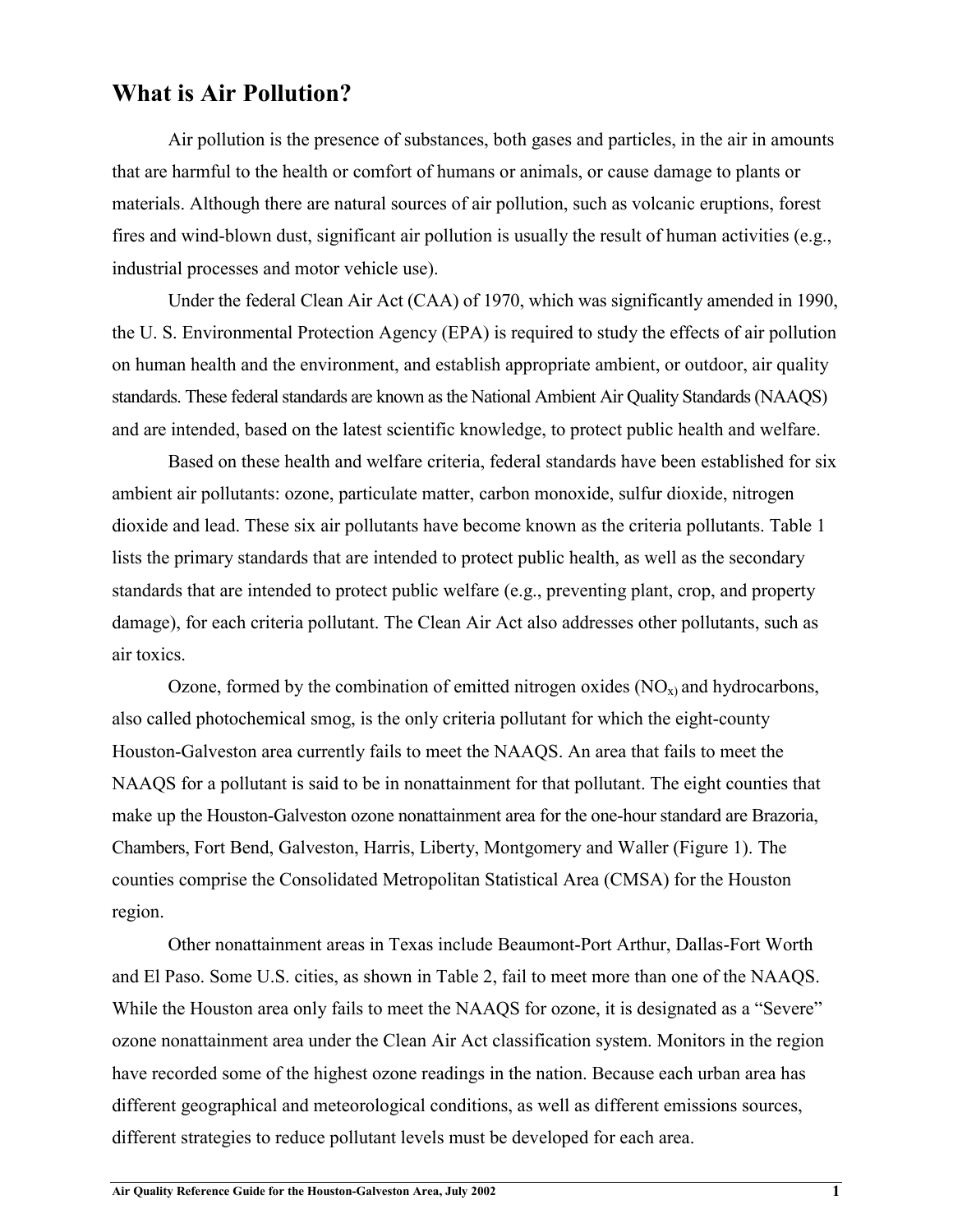**FIGURE 1: The Eight Counties that Comprise the Houston-Galveston Nonattainment Area for the One-hour Federal Ozone Standard.**

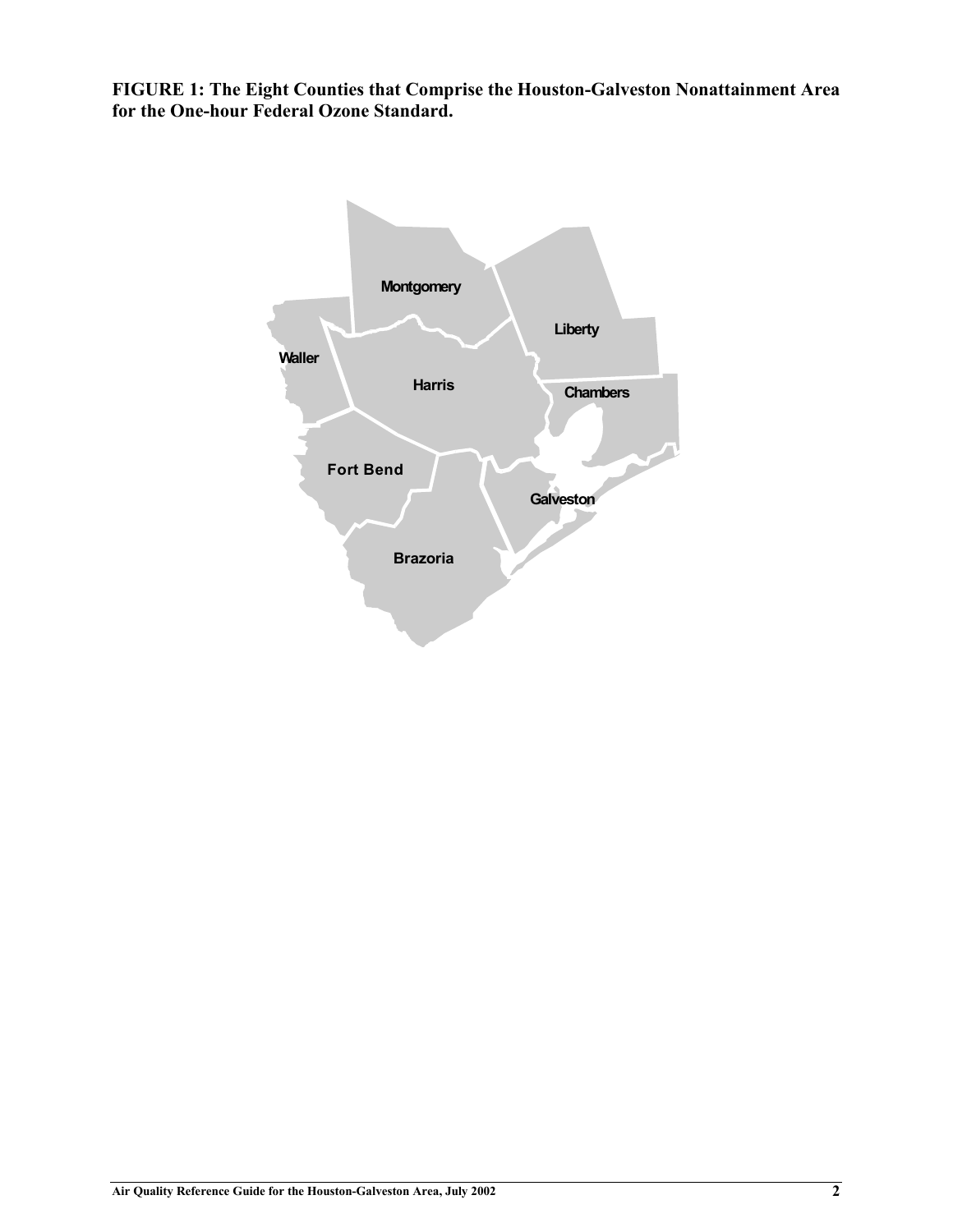## **TABLE 1: National Ambient Air Quality Standards (NAAQS)**

(Source: 40 CFR Part 50)

|                                            |                                                    | <b>Primary Standard (Public Health)</b> |                                                                | <b>Secondary Standard (Public Welfare)</b> |        |               |
|--------------------------------------------|----------------------------------------------------|-----------------------------------------|----------------------------------------------------------------|--------------------------------------------|--------|---------------|
| Pollutant                                  | Averaging<br>Level<br><b>Time</b><br>Form<br>Level |                                         | Averaging<br><b>Time</b>                                       | Form                                       |        |               |
|                                            | $0.12$ ppm                                         | 1-hour                                  | More than 3 days<br>over 3 years                               | Same as primary standard                   |        |               |
| Ozone                                      | $0.08$ ppm                                         | 8-hour                                  | 3-year average of<br>annual fourth<br>highest daily<br>maximum | Same as primary standard                   |        |               |
| Particulate<br><b>Matter</b><br>10 microns | $150 \mu g/m^3$                                    | 24-hour                                 | 3-year average of<br>annual 99th<br>percentiles                | Same as primary standard                   |        |               |
| or smaller<br>$(PM_{10})$                  | 50 $\mu$ g/m <sup>3</sup>                          | Annual                                  | Not to be<br>exceeded                                          |                                            |        |               |
| Particulate<br><b>Matter</b>               | 65 $\mu$ g/m <sup>3</sup>                          | 24-hour                                 | 3-year average of<br>$98th$ percentiles                        | Same as primary standard                   |        |               |
| 2.5 microns<br>or smaller<br>$(PM_{2.5})$  | $15 \mu g/m^3$                                     | Annual                                  | 3-year average of<br>annual averages                           |                                            |        |               |
| Carbon                                     | 35 ppm                                             | 1-hour                                  | More than once<br>No secondary standard                        |                                            |        |               |
| <b>Monoxide</b>                            | 9 ppm                                              | 8-hour                                  | per year                                                       |                                            |        |               |
| <b>Sulfur</b><br><b>Dioxide</b>            | $0.14$ ppm                                         | 24-hour                                 | More than once<br>per year                                     | 0.50                                       | 3-hour | More than     |
|                                            | $0.03$ ppm                                         | Annual                                  | Not to be<br>exceeded                                          | ppm                                        |        | once per year |
| <b>Nitrogen</b><br><b>Dioxide</b>          | $0.053$ ppm                                        | Annual                                  | Not to be<br>exceeded                                          | Same as primary standard                   |        |               |
| Lead                                       | $1.5 \,\mu g/m^3$                                  | Quarterly                               | Not to be<br>exceeded                                          | Same as primary standard                   |        |               |

ppm = parts per million;  $\mu g/m^3$  = micro-grams per cubic meter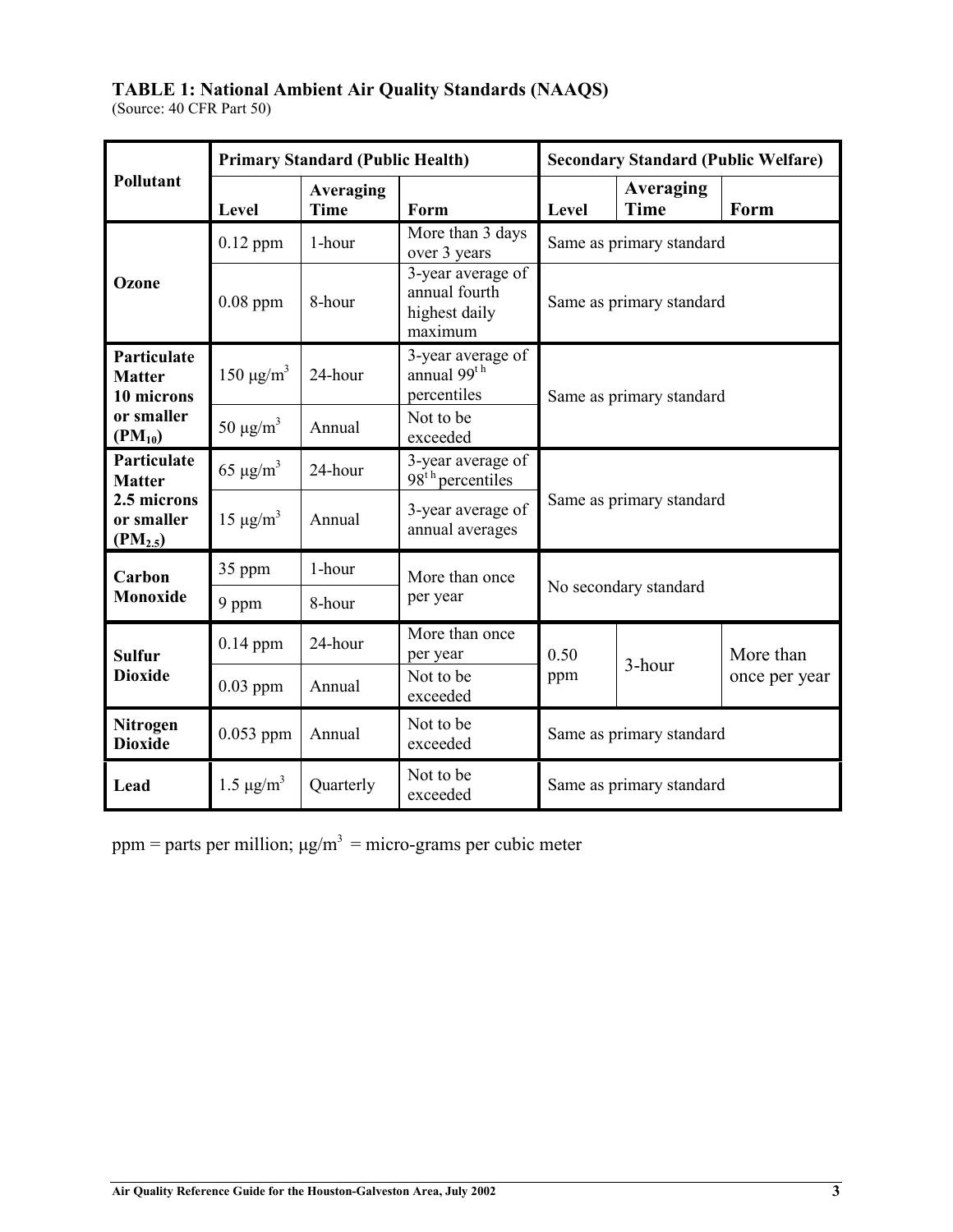## **TABLE 2: U.S. Cities with a Population Greater than 1 Million in Nonattainment for One or More Criteria Pollutants**

|                        | $1-hr$                    | Particulate               | Carbon   | <b>Sulfur</b>  | <b>Nitrogen</b> |      |                |
|------------------------|---------------------------|---------------------------|----------|----------------|-----------------|------|----------------|
| <b>City</b>            | Ozone                     | <b>Matter</b>             | Monoxide | <b>Dioxide</b> | <b>Dioxide</b>  | Lead | <b>Total</b>   |
| <b>Atlanta</b>         | X                         |                           |          |                |                 |      |                |
| <b>Baltimore</b>       | X                         |                           |          |                |                 |      |                |
| Chicago                | $\boldsymbol{\mathrm{X}}$ |                           |          |                |                 |      |                |
| Cincinnati             | X                         |                           |          |                |                 |      |                |
| <b>Cleveland</b>       |                           |                           |          | X              |                 |      |                |
| <b>Dallas</b>          | X                         |                           |          |                |                 |      |                |
| <b>Denver</b>          |                           | X                         |          |                |                 |      |                |
| <b>Houston</b>         | X                         |                           |          |                |                 |      |                |
| <b>Los Angeles</b>     | X                         | X                         |          |                |                 |      | $\overline{2}$ |
| <b>Milwaukee</b>       | X                         |                           |          |                |                 |      |                |
| <b>Minneapolis</b>     |                           | X                         |          |                |                 |      |                |
| <b>New York</b>        | X                         |                           | X        |                |                 |      | $\overline{2}$ |
| Philadelphia           | X                         |                           |          |                |                 |      |                |
| Pittsburgh             |                           | X                         | X        | X              |                 |      | 3              |
| <b>Phoenix</b>         |                           | $\boldsymbol{\mathrm{X}}$ |          |                |                 |      |                |
| <b>Sacramento</b>      | $\boldsymbol{\mathrm{X}}$ | $\boldsymbol{\mathrm{X}}$ |          |                |                 |      | $\overline{2}$ |
| <b>St. Louis</b>       | $\overline{X}$            |                           |          |                |                 | X    | $\overline{2}$ |
| <b>San Diego</b>       | $\boldsymbol{\mathrm{X}}$ |                           |          |                |                 |      |                |
| <b>San Francisco</b>   | $\boldsymbol{\mathrm{X}}$ |                           |          |                |                 |      |                |
| <b>Washington D.C.</b> | $\boldsymbol{\mathrm{X}}$ |                           |          |                |                 |      |                |

(Source: U.S. EPA, May 21, 2001; www.epa.gov/oar/oaqps/greenbk/ancl3.html)

 $X =$  Nonattainment

## *Criteria Pollutants*

#### *Ozone*

Ozone is a reactive form of oxygen that is composed of three oxygen atoms  $(O_3)$ , in contrast to the more common form of oxygen that has two oxygen atoms  $(O_2)$ . It occurs in two areas of the earth's atmosphere – the stratosphere and the troposphere. Naturally occurring ozone is found in the stratosphere, 6 to 30 miles above the earth's surface, where it plays a positive role in absorbing ultraviolet rays emitted by the sun. Ozone is also found in the troposphere, up to 6 miles above the earth's surface. Exposure to this ground-level ozone in higher concentrations can result in adverse effects to humans, plants and animals. Because ground-level ozone is largely formed from emissions created by human activities, harmful levels of ozone usually occur in urban areas.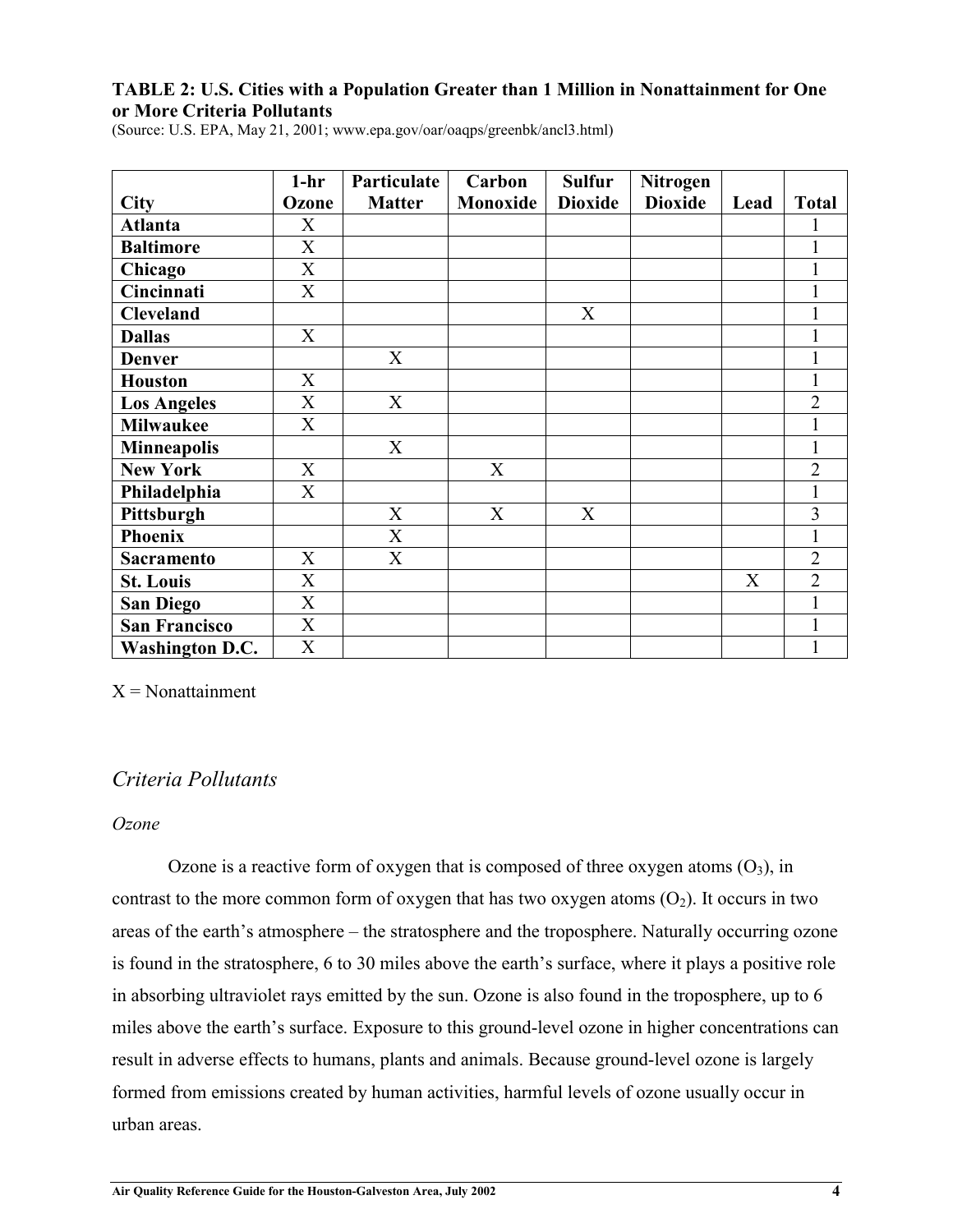Ground-level ozone is not emitted directly into the air, but is formed by a series of complex atmospheric chemical reactions that primarily involve nitrogen oxides  $(NO<sub>x</sub>)$  and volatile organic compounds (VOCs), which are called precursors, and sunlight.

 $NO<sub>x</sub>$  is produced almost entirely as a byproduct of high-temperature combustion. Common sources of  $NO<sub>x</sub>$  include automobiles, trucks, construction equipment, marine vessels, incineration, power generation, industrial processes, forest fires, natural gas furnaces and stoves, and fireplaces. The primary noncombustion source of  $NO<sub>x</sub>$  is the breakdown of nitrogen in the soil by soil microbes.

VOCs include many chemicals that vaporize easily, such as those found in gasoline and solvents. VOCs are emitted from: (1) industrial sources, such as petroleum storage tanks, oil refineries and petrochemical manufacturing plants; (2) on-road mobile sources, such as automobiles, trucks and motorcycles; (3) off-road sources, such as airplanes, trains, boats and construction equipment; (4) area sources, such as gasoline stations, paint, gasoline-powered lawn mowers and printing operations; and (5) biogenic sources from various trees and plants. Not all VOCs, however, have equal potential to make ozone. New research indicates the most important issue regarding VOCs are their reactivity. VOCs that are more reactive, such as ethylene and propylene, contribute more to ozone formation than do less reactive VOCs, such as propane and acetone.

Ground-level ozone in irritating or harmful concentrations is typically formed during periods of high solar radiation (i.e., no cloud cover), low wind speeds, elevated temperatures and moderate-to-high concentrations of  $NO<sub>x</sub>$  and VOCs. Varying wind patterns and the time required for ozone to form can result in exceedances of the ozone standard at locations quite remote from the sources of  $NO<sub>x</sub>$  and VOCs.

#### *Existing Ozone Standard*

The current health and welfare NAAQS for ozone  $(O_3)$  is 0.12 parts per million (ppm) averaged over one hour. Because of mathematical rounding, an exceedance is considered to have occurred when  $O_3$  levels equal or exceed 0.125 ppm, which equals 125 parts per billion (ppb). In 2001, there were 32 days when monitors in the Houston-Galveston area detected  $O_3$  higher than the one-hour standard. The Houston-Galveston area is not in attainment for  $O_3$ .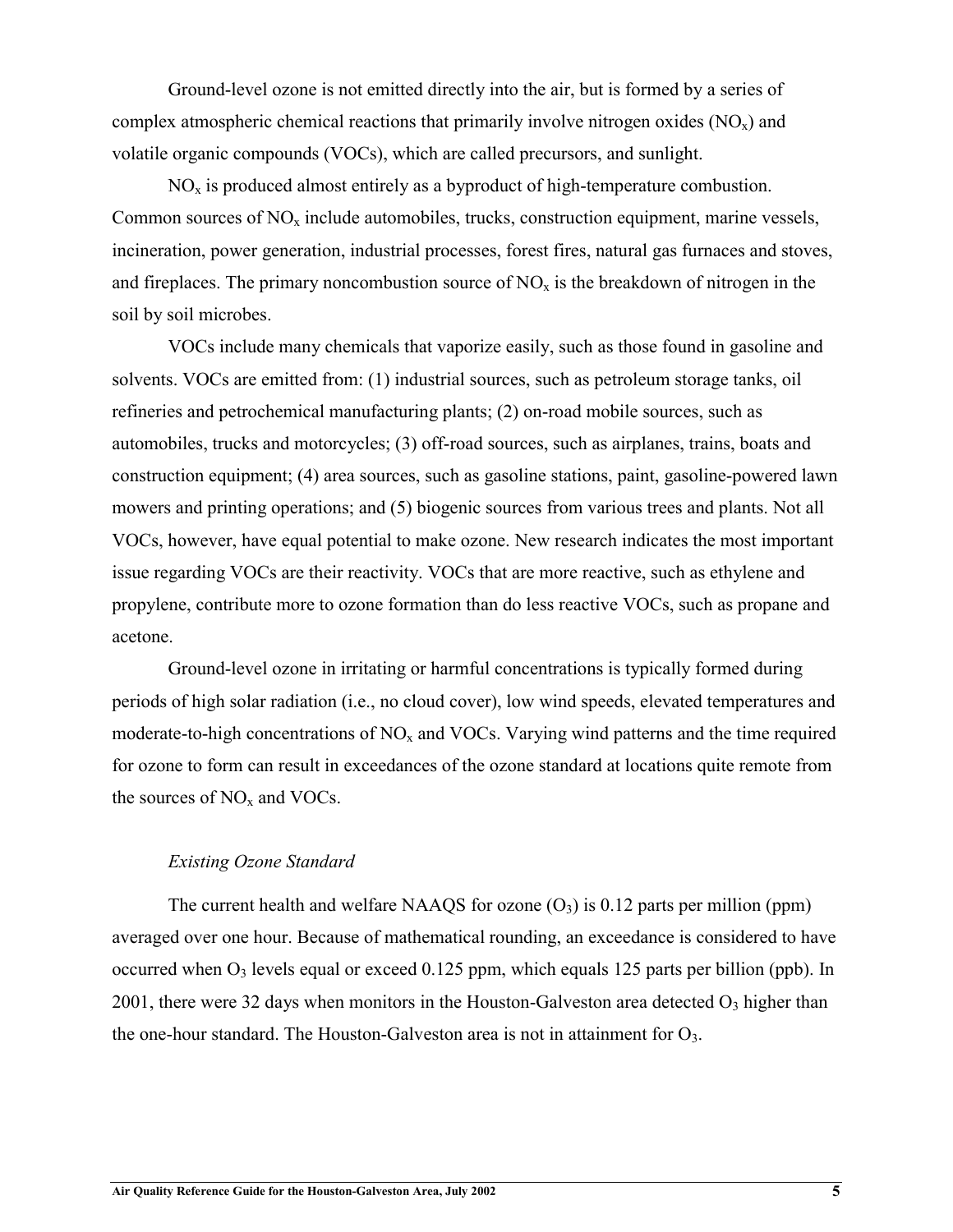#### *New Ozone Standard*

In July 1997, the EPA established a new ozone standard. The new standard states that the three-year average of the annual fourth-highest daily eight-hour average concentration, at the same monitor, shall be no greater than 0.08 ppm. The EPA plans to designate areas that fail to attain the new eight-hour standard following the release of guidance for implementation. This guidance will clarify how the new eight-hour standard will be implemented in the Houston-Galveston eight-county area.

In 2001, there were 48 days when monitors in the Houston-Galveston area detected ozone that exceeded the eight-hour standard. It is expected that the Houston-Galveston area will be designated nonattainment for the eight-hour ozone standard.

#### *Particulate Matter*

Particulate matter denotes small particles suspended in air. These particles are exceptionally diverse, and include inorganic salts, acids, metals, water, organic compounds and soot-like material. In 1987, the EPA established a standard for particulate matter that is 10 microns or smaller in diameter ( $PM_{10}$ ). A micron is approximately equal to 1/100th of the width of a human hair.  $PM_{10}$  particles come from (1) combustion, including gasoline- and diesel-fueled cars and trucks, power generation, industrial processes, cigarette smoke, volcanoes and forest fires; (2) road dust; (3) tires; (4) chemical reactions in the atmosphere; (5) soil disturbance from such sources as construction and agriculture; (6) production or degradation of metals, such as chromium and platinum; and (7) various naturally occurring sources, such as pollen, animal dander and insect fecal matter.

#### *Existing Particulate Matter Standards*

The current NAAQS for PM<sub>10</sub> are 150 micrograms per cubic meter of air ( $\mu$ g/m<sup>3</sup>) averaged over 24 hours, and 50  $\mu$ g/m<sup>3</sup> averaged over one year (Table 1). In 2001, the maximum concentrations of  $PM_{10}$  in the Houston-Galveston area measured 110  $\mu$ g/m<sup>3</sup> averaged over 24 hours, and 39  $\mu$ g/m<sup>3</sup> as an annual average. The Houston-Galveston area is in attainment for PM<sub>10</sub> because attainment status is based on three years of data.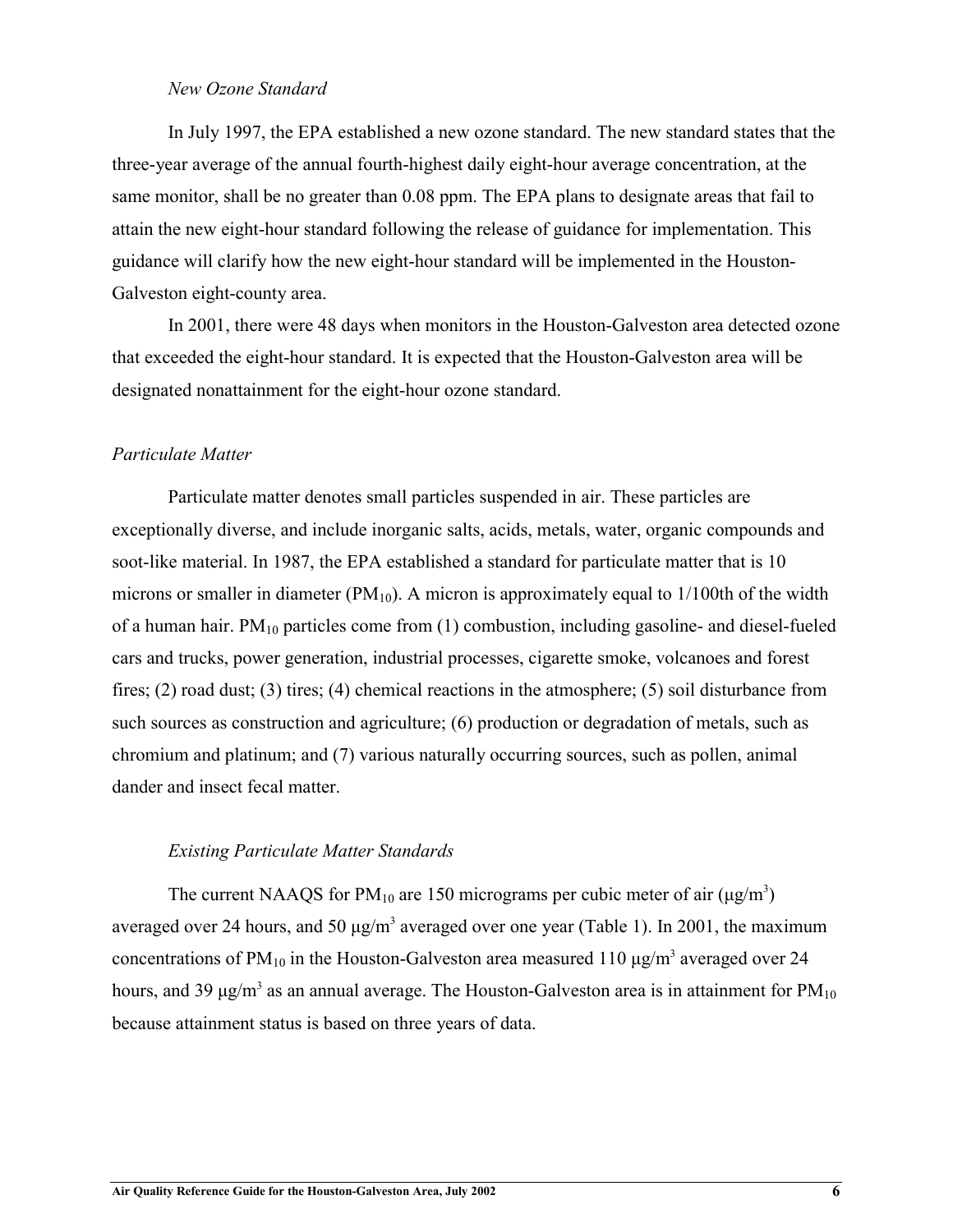#### *New Particulate Matter Standards*

In July 1997, the EPA established new standards for particulate matter 2.5 microns in diameter (PM<sub>2.5</sub>) or smaller. The new standards state that: (1) the annual mean concentration, averaged over three years, shall not exceed 15  $\mu$ g/m<sup>3</sup>, and (2) the 98<sup>th</sup> percentile of the 24-hour average concentrations, averaged over three years, shall not exceed 65  $\mu$ g/m<sup>3</sup>. The EPA plans to designate areas that fail to attain the new  $PM_2$ , standards following the release of implementation guidance. In 1997-98, the maximum 24-hour average in the Houston-Galveston area was 53.7  $\mu$ g/m<sup>3</sup>, and the maximum annual average was 13.8  $\mu$ g/m<sup>3</sup>. In 1999-2001, the maximum 24-hour average in the Houston-Galveston area was  $42.7 \text{ µg/m}^3$ , and the maximum annual average was 15.1  $\mu$ g/m<sup>3</sup>. This data indicates that the PM<sub>2.5</sub> standard for the maximum annual average will be difficult for the Houston-Galveston area to attain. However, this incomplete data does not meet EPA standards and, therefore, must be interpreted cautiously.

#### *Carbon Monoxide*

Carbon monoxide (CO), a colorless, odorless gas, is emitted during the combustion of gasoline, wood, natural gas and other fuels. Emissions of CO increase significantly from improperly tuned engines. In 1990, on-road mobile sources were responsible for approximately 59 percent of the CO emissions in the Houston-Galveston area, while non-road mobile sources were responsible for 32 percent, stationary point sources for 8 percent, and area sources for 1 percent. The NAAQS for carbon monoxide is 35 ppm averaged over one hour, and 9 ppm averaged over eight hours (Table 1). In 2001, the maximum CO concentration in the Houston-Galveston area measured 7.1 ppm averaged over one hour and 5.0 ppm averaged over eight hours. The Houston-Galveston area is in attainment for CO.

#### *Sulfur Dioxide*

Sulfur dioxide  $(SO_2)$  is a colorless, odorless gas at low concentrations, but has a pungent odor at higher concentrations. In Texas,  $SO<sub>2</sub>$  is emitted primarily by power plants that burn coal that contains sulfur, petroleum refineries and sulfuric acid plants. Sulfur dioxide can harm vegetation, impair visibility by the formation of sulfates, and contribute to acid rain, in addition to its effects on health. The NAAQS for  $SO_2$  are 0.14 ppm averaged over 24 hours and 0.03 ppm averaged over one year for public health, and 0.50 ppm averaged over three hours for public welfare (Table 1). In 2001, the maximum  $SO_2$  concentration in the Houston-Galveston area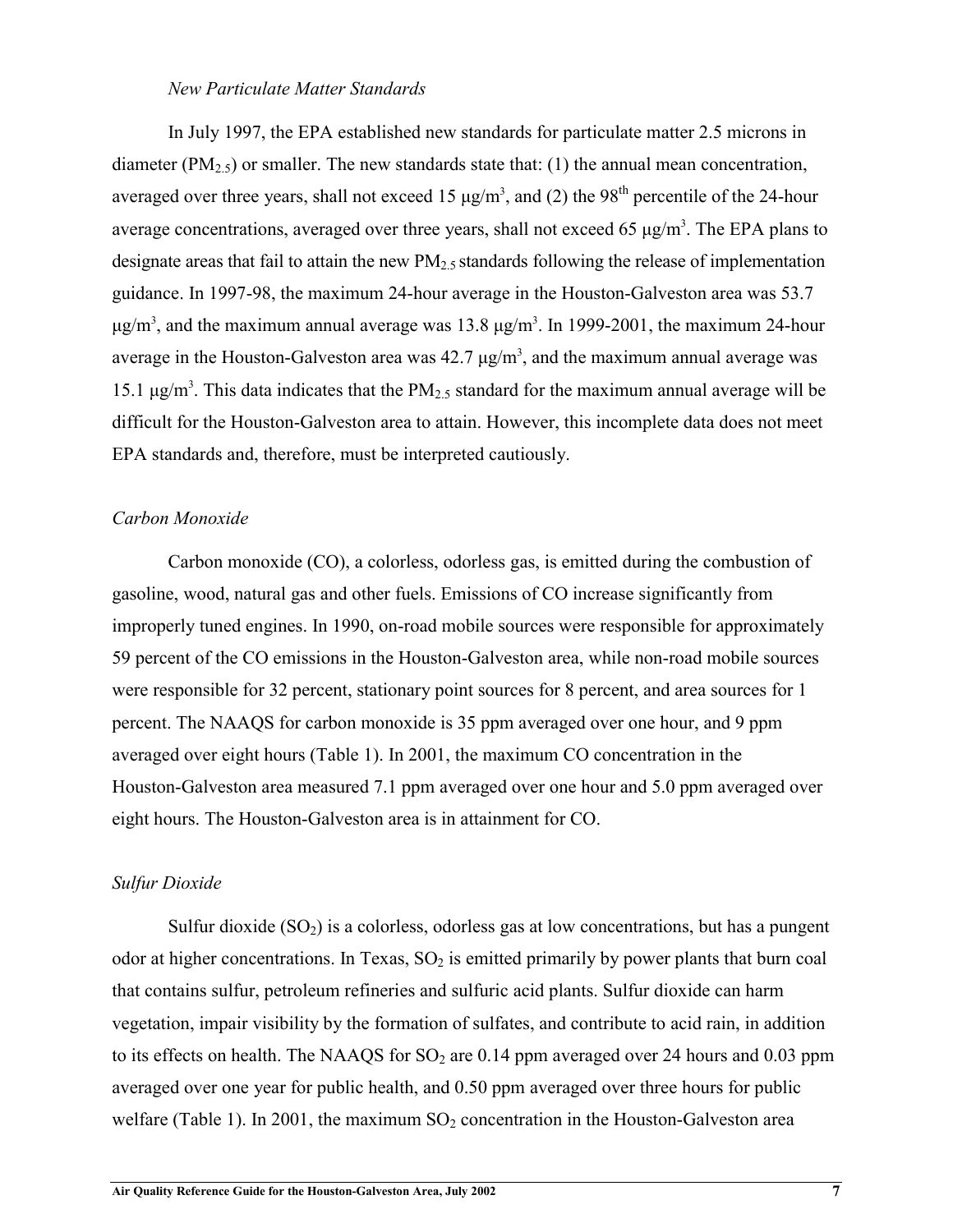measured 0.045 ppm averaged over 24 hours, 0.004 ppm as the highest annual average, and 0.190 averaged over three hours. The Houston-Galveston area is in attainment for  $SO_2$ .

### *Nitrogen Dioxide*

Nitrogen dioxide  $(NO<sub>2</sub>)$  is a yellow-brown gas that is part of the family of pollutants referred to as nitrogen oxides  $(NO<sub>x</sub>)$ . Nitrogen oxides are formed almost entirely by hightemperature combustion, such as the burning of fuels in power generation plants, industrial boilers, cars, trucks, furnaces and cooking stoves. In agricultural areas, the microbial breakdown of high-nitrogen fertilizers may also contribute to  $NO<sub>x</sub>$  levels. The NAAQS for  $NO<sub>2</sub>$  is 0.053 ppm averaged over one year (Table 1). In 2001, the maximum annual  $NO<sub>2</sub>$  concentration in the Houston-Galveston area measured 0.02 ppm. Although the Houston-Galveston region is currently in attainment for  $NO<sub>2</sub>$ , particular attention is being paid to this pollutant because of its important role in the formation of ground-level ozone. Reducing  $NO<sub>x</sub>$  emissions is an important part of the strategy to meet the ozone standard.

#### *Lead*

Lead (Pb) is a toxic metal that was previously used in gasoline and most paints. Lead is emitted into the air by lead battery manufacturing plants, lead battery recovery plants, smelter operations, and the combustion of coal that contains lead. In the United States, lead has been phased out of gasoline, paint and other consumer products because of its undesirable health effects and because lead in gasoline damaged catalytic converters. Levels of lead in the air have since decreased significantly. The NAAQS for lead is 1.5  $\mu$ g/m<sup>3</sup> averaged quarterly (Table 1). In 1997, the Texas Natural Resource Conservation Commission (TNRCC; known as the Texas Commission on Environmental Quality after Sept. 1, 2002) and the City of Houston phased out ambient monitoring in the eight-county area because all measurements of lead at the four monitoring sites in the Houston-Galveston area were near or below the limit of detection (0.01  $\mu$ g/m<sup>3</sup>). The Houston-Galveston area is in attainment for lead.

## *Air Toxics*

Air toxics are defined primarily by their effects. Exposure to air toxics increases a person's risk of developing cancer, immune and neurological damage, and reproductive and endocrine disorders, as well as increases the risk of birth defects in children. Although the term "air toxics" can be used to refer to any hazardous chemical or metal, the term is usually reserved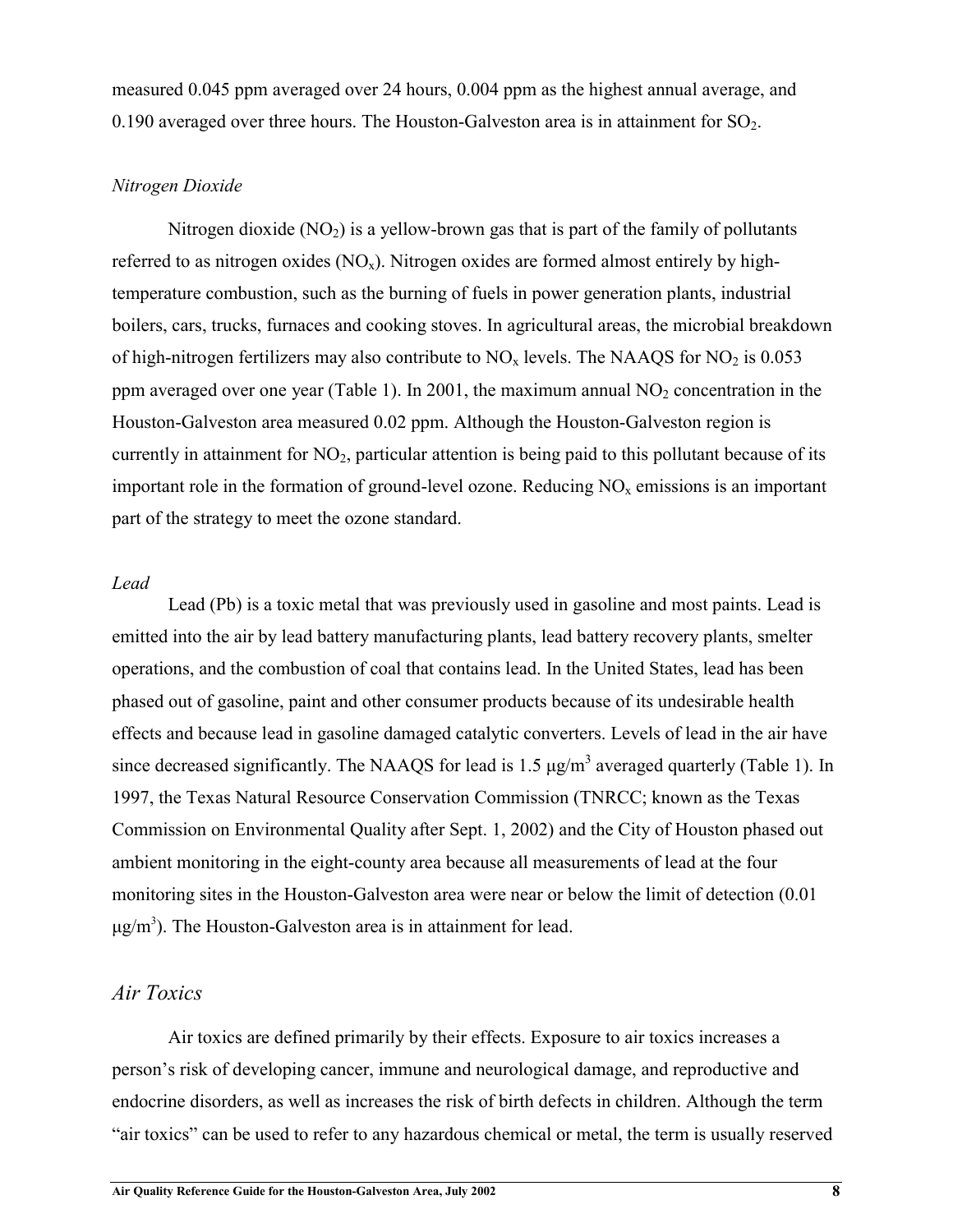for the 189 chemicals and metals named in Title III of the 1990 Clean Air Act Amendments as Hazardous Air Pollutants (HAPs).

These chemicals and metals include benzene, toluene, vinyl chloride, perchloroethylene, asbestos, arsenic, mercury, chlordane, chromium, 1,3-butadiene, formaldehyde and xylene. Sources of HAPs include industrial processes, motor vehicles, combustion, pesticides, dry cleaners and building materials. The EPA has not established ambient air standards for HAPs, but has established regulations to limit emissions of HAPs from specific major sources.

Emissions data supplied by industry for the Toxics Release Inventory (TRI) can be used to help understand the types and levels of air toxics in the area's air. Currently, 654 toxic chemicals and metals are required to be reported as part of the TRI. In 2000, Harris County ranked third out of all of the U.S. counties for toxic air emissions (Table 3).

| Rank           | <b>County/State</b> | <b>Total TRI Air Releases</b> |
|----------------|---------------------|-------------------------------|
|                |                     | (pounds/year)                 |
| 1              | Toole, Utah         | 43,949,589                    |
| $\overline{2}$ | Person, N.C.        | 28,841,728                    |
| 3              | Harris, Texas       | 23,987,431                    |
| $\overline{4}$ | Armstrong, Pa.      | 21,877,931                    |
| 5              | Escambia, Fla.      | 19,498,144                    |
| 6              | Hamblen, Tenn.      | 18,842,514                    |
| 7              | Adams, Ohio         | 18,445,993                    |
| 8              | Mobile, Ala.        | 18,322,080                    |
| 9              | Humphreys, Tenn.    | 18,027,918                    |
| 10             | Ascension, La.      | 17,975,016                    |
|                |                     |                               |
|                |                     |                               |
| 39             | Los Angeles, Calif. | 8,216,816                     |
|                |                     |                               |
|                |                     |                               |
| 50             | Galveston, Texas    | 6,830,194                     |
|                |                     |                               |
|                |                     |                               |
| 59             | Brazoria, Texas     | 6,156,818                     |

**TABLE 3: U. S. Counties with the Highest TRI Air Releases in 2000** (Source: U.S. EPA; www.epa.gov/triexplorer/geography.htm)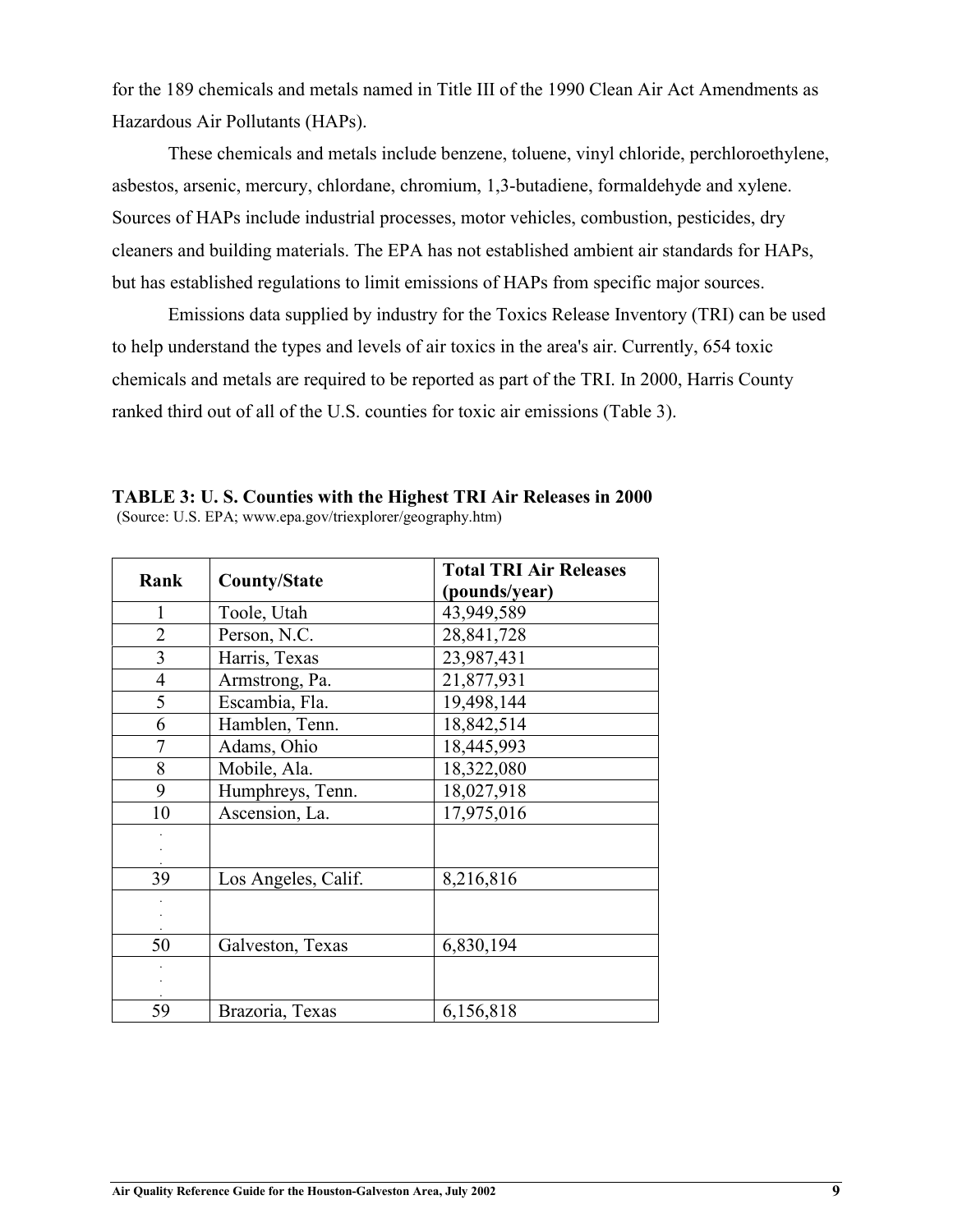For many years, the TNRCC and HRM have been collecting 24-hour average air samples every six days to determine the concentrations of air toxics in the outdoor air. New monitoring methods are currently being developed to allow more frequent and faster determinations of concentrations.

In Texas, the TNRCC has established Effects Screening Levels (ESLs) for many of the air toxics. The ESLs are typically between 1/100th and 1/1,000th of the occupational health standards for the same chemicals and are used by TNRCC staff, mostly during the permitting process for industrial facilities, to evaluate the potential impacts of these chemicals in the outdoor air. The Texas ESLs are not intended to reflect safe concentrations and are to be used only as guidelines. Concentrations of pollutants above their established ESLs trigger a more indepth review by the TNRCC toxicology and risk assessment staff. Elevated benzene concentrations above the ESLs have occurred in the Houston-Galveston area, as well as several other large cities. However, the area has had sporadic occurrences of other chemicals exceeding 24-hour ESLs, such as 1,3 butadiene in 1998, and carbon tetrachloride and isopentane in 1996.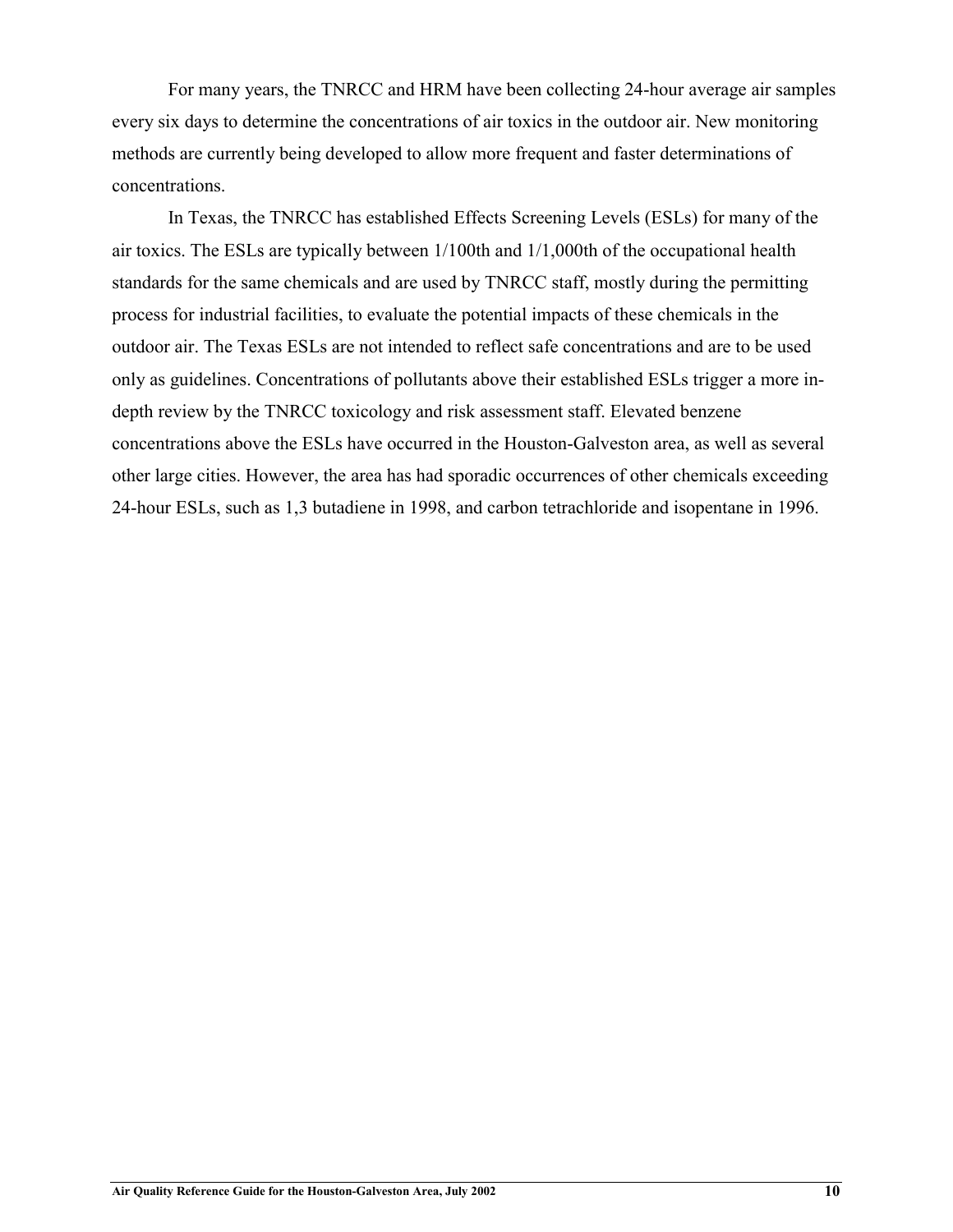## **What are the Health Effects of Air Pollution?**

Each air pollutant has the potential to cause adverse health effects. These effects depend on the physical and biochemical nature of the pollutant, toxicity of the pollutant, pollutant level, mode and duration of exposure, and individual susceptibility. Generally, higher pollutant levels and longer exposure times have greater effects. Sensitive individuals, or persons with immune or other dysfunctions that reduce their ability to detoxify or excrete pollutants, may experience adverse health effects at lower pollutant levels and following shorter exposures to pollutants than the average person. Exposure to multiple air pollutants generally, but not always, amplifies the effects of individual pollutants and may cause effects different from exposure to the same pollutants individually.

## *Ozone*

 $\overline{\phantom{a}}$ 

Exposure to ozone  $(O_3)$  can cause or aggravate various respiratory symptoms. These symptoms include decreased lung capacity, exacerbation of asthma, inflammation of lung tissue, and the secretion of mucus in the respiratory passages. These changes can lead to difficulty in breathing, and have been associated with increased hospital admissions and emergency room visits during or a few days after high ozone levels. Exposure to ozone can also impair the body's immune system defenses, making people more susceptible to respiratory infections, including colds, bronchitis and pneumonia. Individuals with asthma or chronic obstructive pulmonary disease (COPD) are especially at risk. Regular or prolonged exposure to ozone may lead to scarring and premature aging of the respiratory system.

Scientists have recently documented an increasing trend in the number of diagnosed cases of, and deaths from, asthma. The increasing trend is most pronounced among children living in urban areas. Exposure to ozone, in conjunction with other air pollutants, allergens and/or cigarette smoke, has been documented as a possible contributor to this trend.

A study published in 2002 found that children who play active team sports in areas with high levels of ground level ozone are more likely to develop asthma.<sup>1</sup> Recent epidemiological studies have also suggested that ozone may exacerbate cardiac arrhythmia, and have found a small, but statistically significant, increase in mortality associated with increased ozone levels. Ozone has not been shown to be carcinogenic.

**Air Quality Reference Guide for the Houston-Galveston Area, July 2002 11**

<sup>&</sup>lt;sup>1</sup> McConnell, Rob, Kiros Berhane, Frank Gilliland, Stephanie J. London, Talat Islam, W. James Gauderman, Edward Avol, Helene G. Margolis, John M. Peters. "Asthma in exercising children exposed to ozone: a cohort study." *The Lancet* 359.9304 (2002): 386-391.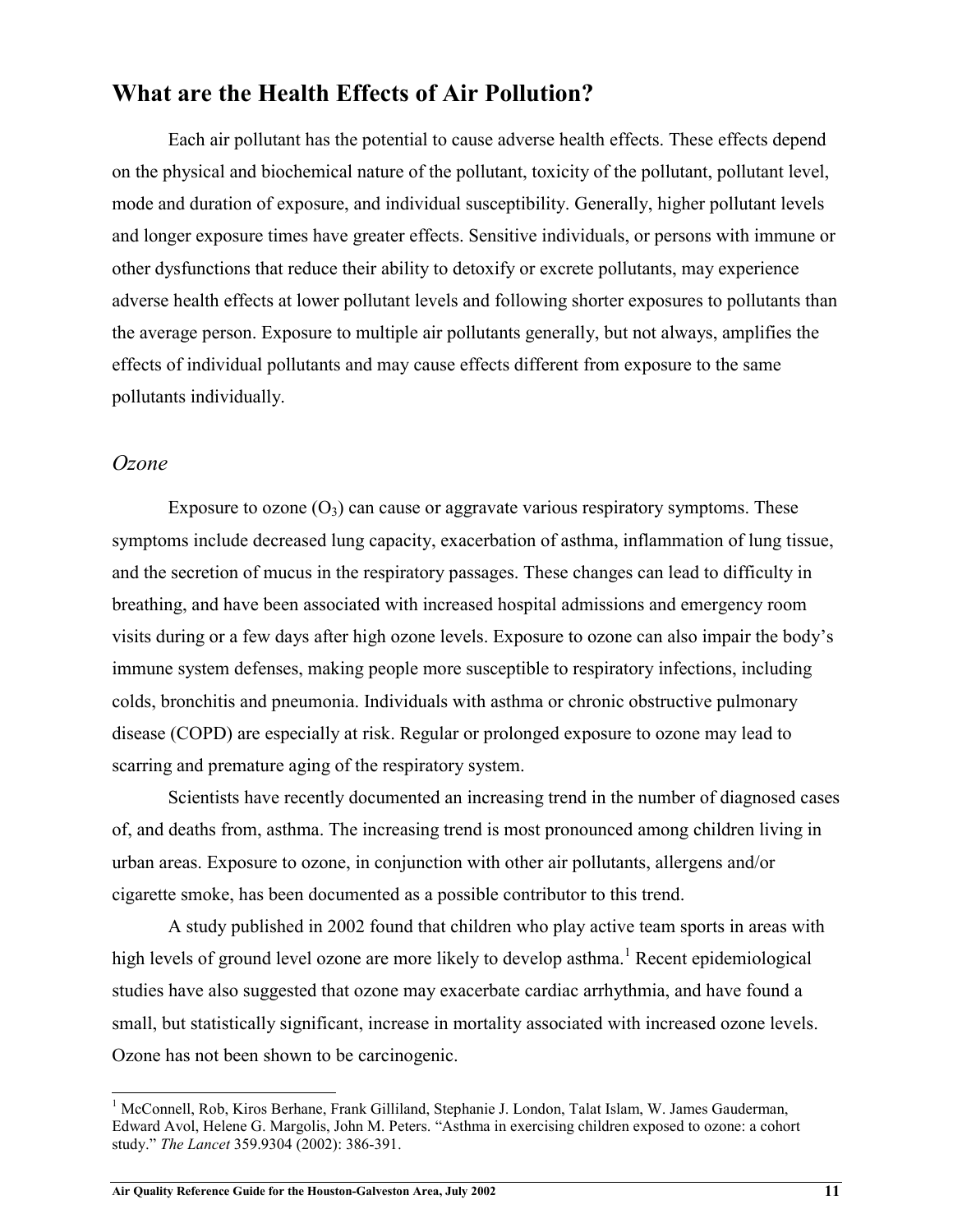## *Particulate Matter*

Epidemiological studies have linked increased levels of particulate matter  $(PM_{10})$  to various health effects. These include an increase in respiratory-related hospital admissions and emergency room visits, asthma, acute respiratory symptoms (i.e., severe chest pain, gasping and aggravated coughing), chronic bronchitis, decreased lung function (which can be experienced as shortness of breath), and work and school absences. Several studies have also linked increased particulate levels to higher death rates from respiratory and cardiovascular diseases. Those most at risk include the elderly, children, asthmatics and adults with pre-existing heart or lung disease.

These effects are observed at particulate levels considerably below the current NAAQS for  $PM_{10}$ , and are now known to be largely caused by the fine particulate fraction ( $PM_{2.5}$ ). For example, a study published in 2002 concluded that long-term exposure to fine particles in the  $PM<sub>2.5</sub>$  range is associated with increased mortality of people with cardiovascular disease and lung cancer.<sup>2</sup> When drawn into the deepest part of the lungs, these particles tend to stay there, trapped in millions of tiny alveoli, where the impact on lung function is the greatest. Some particulate matter, especially that found in diesel exhaust, has been shown to be carcinogenic.

## *Carbon Monoxide*

 $\overline{\phantom{a}}$ 

Carbon monoxide (CO) prevents hemoglobin from carrying oxygen from the lungs to the tissues of the body. Persons with cardiovascular or respiratory disease are particularly susceptible to carbon monoxide because their bodies may be receiving only minimal oxygen ordinarily. Individuals exercising near traffic are also at risk because CO levels can be high near heavy traffic. CO levels inside cars in heavy traffic or at traffic lights may also be high. Chronic exposure to low levels of CO may lead to changes in the heart and brain caused by oxygen deprivation. Increased ambient levels of CO have also been associated with increased hospital admissions for heart arrhythmia and cardiovascular disease. Moderate exposure to CO can cause dizziness, headache and fatigue. At higher concentrations in enclosed spaces, CO can cause unconsciousness and death.

<sup>&</sup>lt;sup>2</sup> Pope, C. Arden, III, Ph.D., Richard T. Burnett, Ph.D., Michael J. Thun, M.D., Eugenia E. Calle, Ph.D., Daniel Krewski, Ph.D., Kazuhiko Ito, Ph.D., George D. Thurston, Sc.D. "Lung Cancer, Cardiopulmonary Mortality, and Long-term Exposure to Fine Particulate Air Pollution." *The Journal of the American Medical Association* 287 (2002): 1132.

**Air Quality Reference Guide for the Houston-Galveston Area, July 2002 12**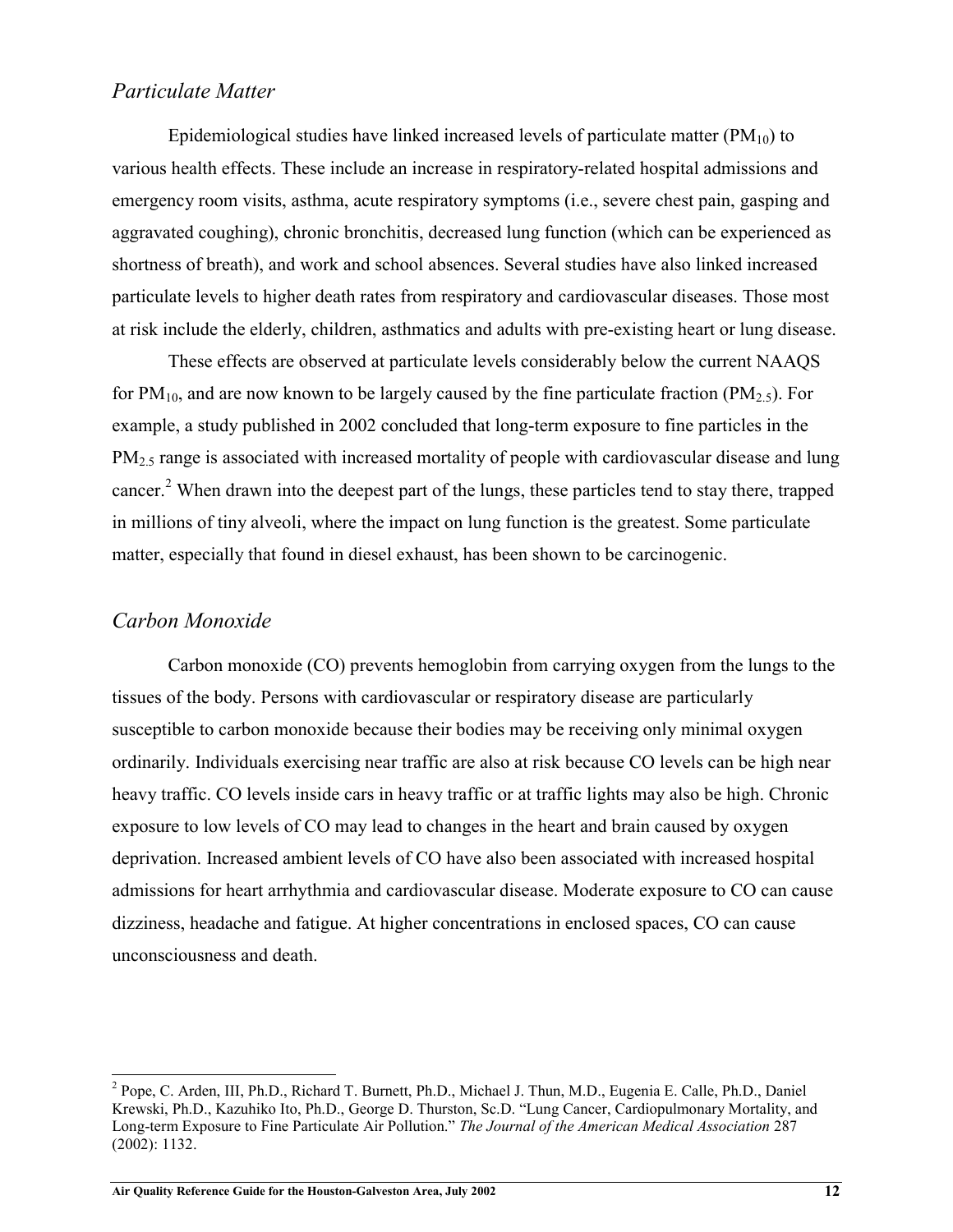## *Sulfur Dioxide*

The health effects of exposure to sulfur dioxide  $(SO<sub>2</sub>)$  include a decrease in lung function, irritation of the eyes, tearing, coughing and chest tightness. Urban levels of  $SO<sub>2</sub>$  have been shown to exacerbate allergies and asthma, and have been associated with increased cardiovascular mortality. Sulfur dioxide contributes to the creation of sulfate particles and sulfuric acid aerosols, both of which have harmful effects at higher concentrations. Exposure to very high levels of  $SO_2$  can result in severe breathing disorders including respiratory paralysis and pulmonary edema.

## *Nitrogen Dioxide*

Exposure to nitrogen dioxide  $(NO<sub>2</sub>)$  can cause lung irritation, a lowered resistance to respiratory infections, exacerbation of allergies, and has been associated with cardiac arrhythmia and vascular changes. Increased ambient levels of  $NO<sub>2</sub>$  are associated with increased hospital admissions due to asthma, COPD and heart disease, as well as respiratory mortality.  $NO<sub>2</sub>$ contributes to the creation of nitric oxide, peroxyacetyl nitrate, nitrate particles, peroxynitrite radicals and nitric acid aerosols in the atmosphere, all of which have harmful effects at higher concentrations. Some of the health effects correlated with  $NO<sub>2</sub>$  may actually be due to one of these other forms of nitrogen. At high levels, exposure to  $NO<sub>2</sub>$  can cause pulmonary edema and death. Some forms of nitrogen are mutagenic, causing sudden changes in inheritable genetic matter.

## *Lead*

The adverse health effects of lead (Pb) impact virtually every organ system in the body. The nervous system, especially in children, is particularly sensitive to the effects of lead. Exposure of lead to children can have numerous neurological effects, including abnormal neural development, reduced behavioral and cognitive function, and decreased IQ. There is also evidence that lead damages the kidneys and the immune system. Lead has been shown to be carcinogenic in animals.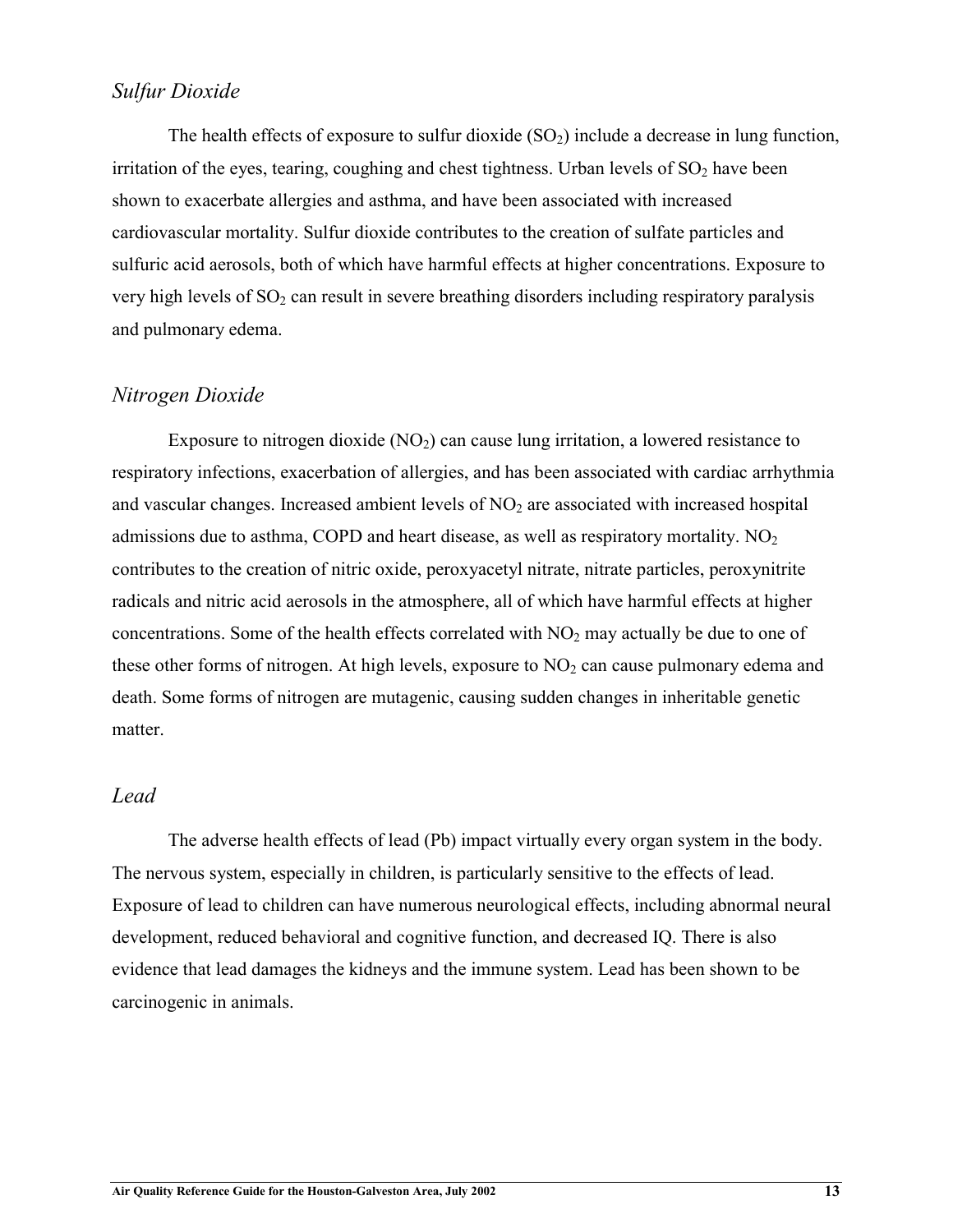## *Air Toxics*

Exposure to air toxics, such as benzene, dioxin, toluene, chlordane, formaldehyde, 1,3-butadiene and others, in high concentrations can result in rapid onset of sickness (e.g., nausea, headache, confusion, seizures and severe difficulty in breathing) and death. Most people, however, are exposed to much lower levels of air toxics over an extended period. Many air toxics are neurological poisons and can cause genetic damage. The health effects most commonly associated with air toxics are cancer and various immunological, hormonal, neurological, reproductive, developmental, and respiratory effects.

Because of a growing concern that extremely low levels of some pesticides and chemicals may significantly disrupt endocrine function, the EPA created the Endocrine Disrupters Screening and Testing Advisory Committee (EDSTAC) to study this issue. The health effects of air toxics are often not recognized by patients and physicians because many of the diseases caused by air toxics take years to develop. For example, the latency period following exposure to benzene − known to cause leukemia and aplastic anemia − i s 5 to 30 years.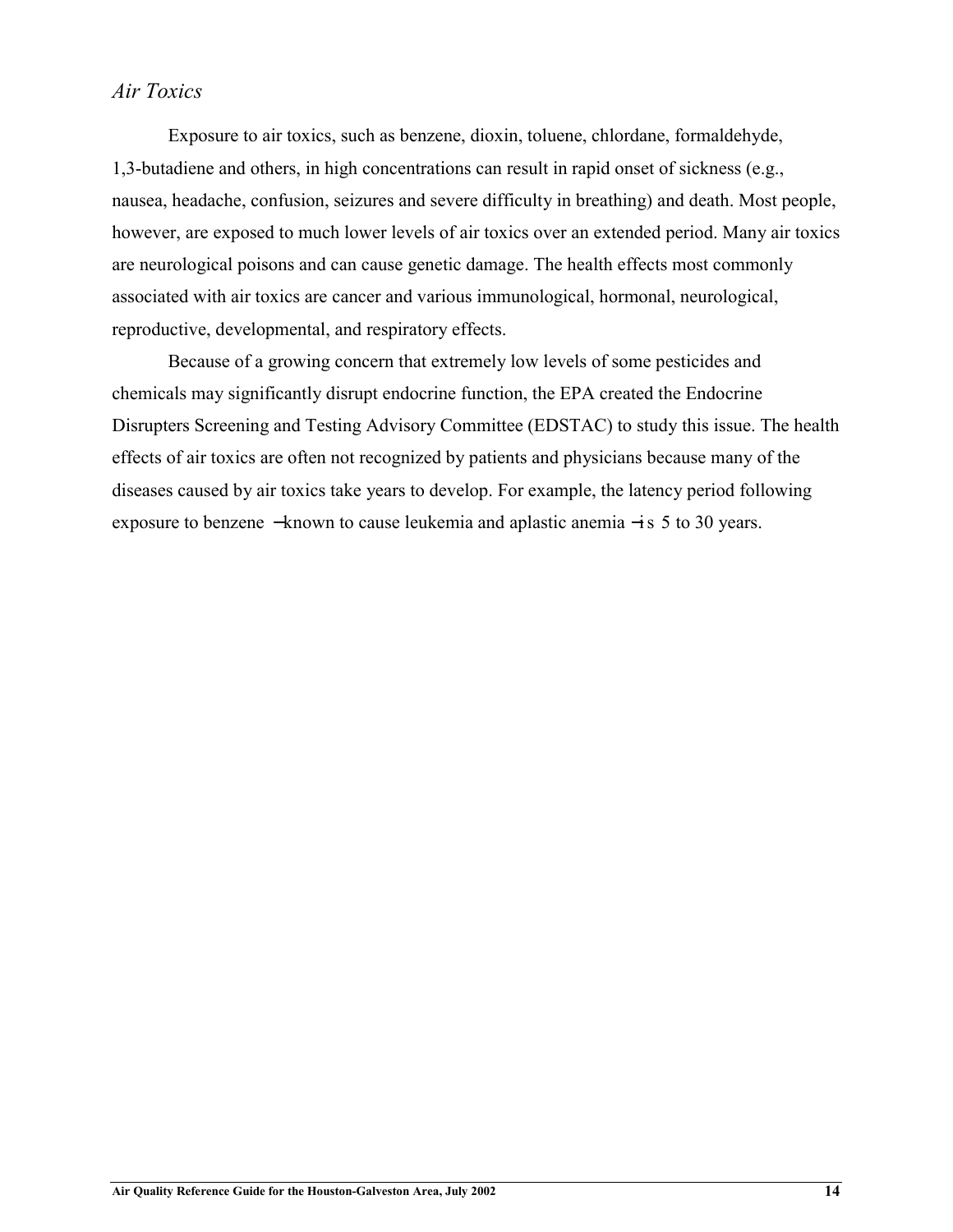## **What is the Quality of Houston's Air?**

The eight-county Houston-Galveston area currently fails to meet the NAAQS for the criteria pollutant ozone. The majority of area air quality efforts in this region are, therefore, focused on (1) obtaining a better understanding and measuring of the area's ozone levels and its precursors, and (2) identifying and implementing effective ozone reduction control strategies.

## *Air Monitoring*

Concentrations of ozone in outdoor air have been monitored since 1971. There are now 27 air monitoring stations in the Houston-Galveston area (Figure 2), making this the most heavily monitored area in the United States. The City of Houston, the Texas Natural Resource Conservation Commission (TNRCC; known as the Texas Commission on Environmental Quality after Sept. 1, 2002) and Houston Regional Monitoring Corporation (HRM), an industry-funded monitoring network, operate these monitors. Most of the monitoring stations measure the concentrations of the criteria pollutants in the air, as well as air temperature, wind velocity and other meteorological parameters. Some of the monitoring stations also measure the levels of an additional set of selected chemicals, and some measure pollen and mold spores.

Currently, ozone monitors are in only five of the eight counties in the nonattainment area: Brazoria (two stations), Chambers (two stations), Montgomery (one station), Galveston (two stations) and Harris (20 stations). Ozone monitors detected levels over the one-hour standard in all of the counties with monitors in 2001, except in Galveston County. Fort Bend, Liberty and Waller counties do not have any monitors. Aircraft measurements made during the Texas 2000 Air Quality Study (TexAQS 2000) suggest that additional monitors in these areas would provide valuable information for ozone mapping and model verification.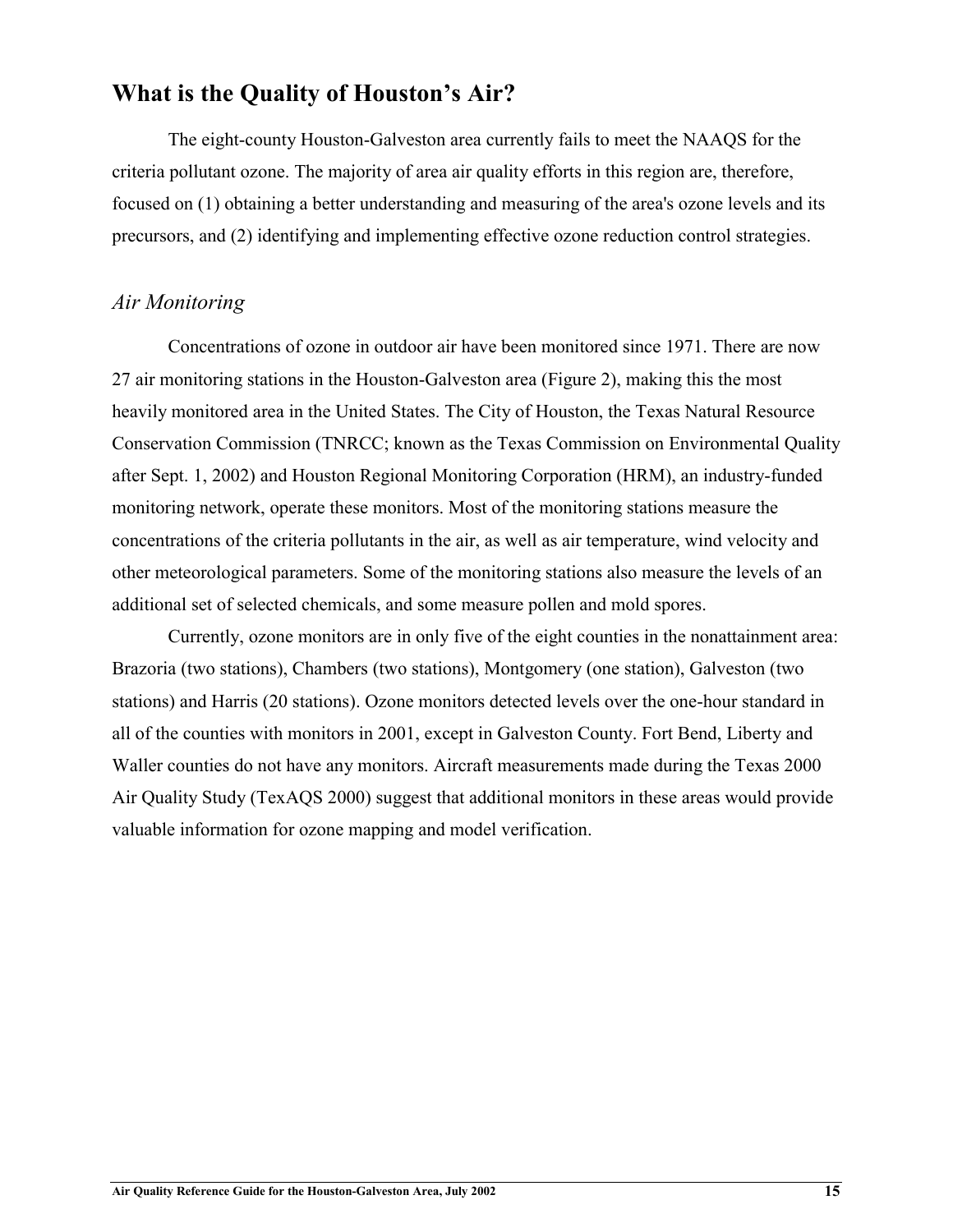

**FIGURE 2: 2002 Ozone Monitoring Sites in the Houston-Galveston Area** (Source: URS Radian)

### *Introduction of PM2.5 Monitors to Eight-County Area*

The Houston area is gathering three years of reliable PM<sub>2.5</sub> data that is required to determine whether or not the area is in compliance with the EPA's  $PM_{2.5}$  air quality standards. Thus far, it appears that all 25 of the monitoring sites (Table 4) will be in compliance, however, PM<sub>2.5</sub> levels at some of the monitors are close to exceeding the three-year annual average standard – 15 µg per cubic meter of air. The 24-hour average standard for  $PM_{2.5}$ , 65 µg per cubic meter of air, has not been exceeded so far in the Houston area. Detailed PM<sub>2.5</sub> monitoring results can be viewed at www.tnrcc.state.tx.us/cgi-bin/monops/particulates.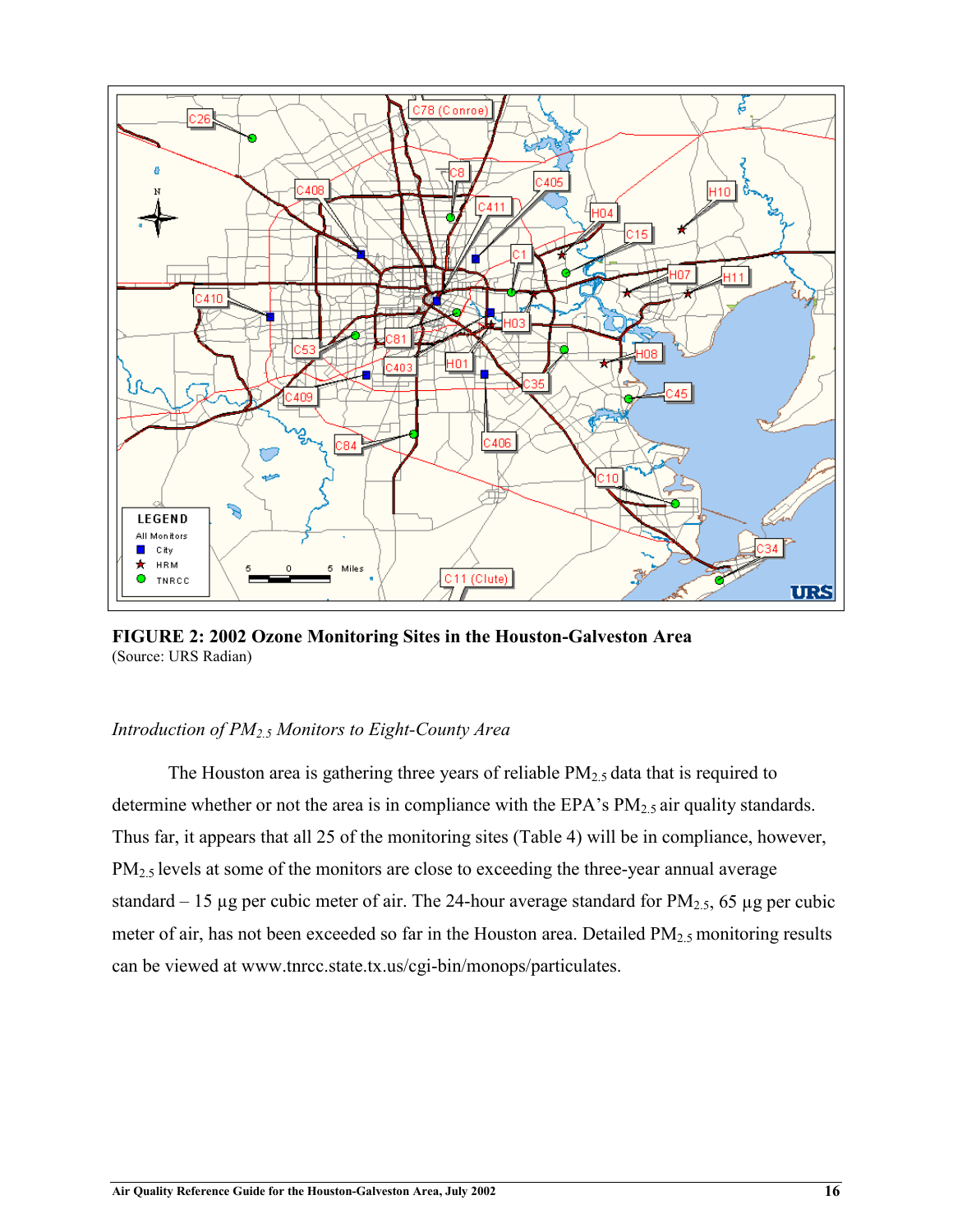## **TABLE 4: Particulate Monitoring Sites**

(Source: TNRCC, Austin, April 2002)

|                     |            | PM <sub>2.5</sub>         | $PM_{2.5}$     | $PM_{10}$                 |
|---------------------|------------|---------------------------|----------------|---------------------------|
| <b>Name</b>         | County     | continuous                | non-continuous | non-continuous            |
| Clute               | Brazoria   |                           | ${\bf S}$      |                           |
| <b>Fire Station</b> | Galveston  |                           |                | ${\bf S}$                 |
| Galveston           | Galveston  | X                         | E              | $\overline{\text{X}}$     |
| Nessler Pool        | Galveston  |                           | S              | $\boldsymbol{\mathrm{X}}$ |
| League City         | Galveston  |                           | $\overline{S}$ |                           |
| Aldine              | Harris     |                           | E              | N                         |
| Channelview         | Harris     | S                         | $\overline{E}$ |                           |
| <b>NW Harris</b>    | Harris     |                           |                | X                         |
| Lang                | Harris     |                           |                | S                         |
| Croquet             | Harris     |                           | S              |                           |
| <b>Bayland Park</b> | Harris     |                           | E              |                           |
| Baytown             | Harris     |                           | S              |                           |
| Monroe              | Harris     |                           | S              | S                         |
| Westhollow          | Harris     |                           |                | $\mathbf X$               |
| Pasadena Red Bluff  | Harris     |                           |                | $\overline{S}$            |
| <b>Texas Ave</b>    | Harris     |                           | S              | $\overline{N}$            |
| <b>HRM</b> Site 1   | Harris     |                           |                | $\boldsymbol{\mathrm{X}}$ |
| <b>HRM</b> Site 3   | Harris     | X                         | E              | X                         |
| HRM Site 7          | Harris     |                           |                | $\mathbf X$               |
| Mae Drive           | Harris     | $\mathbf X$               |                |                           |
| Clinton             | Harris     | $\overline{S}$            | ${\bf S}$      | ${\bf N}$                 |
| Deer Park           | Harris     | $\overline{S}$            | $\overline{E}$ | $\mathbf X$               |
| Kingwood            | Harris     | $\boldsymbol{\mathrm{X}}$ |                |                           |
| Seabrook            | Harris     | X                         |                |                           |
| Conroe Airport      | Montgomery | S                         | E              |                           |

#### *Abbreviations:*

N - NAMS Network (National Air Monitoring Stations)

S - SLAMS Network (State or Local) Air Monitoring Stations

X - Special Purpose

E - Speciated Sampler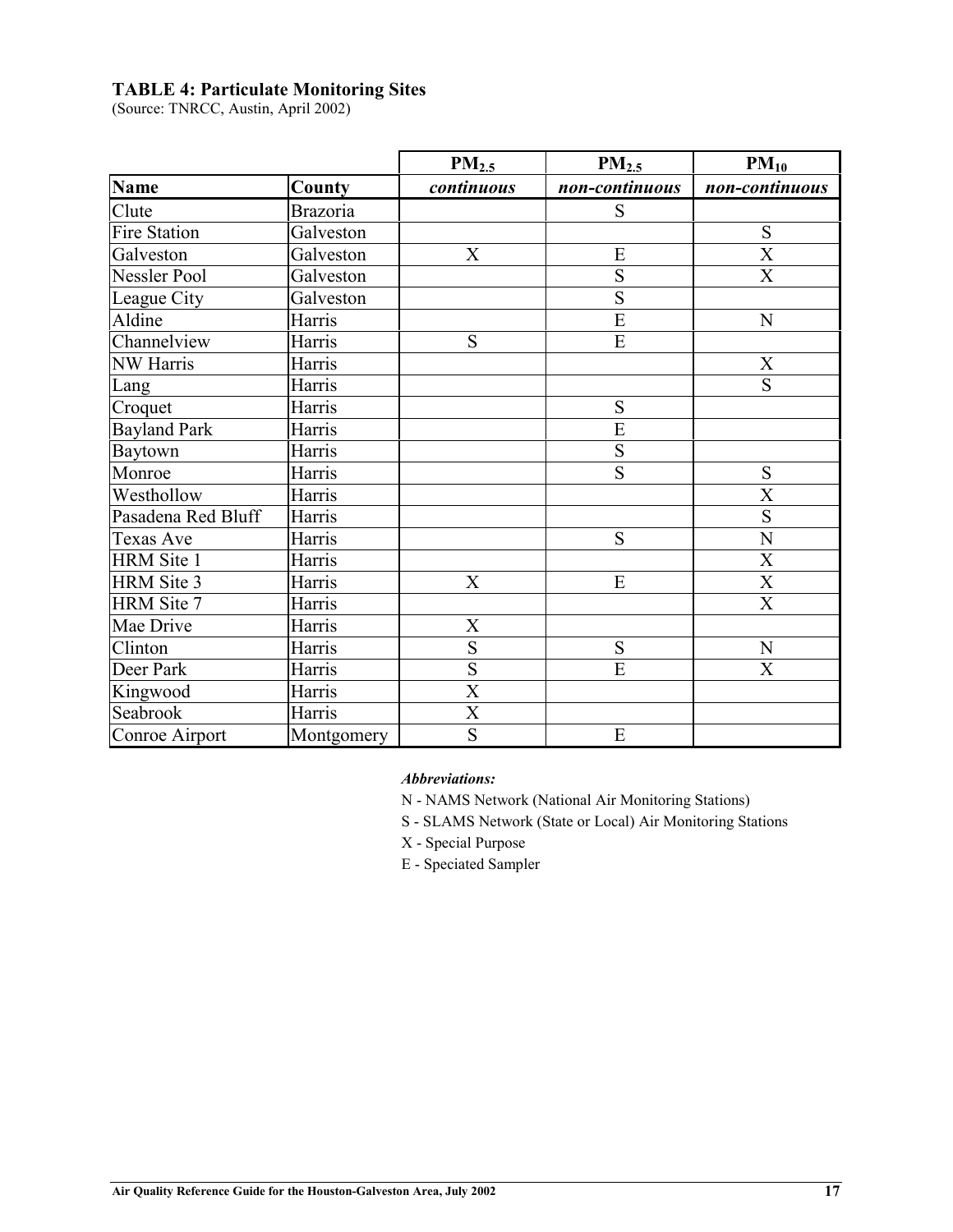## *Our Ozone Nonattainment Status*

The federal standard for ozone is a one-hour average concentration of 0.12 parts per million (ppm). To meet the standard, this one-hour average concentration cannot be exceeded at any one monitor in the area on more than three days over a three-year period. An area will comply with the attainment of the one-hour ozone standard when the fourth highest ozone level is 0.12 ppm or lower at the monitor with the highest ozone levels. Currently, 56 areas in the United States, including the Houston-Galveston area, are listed as being in nonattainment of the one-hour ozone standard. Although the highest number of days above the standard at any one monitor in the Houston-Galveston area has been declining since 1987 (Figure 3), this area will need aggressive reductions in air emissions to reach the average of one per year needed for compliance.

Under the federal Clean Air Act Amendments (CAAA) of 1990, ozone nonattainment areas are classified based on the highest ozone levels experienced during the three-year periods, 1987-1989 or 1988-1990. The five classifications are Marginal, Moderate, Serious, Severe and Extreme. Each classification has different pollution control requirements and different deadlines to attain the ozone standard. Areas with higher ozone levels are given more time to attain the standard, but must also implement more stringent pollution controls.

The Houston-Galveston-Brazoria nonattainment area, which includes Harris County and the seven surrounding counties, is classified as a Severe-17 nonattainment area, based on its highest ozone levels during 1987-89. In addition to the Houston-Galveston-Brazoria area, other Severe-17 nonattainment areas include the California Southeast Desert, New York-New Jersey-Long Island, Chicago-Gary-Lake County and Milwaukee-Racine. The Clean Air Act Amendments gave these areas 17 years to meet the one-hour ozone standard, and, therefore, they have a one-hour ozone attainment deadline of 2007. Although there are five nonattainment areas classified as Severe-17, the Houston-Galveston-Brazoria area has the highest ozone levels. The Los Angeles nonattainment area is the only area classified as Extreme, based on its highest ozone levels for 1987-89.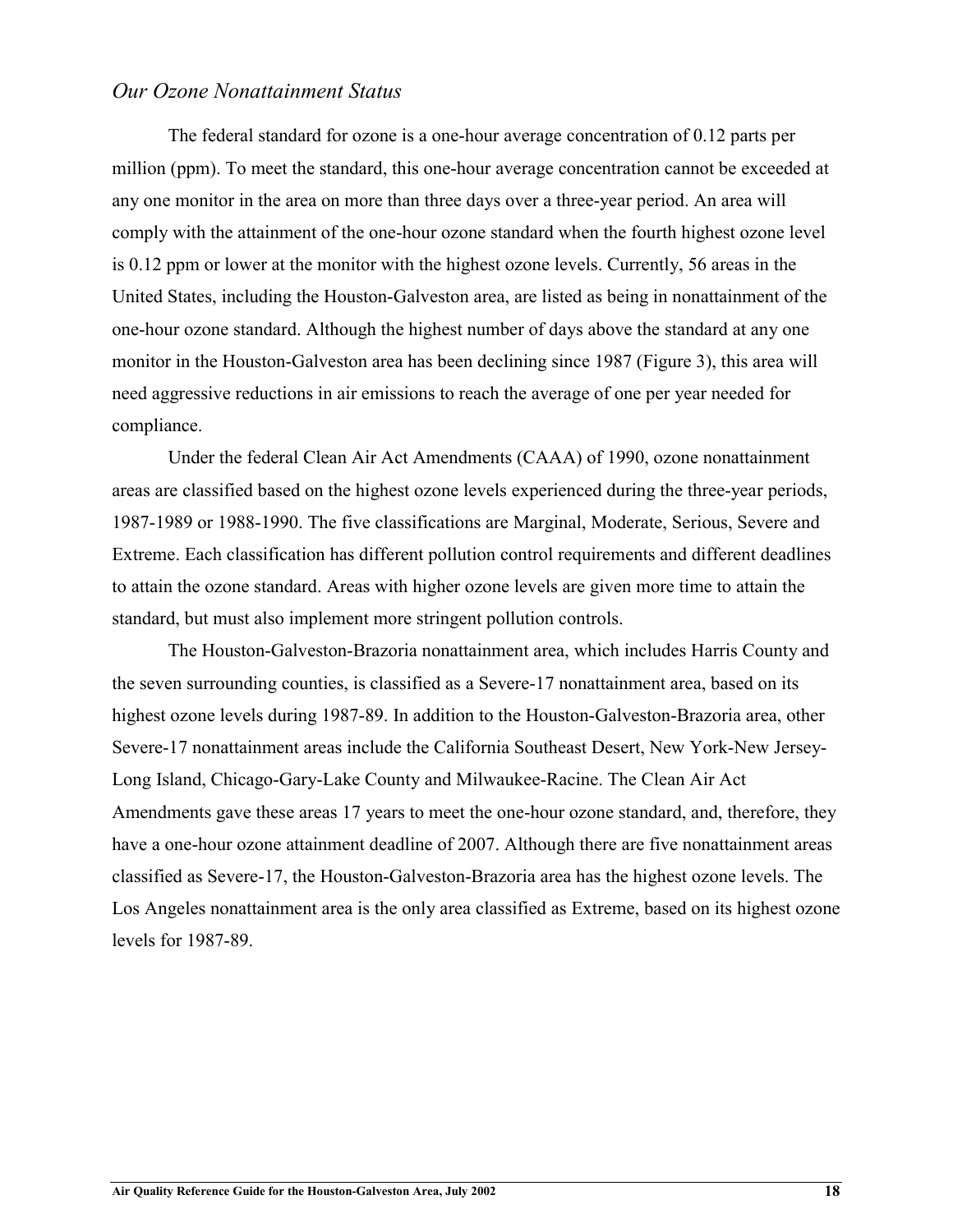

**FIGURE 3: Maximum Number of Days that Any Single Monitor in the Houston-Galveston Area Exceeded the 1-Hour Ozone Standard**

(Source: Houston Regional Monitoring, TNRCC, City of Houston and U.S. EPA, 2002)



**FIGURE 4: Number of Days When at Least One Monitor Exceeded the 1-Hour Ozone Standard**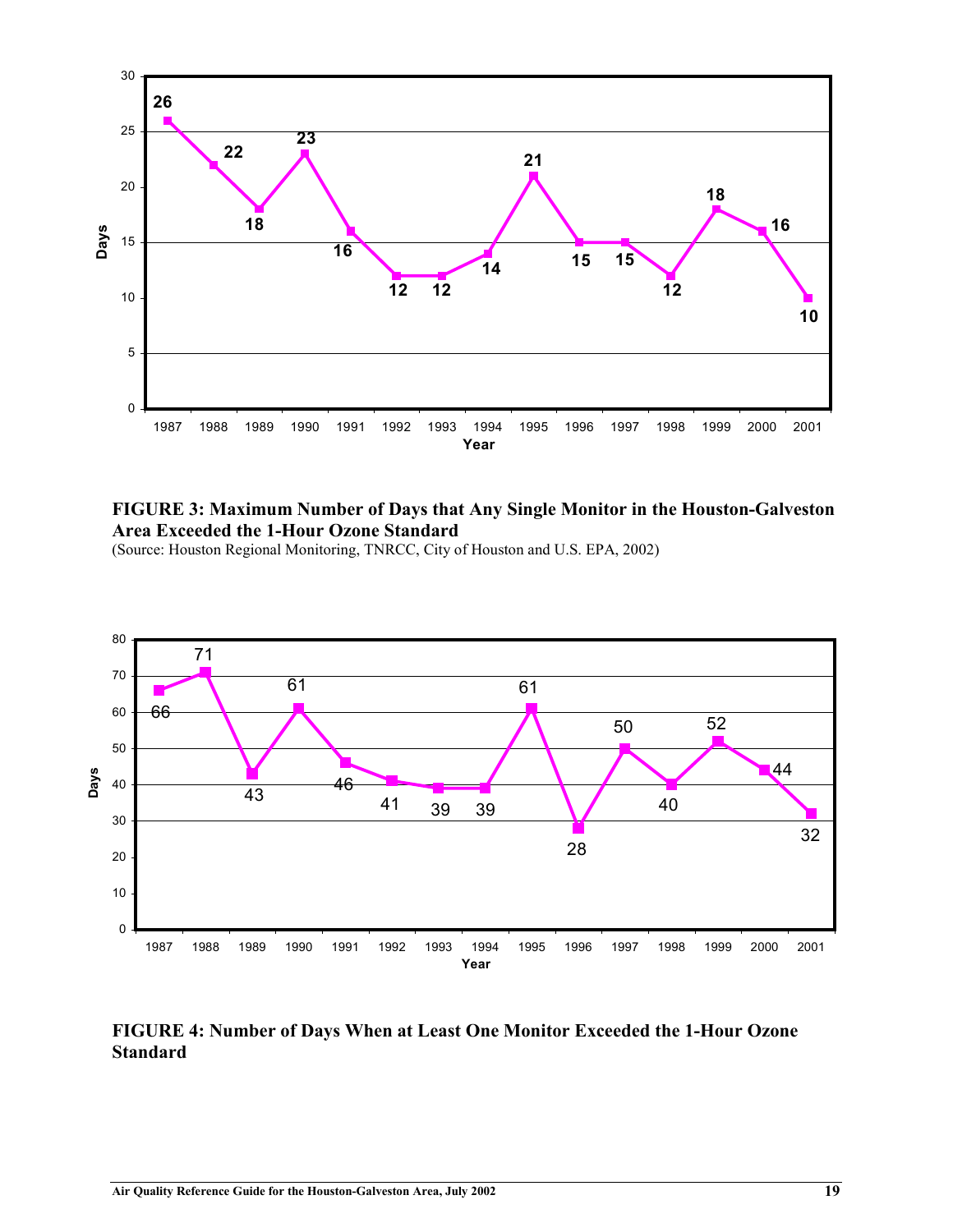

**FIGURE 5: Maximum 1-Hour Ozone Concentration**

(Source: Houston Regional Monitoring, TNRCC, City of Houston and U.S. EPA, 2002)



**FIGURE 6: 2001 Ozone Exceedance Days by Month**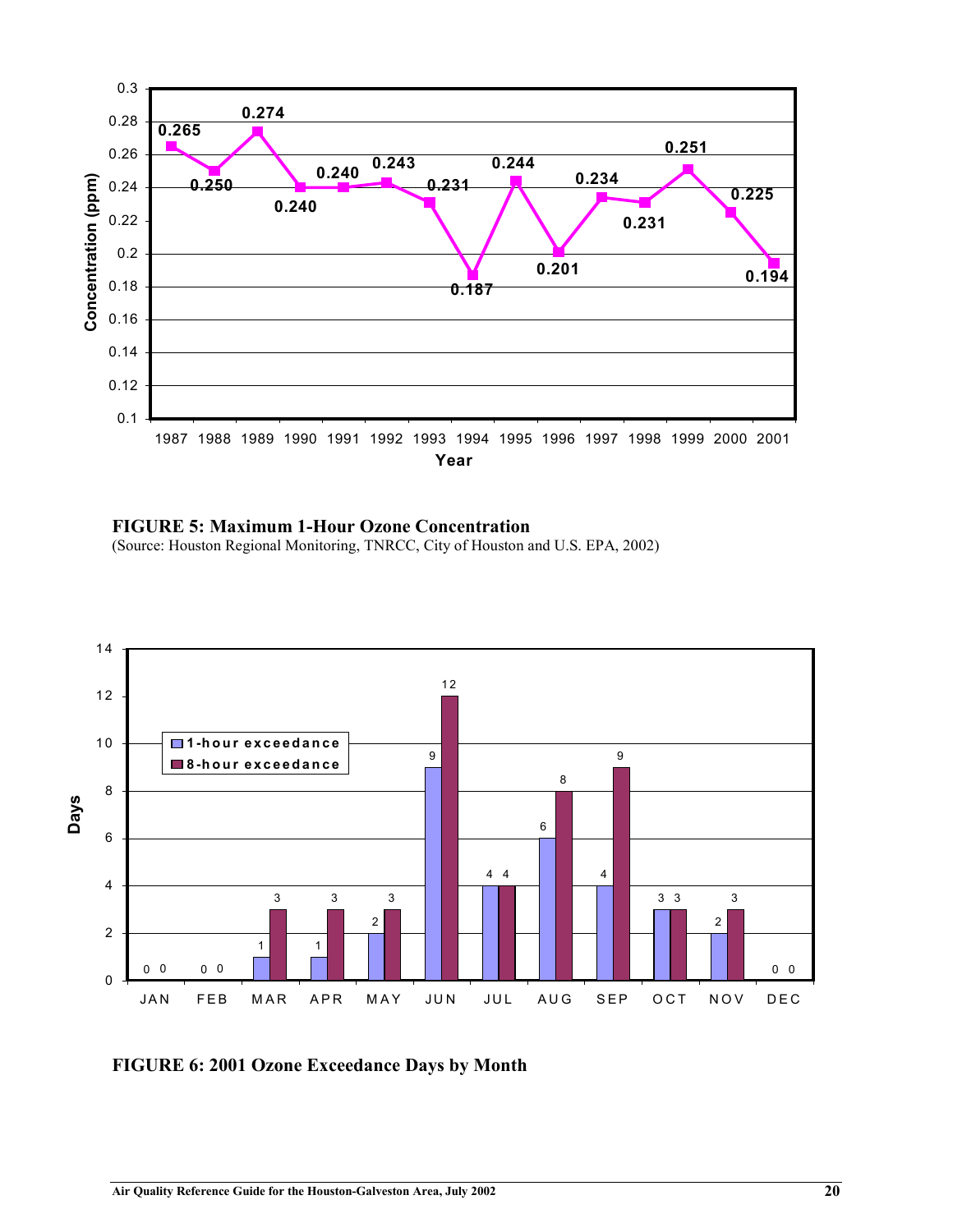

**FIGURE 7: 2001 Ozone Exceedance Days by County**

The long-term (15-20 year) downward trend in ozone is generally considered to be the result of the efforts that have been made to reduce emissions from various sources of VOCs, such as industry, cars and trucks, and small businesses. The Houston-Galveston area has implemented many new controls on emissions since 1990, in an attempt to reduce ambient levels of VOCs in the area. The TNRCC issued a report in May 1997 resulting from its study of ambient monitoring data for VOCs and certain air toxics from 1987-1995. It concluded that the average ambient VOC concentrations have been reduced by more than 50 percent in, and the average ambient levels of benzene, toluene and xylene have been reduced by 50 percent or more.

As shown in Figures 3 through 5, since 1991, there has been little progress toward the ozone standard, which has been frustrating to both policy makers and regional stakeholders. However, it is important to note that ozone levels have not increased, despite strong economic activity and population growth.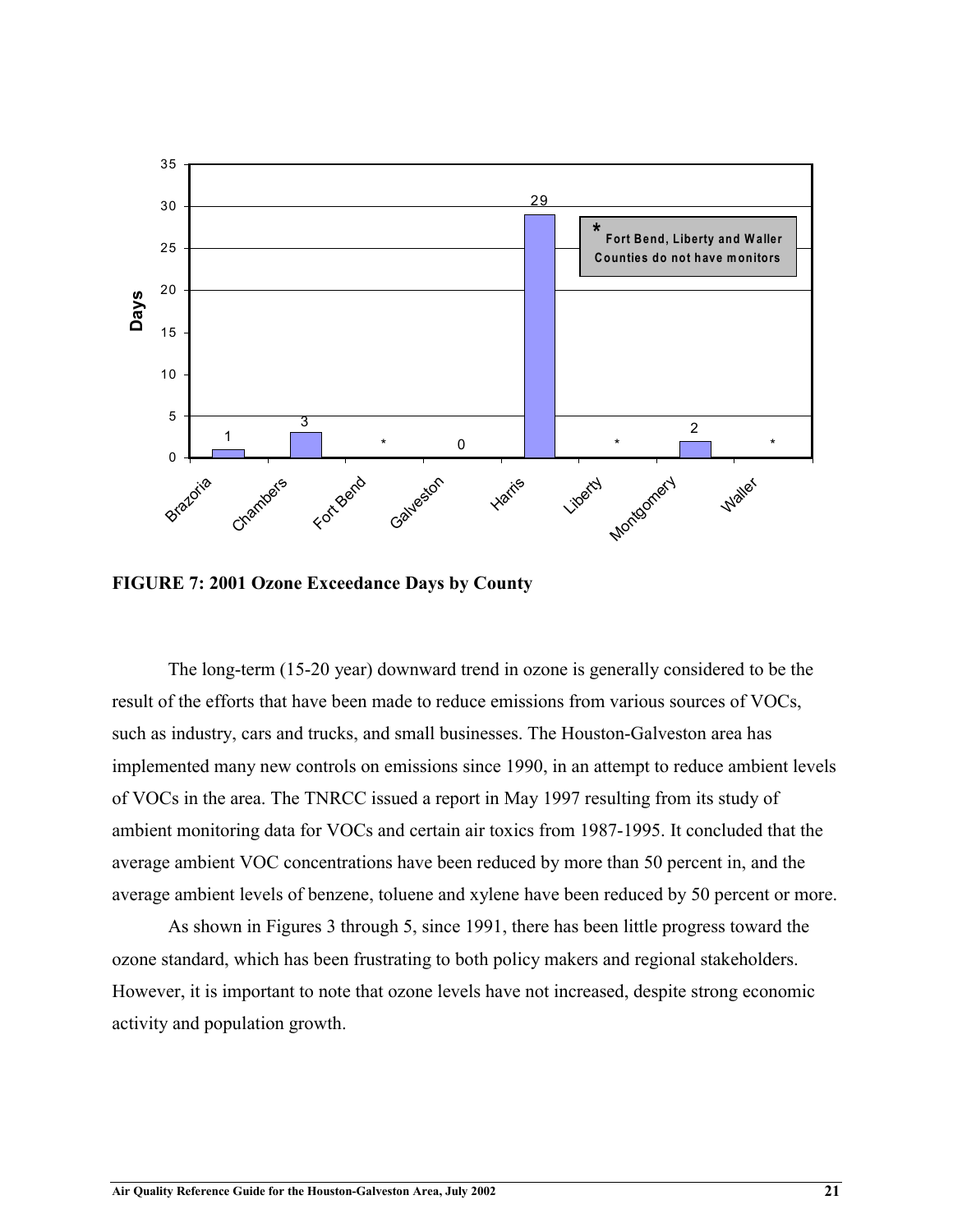There has been a tremendous amount of scientific investigation regarding why monitored ozone levels have not continued to decline and a number of possible explanations continue to be investigated, including:

- The region has become  $NO_x$  limited (i.e., VOC reductions are no longer effective);
- The region is not focused on highly reactive VOC reductions (i.e., olefins);
- The region has not made sufficient  $NO<sub>x</sub>$  reductions (i.e., deeper reduction are needed); and
- The emission estimates may be incorrect (i.e., ineffective control programs, under reporting and/or inaccurate characterization of emissions, etc.).

As you can also see in Figures 3 through 5, there can be a significant amount of year-toyear variability in ozone levels*.* In one year the ozone levels can be lower than the general trend, but will then increase above the general trend the next year. This year-to-year variability is generally considered to be the result of the important role that weather conditions play in ozone formation. During years when there are a high number of sunny days combined with stagnant wind conditions and/or winds that recirculate ozone precursors throughout the region, the eightcounty area sees higher ozone levels and more exceedances of the one-hour standard. If the area is going to attain the federal ozone standard, a control plan must be developed that enables attainment during both favorable and unfavorable weather conditions. Figure 6 shows 2001 ozone exceedance days by month, and Figure 7 shows 2001 exceedance days by county.

## *Ozone Computer Modeling*

The Clean Air Act (CAA) requires some areas of the country to use one of several EPA approved computer models to analyze regional air pollution reductions. The TNRCC is currently using the comprehensive air quality model with extensions (CAMx) to model precursor pollutant emissions, air movement, chemical reactions, and resultant ozone concentrations. Emissions and meteorological data are fed into the model from thousands of locations on a 3-D grid system that covers the region. Complex equations, based on atmospheric chemical reactions, are used to predict ozone concentrations in each grid for each hour, based on hourly emission rates and wind-flow patterns.

The model is run using conditions from representative historical episodes, and the results are compared to ozone levels actually measured at monitoring sites. If the base case modeling results differ substantially from the monitored data, emissions and meteorological data are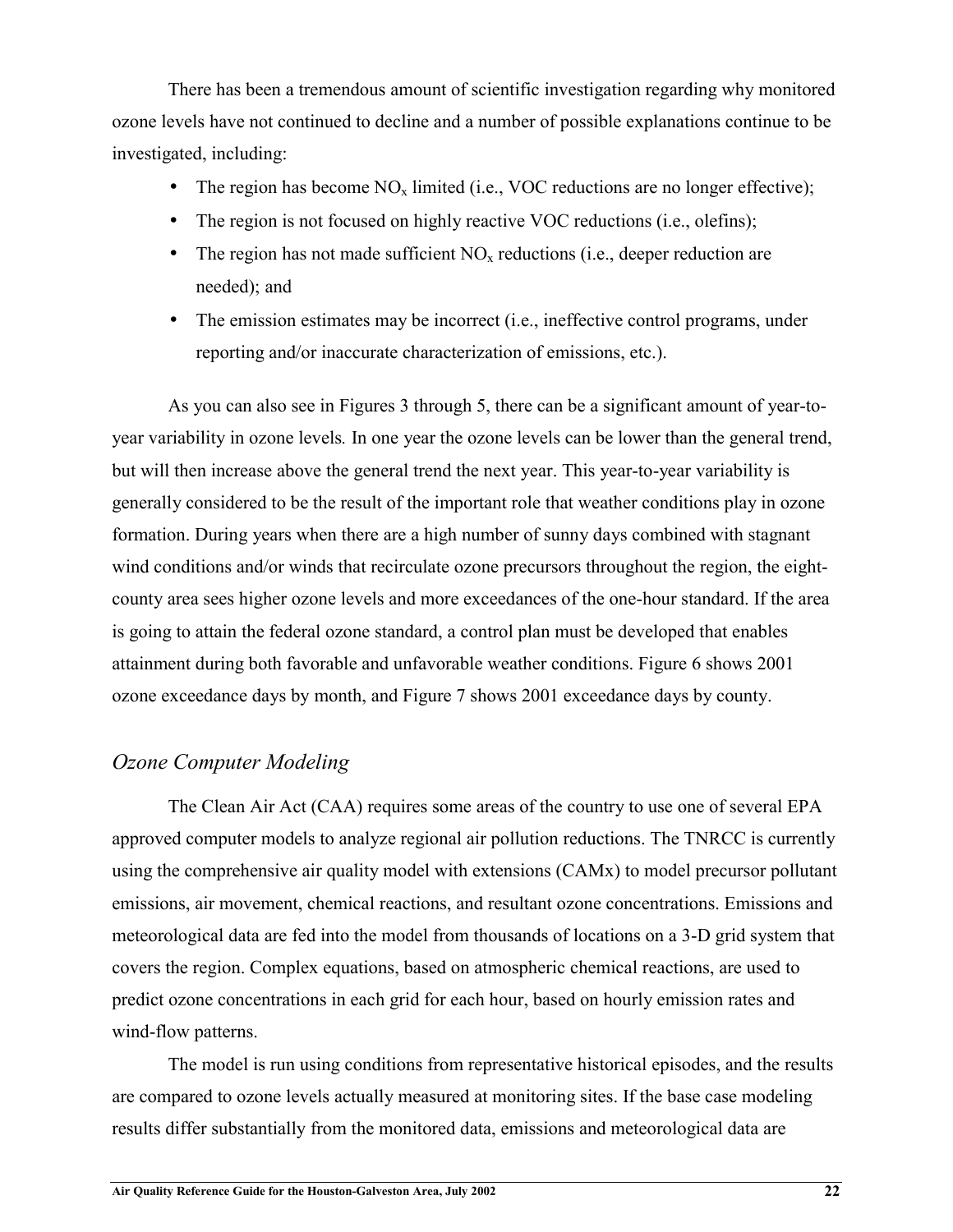investigated and, if justified, modified to help provide better agreement between the predicted and actual ozone levels. Once a satisfactory agreement between the predicted and actual ozone levels is achieved, meteorological parameters are kept constant and modeled emissions from sources are projected to the area's attainment deadline (2007). Then, the future emissions are adjusted to evaluate potential control strategies. The photochemical grid modeling, therefore, attempts to predict what the ozone levels would be if various control strategies were implemented, and is helpful in determining the optimum combination of strategies for achieving the federal ozone standard.

## *Emission Sources: Who Emits VOCs and NOx?*

Emissions inventories are detailed reports of the types and sources of area emissions. These sources of emissions are grouped, for air quality planning purposes, into the following five source categories.

**Stationary point sources** are defined, for emission inventory purposes, as industrial, commercial or institutional plants/operations which emit VOCs of 10 tons per year (TPY) or greater, and/or  $NO<sub>x</sub>$  or CO emissions of 25 TPY or greater. Owners or operators of such sources are required to annually report the quantity and type of emissions. Refineries, chemical manufacturing facilities, power plants, breweries and bakeries are included in this category. Point sources can emit both VOCs and  $NO<sub>x</sub>$ , although different types emit different proportions.

**Area sources** emit less than the stationary point source definitions given above, and are not practical to identify individually for emission inventory purposes. The quantity and type of emissions from these sources are estimated using established emission factors and appropriate activity data from the area. For example, emissions from service stations can be estimated based on the number of such facilities in the area and knowledge of the amount of gasoline sold. Print shops, dry cleaners, restaurants, painting operations, degreasing and other solvent-using operations, small building heating, and outdoor burning are a few of the operations included in this category. Area sources generally emit more VOCs than  $NO<sub>x</sub>$ .

**On-road mobile sources** consist of automobiles, trucks, motorcycles and other vehicles that travel on roadways in the eight-county nonattainment area. The Houston-Galveston Area Council (H-GAC) estimates the quantity and type of emissions from such sources using the latest computer models available from the EPA. These models estimate emissions from the engines and tailpipes of vehicles, as well as emissions caused by the evaporation of gasoline and other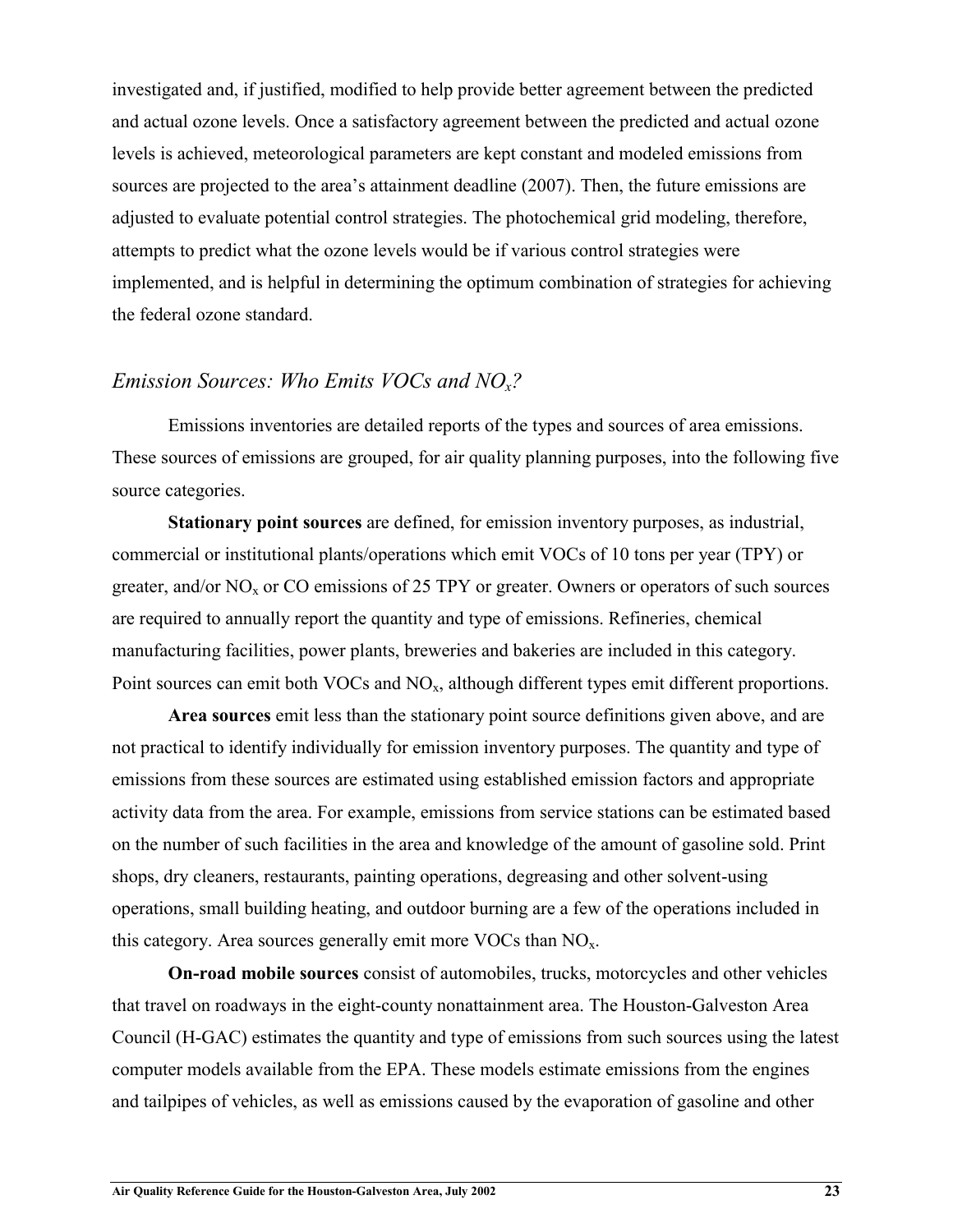fluids. On-road mobile sources emit both VOCs and  $NO<sub>x</sub>$ , although different vehicles emit different proportions.

**Off-road and non-road mobile sources** include emissions from commercial and general aircraft operations, marine vessels, recreational boats, railroad locomotives, and a very broad subcategory that includes everything from engines on construction equipment to lawn mowers, chain saws and leaf blowers. Most engines in this category have few or no emission controls and are considered high emitters of VOCs and  $NO<sub>x</sub>$  on a unit basis, although different types emit different proportions.

**Biogenic sources** of emissions are from plant life in the area, including crops, trees, grass and other vegetation. TNRCC estimates the quantity and type of emissions from vegetation using such tools as satellite imaging and computer modeling. Since biogenic emissions are not anthropogenic, it is not considered practical or desirable to reduce them. While biogenic sources do emit VOCs into the atmosphere that may contribute to ozone formation, they also remove significant amounts of  $CO_2$ ,  $SO_2$ ,  $NO_2$ ,  $O_3$  and particles from the air, and cool the air through shade and transpiration, thus reducing VOC emissions from other sources. Scientists are still refining the techniques to estimate isoprene emissions from trees to ensure that the modeling is correct. In contrast, biogenic emissions of  $NO<sub>x</sub>$  are generally low, and are mostly associated with agriculture.

Figure 8 shows man-made (excluding biogenic) emissions of VOCs and  $NO<sub>x</sub>$ , with VOC and  $NO<sub>x</sub>$  emissions allocated to source categories, according to the 1999 Periodic Emission Inventory. Although the 1999 Periodic Emission Inventory is the most recent report of regional emissions of both VOCs and  $NO<sub>x</sub>$ , emissions inventories are regularly updated when new information becomes available. The inventories used for the 2000 ozone modeling will be somewhat different than those shown in Figure 8. Figure 9 shows the 1999 emissions of VOCs and  $NO<sub>x</sub>$  in each of the eight nonattainment counties. It also shows 2000 population numbers for each county.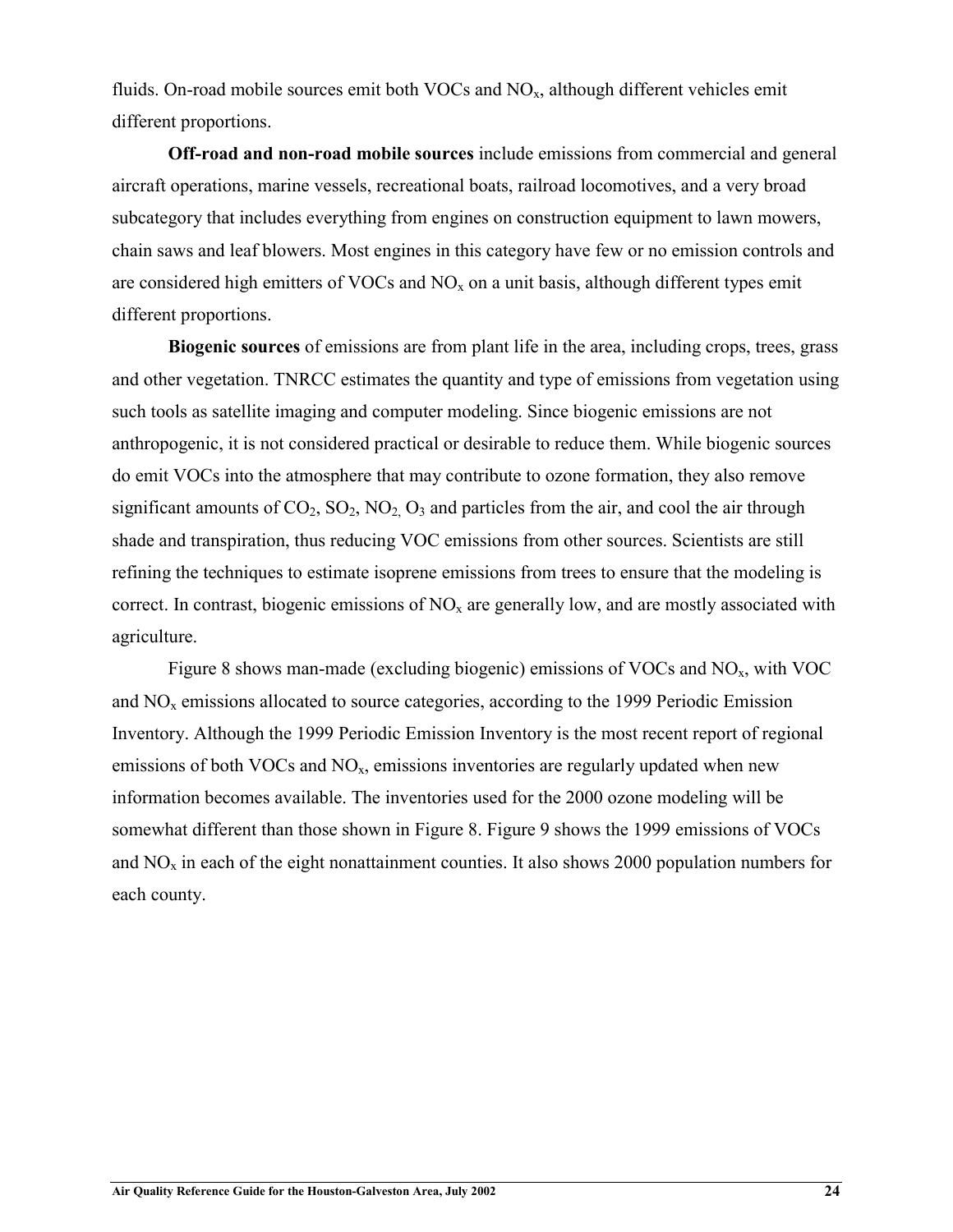

# **b) Total 1142 tons NO<sub>x</sub> per Day**



**FIGURE 8: Man-made Emissions by Source Category in the Houston-Galveston Area for (a) VOCs and (b) NOx**

(Source: 1999 Periodic Emissions Inventory, TNRCC)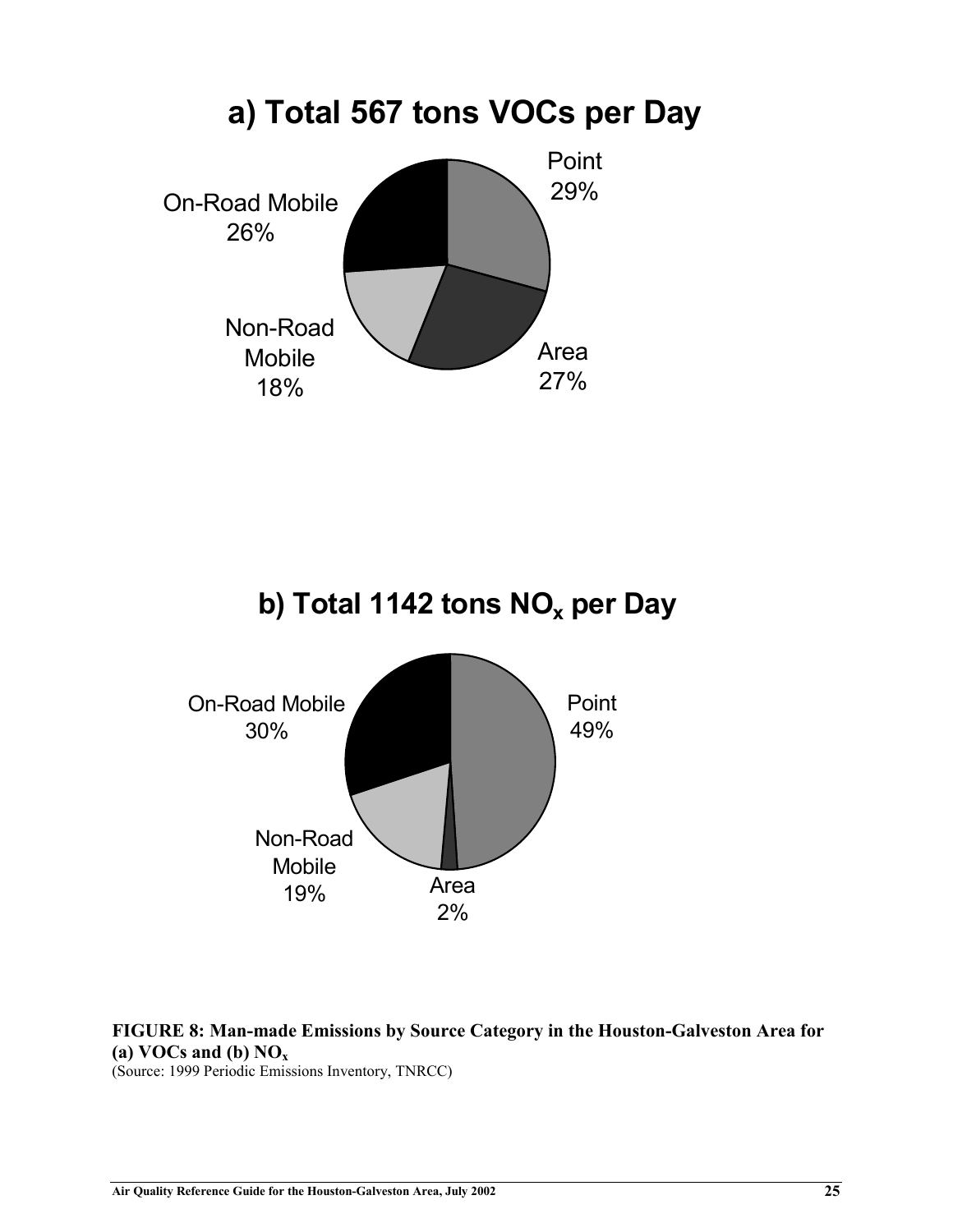

**FIGURE 9: Man-made Emissions of VOCs and NOx by County**

(Source: 1999 Periodic Emissions Inventory, TNRCC and the Texas State Data Center)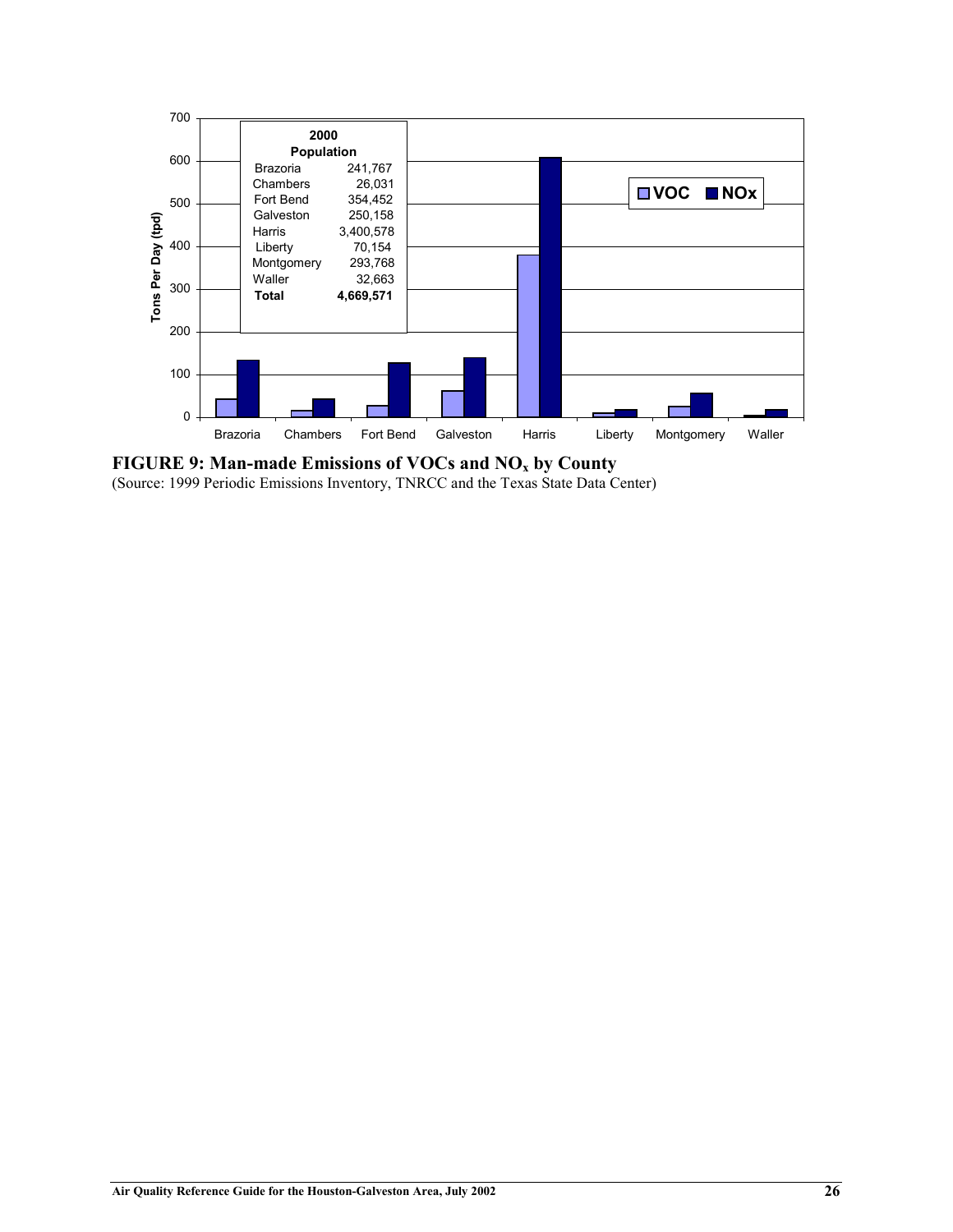## **What are We Doing to Clean Up the Air?**

## *The State Implementation Plan for the Houston-Galveston Area*

EPA regulations require states with areas failing to attain one or more of the NAAQS to prepare and execute a State Implementation Plan (SIP). This dynamic plan is a blueprint of how the state will demonstrate attainment of the federal air quality standards in a nonattainment area. It is intended for a SIP to be revised regularly, as new information becomes available, and as required by the Clean Air Act (CAA). The original ozone SIP for the Houston-Galveston area was submitted in 1973 and has, subsequently, been revised many times. The Texas SIP documents are available at www.tnrcc.state.tx.us/oprd/sips/index.html.

From 1973 to the late 1990s, emission control strategies focused on the reduction of VOCs from industrial sources. In 1998, the EPA and the Texas Natural Resource Conservation Commission (TNRCC; known as the Texas Commission on Environmental Quality after Sept. 1, 2002) determined that reductions above and beyond those of VOCs would be necessary. Furthermore, photochemical modeling indicated that  $NO<sub>x</sub>$  emissions from point, area and mobile sources would need to be reduced by 65 percent to 85 percent to demonstrate attainment. Therefore, the May 1998 SIP revision lists various options for reducing  $NO<sub>x</sub>$  and VOC emissions.

However, in its evaluation of the May 1998 SIP revision for the Houston-Galveston area, the EPA determined that the SIP was incomplete, since it did not list sufficient specific control measures to bring the area into attainment. In the SIP revision of 1999, the TNRCC conducted additional modeling per the EPA's request to include specific control measures. The EPA analyzed the November 1999 SIP and determined that there was a gap of 118 tons per day (tpd) between the reductions in the plan and those needed for attainment. The EPA required the immediate submittal of further control measures and commitments.

In December 2000, the TNRCC submitted its ozone attainment demonstration SIP revision for the Houston-Galveston area to meet its commitments and reduce the shortfall in the SIP. For the first time, the agency was forced to adopt strategies that influenced behavior because no additional technologically based strategies were available. In September 2001, a follow-up "clean-up" SIP was adopted by the TNRCC at the request of the EPA. On October 21, 2001, the EPA approved both the December 2000 and September 2001 SIP revisions as an attainment demonstration. Table 5 summarizes the control strategies adopted in the two revisions. The revisions also include enforceable commitments to enhance the science and close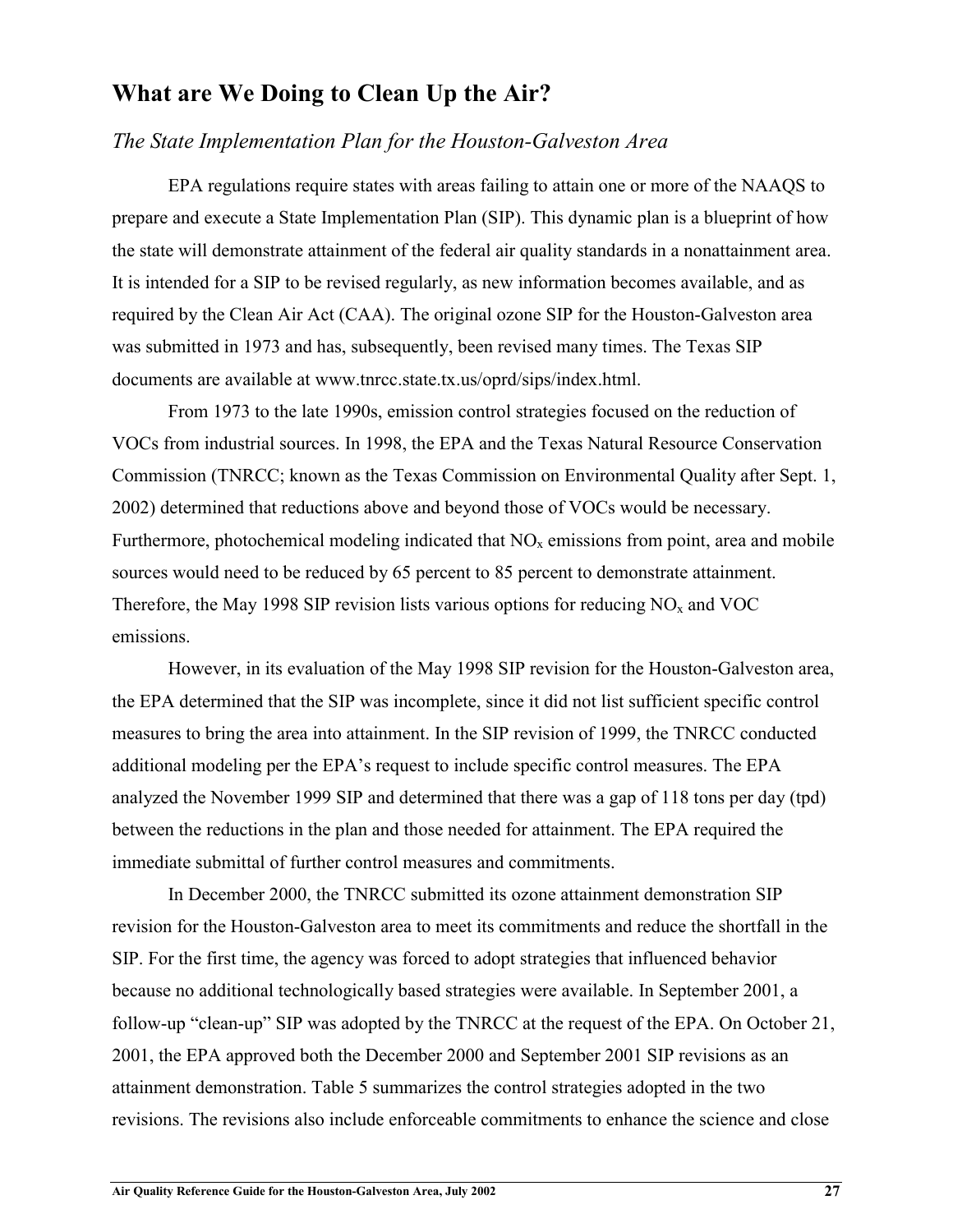the shortfall of 56 tpd. Figures 10 and 11 show modeled future emissions in 2007 with and without the regulations in the SIP (measures to fill the 56 tpd gap shortfall are not included).

There will be two major revisions to the SIP in 2002 and 2004. These revisions will consider the results of new research and modeling obtained from the Texas Air Quality Study 2000, specifically the affects of highly reactive VOC emissions on ozone formation. Additionally, new technologies and innovative ideas are being studied as potential future control measures to further reduce VOC and  $NO<sub>x</sub>$  emissions. The TNRCC anticipates that the new measures and scientific enhancements incorporated into the 2002 and 2004 revisions of the SIP will fulfill its commitment to obtain the additional emission reductions necessary to close the shortfall and demonstrate attainment.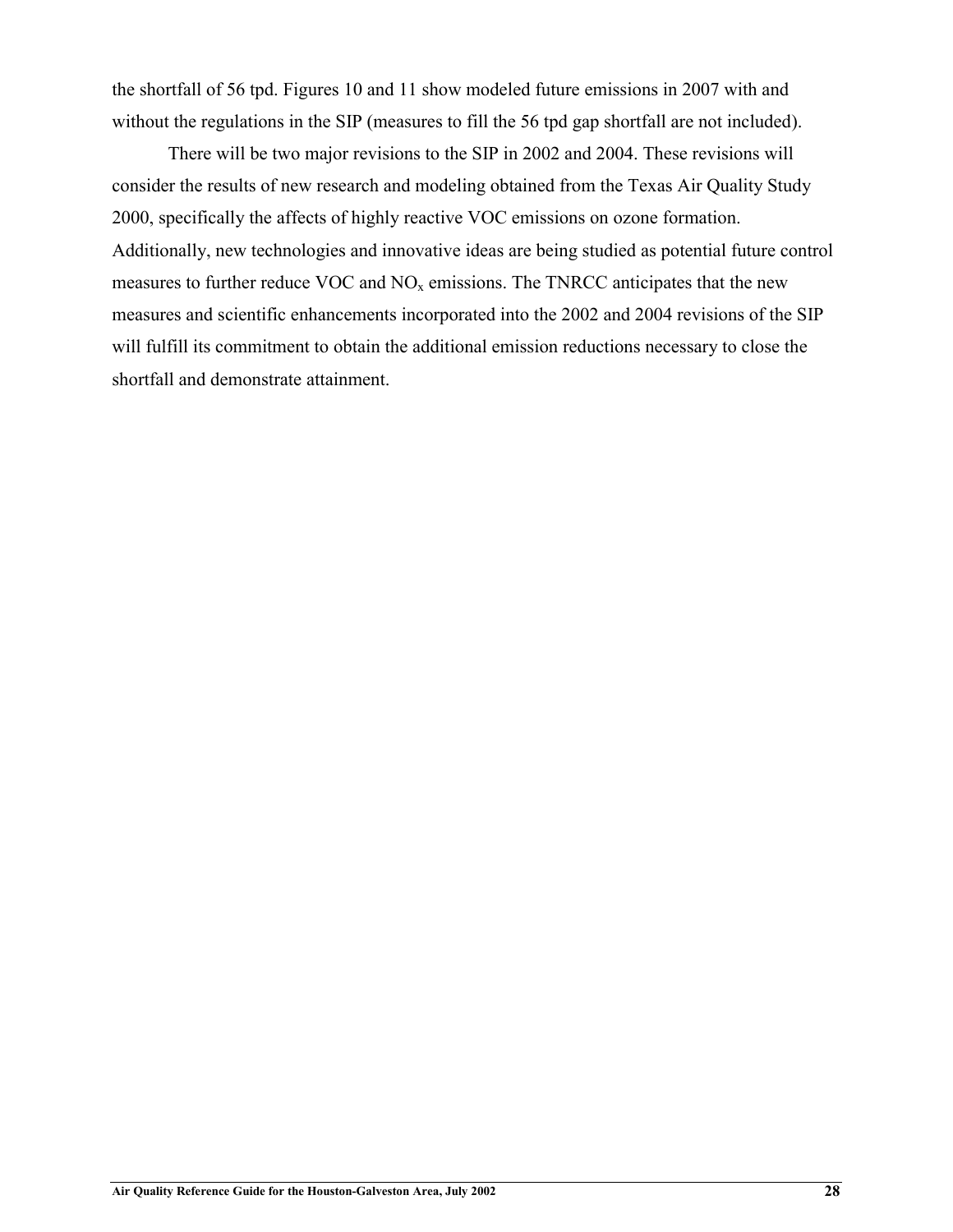# **TABLE 5: Houston-Galveston Area (HGA) State Implementation Plan (SIP) Control Strategies (see also Appendix G)**

| <b>Control Strategy</b>                                                          | <b>Brief Description</b>                                                                                                                                                                                                                                                                                                                                                                                                                                                                                                                                                                                                                                                                                                                                                     | Affected Area         | NO <sub>x</sub><br>Reductions<br>(tons per day) |
|----------------------------------------------------------------------------------|------------------------------------------------------------------------------------------------------------------------------------------------------------------------------------------------------------------------------------------------------------------------------------------------------------------------------------------------------------------------------------------------------------------------------------------------------------------------------------------------------------------------------------------------------------------------------------------------------------------------------------------------------------------------------------------------------------------------------------------------------------------------------|-----------------------|-------------------------------------------------|
| Point Source<br>NO <sub>x</sub><br>Controls                                      | Requires a wide variety of minor and major stationary sources to<br>$\bullet$<br>meet new requirements, in order to reduce $NOx$ emissions by 90<br>percent<br>Begins April 1, 2003, and is phased in through April 1, 2007<br>$\bullet$                                                                                                                                                                                                                                                                                                                                                                                                                                                                                                                                     | 8 HGA<br>Counties     | 586                                             |
| Vehicle<br>Inspection/<br>Maintenance<br>Program                                 | Requires emissions testing of all gasoline-powered vehicles 2-24<br>$\bullet$<br>years old, with testing beginning on the vehicles' $2nd$ anniversary<br>1995 and older vehicles will be tested with a treadmill-like machine<br>1996 and newer vehicles will be tested with a computer that plugs<br>into the vehicles' computer<br>All vehicles registered, and primarily operated, in Harris County<br>$\bullet$<br>beginning May 1, 2002<br>All vehicles registered, and primarily operated, in Brazoria, Fort<br>$\bullet$<br>Bend, Galveston and Montgomery counties beginning May 1, 2003<br>All vehicles registered, and primarily operated, in Liberty, Waller<br>$\bullet$<br>and Chambers counties beginning May 1, 2004 (option to develop<br>an alternate plan) | 8 HGA<br>Counties     | 36.20                                           |
| Voluntary<br>Mobile<br>Emission<br>Reductions                                    | Includes numerous projects identified by the Houston-Galveston<br>$\bullet$<br>Area Council, such as a smoking vehicle program, bus fare<br>promotions, alternative fuel programs and vehicle scrappage                                                                                                                                                                                                                                                                                                                                                                                                                                                                                                                                                                      | 8 HGA<br>Counties     | 23.00                                           |
| Speed Limit<br>Reduction                                                         | All roadways with a current posted speed limit above 55 mph in the<br>$\bullet$<br>eight-county area are restricted to 55 mph<br>Includes tollways, but HOV lanes are exempt<br>Begins May 1, 2002                                                                                                                                                                                                                                                                                                                                                                                                                                                                                                                                                                           | 8 HGA<br>Counties     | 12.33                                           |
| <b>Cleaner Diesel</b><br>Fuel                                                    | Improved diesel fuel for all on-highway and off-highway sales in<br>$\bullet$<br>East and Central Texas by April 1, 2005                                                                                                                                                                                                                                                                                                                                                                                                                                                                                                                                                                                                                                                     | East/Central<br>Texas | 6.67                                            |
| Airport<br>Reductions                                                            | Agreed orders signed with Continental and Southwest Airlines<br>$\bullet$<br>MOA signed with the City of Houston<br>Phased in through Dec. 31, 2005<br>$\bullet$                                                                                                                                                                                                                                                                                                                                                                                                                                                                                                                                                                                                             |                       | 5.09                                            |
| Commercial<br>Lawn Operating<br>Restriction<br>(applies to local<br>governments) | • Restricts the use of small commercial gasoline equipment between<br>6 a.m. and noon, beginning April 1, 2005<br>Only applies April 1 through Oct. 31 each year<br>$\bullet$<br>Applies in Harris, Fort Bend, Brazoria, Galveston and Montgomery<br>$\bullet$<br>counties<br>Commercial operators are exempt from the rule in the case of<br>$\bullet$<br>certain emergencies, or if they can develop a plan to lower<br>emissions that receives the approval of the commission and the EPA                                                                                                                                                                                                                                                                                 | 8 HGA<br>Counties     | 4.60<br>(equivalent)                            |
| California<br>Spark-Ignition<br>Engines                                          | Requires manufacturers to ensure that certain off-highway gasoline<br>$\bullet$<br>engines are certified to California standards<br>Begins May 1, 2004<br>$\bullet$                                                                                                                                                                                                                                                                                                                                                                                                                                                                                                                                                                                                          | Statewide             | 2.80                                            |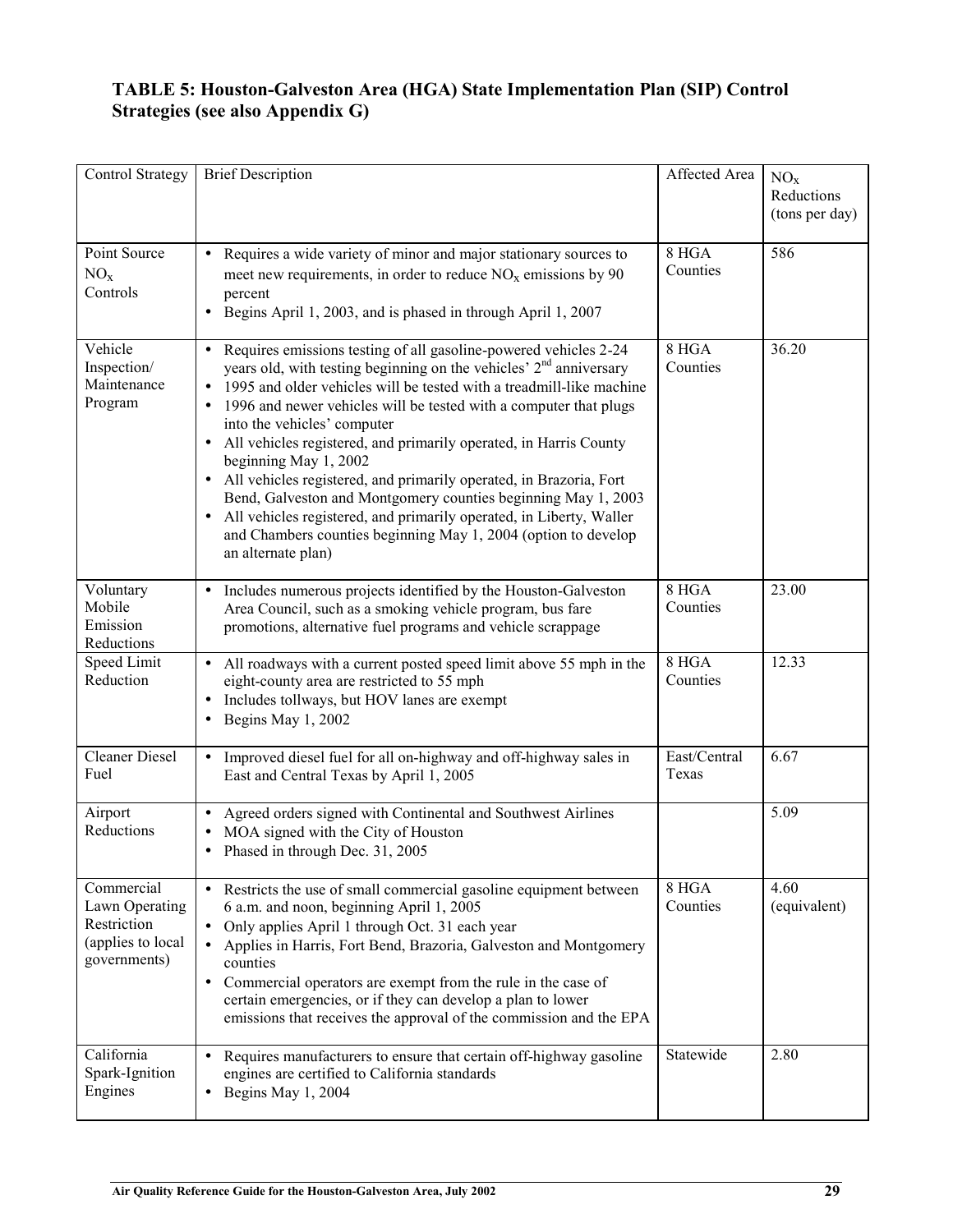| Transportation<br>Control<br>Measures                                | Includes numerous projects identified by the Houston-Galveston<br>$\bullet$<br>Area Council, such traffic signalization, bicycle/pedestrian projects,<br>intersection improvements, and park and ride lots                      | 8 HGA<br>Counties                             | 1.06 |
|----------------------------------------------------------------------|---------------------------------------------------------------------------------------------------------------------------------------------------------------------------------------------------------------------------------|-----------------------------------------------|------|
| Stationary<br>Diesel Engine                                          | Operators and owners of stationary engines must meet operating<br>$\bullet$<br>restrictions and emission specifications<br>Begins April 1, 2004<br>$\bullet$                                                                    | 8 HGA<br>Counties                             | 1.00 |
| Gas-fired<br>Heaters, Small<br>Boilers and<br><b>Process Heaters</b> | New natural gas-fired heaters, small boilers and process heaters<br>$\bullet$<br>with a maximum rate capacity of up to 2.0 MM Btu/hr will be sold<br>and installed statewide<br>Begins July 1, 2002<br>$\bullet$                | Statewide                                     | .50  |
| <b>VOC Controls</b>                                                  | Implement additional control technology requirements for batch<br>$\bullet$<br>processes, bakeries and offset lithographic printers to reduce VOC<br>emissions                                                                  | 8 HGA<br>Counties                             | 0.00 |
| Emissions<br>Banking and<br>Trading                                  | Create an overall $NOx$ Trading Program for the Houston-Galveston<br>$\bullet$<br>area<br>Additional modifications address the generation of emissions<br>$\bullet$<br>reduction credits made to the existing statewide program | 8 HGA<br>Counties for<br>the emissions<br>cap | 0.00 |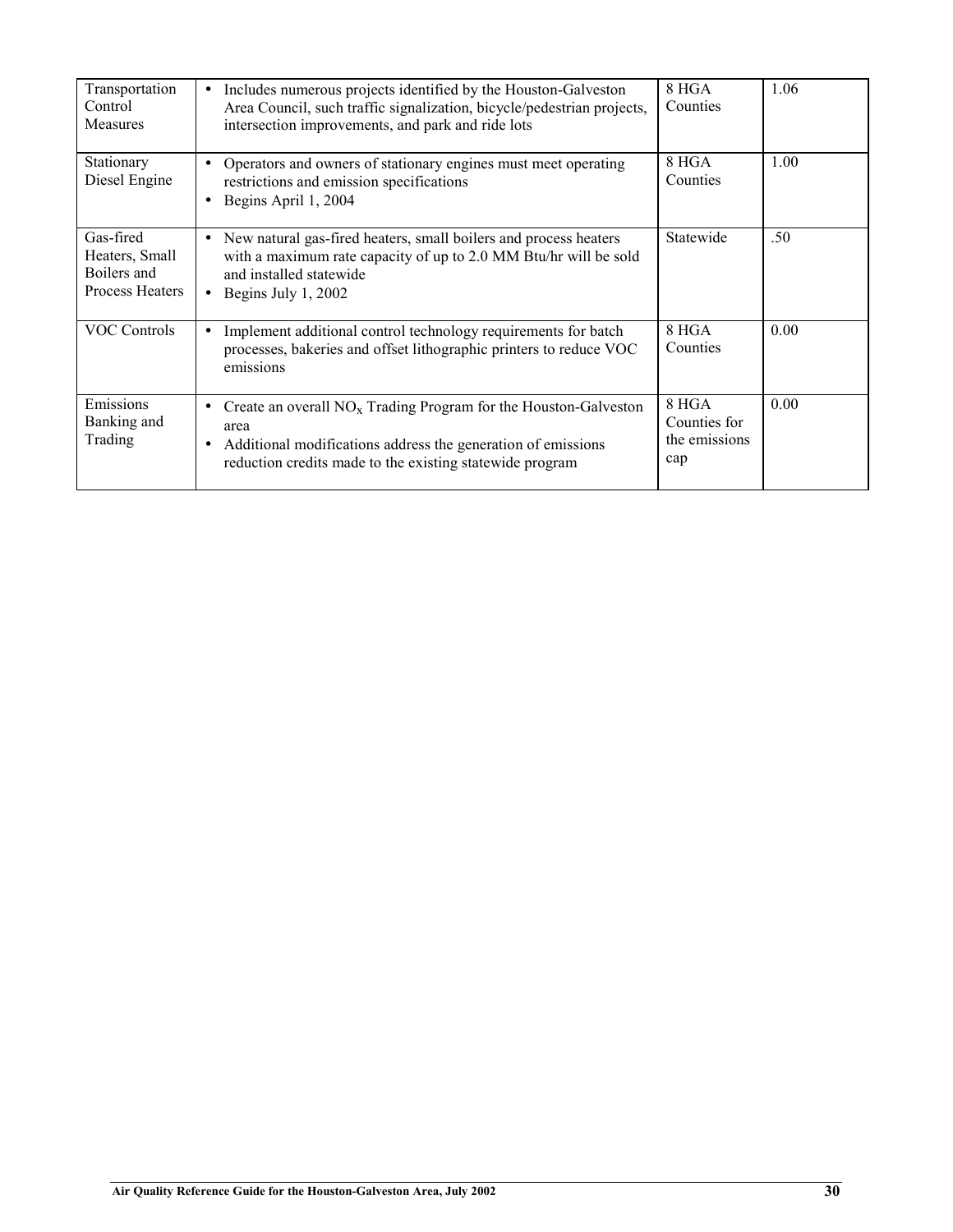

**FIGURE 10: 2007 Total NOx Tons per Day, With and Without Controls** (Source: TNRCC September 26, 2001 Adopted Attainment Demonstration SIP)



**FIGURE 11: 2007 Total VOCs Tons per Day, With and Without Controls** (Source: TNRCC December 6, 2000 Adopted Attainment Demonstration SIP)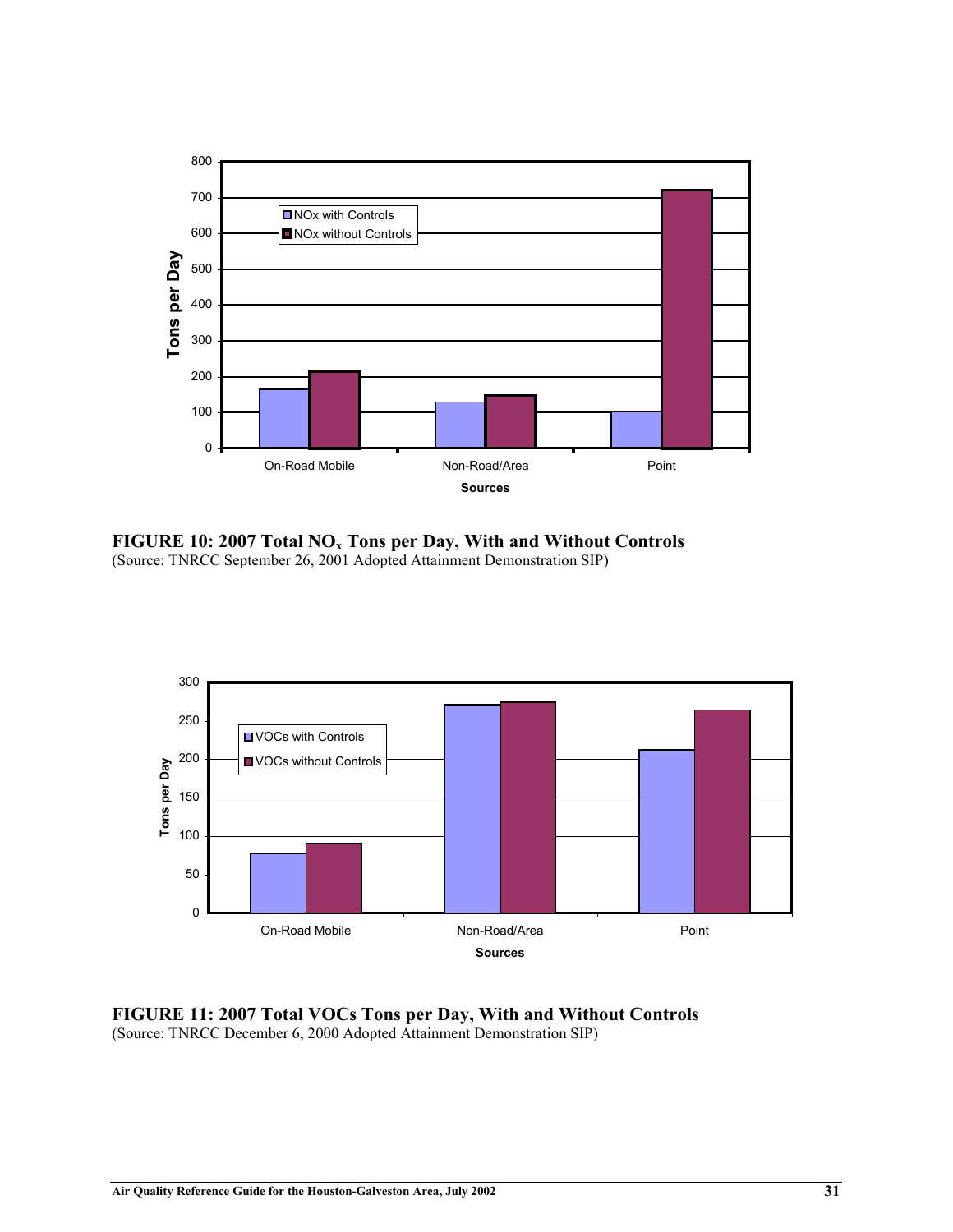# *Federal Control Strategies*

#### *Vehicle Emission Standards*

Some of the most significant pollution controls established through the Clean Air Act are motor vehicle emission standards. Beginning in the late 1960s, increasingly stringent vehicle emission standards have led to the widespread use of catalytic converters and fuel injection. In December 1999, the EPA announced its newest initiative to further reduce harmful air pollution from vehicles. Known as Tier 2, the new emissions standard is 0.07 grams per mile for  $NO<sub>x</sub>$  and, for the first time ever, subjects gasoline and diesel sport utility vehicles and light-duty trucks to the same emission standards as automobiles, starting with model year 2004 vehicles. The standard will reduce  $NO_x$  emitted from new cars by 77 percent, and  $NO_x$  emitted from sport utility vehicles and light-duty trucks by up to 95 percent.

In May 2000, the EPA proposed new standards to significantly reduce emissions from heavy-duty diesel engines and vehicles through a phase-in approach. The proposed standards would reduce  $NO<sub>x</sub>$  from these vehicles by 95 percent and particulate matter by 90 percent. The standards were finalized in December 2000.

#### *Fleet Vehicle Requirements*

The Clean Air Act requires that, in severe ozone nonattainment areas like the Houston-Galveston area, a steadily increasing percentage of fleet vehicles meet a set of stricter emission standards. As an example of the effects of the standards, the LEV standard for cars results in 70 percent less VOC emissions and 50 percent less  $NO<sub>x</sub>$  emissions than conventional 1996 vehicles.

#### *Cleaner Fuels - Gasoline*

Since January 1, 1995, reformulated gasoline (RFG), a conventional gasoline blended to burn cleaner and evaporate less, has been the only gasoline available for sale in the nonattainment area. The use of RFG has resulted in significant reductions in VOCs and, to a lesser extent,  $NO<sub>x</sub>$  in this region. One of the components of RFG is an oxygenate that helps the gas burn cleaner. In the Houston area, methyl tertiary butyl ether (MTBE) has been the oxygenate of choice. However, concerns about the role of MTBE in water contamination has led to a recent decision by the EPA to phase out the use of MTBE, in favor of other oxygenates, such as ethanol.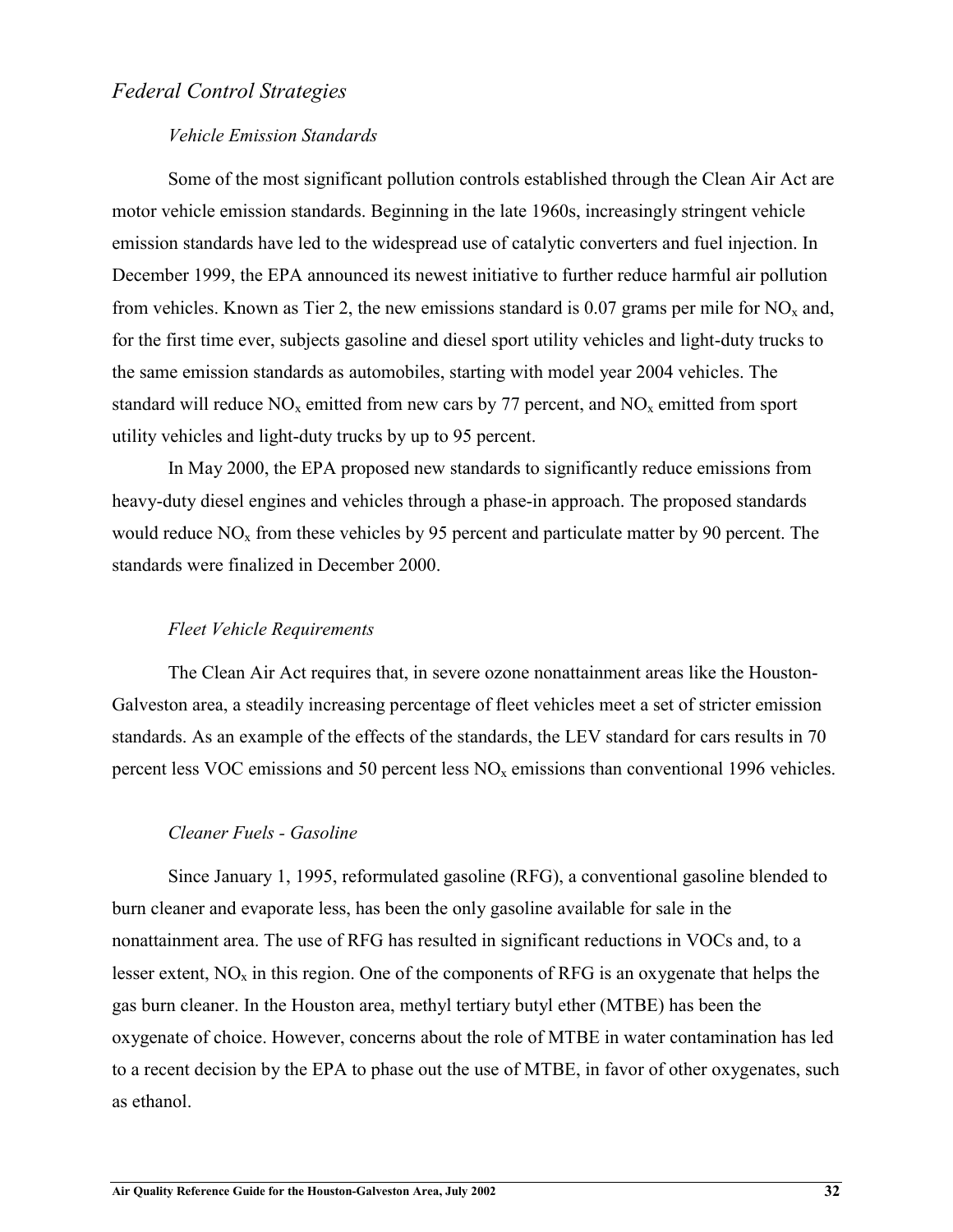Beginning in January 2000, more stringent RFG standards (Phase II RFG) replaced RFG in the Houston-Galveston nonattainment area. Phase II RFG will remove an additional 41,000 tons of smog-forming pollutants in RFG areas, the equivalent of eliminating emissions from 16 million cars nationwide, from the air. Compared to conventional gasoline, Phase II RFG will cut the release of VOCs by 27 percent and  $NO<sub>x</sub>$  emissions by 7 percent.

To support the new Tier 2 vehicle standards, the EPA adopted a rule in February 2000 to limit the sulfur content in gasoline. Beginning in 2004, refineries and importers will be required to meet corporate average gasoline standards of 120-ppm sulfur, with a maximum of 300 ppm. By 2006, refiners will produce gasoline that averages no more than 30-ppm sulfur, with a maximum not to exceed 80 ppm.

#### *Cleaner Fuels - Diesel Fuel*

Since October 1, 1994, federal law has allowed a maximum of 500-ppm sulfur diesel fuel for use in on-road vehicles. California diesel fuel allows the same 500 ppm, but requires low aromatics (10 percent aromatics maximum, compared to 25 percent to 35 percent aromatics in typical on-road diesel). While the federal low-sulfur diesel fuel has had only minimal impacts on  $NO<sub>x</sub>$  reductions, it has resulted in larger reductions in sulfur and particulates.

In May 2000, the EPA proposed rules to limit sulfur in diesel fuel. Reduced sulfur content is required to allow advanced pollution control technologies, particulate traps and catalytic treatments to be effective in diesel vehicles. Reduced sulfur content has also been shown to extend engine life and reduce maintenance costs. Low-sulfur diesel is projected to reduce particulates by 10 percent to 20 percent, and  $NO<sub>x</sub>$  by 7 percent to 10 percent.

#### *Cleaner Fuels - Alternative Fuels*

In addition to cleaner burning gasoline and diesel, alternative fuels are another category of cleaner fuels. These fuels are not produced from a traditional petroleum base. The most commonly used alternative fuels in light-duty vehicles in this area are compressed natural gas (CNG) and propane (LPG), which are gaseous rather than liquid fuels. Although vehicles using these fuels make up a very small percentage of the total vehicle population, automakers are producing more vehicles that are equipped to run using these fuels.

The advantage of using alternative fuels is that they burn cleaner without the use of additives, and produce virtually no particulates. Currently, the majority of vehicles running on these fuels are in government fleets that are under a legislative mandate to run cleaner.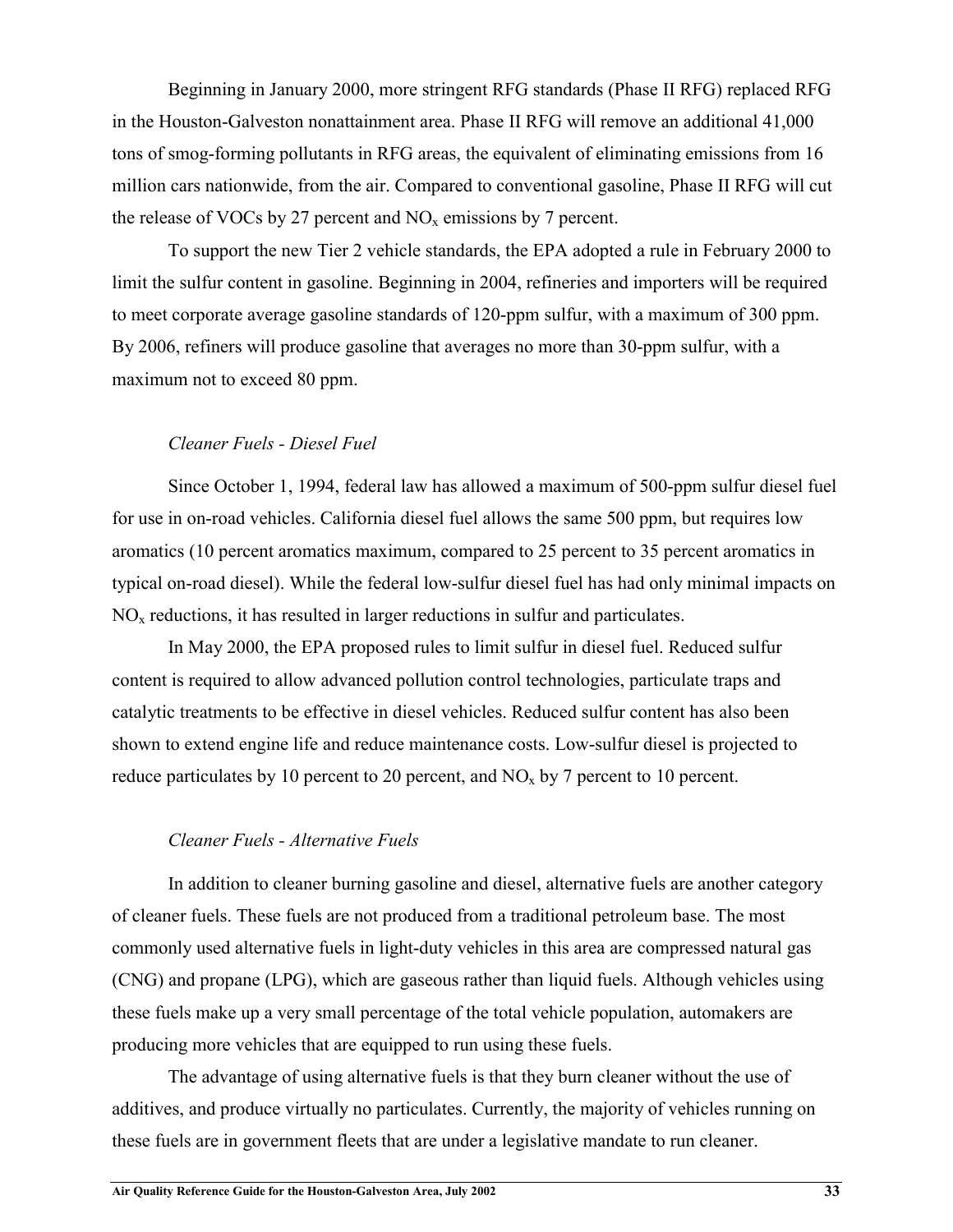# *State Strategies*

The TNRCC has adopted numerous VOC and  $NO<sub>x</sub>$  controls designed to reduce emissions. These controls are expected to reduce ozone levels significantly in the Houston-Galveston nonattainment area, as well as in other nonattainment areas and near-nonattainment areas across the state.

#### *Emission Reductions by Grandfathered Facilities*

With the Texas Clean Air Act (TCAA) revision of 1971 came a new air permit requirement for stationary sources. Beginning in 1971, before a new facility is constructed, an air permit has to be obtained from the TNRCC and the new facility has to use the "best available control technology" (BACT) to control air emissions. For facilities that were already in existence in 1971, air permits are not required until the facility is later modified.

A "modification" to an existing facility is a change to the facility that results in a significant increase in air emissions. Under the Texas Clean Air Act, if an existing facility has never been modified, there is no requirement to obtain a permit and/or meet BACT. These unmodified existing facilities are referred to as grandfathered facilities. In 2001, the  $77<sup>th</sup>$ Legislature passed House Bill 2912, requiring grandfathered facilities to obtain an air permit, applying a ten-year-old BACT. These requirements will not only reduce emissions in the Houston-Galveston area, but emissions will decrease across Texas.

### *Texas Emission Reduction Program*

The 77th Legislature passed Senate Bill 5, that instructed the TNRCC to remove the Construction Activity Restriction and the Accelerated Purchase of Tier II/III Diesel Equipment Rule from the SIP. The bill also created the Texas Emission Reduction Plan (TERP), designed to provide economic incentives for improving air quality throughout the state. The program provides incentives, rebates and grants for various types of clean air projects, such as improvements to on-road diesel and non-road diesel emissions, infrastructure development programs, qualifying fuel projects, demonstration projects, energy efficiency programs and new technology programs.

The grant programs, which are administered by the TNRCC, include the purchase or lease of new non-road equipment, replacement of on-road and non-road diesel vehicles, retrofits and add-ons of on-road and non-road diesel engines and vehicles, demonstration projects, use of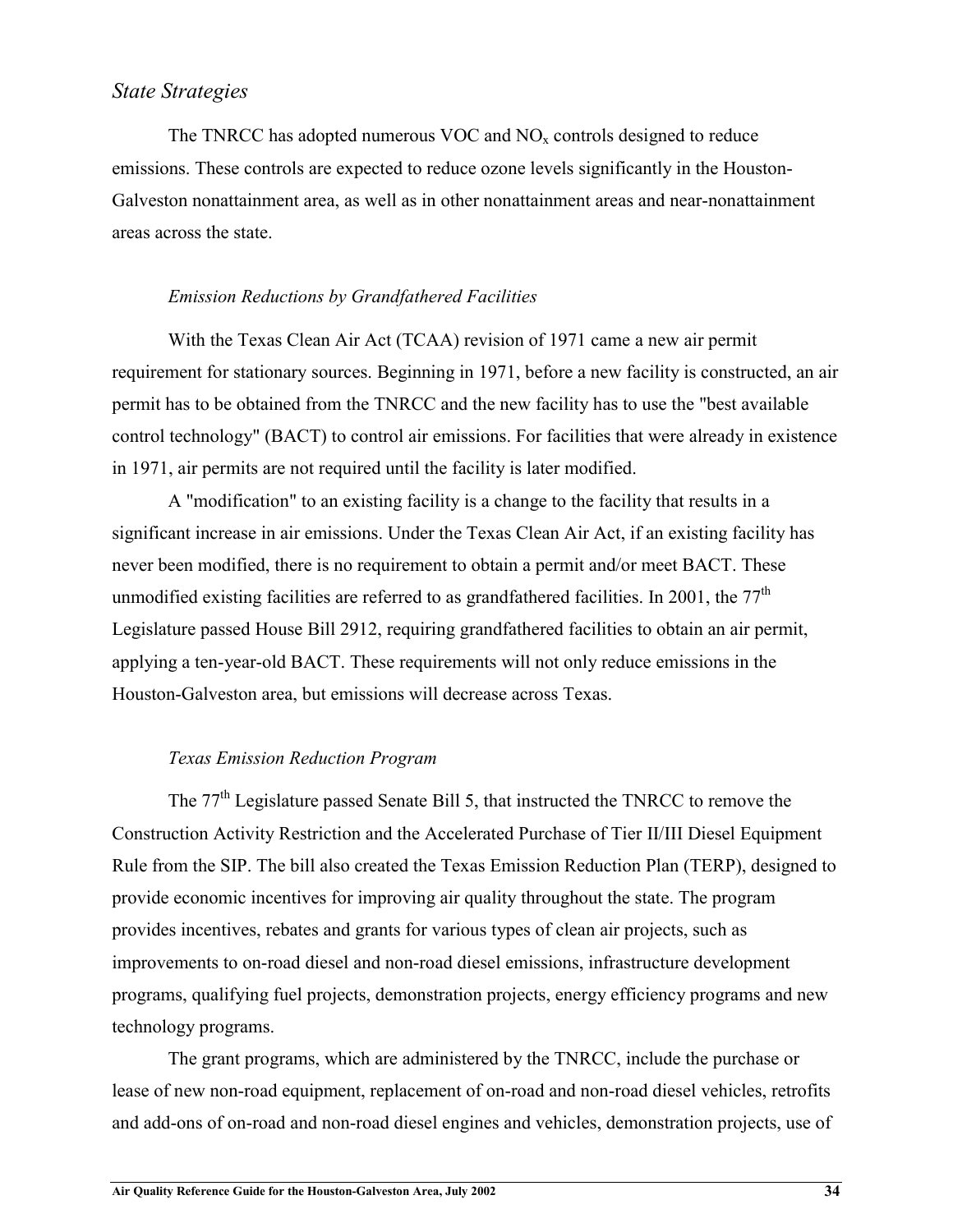qualifying fuel, and infrastructure projects. These projects (excluding demonstration projects) are subject to a  $$13,000$ /ton of NO<sub>x</sub> maximum cost effectiveness threshold.

Funding for TERP is estimated at \$133 million per year. The funding breakdown is as follows: 72 percent for diesel reduction programs, not more than 3 percent for infrastructure projects, not more than 15 percent for on-road diesel purchases; 10 percent for light-duty purchases and lease incentives; 7.5 percent for energy efficiency programs; 7.5 percent for new technology and research (TCET); 3 percent for administration. Of the bill's money, 72 percent is to be administered by the TNRCC and 10 percent will be set aside for non-regional projects that don't meet the localized allocation scheme.

Although a portion of the funding has been challenged, the agency anticipates that the Texas Legislature will provide the contested portion of funding. The first request for projects period closed on November 21, 2001, and resulted in five funded projects in the Houston area (www.tnrcc.state.tx.us/oprd/sips/rfp1sum1.pdf). The second application period ended on March 29, 2002, and grant plans are being evaluated. The next request for projects is scheduled for the fall of 2002.

#### *Motor Vehicle Emissions Budget*

The SIP identifies the level of motor vehicle emissions that an area can produce and still meet air quality standards. This level, known as the motor vehicle emissions budget (MVEB), is intended to apply discipline to local planning. To keep within emissions budgets, MPOs are expected to contribute to the offset of potential emission increases from new road construction with transportation measures that are projected to reduce emissions, such as high-occupancy vehicle (HOV) lanes, grade separations, public transit projects and carpooling incentives*.*

Transportation has a significant affect on air quality. On-road mobile vehicles contribute 30 percent of the area's  $NO<sub>x</sub>$  emissions and 26 percent of the VOC emissions. Examples of onroad measures chosen by the region and incorporated into the SIP for emission reductions include the Transportation Control Measures (TCMs) and the Voluntary Mobile Emission Reduction Program (VMEP). Although few local programs currently address emissions from offroad mobile transportation sources, such as planes, trains, ships and construction equipment, these sources are significant contributors to area pollution, and controls for these sources are included in the December 2000 SIP.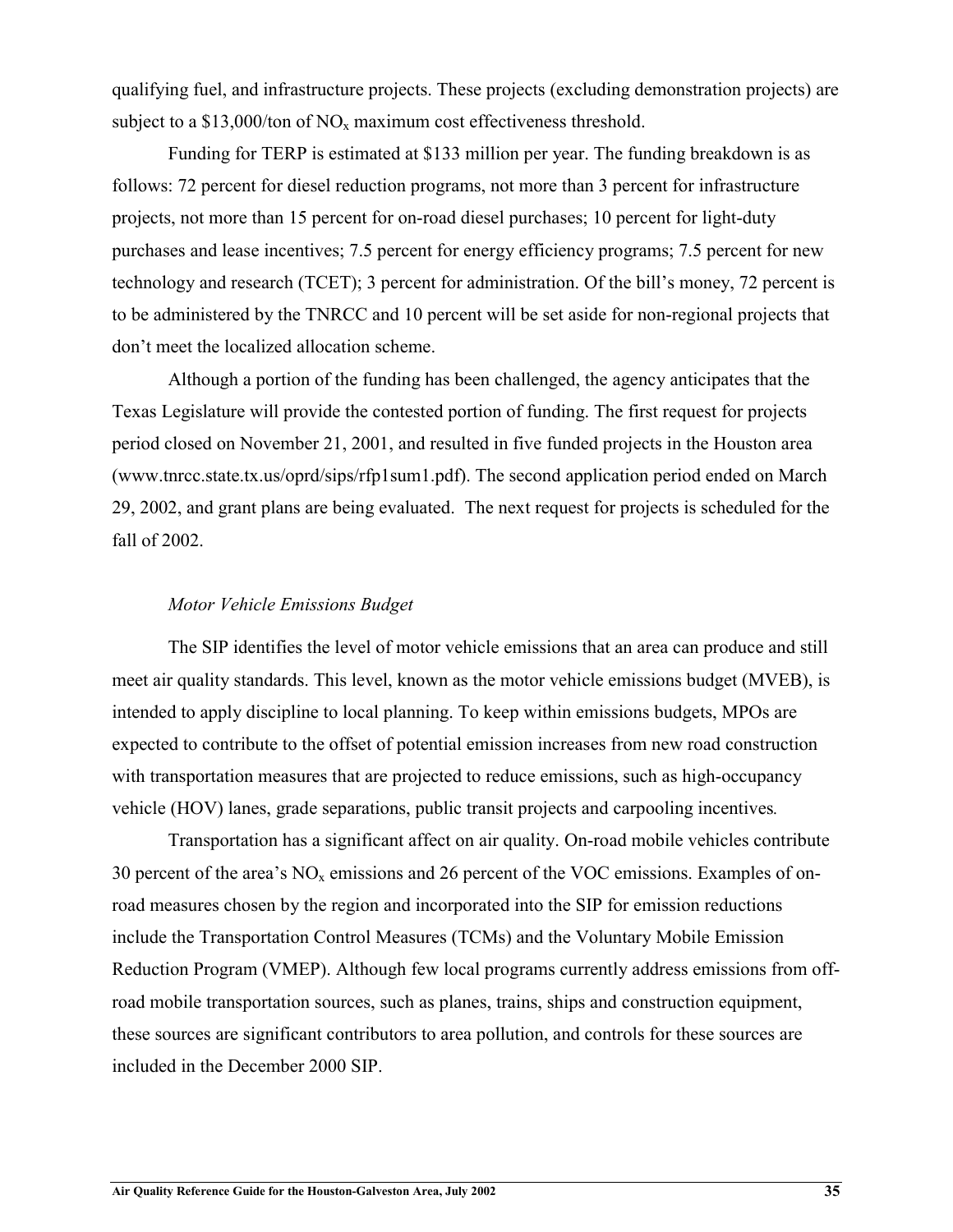#### *Transportation Control Measures*

The Clean Air Act Amendments of 1990 require regions in nonattainment areas to make enforceable commitments to implement, maintain and monitor Transportation Control Measures (TCMs). H-GAC and the transportation project-implementing agencies have committed to a number of TCMs for on-road mobile source emissions. These include HOV lanes, arterial traffic flow improvements, park and ride lots, transit service improvements, bicycle facilities, areawide rideshare programs, computerized transportation management systems and light rail.

Such measures are projected to contribute about 1.06 tons per day of  $NO<sub>x</sub>$  reductions and 2.13 tons per day of VOC reductions in 2007.

#### *Voluntary Mobile Emissions Reduction Program*

On October 23, 1997, the EPA adopted a policy to allow credit in the SIP for voluntary mobile emission reduction programs. The intent of the policy is to provide incentives for states, localities and the public to voluntarily reduce air pollution in their communities. Through this policy, the EPA has made it easier for states to obtain SIP credits for voluntary activities, and further encourage innovation and investment in effective programs and actions.

The Houston-Galveston area is required to reduce emissions by 23 tpd  $NO<sub>x</sub>$  in the December 2000 SIP through the following VMEPs:

#### *Scrappage*

This measure intends to scrap 7,200 light-duty vehicles by 2007 from fleet turnover.

#### *Smoking Vehicle Program*

The Texas Smoking Vehicle Program is a citizen outreach strategy designed to encourage the proper maintenance and repair of cars, trucks and buses with excessive emissions, and promote public awareness regarding the harmful emissions and air pollution caused by these vehicles. The program allows citizens to anonymously report motor vehicles that have been observed emitting exhaust smoke for more than 10 consecutive seconds. The owners of these smoking vehicles will be notified and encouraged to voluntarily repair their vehicles. Smoking vehicles can be reported by calling 1-800-453-SMOG, sending a fax to 512-239-2050, sending an e-mail to  $\text{smog@threc}.$  state.tx.us, or by using the online reporting form at www.smokingvehicle.org.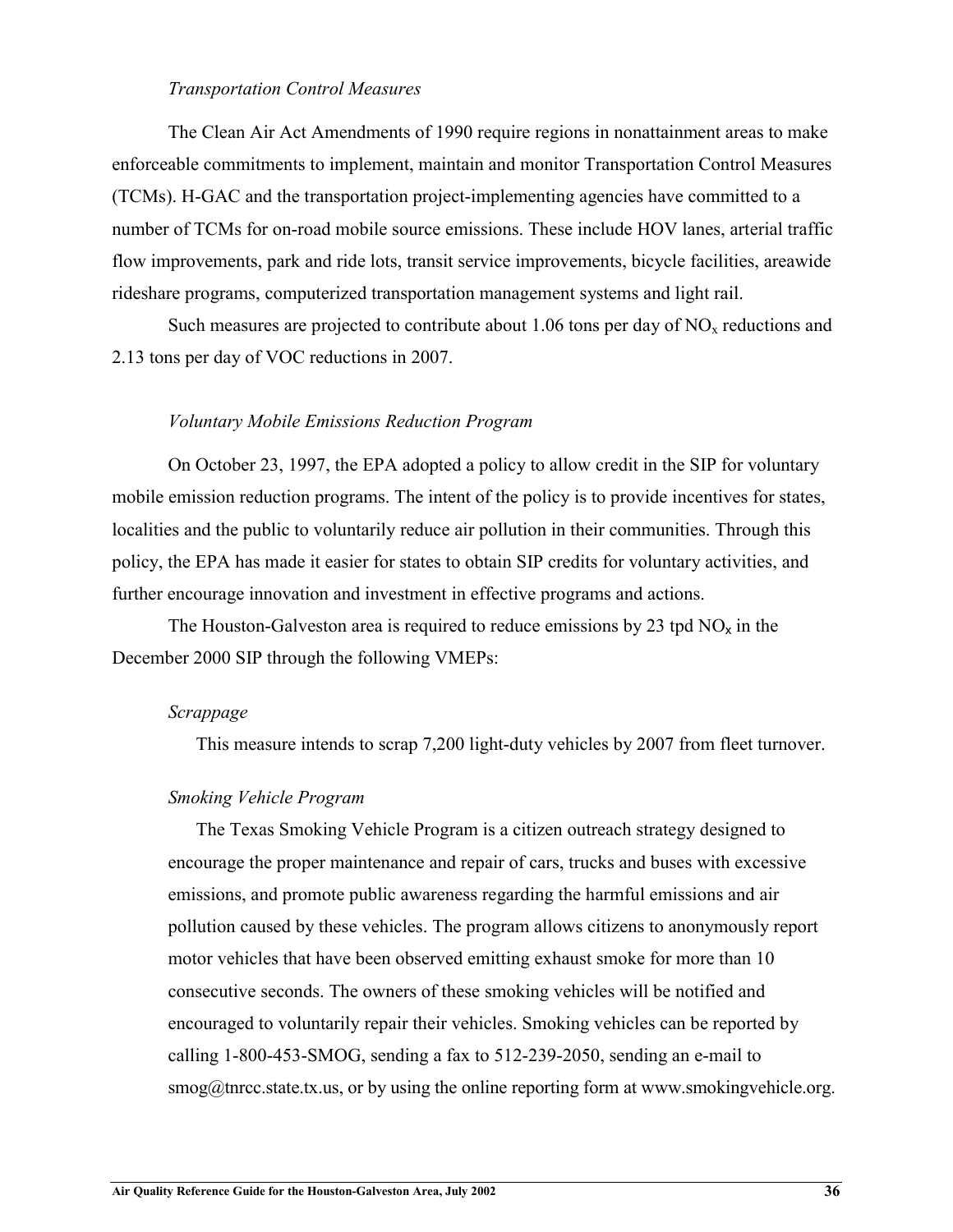#### *Public/Private Fleet Emission Controls*

Under these programs, emission reductions from vehicle fleets will be realized through clean vehicle purchases and retrofits of EPA-approved voluntary retrofit packages.

#### *Highway/Nonroad Demonstration Projects*

Ongoing demonstration projects are applying diesel/water emulsion or catalyst aftertreatment devices to highway diesel engines. These programs seek to expand current demonstration projects to other privately owned vehicle fleets or owner/operators of nonroad equipment.

#### *Locomotive Emission Reductions*

A memorandum of understanding has been signed with Union Pacific, Burlington Northern and Santa Fe Railroads to achieve emission reductions through various controls.

### *Commercial Marine*

Memorandums of agreement have been signed with Texas Waterway Operators and Texas Department of Transportation for emission reductions through various controls.

#### *Commute Solutions*

This measure combines both current and future Commute Solutions regional commute alternatives, such as regional mass transit, vanpooling, teleworking and cash in lieu of paid parking.

#### *Regional Computerized Traffic Signal System (RCTSS)*

This measure is a compilation of individual initiatives to reduce vehicle congestion on surface streets through signal timing.

#### *Cool Cities*

The existing tree canopy coverage in our region will be used to calculate the economic and environmental benefits that trees provide in terms of pollution mitigation and cooling costs.

#### *Smart Growth*

This measure encourages green development through increased population density and mixed-land use initiatives to reduce number, frequency and length of trips.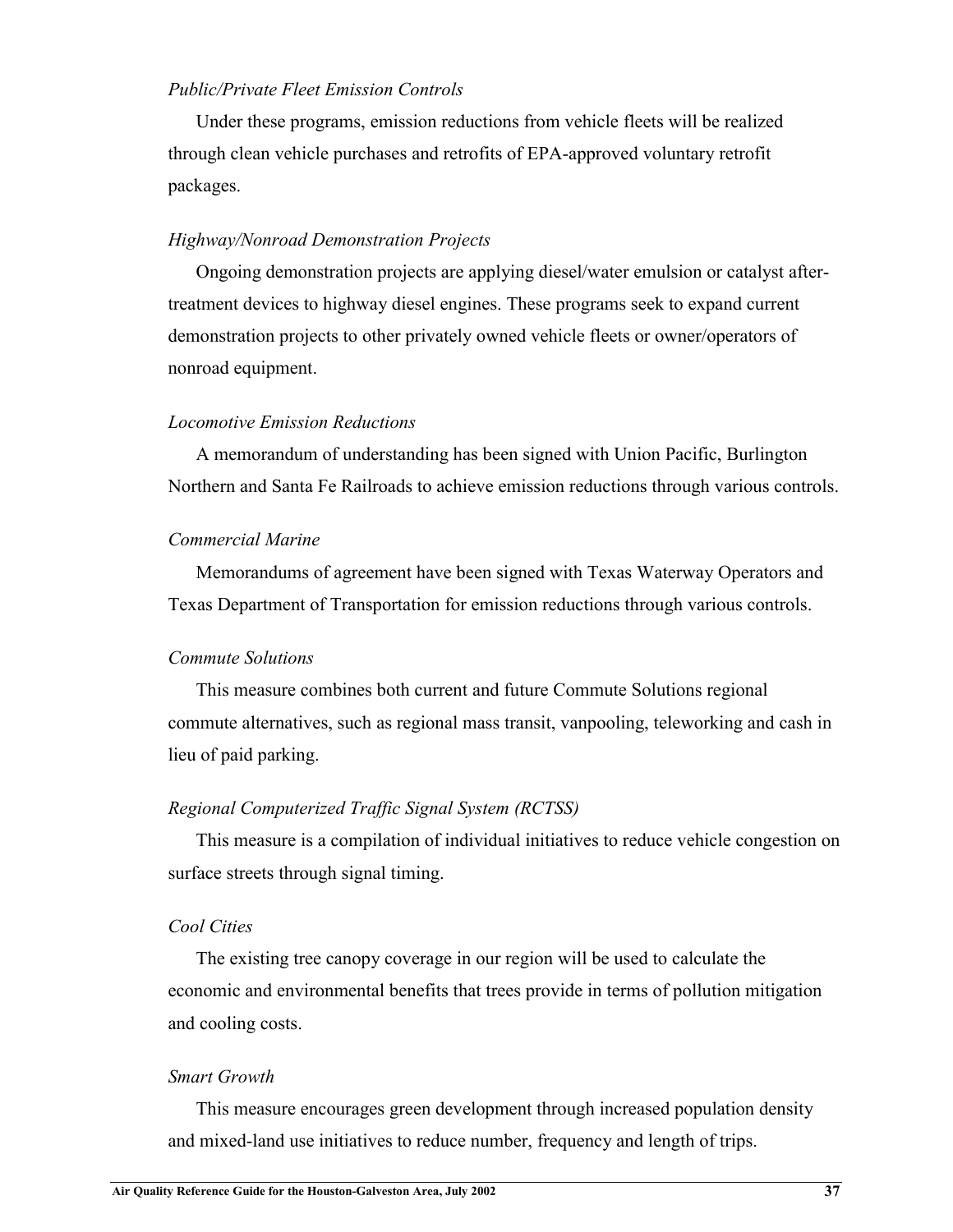#### *Local Government Emission Reduction Programs*

Under this measure, cities, counties and/or other public organizations will develop multi-component emission reduction strategies targeting on- and off-road mobile sources, as well as stationary sources.

#### *AERCO Pilot Project*

Emission reduction credits will be generated from retrofitted mobile sources. Emission benefits generated by this measure will be comprised of a compilation of expected trades of emission reduction credits.

#### *Transportation Conformity*

The regional transportation system, which includes freeways, surface roads, HOV lanes and buses must contribute to improving air quality. It is the responsibility of H-GAC, serving as the area Metropolitan Planning Organization (MPO) for the region, acting through its Transportation Policy Council (TPC), and working with an interagency conformity consultation committee, to ensure that regional transportation does not increase regional  $NO<sub>x</sub>$  and  $VOC$ emissions. Since the area is in nonattainment, the MPO must demonstrate that the Metropolitan Transportation Plan (MTP), a 20-year long-range transportation plan, and the Transportation Improvement Program (TIP), a three-year implementation plan, conform to the air pollution reduction goals laid out in the SIP. To conform, the eight-county nonattainment area cannot have an increase in on-road mobile source-generated VOC or  $NO<sub>x</sub>$  emissions from those shown in the 1990 emissions inventory, even if the area experiences significant increases in vehicle miles traveled. In other words, the area must not exceed the MVEB established in the SIP. The area must also show that transportation emissions continue to decline throughout the long-range transportation planning time, and that the area is meeting the SIP commitments it has made.

#### *Transportation Conformity Lapse Situations*

To receive federal approval, a new or revised MTP or TIP must show how much pollution will be added to, or subtracted from, the region. Whenever a change is made to an MTP or TIP in a nonattainment area, federal rules state that the revisions must adhere to the region's air quality plan. Conformity lapses occur as a result of a failure to implement SIP control measures or a failure to demonstrate conformity within the required timeframe. A conformity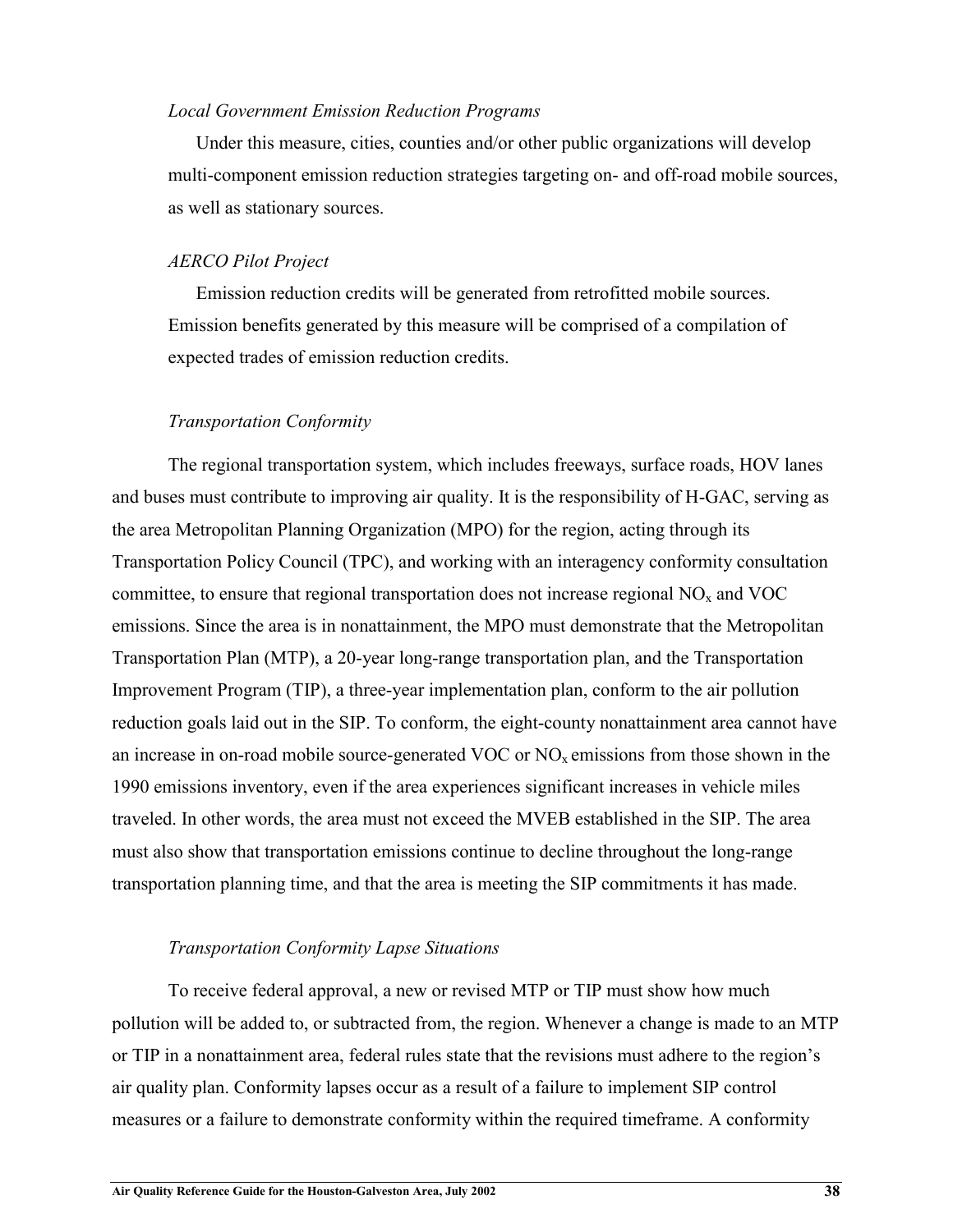lapse allows only those transportation projects that are exempt from federal air quality conformity requirements to proceed. Exempt projects may include safety, maintenance and TCMs approved in SIPs. A lapsed area cannot increase roadway capacity until it demonstrates conformity. Although the Houston-Galveston area has previously been in a lapse, it is currently in conformity.

### *Local Initiatives*

In addition to controls considered for inclusion in the next SIP revision, the following efforts have been initiated at the local level.

#### *Regional Air Quality Planning Committee*

The Regional Air Quality Planning Committee (RAQPC) was created in 1991 to advise the H-GAC Board of Directors and Transportation Policy Council on issues relating to air quality. RAQPC is comprised of 26 representatives of local government; environmental, public health and citizen groups; and business and industry from all eight counties in the nonattainment area. The committee conducts monthly meetings, which are open to the public.

#### *Principles for Cleaner Air*

In January 1999, the H-GAC Board of Directors, Harris County, the City of Houston, and area business and environmental leaders (www.cleanairaction.org/education/principles/orgs.html) endorsed nine principles, developed through the RAQPC Executive Committee, that address regional air quality. The Principles for Cleaner Air (Appendix C) continue to provide a framework for developing a regional consensus on air pollution reduction measures, and endorsement of the Principles represents a willingness of diverse interest groups to work together for cleaner air.

#### *Mission Clean Air*

Mission Clean Air is an incentive-based campaign designed for businesses, industries and local governments to lead the challenge of improving air quality and reducing vehicle miles traveled. H-GAC administers Mission Clean Air programs – Commute Solutions, Clean Cities/Clean Vehicles and the Area Emission Reduction Credit Organization (AERCO). This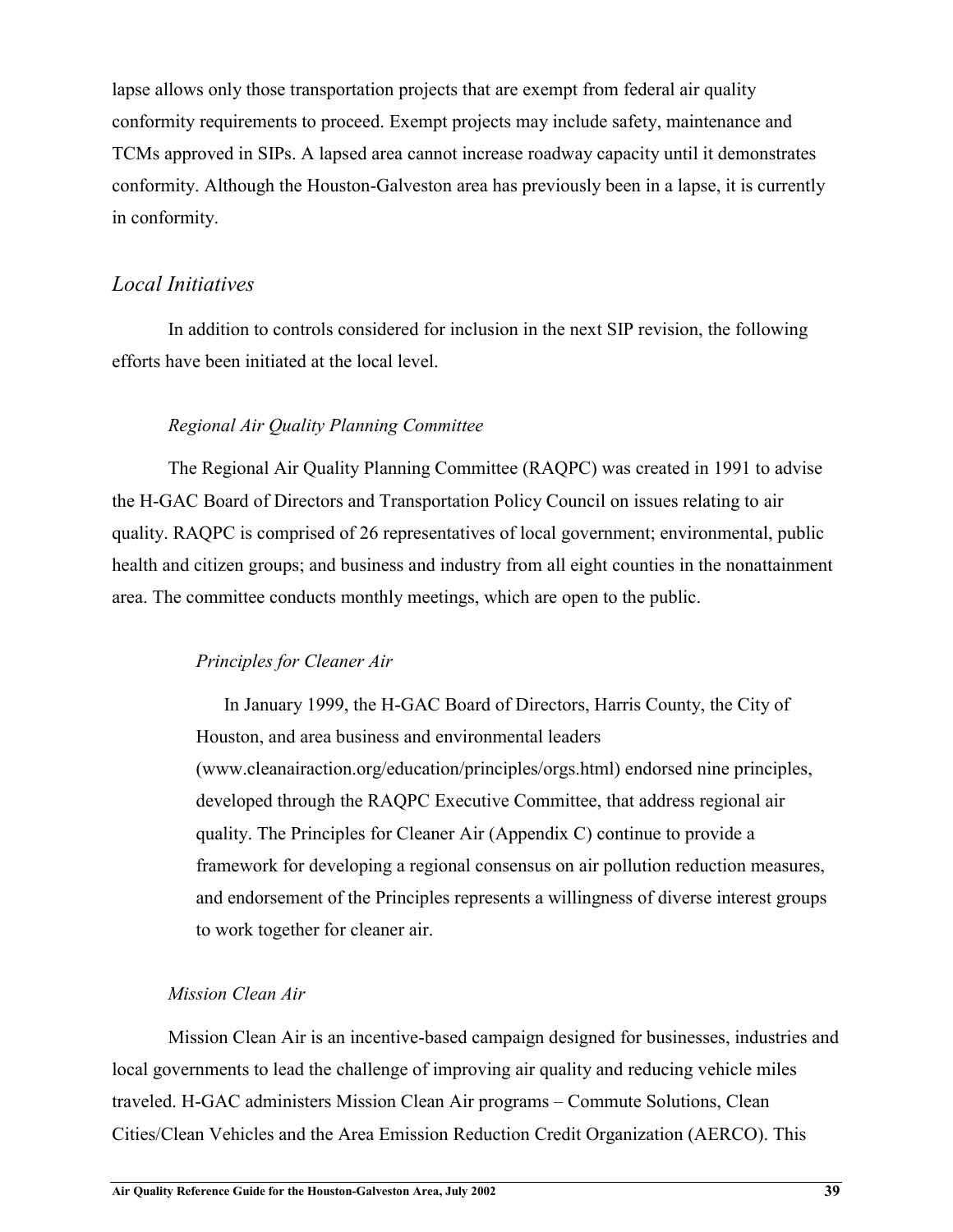targeted campaign offers a variety of options, including tax incentives, federal and state grants opportunities, technical assistance, recognition through public relations, and other benefits. Participants can earn the designation as Clean Air Leaders and become part of a regional public recognition and marketing campaign.

#### *Commute Solutions*

Commute Solutions is a voluntary trip-reduction program that strives to reduce vehicle trips and/or vehicle miles traveled (VMT) throughout the eight-county Houston-Galveston Transportation Management Area (TMA). This program is designed to reduce traffic congestion, and improve mobility and air quality.

Commute Solutions is a partnership of H-GAC, the Metropolitan Transit Authority (METRO) and other transit agencies, the Texas Department of Transportation (TxDOT), and the region's Transportation Management Organizations (TMOs), including the Bay Area Transportation Partnership, Central Houston "Downtown in Motion," North Houston Association and TREK (The Uptown Galleria and Greenway Plaza areas). The purpose of this partnership is to provide a one-stop approach and unified marketing theme for alternative commute programs in the Houston-Galveston region for both commuters and businesses. Commute Solutions promotes vanpooling, carpooling, transit, telecommuting, and other transportation-related options and services by providing incentives and services to commuters directly.

Commute Solutions uses five fundamental transportation strategies to help meet the region's alternative transportation needs:

- move more people in fewer vehicles;
- use transportation that does not contribute to congestion and pollution;
- reduce the number of people commuting during rush hours;
- reduce the number of single occupant vehicles; and
- eliminate altogether the need to commute to work.

All Commute Solutions trips will count toward the area's overall trip-reduction goal. Documenting trip reduction with H-GAC is an important part of the area's long-term approach to ozone attainment because eliminating vehicle trips and/or VMT reduces emissions of both VOCs and  $NO<sub>x</sub>$ , unlike many transportation-related emission reduction measures that reduce one while increasing the other.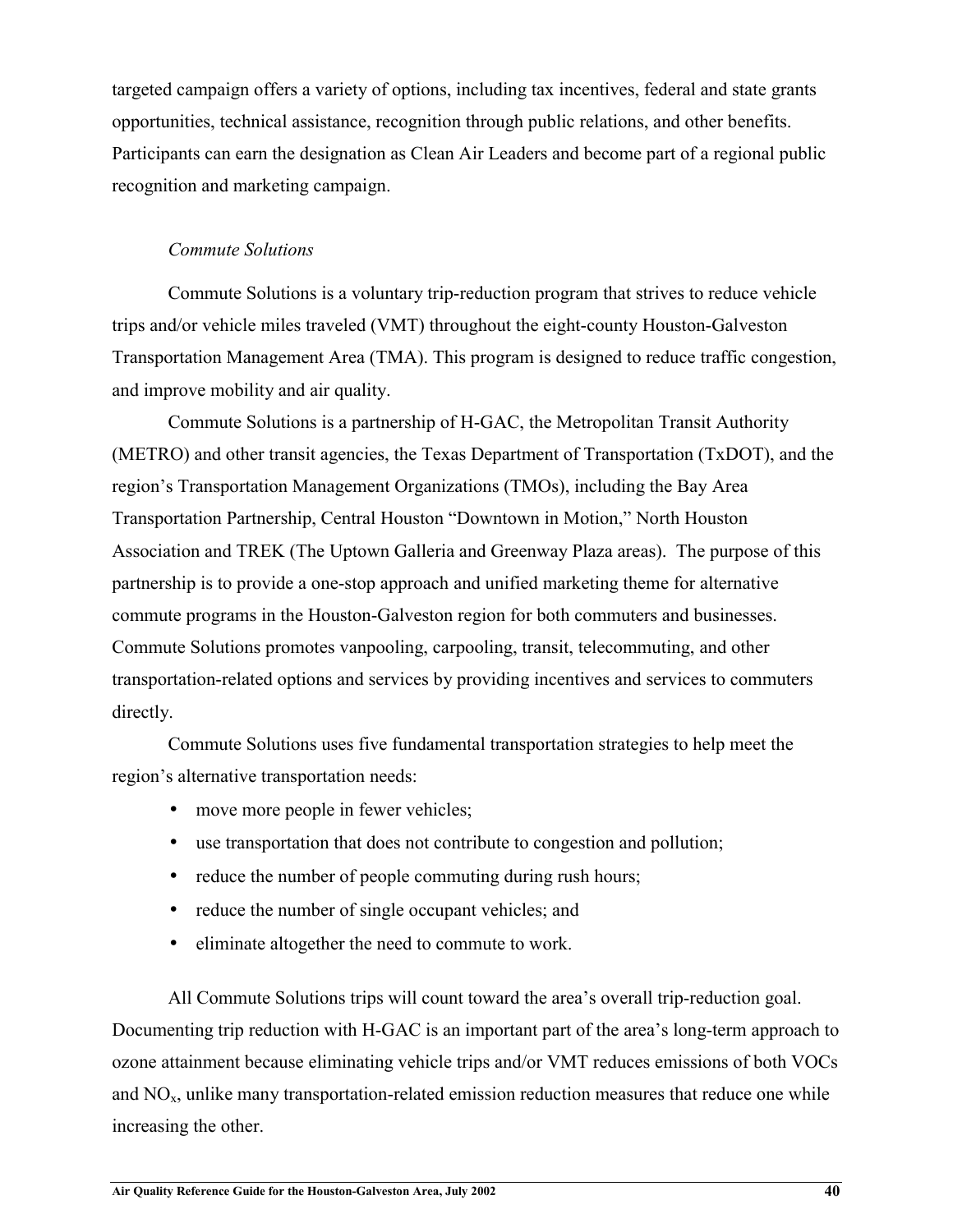#### *Public Transportation Systems*

Many of the transportation control measures identified in the Clean Air Act are transitoriented and are within METRO's current and planned transit service and capital programs. METRO serves approximately 1,281 square miles (in Harris County, and small portions of Fort Bend and Waller counties) out of the 8,800 square miles in the eight-county nonattainment area. Services include more than 1,400 buses, along with several other alternative transportation strategies such as RideShare, park and ride lots, HOV lanes and a carpool/vanpool program. METRO is also currently constructing a light rail line down Houston's Main Street corridor to expand mobility options within the area.

In addition to METRO, three other transit systems operate within the region. Island Transit serves the City of Galveston; Brazos Transit System serves Montgomery and Liberty counties with commuter buses and vanpools; and Connect Transportation, part of The Gulf Coast Center, provides on-demand service for Brazoria and Galveston counties.

#### *Regional Bicycle and Pedestrian Program*

The 1996 Bicycle and Pedestrian Plan ensures the continued, orderly development of bicycle and pedestrian facilities in the Houston-Galveston TMA. In addition to this plan, H-GAC and the Bicycle and Pedestrian subcommittee are preparing goals, objectives and action steps to guide the development of the Bicycle and Pedestrian Plan Policy. The purpose of this plan policy is to establish a comprehensive strategy for replacing enough vehicle trips during the next 25 years to make significant impact on congestion, air pollution and overall quality of life. It is also consistent with federal goals to double the current percentage of total trips made by bicycling and walking, and reduce the number of bicyclists and pedestrians killed or injured in traffic accidents.

The current long-range transportation plan calls for the construction of 391 miles of onand-off road facilities at a cost of approximately \$86 million. The majority of these facilities are within the city of Houston, although Baytown, Texas City and Tomball have also received funds for bikeway projects. Once completed, over 500 miles of bicycle and pedestrian facilities (not including sidewalks) will be linked in a comprehensive, cohesive network.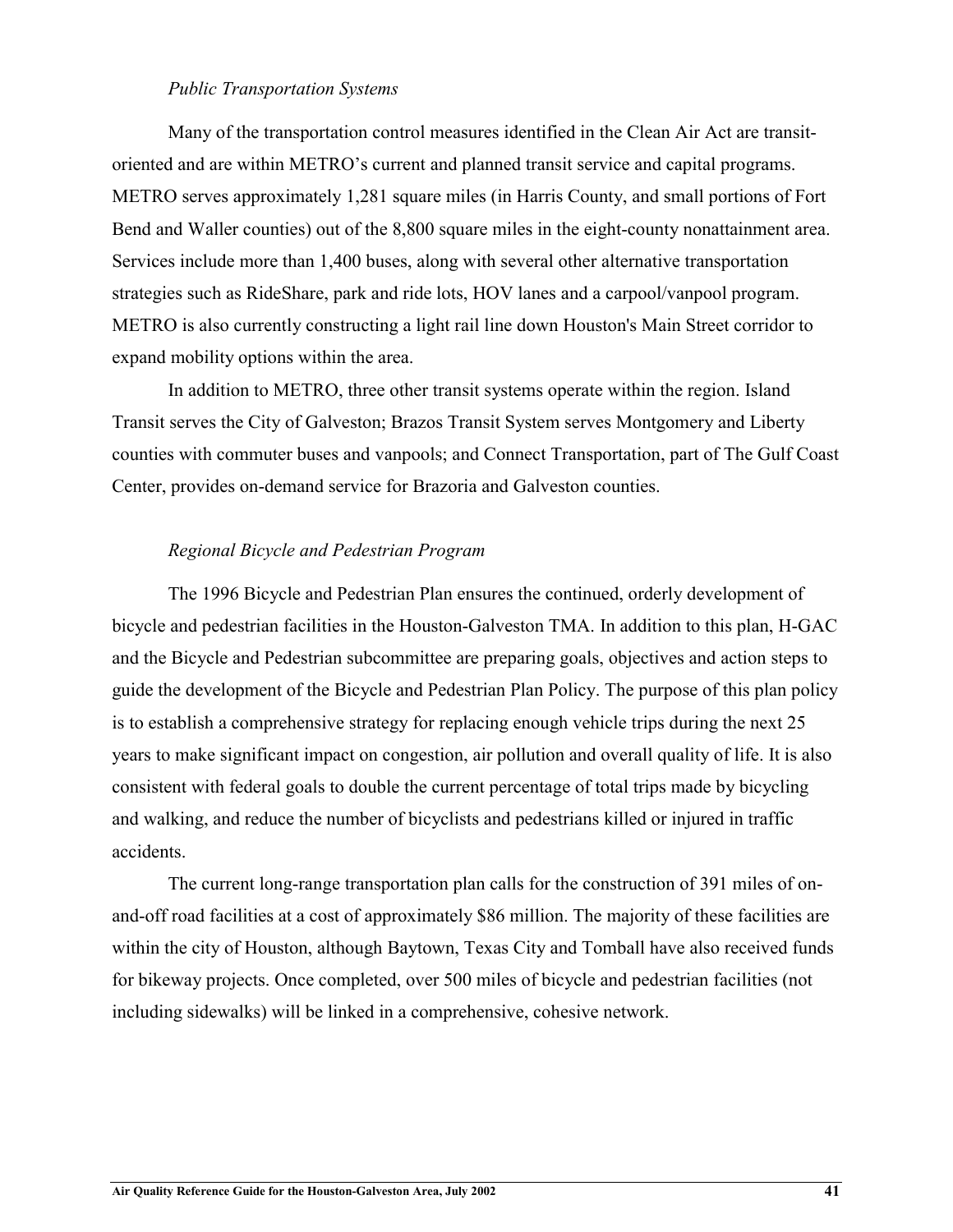#### *Clean Cities/Clean Vehicles Program*

The Clean Cities/Clean Vehicles Program is a locally based government/industry partnership to expand the use of cleaner fuels and vehicles. Stakeholders represent local, state and federal agencies, and businesses that are committed to the use of cleaner engines and fuels.

Clean Cities/Clean Vehicles is a fuel neutral program and can provide development assistance through the U.S. Department of Transportation's Congestion Mitigation/Air Quality (CMAQ) funds, in addition to several other funding sources. Funds are available to local and state governmental entities and private companies that reside within the Houston-Galveston area's eight-county nonattainment boundary for the purchase and/or conversion of vehicles to operate on cleaner fuel, and the purchase or upgrade of fueling infrastructure.

#### *Area Emission Reduction Credit Organization*

The mission of the Houston-Galveston Area Emission Reduction Credit Organization (AERCO) is to promote the coexistence of improved air quality and economic development through the effective management of emission credits and allowances in the Houston-Galveston nonattainment area. The Houston-Galveston AERCO is actively seeking to assist in the process of creating, documenting and certifying emission reduction credits and allowances.

The Houston-Galveston AERCO will buy Emission Reduction Credits (ERCs), Mobile Emission Reduction Credits (MERCs), Discrete Emission Reduction Credits (DERCs), and Mobile Discrete Emission Reduction Credits (MDERCs). AERCO will also accept donations equivalent to credits when employers implement clean air programs. Donated credits may be eligible for a federal income tax deduction.

Emission offsets are required for new sources, major industrial modifications and compliance with required emission reductions. All credits and allowances are certified with the TNRCC's Emissions Banking and Trading Program.

#### *The Clean Air Action Program*

The federally funded Clean Air Action Program is a public outreach effort by the Houston-Galveston Area Council. Its goal is to assist the region in attaining compliance with federal air quality standards by reducing ground-level ozone pollution. It is designed to complement and support existing air quality and related transportation outreach efforts throughout the eight-county area. The program works with representatives from the U.S. EPA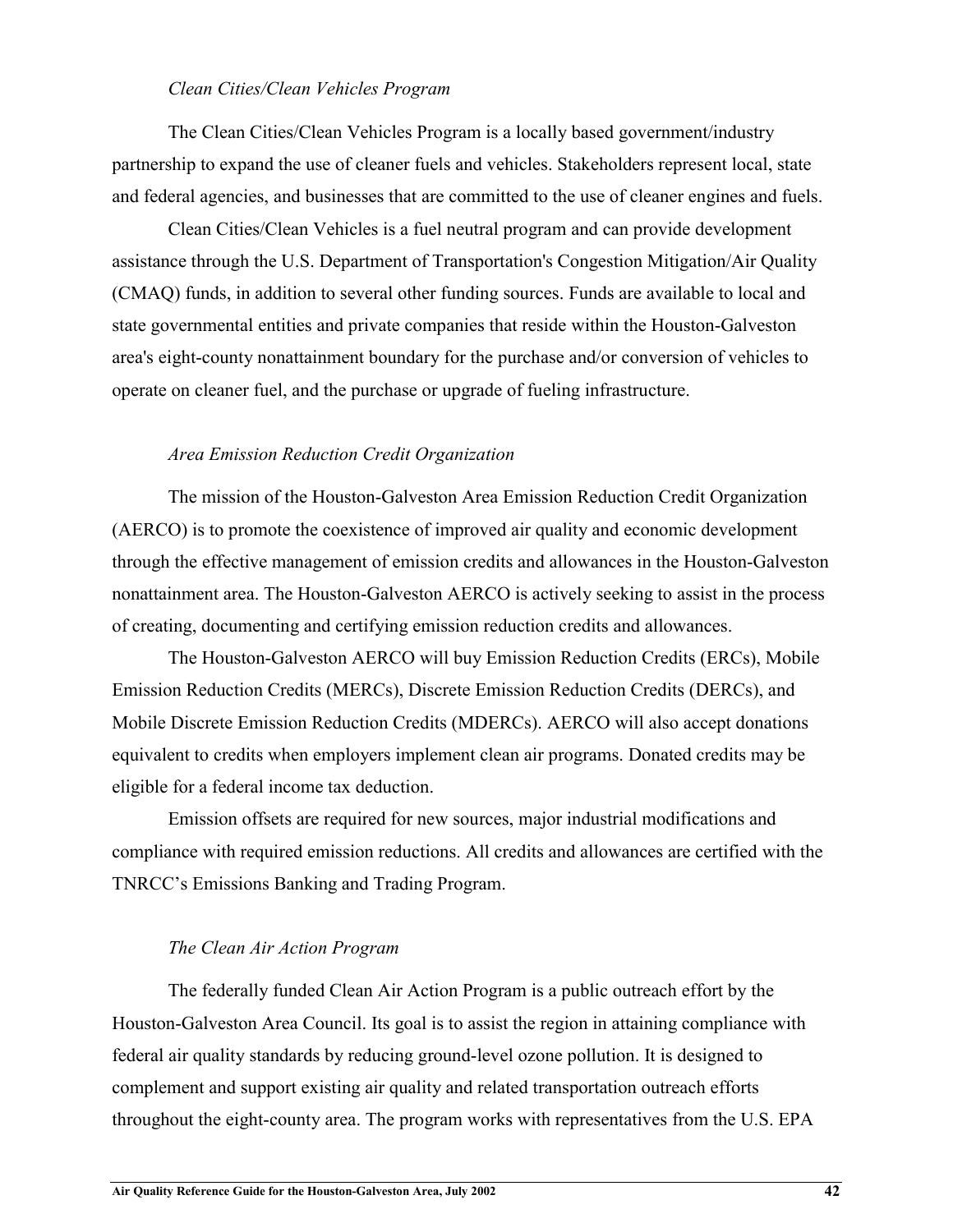and the TNRCC, local governments, business and industry, chambers of commerce, environmental and health organizations, transportation agencies, public interest groups and schools.

The Clean Air Action program uses the "Principles for Cleaner Air," educates the public on the health hazards of exposures to high levels of ozone smog, and encourages voluntary actions to reduce vehicle emissions. Program elements include media and public service programs, public affairs programming, an ongoing public relations campaign, and participation in special events throughout the region. The largest incentives to encourage significant emission reductions have been the August "Clean Air Month" promotion, during which all METRO bus fares were subsidized by 50 percent, and METRO's Clean Air U.Pass, which offers free bus passes for the entire fall semester to area college and vocational school students.

#### *Houston-Galveston-Brazoria Ozone Alert System*

#### *Ozone Watches and Warnings*

The ozone watch/warning system for the Houston-Galveston-Brazoria ozone nonattainment area operates as a collaboration of public, private and not-for-profit groups to connect resources and use available technology to improve public notification of air quality status, especially ground-level ozone. Ozone watches are issued by the TNRCC and broadcast through the Ozone Alert system when weather conditions are predicted to be conducive to the formation of excessive levels of ozone.

Ozone levels are measured at the regional network of 27 ozone monitors that are connected to one central computer operated by the TNRCC in Austin. When any of these monitors detects ozone above the federal health standard for outdoor air, the TNRCC computer sends a notice to the Harris County Office of Emergency Management (HCOEM) server. The HCOEM server then sends emails and pager ozone warnings to those who have signed up to be notified. Anyone can sign up at www2.hcoem.org/Ozone\_2001/pick\_station.asp. Additional ozone warnings are issued when additional monitors detect ozone over the federal health standard. No "all clear" will be issued after ozone levels drop, which typically happens after sunset.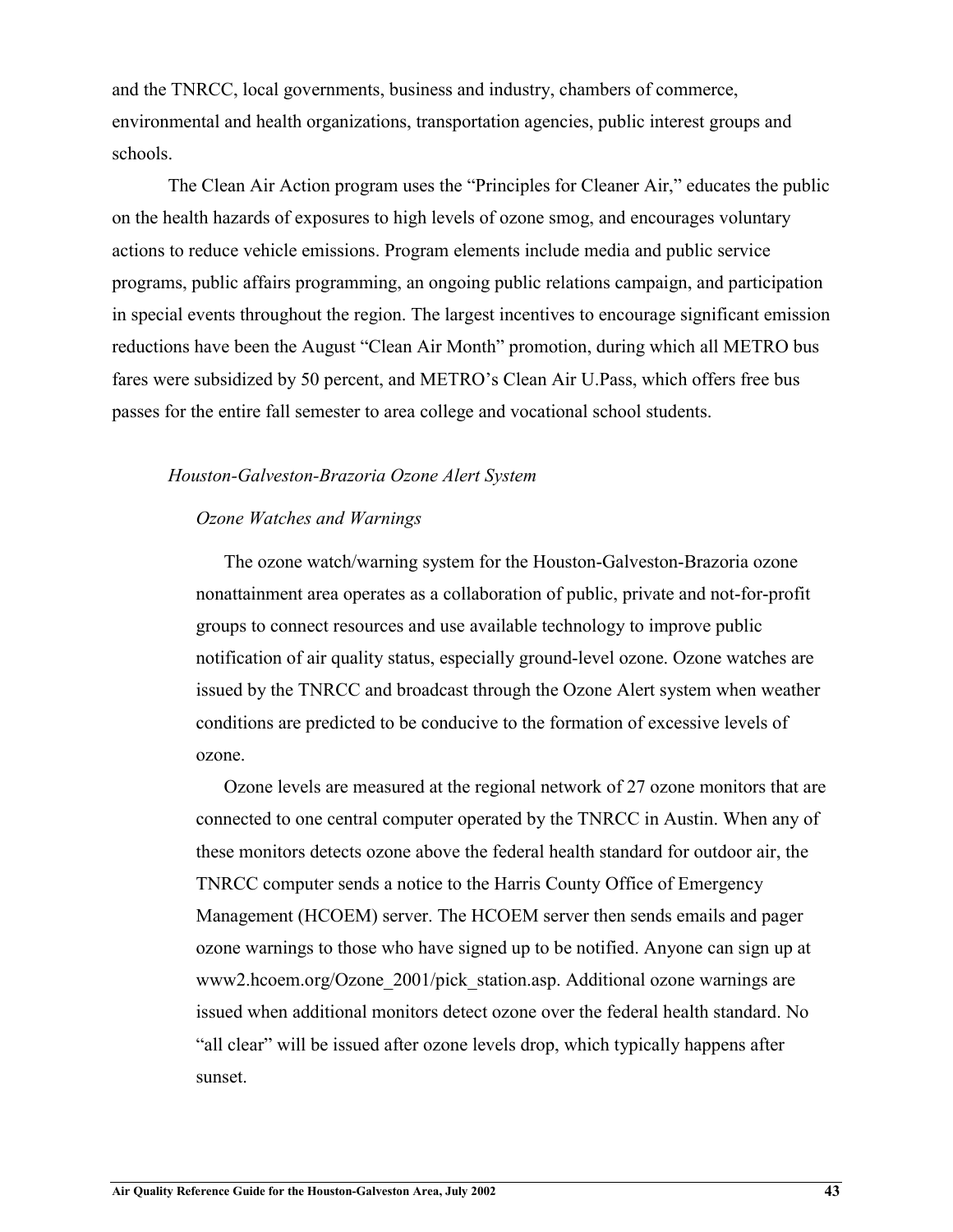#### *Ozone Warning – Levels*

Ozone warnings indicating the level of air pollution and recommended actions to take are a feature of the Ozone Alert system. The system uses the Air Quality Index (AQI) established by the EPA in 1999. This system includes colors and ranks the quality of outdoor air*.* Although the AQI system can be used on any criteria pollutant, in the Houston area, the system is used almost exclusively for one-hour ozone levels.

#### *U.S. EPA Air Quality Index*

| <b>Index Value</b> | <b>Descriptor</b>              | Color  | 1 Hr. Ozone ppb |
|--------------------|--------------------------------|--------|-----------------|
| $0 - 50$           | Good                           | Green  | ---             |
| 51-100             | Moderate                       | Yellow | $---$           |
| $101 - 150$        | Unhealthy for Sensitive Groups | Orange | 125-164         |
| 151-200            | Unhealthy                      | Red    | 165-204         |
| 201-300            | Very Unhealthy                 | Purple | 205-404         |
| 300-500            | Hazardous                      | Maroon | 405-604         |

When any of the monitors detects ozone in the "unhealthy" (level red) or "very unhealthy" (level purple) ranges, the TNRCC notifies the National Weather Service (NWS), which generates an ozone warning message for immediate broadcast. This is sent to all media outlets. It is also available to other users who have access to the NWS information and is posted on the NWS Web page. The warning is re-issued if the ozone warning is upgraded from level red to level purple. When the initial NWS ozone warning (level red or level purple) is issued, it is broadcast on the weather radio in both Galveston and Houston with a tone alert. If the ozone warning is upgraded from level red to level purple, a new message is generated and broadcast on the weather radio with a tone alert. The City of Houston has developed guidance for schools on recommended outdoor activities for the various ozone warning levels (Appendix H).

#### *Clean Air Partnership*

The City of Houston, Harris County and the Greater Houston Partnership formed the Clean Air Partnership to serve as a voice of unified leadership on clean air issues in the region. The group, comprised of local leaders, with representation from the environmental community, health profession and civic organizations, also coordinates and communicates various efforts underway by each partner to optimize the effectiveness of these efforts.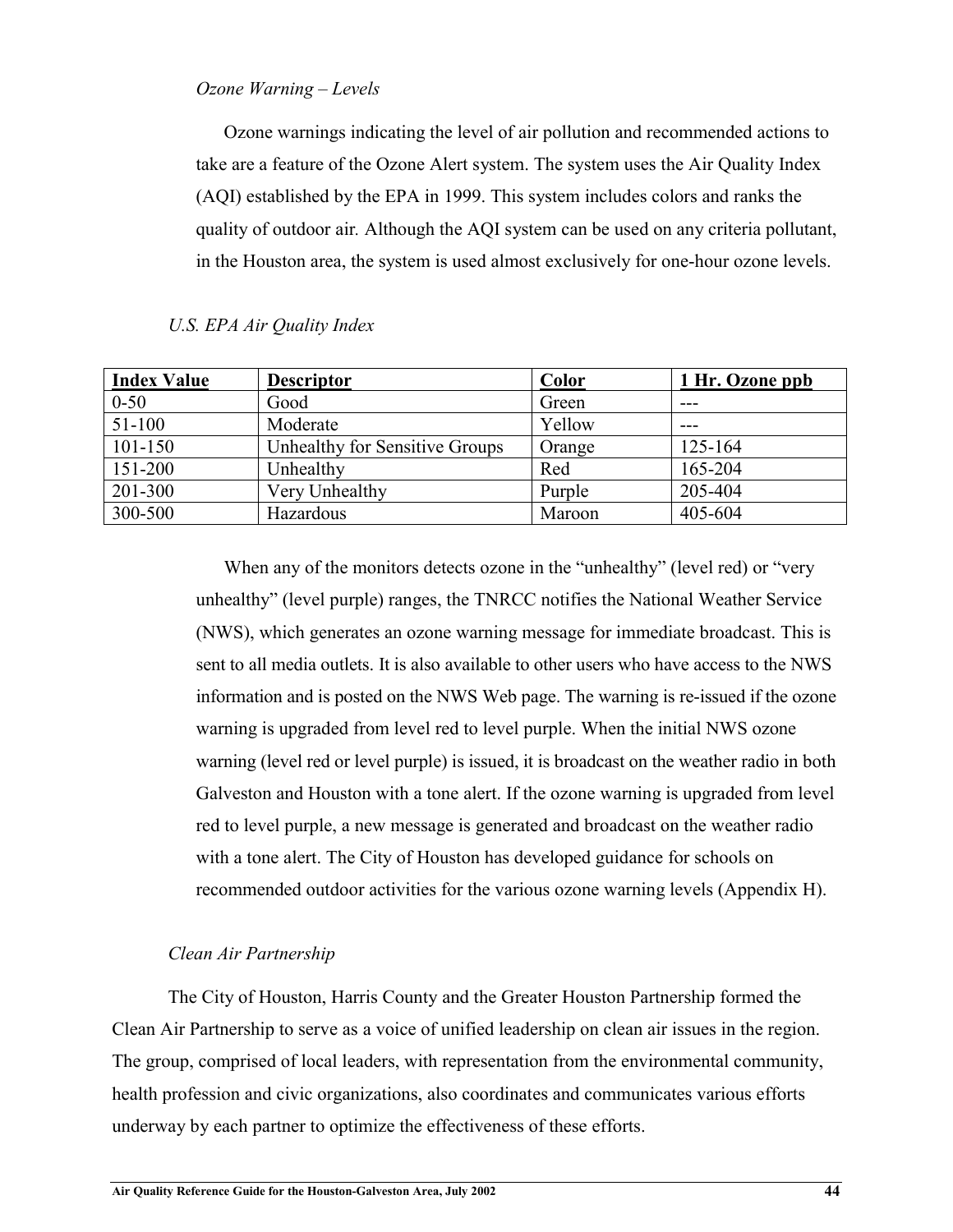#### *City of Houston Clean Air Initiatives*

In January 2000, the City of Houston began the process of identifying its own internal  $NO<sub>x</sub>$  emissions sources and methods to reduce them. This collaborative effort resulted in the Emissions Reductions Plan (ERP) in July 2000 with a goal to reduce the City's internal  $NO<sub>x</sub>$ emissions by 75 percent (Appendix E).

The City of Houston identified several ways to reduce or eliminate its  $NO<sub>x</sub>$  emissions, which focused on cleaner operation of City vehicles and equipment, and reducing employee commuting. The City initiated a Diesel Field Demonstration Project, with the use of CMAQ funds provided through H-GAC, to seek technologies to reduce emissions from its existing fleet. In the process, the City found a discrepancy in some manufacturer's claims and actual reductions in  $NO<sub>x</sub>$  emissions from diesel fuels.

The EPA recognized the need for a regulatory process to verify emissions reductions from fuel additives and retrofit technologies. The City of Houston also received a \$500,000 TNRCC grant from the new Texas Emissions Reduction Plan (TERP) program for the retrofit of 33 off-road ditch excavators.

The City of Houston convened a work group, with wide area representation, which compiled a list of recommendations for City actions to reduce fine particulate emissions. Appendix D contains this list.

The City is now in the process of conducting additional testing of emissions control devices and retrofitting City-owned diesel engines. Upcoming projects include a buying consortium for cleaner, low-sulfur diesel fuel – four years ahead of federal mandates, a partnership with the University of Houston to build a diesel emissions laboratory, and development of a hybrid diesel/electric garbage truck – the first of its kind in the nation. The City of Houston is poised to lead the region toward clean air attainment by building on its past accomplishments.

#### *Greater Houston Partnership/Business Coalition for Clean Air*

The Business Coalition for Clean Air (BCCA) is a project of the Greater Houston Partnership. It endeavors to bring together business interests in the eight-county nonattainment area to explore effective, feasible strategies to attain the ozone standard while maintaining the economic vitality of the region. The BCCA conducts technical and economic studies, provides information on air quality issues, and engages local, state, and national elected officials on environmental policy issues.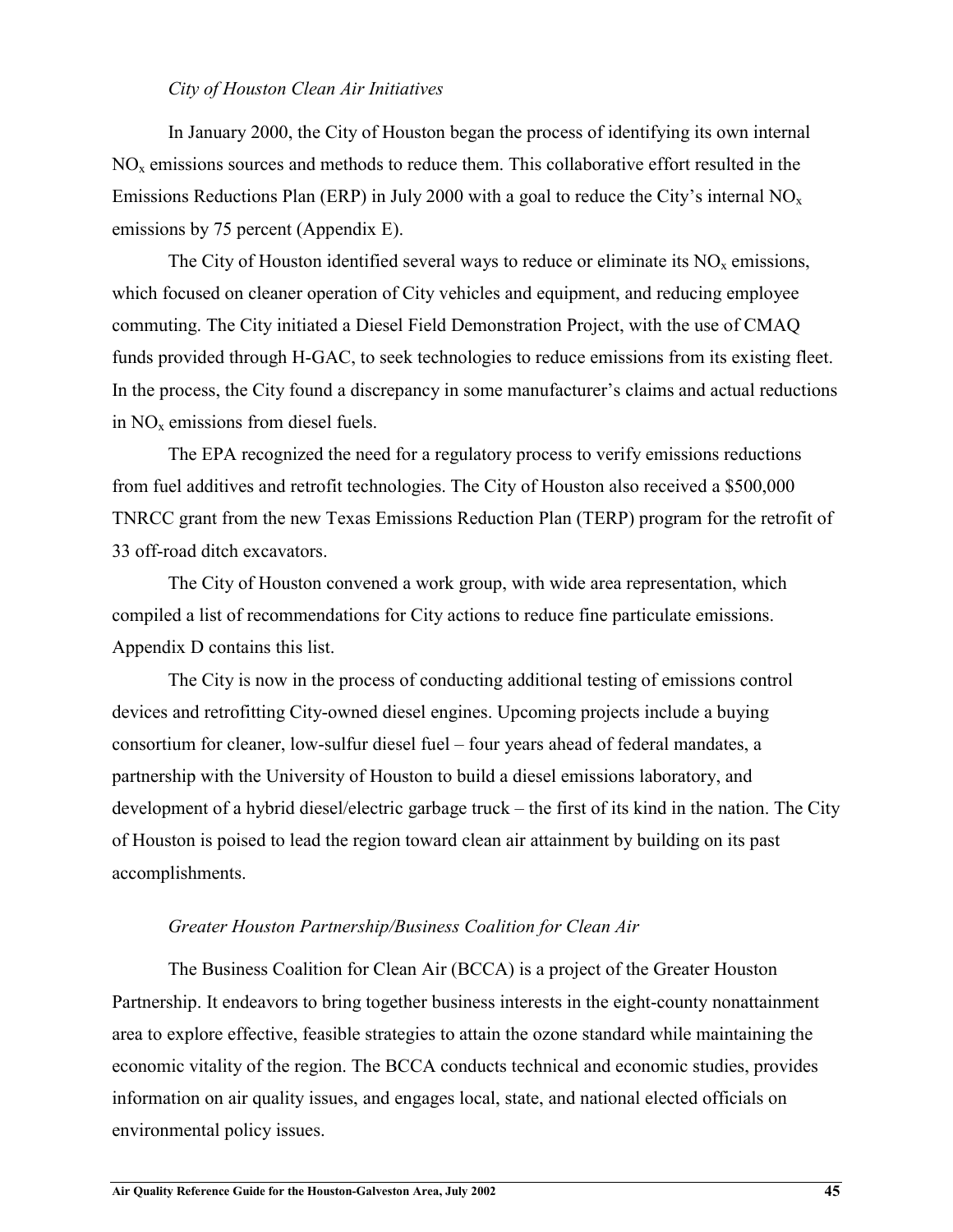#### *Houston Environmental Foresight Program*

Houston Environmental Foresight is a non-governmental, consensus-based program convened by the Houston Advanced Research Center (HARC) to develop recommendations that address high priority regional environmental issues, including air pollution. Additional information can found at www.harc.edu/4site/.

# *Research Initiatives*

### *Assessment of the Health Benefits of Improving Air Quality in Houston*

The City of Houston commissioned researchers from Sonoma Technology, Inc., California State University and the University of California, Irvine, to address the potential health and economic benefits of reducing area air pollution. The overall purpose of the Sonoma Study was "to provide information that will assist decision-makers in setting priorities for emissions reductions based on the relative health benefits of different emission control strategies." Major findings included:

- Total annual economic benefits associated with improved health if the area were in compliance with the one-hour ozone and  $PM_{2.5}$  NAAQS in 2007 would be \$2.9 billion to \$3.1 billion.
- The health benefits of lower exposure to fine particles outweighed the benefits of reduced ozone exposure significantly.

The authors noted that numbers used in the study were very conservative, and that a number of effects could not be analyzed because of a lack of sufficient data and/or health studies meeting their inclusion criteria. The study was unable, for example, to evaluate mortality in children and adults less than 30 years old, the health costs of air pollution-induced cancer or the direct health effects of hazardous air pollutants.

## *Local Exposure and Health Effects Research*

Currently several projects and programs are of particular interest to the study of air pollution and health in the Houston-Galveston area. The Mickey Leland National Urban Air Toxics Research Center (NUATRC), located in the Texas Medical Center, and the Health Effects Institute has funded a three-city study examining personal exposure to selected VOCs, fine airborne particles and other compounds. Called the RIOPA (Relationship of Indoor, Outdoor and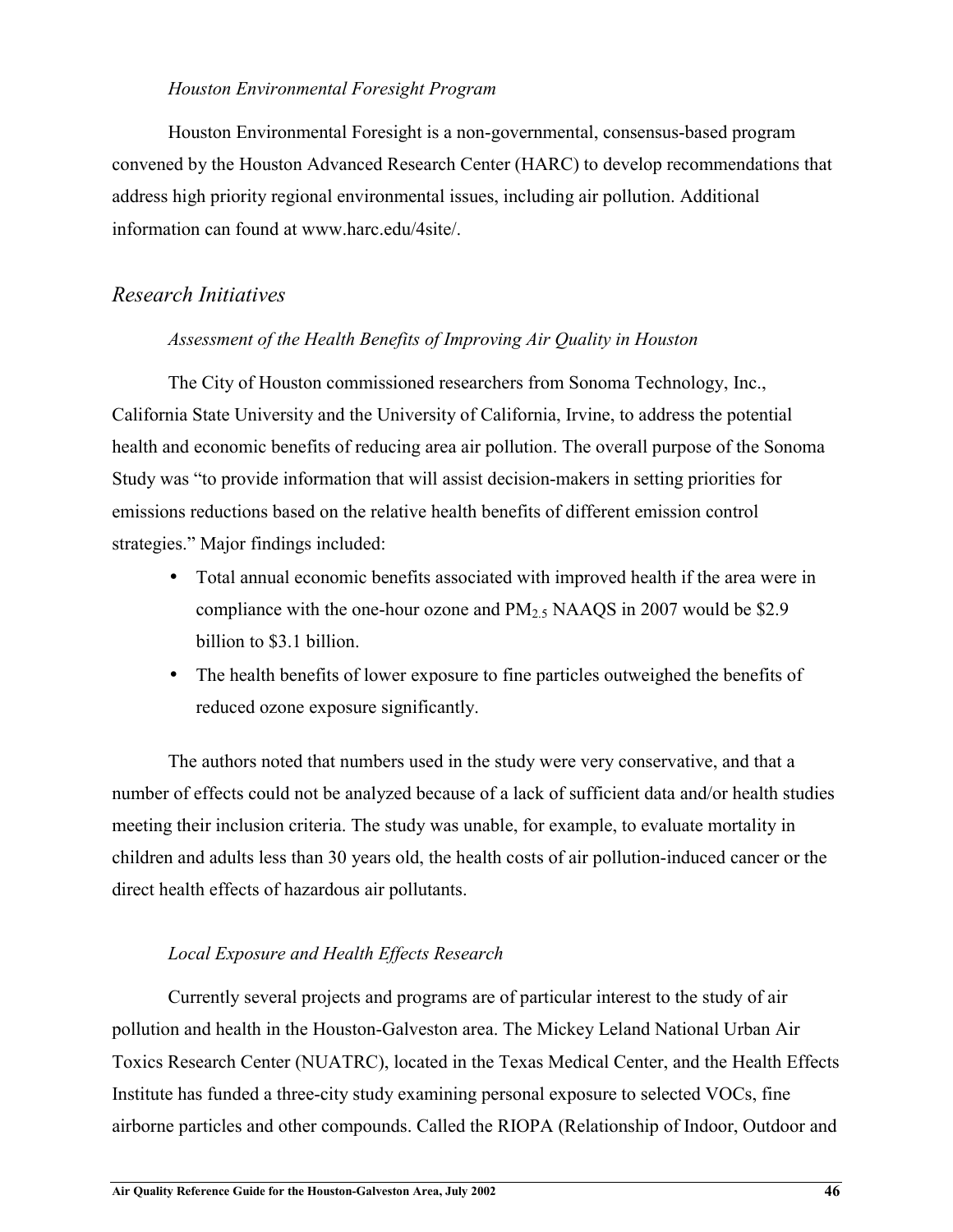Personal Air) study, its objective is to determine the impact of outdoor sources on indoor and personal air concentrations of the compounds mentioned above in at least 100 non-smoker households in Houston, Elizabeth, N.J., and Los Angeles.

The Houston component of this national study was conducted by researchers at the University of Texas School of Public Health (UTSPH). The study has been completed and the investigators are currently analyzing and publishing the results. RIOPA provides the largest database available on residential indoor/outdoor concentrations and personal exposures to a broad range of air pollutants in Texas. It is also the only study, to date, in the United States that has monitored indoor, outdoor and personal air concentrations of this broad range of air pollutants.

NUATRC is also funding a study on the effects of other compounds on asthma in children. The study will investigate whether certain air toxics such as aldehydes and ketones play a role in the exacerbation of asthma in middle school children in the Aldine school district. Subjects will wear personal air monitors for 24 hours a day for 10 consecutive days to measure personal exposure to the specified air toxics. These concentrations will be compared to indoor, outdoor and fixed ambient site monitors. The main health endpoints that will be evaluated include lung function and use of medication. This study is being carried out by a team of researchers from the University of Texas School of Public Health, Texas Children's Hospital and Baylor College of Medicine.

In addition, several health-based programs are underway to better characterize and treat children with asthma, a significant health problem in urban areas. Baylor College of Medicine is currently conducting a randomized clinical trial that targets Houston inner-city children (5-14 years old), utilizing an educational multimedia interactive computer program to create customized asthma management plans.<sup>3</sup> Baylor College of Medicine has also recently been designated one of 19 clinical research centers for asthma in the United States.

The Houston Independent School District participates in a school-based asthma intervention program, *Partners in School Asthma Management*, that is funded by the National Institutes of Health. The University of Texas Medical Branch in Galveston operates a homebased intervention program for children with asthma. The City of Houston Department of Health and Human Services, with funding from the Texas Department of Health, implemented an Asthma Surveillance Project in 2000. This school-based project focuses on incorporating a

<sup>&</sup>lt;sup>3</sup> Tortolero SR, Bartholomew LK, Tyrrell S, et al. "Environmental Allergens and Irritants in Schools: A focus on asthma." J School Health 2002; 72(1):33-38.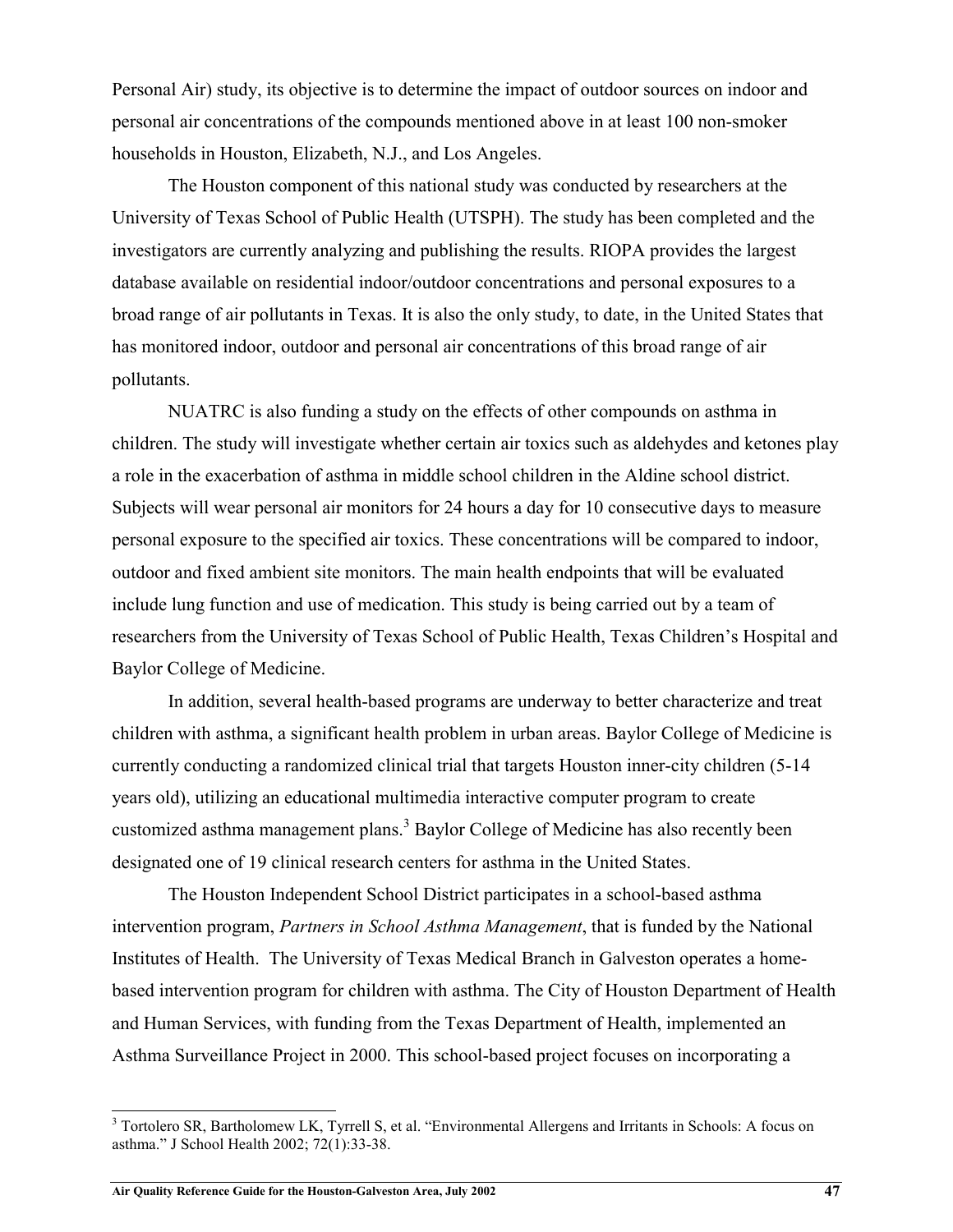baseline survey on breathing problems into the kindergarten enrollment process at 10-12 area schools to allow the creation of a central database to study the prevalence of children with breathing problems in Houston. The project will also educate students, school nurses and others about effective interventions to reduce asthmatic symptoms in children, including taking appropriate action on days with poor air quality.

Notwithstanding the studies and programs described above, relatively few populationbased studies have examined health effects in area residents in relation to air pollution. The estimates used in the Sonoma Study were based on measurements done in other urban areas, and the review recommended that epidemiological studies be done in this area. Epidemiological studies are needed to collect extensive data on all pollutants, and carefully control confounders, such as weather, smoking and socioeconomic status.

#### *The Texas 2000 Air Quality Study (TexAQS 2000)*

 Researchers from government laboratories, universities and industry have completed the data collection for a major field study of air quality in southeast Texas, with a focus on the Houston-Galveston area. As part of the study, gas-phase and particle-phase pollutants were quantified, and meteorological measurements were collected from aircraft and at numerous ground locations.

The goal of the research is to provide a better understanding of the basic chemical, meteorological and atmospheric transport processes that determine ozone and fine particle distributions, and develop new scientific understanding that will assist policy-makers in devising optimal ozone and PM management strategies. Initial results suggest that highly reactive VOCs act as a catalyst in the ozone formation process and, therefore, should be targeted in the TNRCC's emission reduction strategies. For more information, visit www.utexas.edu/research/ceer/texaqs.

#### *Houston PM SuperSite (Gulf Coast Aerosol Research and Characterization) Program*

The U.S. EPA has awarded \$3.65 million to a consortium of universities, led by The University of Texas at Austin, to study PM in the Houston region. The 16-month study began data collection in August 2000, and was closely coordinated with the TexAQS 2000. The program is part of the EPA's Particulate Matter SuperSite Program. The program goal is to collect air quality data in five distinct geographic areas of the United States to improve the understanding of the sources and fates of fine particulate matter, and the impact of particles on human health. This program will also evaluate emerging technologies to quantify ambient PM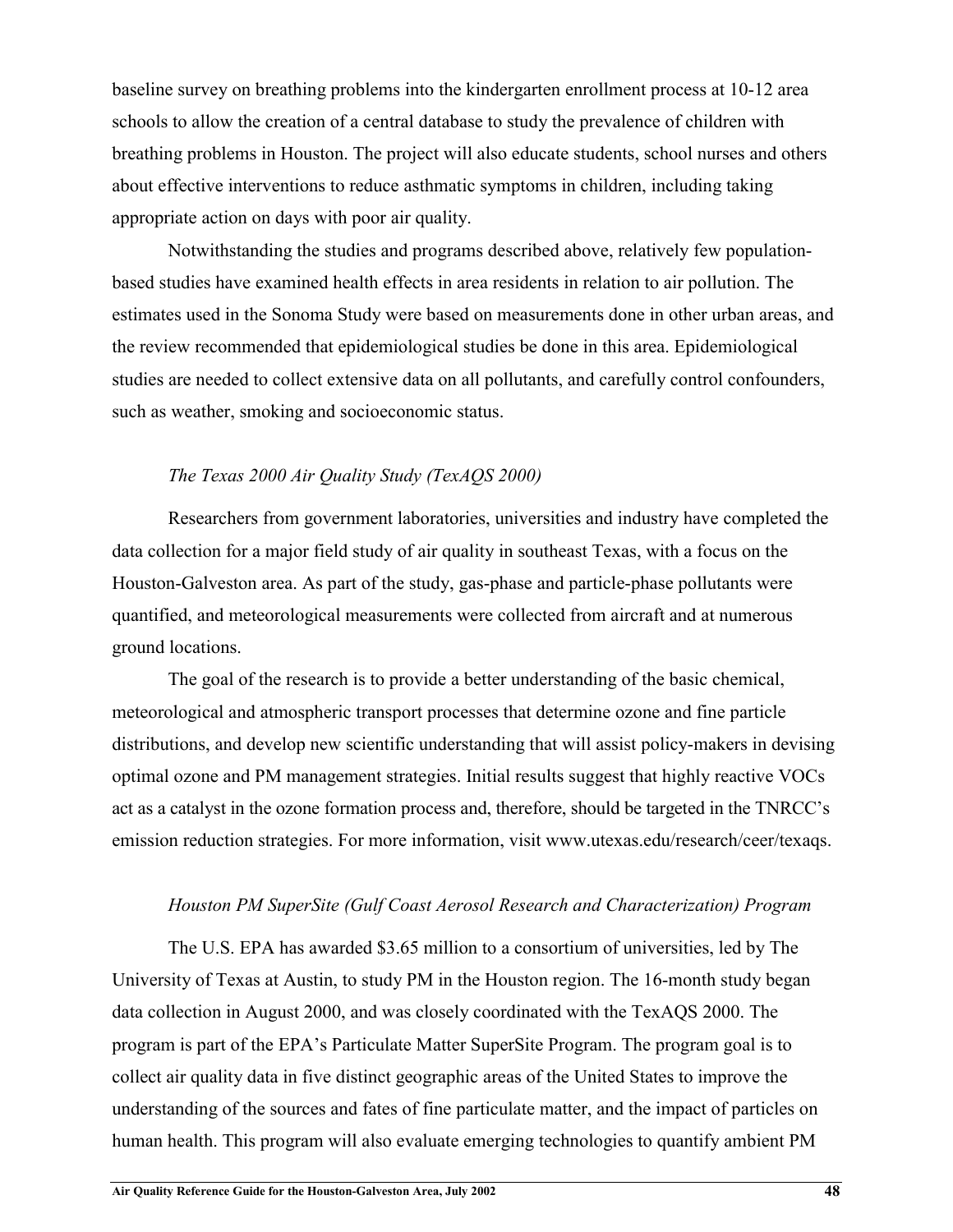concentrations. In the Houston area, air samples were obtained at three core sites and 20 peripheral sites. Topics studied included the chemical makeup of PM, its sources and formation, variations by time of day and season, how it is transported, and how it affects lung tissue. For more information, visit www.utexas.edu/research/ceer/texaqs/supersite.

#### *Citygreen Urban Ecosystem Analysis*

This study, with funding from the U.S. Department of Agriculture Forest Service and private funding from local Houston sources, was concluded in December 2000. Using American Forests Citygreen® software, satellite images over a 27 year period, low-level digital imagery and field plots, researchers established the economic impact of the area's urban forest on air pollution mitigation, storm water runoff and energy conservation. For more information, or to review Houston's Urban Ecosystem Analysis (UEA), as well as analyses of other urban areas, visit www.americanforests.org, then highlight "urban ecosystem analysis."

#### *Task Force for Ozone Reduction Strategies*

The Task Force for Ozone Reduction Strategies (TFORS) allows an opportunity for a variety of stakeholders to provide input during the SIP development process by giving them access to the best science available in modeling the formation of ozone. Stakeholders include representatives of citizen groups, industry, local government, environmental groups, academics and regulatory agencies. TFORS advises the Air Quality Modeling (AQM) group at the University of Houston's main campus on its air quality modeling program. The final result will be a series of science-based/model-tested recommendations to the TNRCC on how the Houston-Galveston area can reduce ozone at the lowest cost to society. For more information about TFORS, visit www.eih.uh.edu/air/tfors.

#### *Texas Environmental Research Consortium*

Chartered on February 18, 2002, the Texas Environmental Research Consortium (TERC) seeks to develop environmental research capabilities within Texas, while utilizing national experts. The TERC's goals include implementing an air quality research agenda that augments the TNRCC's research efforts, and improving the understanding of ozone science and modeling.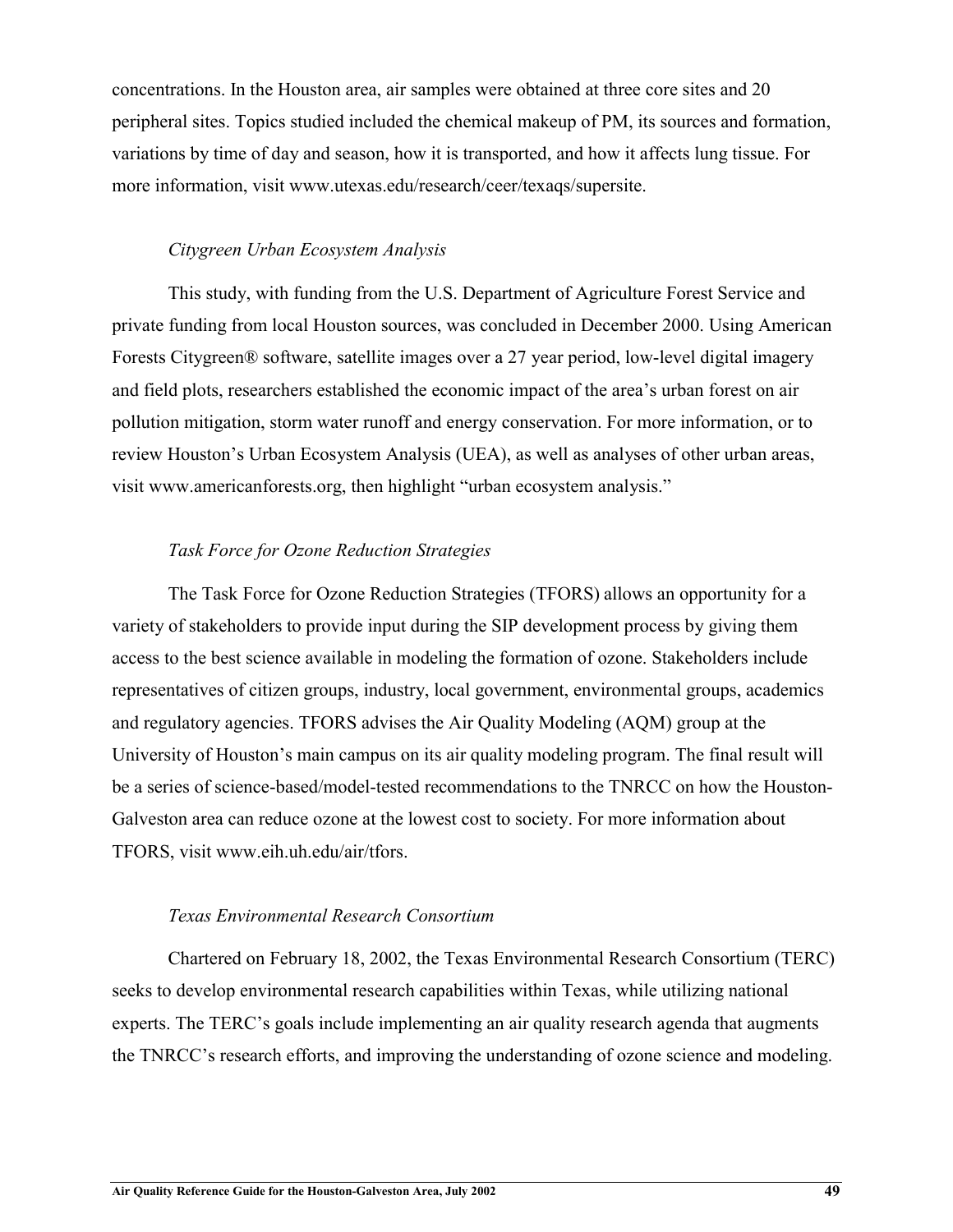With assistance from the Science Advisory Committee, Science Synthesis Committee, Consortium Advisory Council and Research Management Organization, the TERC Board of Directors will guide the consortium to support sound air quality policies in Texas.

### *Urban Heat Island (see Appendix F)*

The Heat Island Group of Lawrence Berkeley National Laboratory (LBNL) has undertaken a detailed modeling study to assess the potential benefits of increased surface reflectivity and urban vegetation in the Houston area. Meteorological modeling conducted for the Houston region, to date, has shown that heat island mitigation measures could have a cooling effect that is sufficient to reduce ozone in the region. However, modeling these measures also reveals uncertainties due to difficulties with required modeling regimes. The heat island measures included in this modeling increased the region's tree canopy and changed the reflectivity of roofing and paved surfaces within available technology boundaries and aggressive market penetration rates. The TNRCC intends to identify existing urban heat island measures and develop additional programs.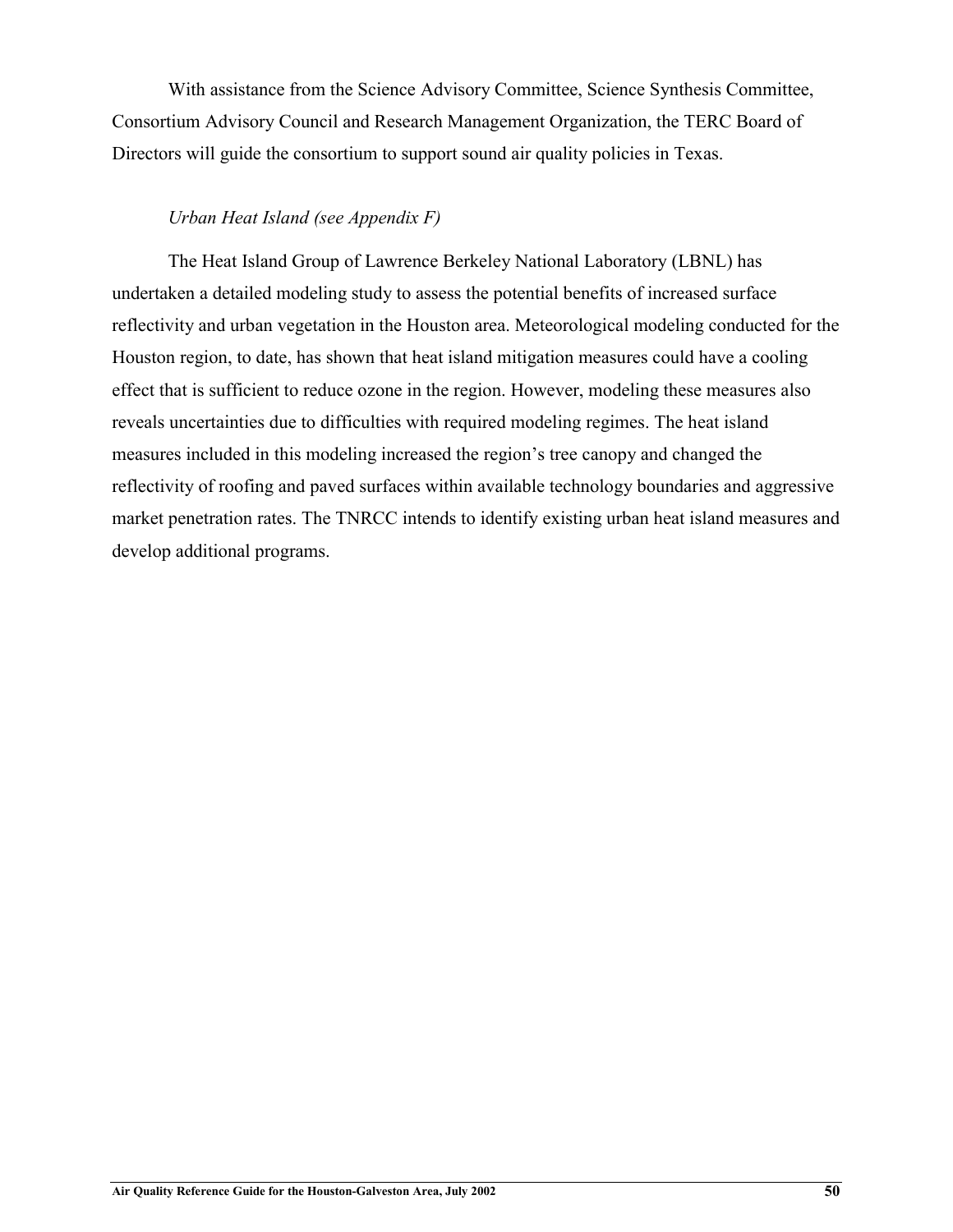# **What Can I Do to Improve Air Quality?**

Daily activities, such as driving, refueling, lawn mowing, painting, and the use of pesticides and high-nitrogen fertilizers, contribute  $VOCs$ ,  $NO<sub>x</sub>$  and other pollutants to the air we breathe. Frequently, the products we buy (carpeting, furniture, paints, etc.) and the services we use (dry cleaning, lawn care, etc.) also add contaminants to our air. With a population of more than 4 million in the region, these individual activities and products together create a significant portion of our air pollution. Each of us can contribute to air quality improvement by making minor changes in our daily living patterns.

We can change our driving habits and learn to limit activities that produce VOCs and  $NO<sub>x</sub>$  whenever possible. We can become knowledgeable consumers, purchasing and following directions carefully when using products that can pollute the air. Such changes also reduce, sometimes substantially, our own exposure to these pollutants. We can become well-informed citizens. We can attend programs and meetings about improving air quality and ask questions or offer our ideas on the topics. We can pay attention to pending decisions by local, state and national regulatory agencies concerning air quality, and write or call representatives with our evaluations of these issues.

When each of us becomes involved in making environmental decisions and supporting programs that effectively reduce air pollution, we will make progress towards improving the air quality for all of us. Some of the ways you can help improve air quality include:

**Reduce Use of Solvents.** Oil-based paints, paint removers, caulk, cleaning solvents and other materials that contain VOCs contribute relatively large quantities of VOCs to the air. Read product labels to know what you are buying and, whenever possible, request, purchase and use water-based materials.

**Reduce Use of Energy.** Power generation to cool and light our homes is a large source of area  $NO<sub>x</sub>$  emissions. Turn off lights not in use, use energy-efficient light bulbs and appliances, and use as little air conditioning as is reasonable and comfortable. Weather strip, caulk and insulate homes and businesses.

**Keep Vehicles in Good Repair.** If you drive, make certain your vehicle pollutes as little as possible by keeping it in good repair. One fouled spark plug can result in 75 times the normal VOC emissions, and a faulty oxygen sensor can increase VOC emissions by four times and CO emissions by 12 times. Driving a malfunctioning car, truck or van can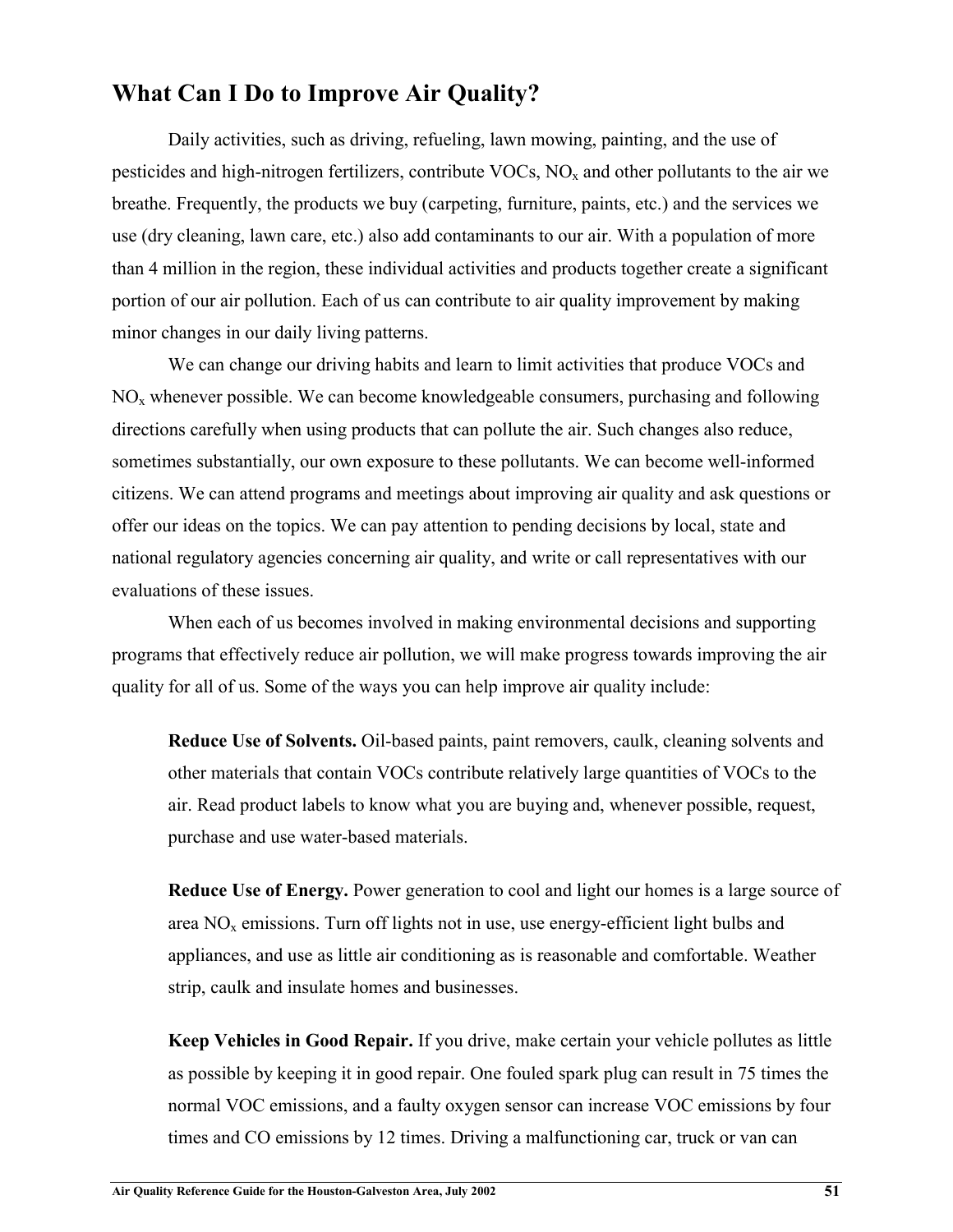increase the levels of benzene and other pollutants inside the vehicle by as much as 30 times. Yearly tuneups, routine oil changes and optimum tire pressure not only reduce emissions of VOCs,  $NO<sub>x</sub>$  and other pollutants, but increase fuel economy, protect your investment and save money.

One good way to check if your vehicle is running properly is to have its emissions tested. The new Inspection and Maintenance Program, called Air Check Texas, is more costly and may take more time, but is also more thorough. It deserves our patient support when we get our cars tested, to help improve the air quality in our region.

**Drive for better fuel economy and fewer emissions.** Poor trip planning and bad driving habits can significantly increase vehicle emissions and personal exposure to VOCs and  $NO<sub>x</sub>$ . Avoiding rush-hour traffic can help eliminate stop-and-go traffic and reduce idling, both of which significantly increase vehicle emissions.

In addition, avoid situations that encourage idling, such as drive-throughs, whenever possible. Rapid acceleration, either from a stop or through a yellow light, should be avoided, as should tailgating, which increases levels of pollutants within the interior of your vehicle. Air conditioning in cars increases gasoline consumption (and resultant pollution) by approximately 15 percent and should be used only when necessary.

**Use Alternative Commuting Options.** There are many different ways to commute that significantly reduce traffic congestion and your exposure to pollution. These options include carpooling, vanpooling, public transit, cycling, walking, teleworking and compressed work schedules. Consider which choices are available to you.

**Use Vapor-Recovery Systems when Refueling.** All service stations in the area, except those with lower volumes of patrons, have now installed vapor-recovery systems to capture gasoline vapors that escape during refueling. Some systems are obvious to the motorist because of the bellows on the nozzle, and others are less obvious vacuumassisted systems. Use of either system significantly reduces the escape (90 percent or more) of chemicals that form ozone and toxic gasoline fumes into the air, and reduces your own exposure. Never top off your tank because this increases emissions considerably.

**Select Low Emission Vehicles.** In the past few years, innovative changes have been made in the design and manufacture of cars and trucks to reduce emissions. Although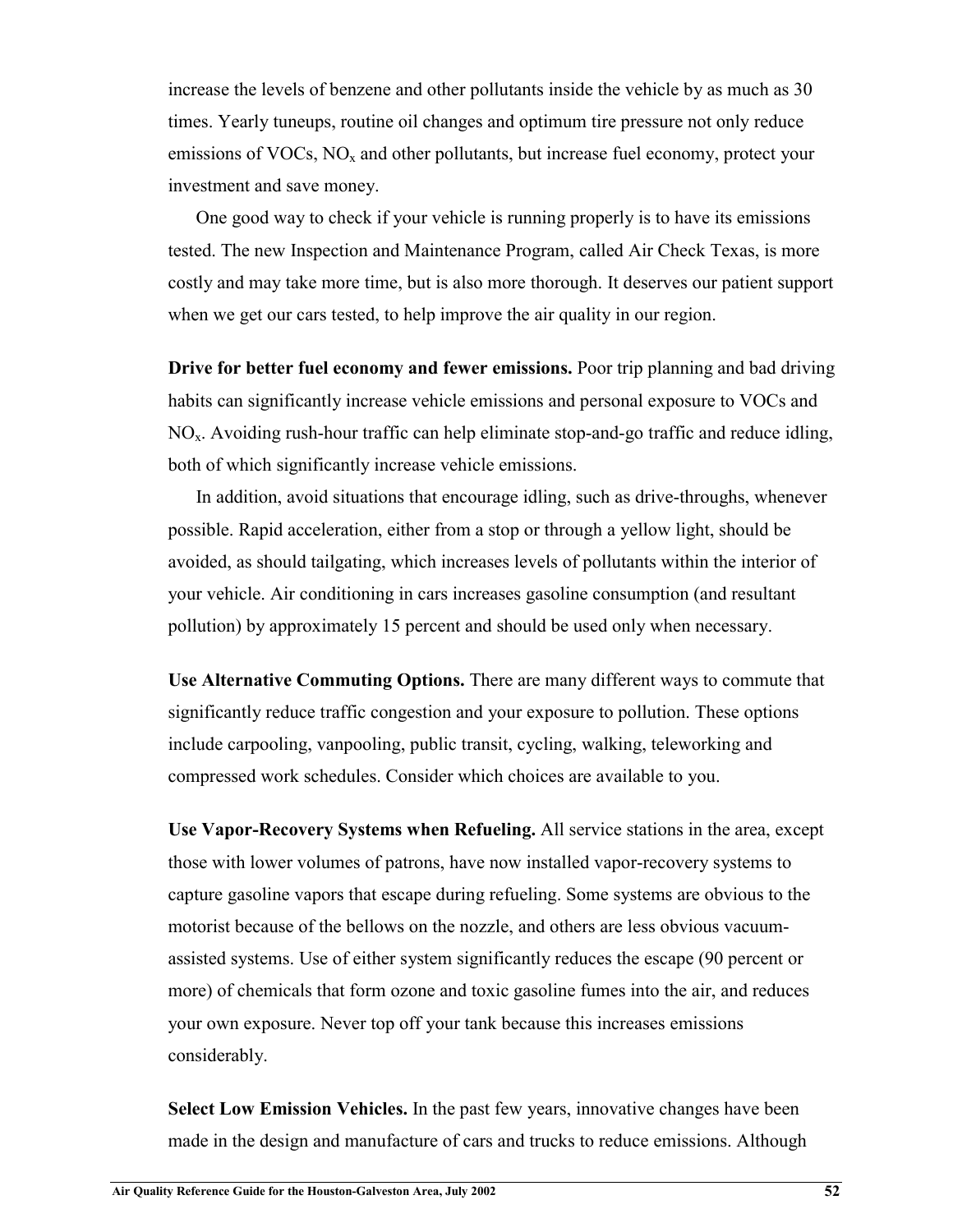diesel engines have been recommended for better fuel economy, they produce higher levels of harmful fine particle emissions.

To assist the consumer, the EPA has certified a number of vehicles as low emission vehicles (LEV). The EPA also has more stringent standards for ultra low emission vehicles (ULEV), super ultra low emission vehicles (SULEV), inherently low emission vehicles (ILEV) and zero emission vehicles (ZEV). When replacing currently owned vehicles, you can become informed about fuel efficiency and emissions of new vehicles by visiting the Green Car Guide on the EPA Web site (www.epa.gov/greenvehicles).

**Reduce Unnecessary Trips.** Combining trips and reducing miles driven will reduce the total emissions of air contaminants. Additionally, vehicles have higher emissions during the first few minutes of operation than they have once they are warmed up. By planning ahead, you may be able to combine trips and minimize your number of "cold starts," thus reducing the peak VOCs,  $NO<sub>x</sub>$  and other pollutants from your car at start up.

**Reduce Emissions from Off-Road Sources.** Gasoline engines on lawn mowers, leaf blowers, chain saws, boats and other equipment have minimal emission controls and are significant polluters. An older gas-powered lawn mower operated for one hour emits the same amount of VOCs as a new car driven 340 miles; a chain saw operated two hours produces VOCs equivalent to driving 3,000 miles. Buy and use nonpolluting electric or manual equipment, whenever possible, to reduce VOCs and  $NO<sub>x</sub>$ . Choose a landscaping service that uses newer or nonpolluting equipment, and, if they do not, encourage them to switch.

**Postpone Polluting Activities on High Ozone Days.** On days that are forecast to be high ozone days, postpone unnecessary trips, refueling vehicles, painting, spraying pesticides, and using gasoline-powered lawn mowers, leaf blowers and other small gasoline engines. With a little thought, you may be able to add to this list and develop habits that will minimize your contribution to our air pollution and the illnesses caused by pollution.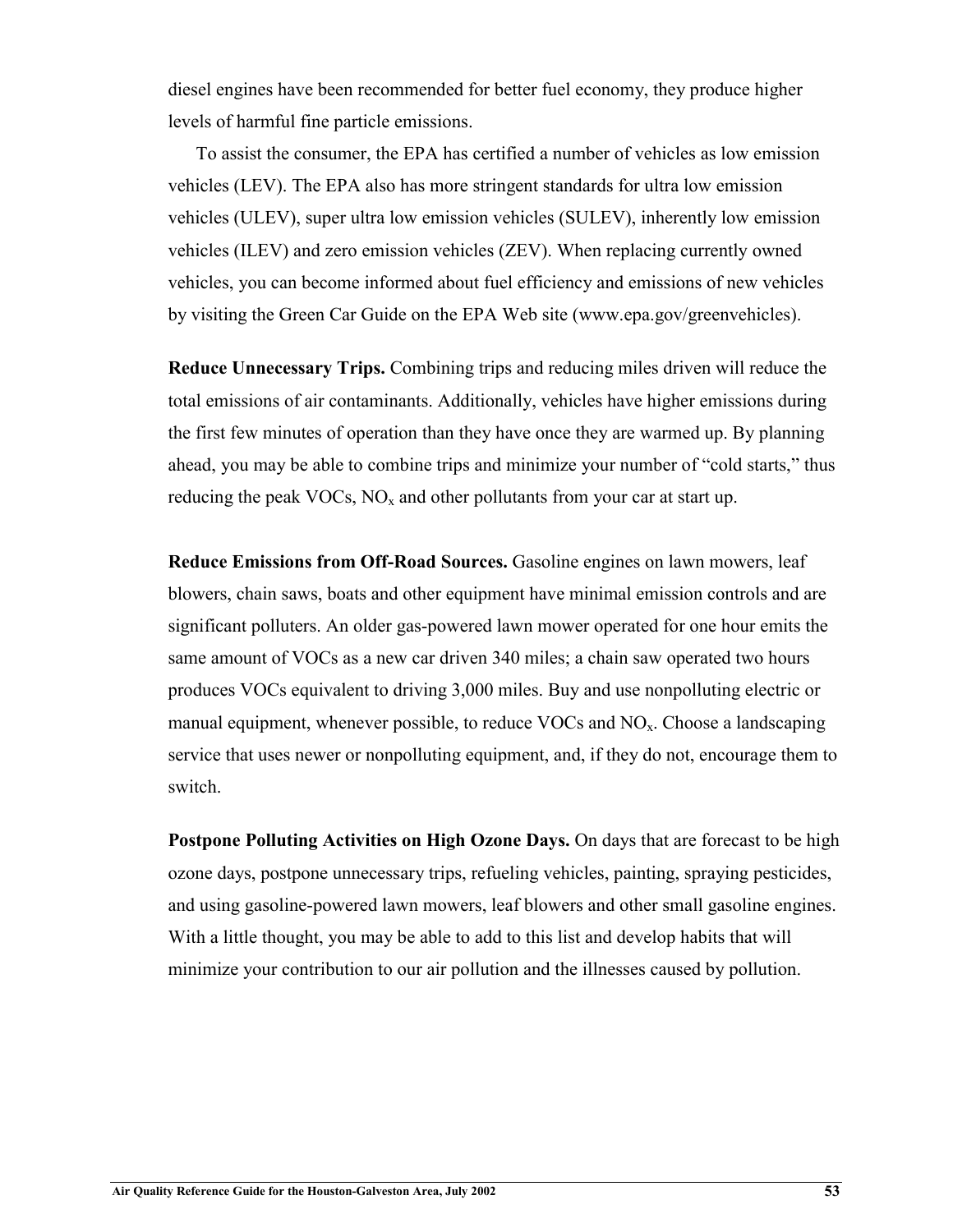# **What Happens if We Don't Improve Air Quality?**

The consequences of failure to reach attainment by 2007, or failure to meet any other emission reduction milestones, are severe. Residents and businesses in the eight-county area will continue to experience the adverse health effects of ozone. Furthermore, the region may experience the loss of federal transportation funding, severe restrictions on growth of existing and new industry in the area, and the imposition of a Federal Implementation Plan (FIP) in lieu of state or local controls.

EPA actions are explicitly described in the Clean Air Act Amendments. Failure to meet any deadline starts a "sanctions clock" that gives the region 18 months to resolve the failure before the EPA must impose an "offset sanction." The offset sanction would increase the emissions offset ratio, which is required to obtain a permit for a new emissions source, from the current 1.3:1 to 2.0:1. After 24 months without resolution, the EPA is required to remove federal transportation funds from the affected region. Continued unresolved failures result in the development of a FIP for the region by the EPA.

Failure to demonstrate conformity of the long-range transportation plan with the SIP can lead to earlier impacts on the region than the SIP sanctions. Transportation projects will be halted if they are not part of a conforming long-range transportation plan. Unless projects are exempted from conformity (as are certain highway safety and transit projects), design and construction may not begin without a conformity finding. If the EPA notifies a region of failed conformity, new projects cannot be added to the plan or the TIP after 120 days.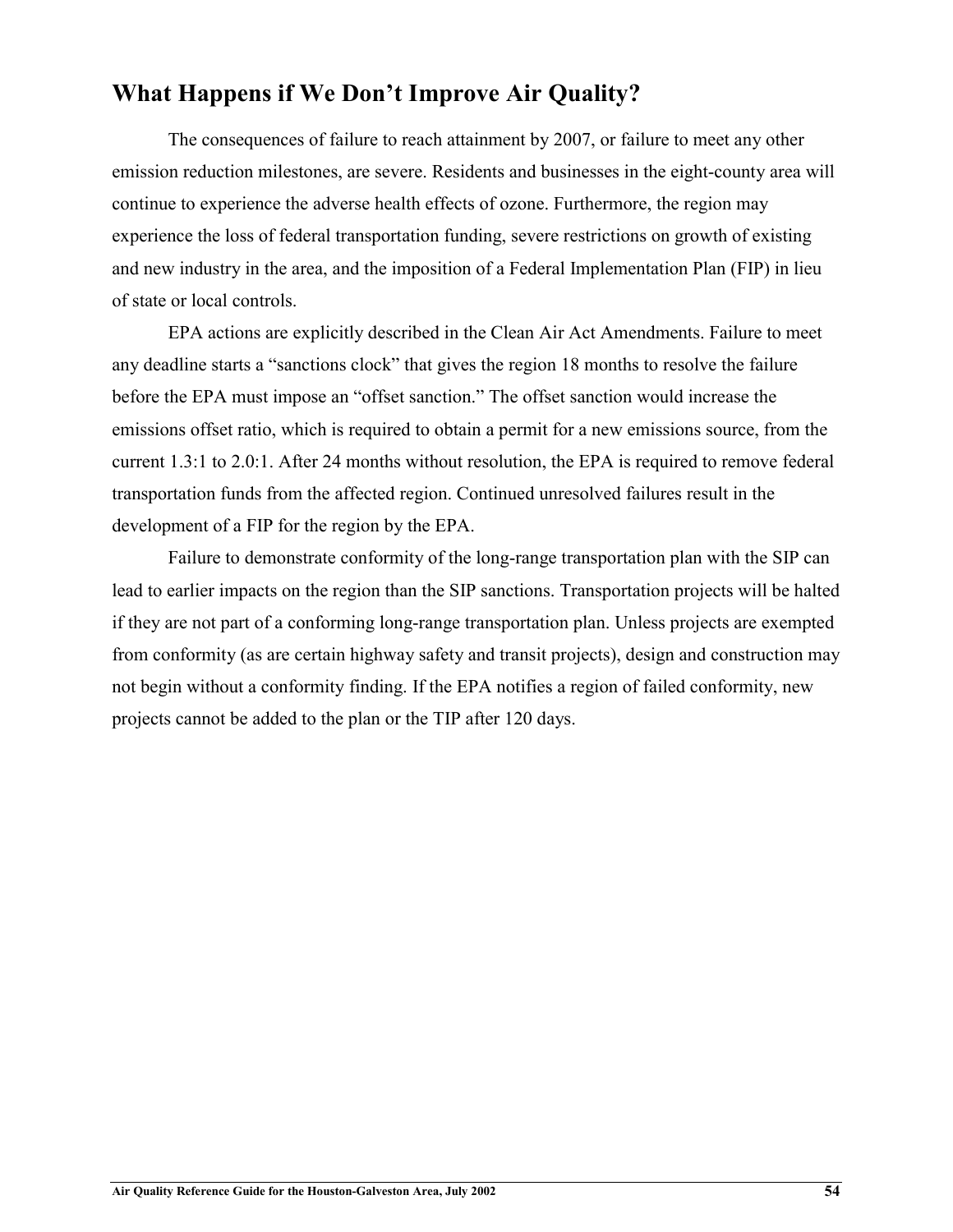# **How Much Does Air Pollution Cost?**

Air pollution is costly for our society. These costs include expenses for increased health care and property damage, as well as less tangible costs, such as decreased property values and diminished quality of life. Some of these costs are paid directly by individuals or businesses, and some are paid indirectly through insurance and decreased productivity.

Reduction of air pollution also costs our society. These costs include expenditures for installation, operation, maintenance, monitoring and record-keeping of emission control systems. Some of these expenditures are paid directly by individuals or businesses and some are paid indirectly through increased costs of consumer products and loss of business opportunities. Some of these expenditures may be offset by the recovery of wasted product or by the creation of business and job opportunities in the development and implementation of air pollution control systems.

The total costs incurred by our society as a result of air pollution are very difficult to measure. Though some studies have attempted to quantify the health costs of air pollution in the Houston-Galveston area, comprehensive studies of both the costs and benefits of regulations in this region have not yet been done. On a national level, attempts have been made in recent years to estimate the cost of specific new emission control regulations and the benefits those regulations will produce. Such estimates, if accurate, may help our society make balanced decisions in our future efforts to improve air quality.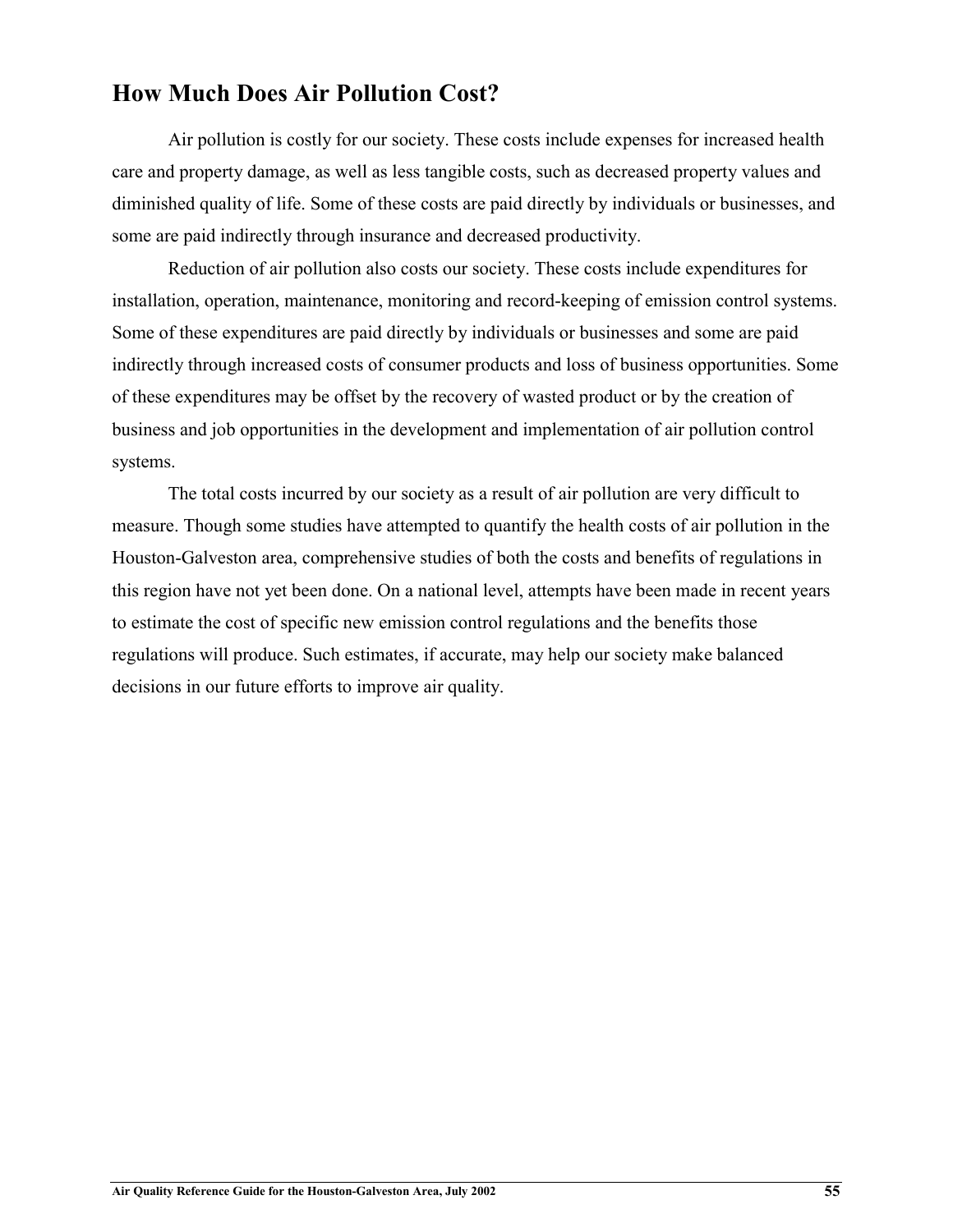# **Conclusion**

Houston-Galveston area businesses and individuals have made significant reductions in air emissions over the past quarter century and the area has seen reductions in ozone levels and other pollutants. Through that 25-year experience, much has been learned about air quality within the Houston-Galveston area, but much still remains to be learned and achieved to meet this region's air quality goals. As we continue efforts to improve air quality, there will sometimes be a need to make difficult public policy decisions. We hope that this *Air Quality Reference Guide* will provide citizens with the background necessary to better understand the issues involved in such decision-making.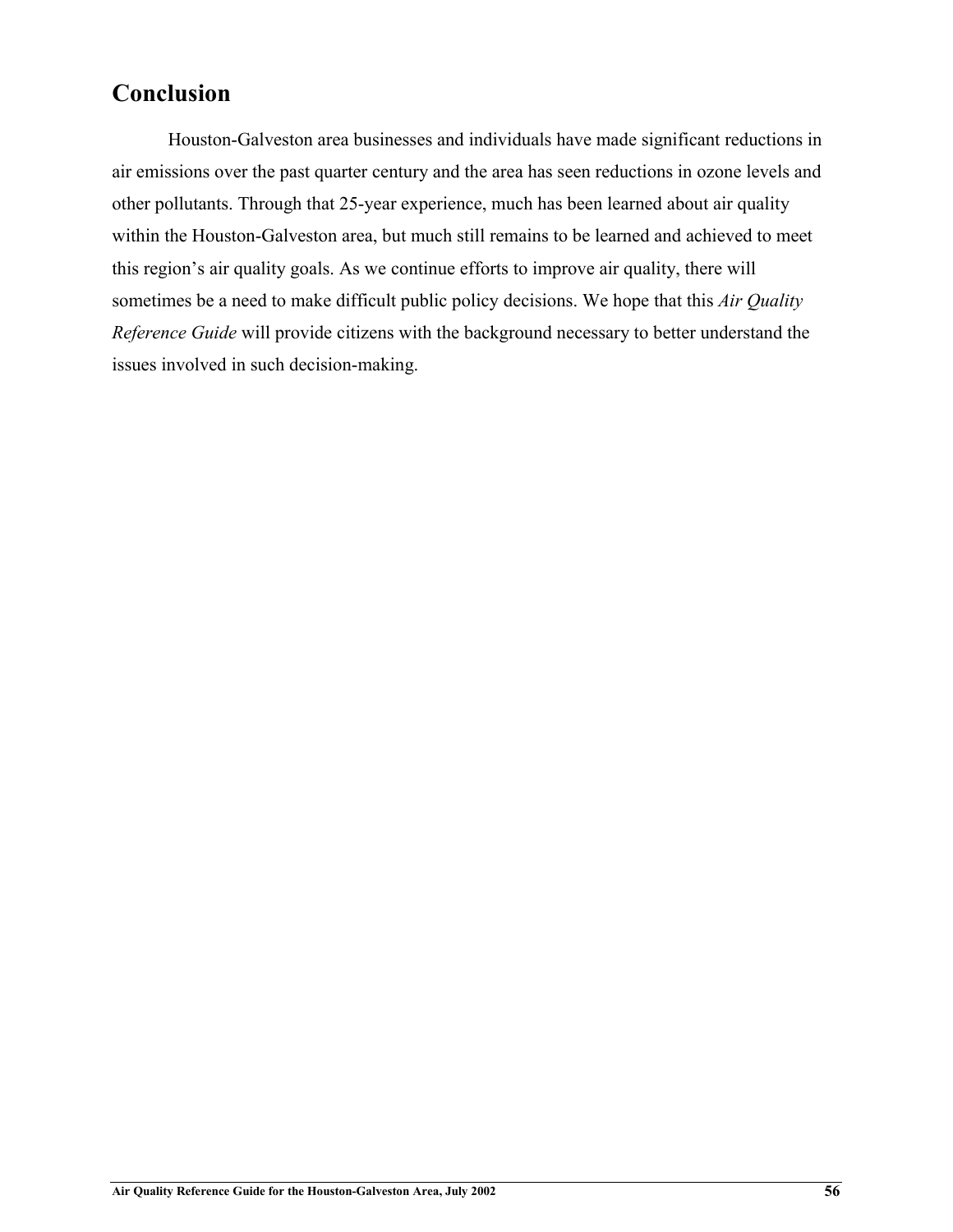# **Appendix A: Resources & Information**

American Lung Association www.lungusa.org

American Lung Association of Texas www.texaslung.org Houston and Southeast Region 713-629-1600

Air & Waste Management Association, www.awma.org Gulf Coast Chapter 713-260-0441

American Meteorological Society, Houston Chapter www.ametsoc.org/AMS

Austin County www.austincounty.com County Judge 979-865-5911 ext. 101 Emergency Coordinator 979-865-5911 ext. 148 General Information 979-830-0789

BikeHouston, Inc. www.bikehouston.org (formerly Houston Area Bicyclist Alliance) 713-729-9333

Brazoria County www.brazoria-county.com County Judge 979-864-1200 Emergency Management 979-864-1201 Environmental Health 979-864-1600

Chambers County www.co.chambers.tx.us County Judge 409-267-8295 Environmental Health 409-267-8392 Environmental Protection Department 409-267-8424

Citizens' Environmental Coalition www.cechouston.org

County Judge 979-732-2604

Texas (512) 478-5161

Fort Bend County www.co.fort-bend.tx.us County Judge 281-341-8608 Office of Emergency Management 281-309-5002 Environmental Health 281-342-7469 Health Department 281-342-7469 Switchboard 281-342-3411 Vehicle Maintenance Department 281-341-4792

Fort Bend Family Health Center 713-342-1746

Galveston County **WWW.CO.galveston.tx.us** County Judge 409-766-2244 Environmental Health Department<br>
Health Department (Switchboard) 409-938-7221 Health Department (Switchboard) Pollution Control Department 409-938-2251 Recycling Department 409-766-2122

800-LUNG-USA (586-4872)

281-337-5074

713-524-4ECO (4232)

Colorado County www.rtis.com/reg/colorado-cty Health Department 979-732-2435 or 979-732-3662

Environmental Defense www.environemtnaldefense.org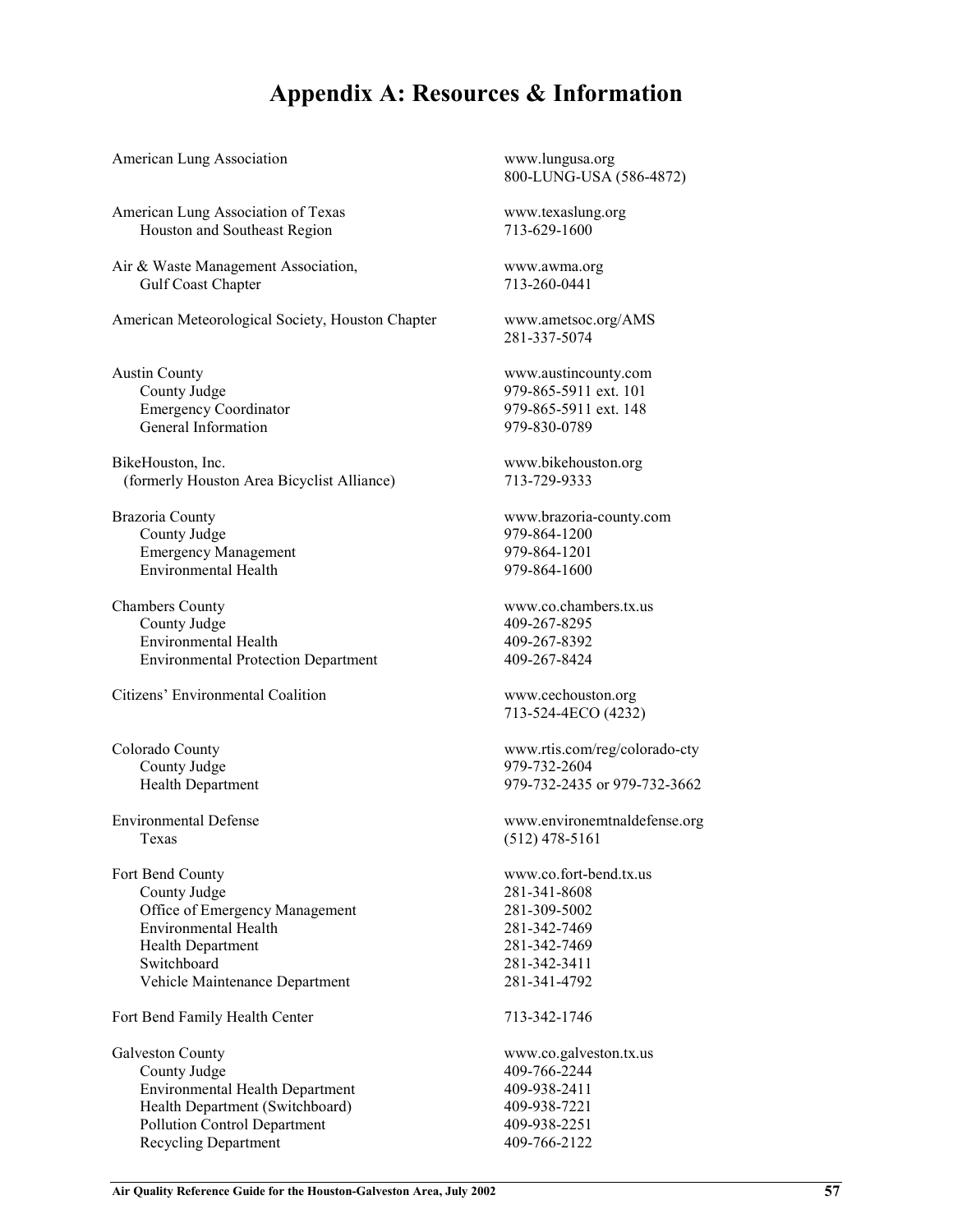Galveston-Houston Association for Smog Prevention www.ghasp.org (GHASP) 713-528-3779 Galveston-UTMB Pediatric Clinic 409-747-9345 Adult Clinic 409-747-8950 409-772-7063 Greater Houston Partnership www.houston.org 713-844-3600 Business Coalition for Clean Air (BCCA) 713-844-3629 Gulf Coast Institute www.livablehouston.org 713-523-5757 Harris County www.co.harris.tx.us Switchboard 713-755-5000 County Judge 713-755-4000 Environmental Health 713-439-6270 or 713-439-6260 Health Services 713-439-6000 Office of Emergency Management www.hcoem.org Parks Planning Department 713-956-3024 Public Health and Environmental Services 713-439-6000 Pollution Control 713-920-2831 Harris County Hospital District Ben Taub Hospital 713-793-2000 LBJ 713-526-4243 Medical Clinic 713-793-3145 Houston Advanced Research Center (HARC) www.harc.edu Mitchell Center for Sustainable Development 281-363-7913 Houston Environmental Foresight 281-364-4008 Houston Bicycle Club, Inc. www.hbc.stevens.com 713-782-0885 Houston Chronicle www.chron.com 713-220-7171 Houston, City of www.ci.houston.tx.us Mayor mayor mayor mayor mayor discussion and mayor mayor discussion and mayor discussion and mayor discussion and mayor discussion and mayor discussion and mayor discussion and may or  $\theta$  mayor discussion and may or  $\theta$  Bureau of Air Quality Control 713-640-4200 Citizens' Assistance Office 713-247-1888 Department of Health and Human Services 713-794-9320 Parks & Recreation Department 713-845-1000 Public Works & Engineering Department 713-837-7560 Houston Bikeway Program www.houstonbikeways.org 713-837-0003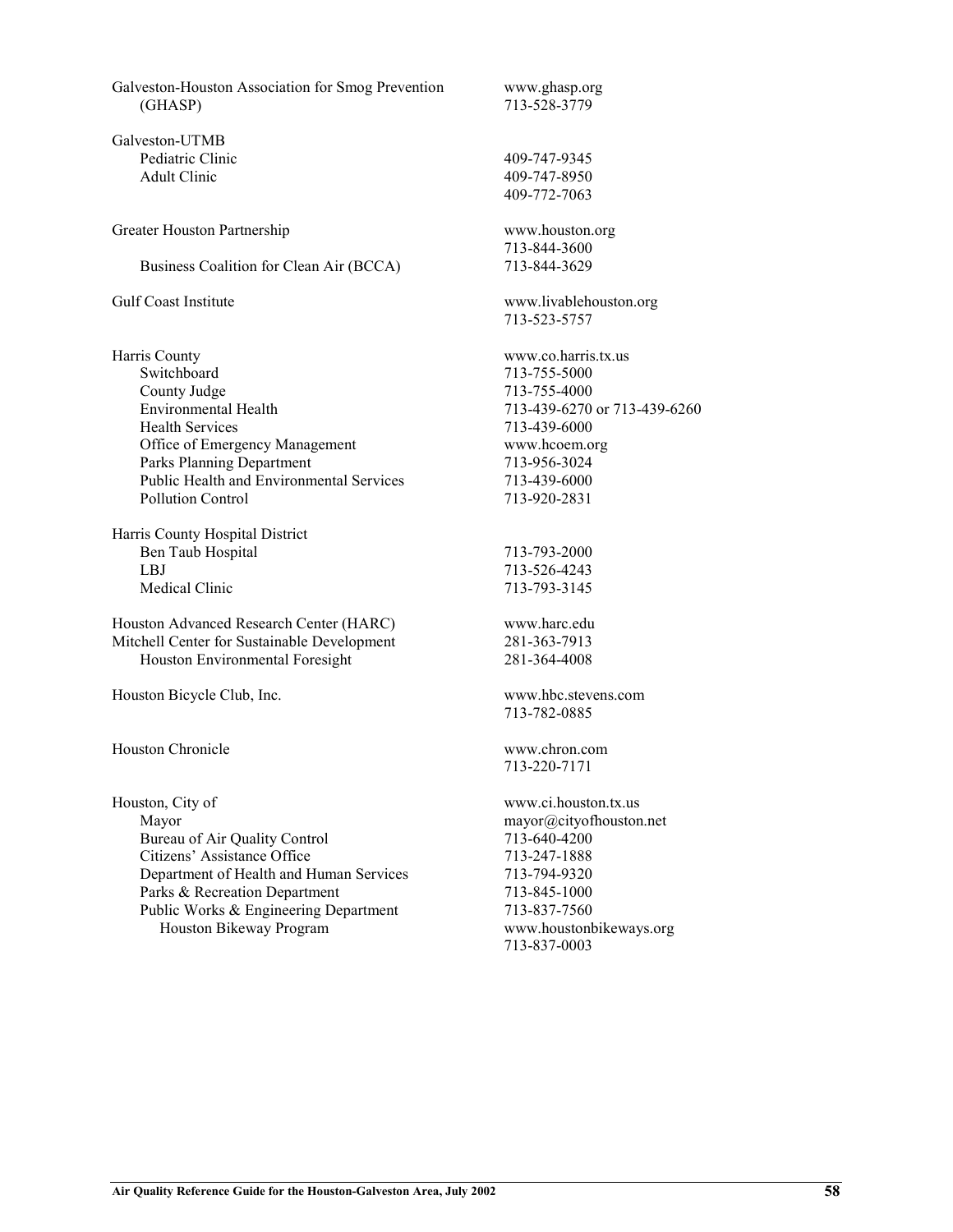| Houston-Galveston Area Council                                                                          | www.hgac.cog.tx.us/transportation<br>713-627-3200                                                  |
|---------------------------------------------------------------------------------------------------------|----------------------------------------------------------------------------------------------------|
| Clean Air Action Program                                                                                | www.cleanairaction.org<br>713-993-2438                                                             |
| Clean Cities/Clean Vehicles Program                                                                     | www.houston-cleancities.org<br>713-993-4582                                                        |
| <b>Commute Solutions</b>                                                                                | www.commutesolutions.org<br>713-993-4521 or 1-888-606-RIDE                                         |
| Mission Clean Air                                                                                       | www.missioncleanair.org<br>713-993-4537                                                            |
| Area Emission Reduction Credit Organization (AERCO)                                                     | www.hgac.cog.tx.us/intro/introaerco.html<br>713-993-4537                                           |
| Regional Air Quality Planning Committee (RAQPC)                                                         | www.hgac.cog.tx.us/transportation/comm_raq.html<br>713-993-4537                                    |
| Regional Transportation Plan / Corridor Studies                                                         | www.2025plan.org<br>713-993-4502                                                                   |
| Houston Regional Monitoring Corporation<br>713-914-6612                                                 | www.hrm.radian.com                                                                                 |
| League of Women Voters of Houston                                                                       | www.lwvhouston.org<br>713-784-2923                                                                 |
| <b>Liberty County</b><br>County Judge<br>General Information                                            | www.naco.org/counties/counties/county.cfm?id=48291<br>936-336-4600<br>936-336-4558                 |
| Matagorda County<br>County Judge<br><b>Environmental Health Department</b>                              | www.naco.org/counties/counties/county.cfm?id=48321<br>979-244-7680<br>979-244-2717                 |
| Metropolitan Transit Authority (METRO)                                                                  | www.ridemetro.org<br>713-635-4000 or 1-888-606-RIDE                                                |
| <b>Environmental Planning</b>                                                                           | 713-635-4000                                                                                       |
| Montgomery County<br>County Judge<br><b>Environmental and Consumer Health Department</b><br>Switchboard | www.naco.org/counties/counties/county.cfm?id=48339<br>936-539-7812<br>936-539-7839<br>936-756-0571 |
| Montgomery County-UTMB<br><b>Family Practice</b>                                                        | 936-525-2800                                                                                       |
| Mothers for Clean Air                                                                                   | www.mothersforcleanair.org<br>713-526-0110                                                         |
| Natural Resources Defense Council                                                                       | www.nrdc.org<br>212-727-2700                                                                       |
| Rice Design Alliance                                                                                    | www.rda.rice.edu<br>713-348-4876                                                                   |
| Rice University                                                                                         | www.rice.edu<br>713-348-0000                                                                       |
| Sierra Club Houston Regional Group                                                                      | http://texas.sierraclub.org/houston<br>713-895-9309                                                |
| Sierra Club - Lone Star Chapter<br>Clean Air Program Director                                           | http://lonestar.sierraclub.org/houston<br>512-477-1729                                             |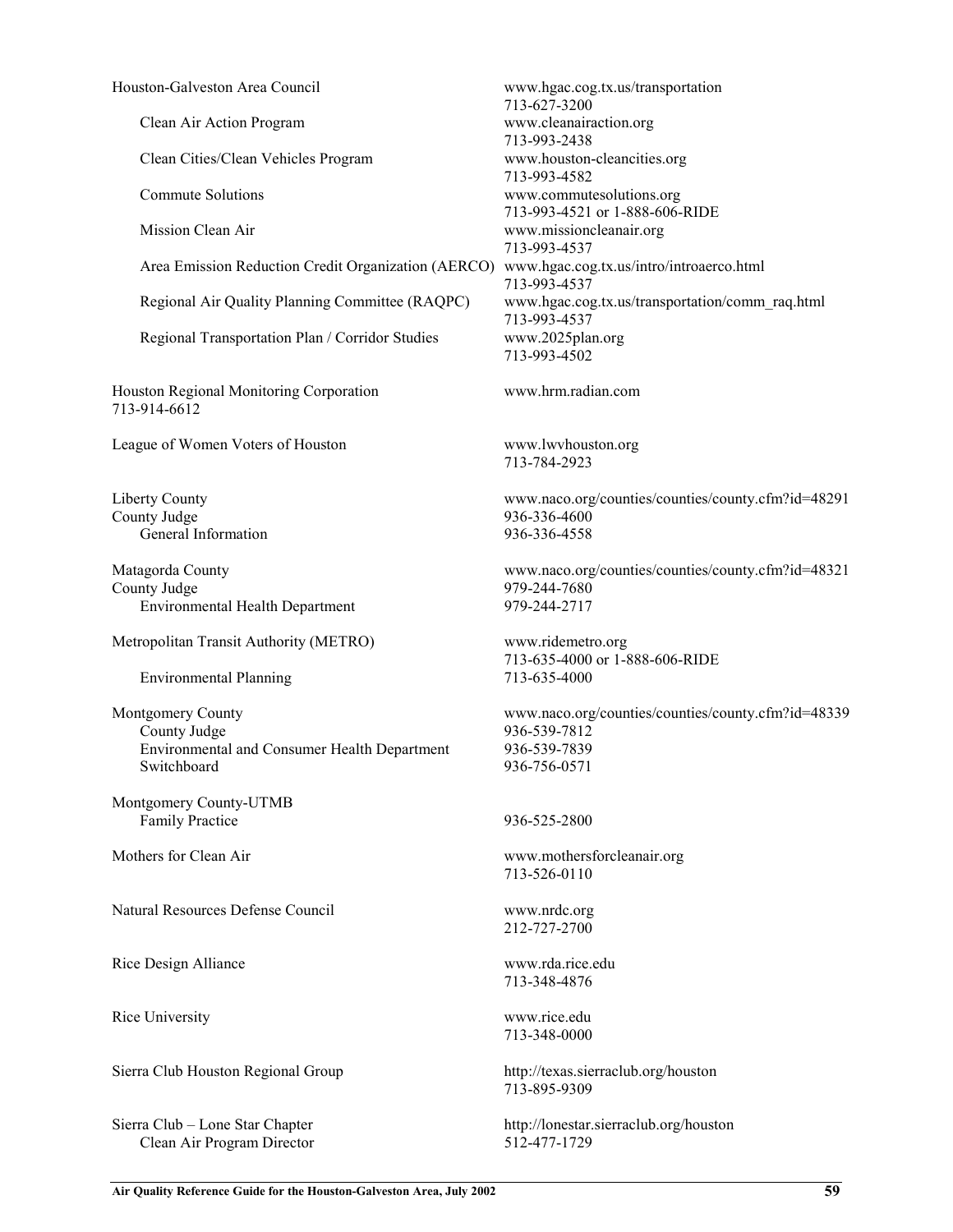STAPPA / ALAPCO www.cleanairworld.org (State and Territorial Air Pollution Program 202-624-7864 Administrators / Association of Local Air Pollution Control Officials)

Governor's Office www.governor.state.tx.us Lieutenant Governor 800-441-0373 Senate www.senate.state.tx.us Health & Human Services Committee 512-463-0390 House of Representatives www.house.state.tx.us Environmental Regulation 512-463-0770 Transportation 512-463-018

Texas Children's Asthma, Allergy Clinic 832-824-1319

Texas Children's Hospital, Junior League Clinic 832-824-3013

Texas Department of Public Safety www.txdps.state.tx.us

Governor's Division of Emergency Management www.txdps.state.tx.us/dem

AirCheckTexas www.airchecktexas.org Vehicle Inspection & Maintenance (I/M) Program 512-424-2138 DPS Regional Office, Houston 713-957-6120 DPS Regional Office, N. Houston-Rosslyn 281-272-1150

Texas Department of Health, Houston www.tdh.state.tx.us

Texas Department of Transportation, Houston www.dot.state.tx.us

Texas Natural Resource Conservation Commission www.tnrcc.state.tx.us *(*known as the Texas Commission on Environmental 512-239-1000 Quality after Sept. 1, 2002) Agency Communications 512-239-0010 Publications www.tnrcc.state.tx.us/admin/topdoc/index.html TNRCC Library 512-239-0020 Office of Environmental Policy, Analysis, Assessment www.tnrcc.state.tx.us/homepgs/oepaa.html

Motorist's Choice Vehicle Emission Testing Program www.tnrcc.state.tx.us/air/ms/motoristchoice.html

Office of Compliance and Enforcement Monitoring Operations – Ozone Information www.tnrcc.state.tx.us/air/monops/index.html Small Business and Environmental Assistance www.tnrcc.state.tx.us/homepgs/ed.html#3

Clean Texas Program www.cleantexas.org

Texas Clean Air Roundtable www.cleantexasair.org Region 12 – Houston 713-767-3500

Texas, State of www.texas.gov 512-463-2000 or 800-843-5789

512-424-2000 512 424-2432

713-767-3000

713-802-5000; 800-558-9368

512-239-5109 State Implementation Plans (SIP) www.tnrcc.state.tx.us/oprd/sips/index.html 512-239-1970 Texas Emission Reduction Plan (TERP) www.tnrcc.state.tx.us/oprd/sips/terp.html 512-239-2583 512-239-1457 Smoking Vehicle Hotline www.smokingvehicle.org 800-453-SMOG (7664)

800-447-2827 Pollution Prevention www.tnrcc.state.tx.us/exec/sbea/p2tech.html 512-239-3766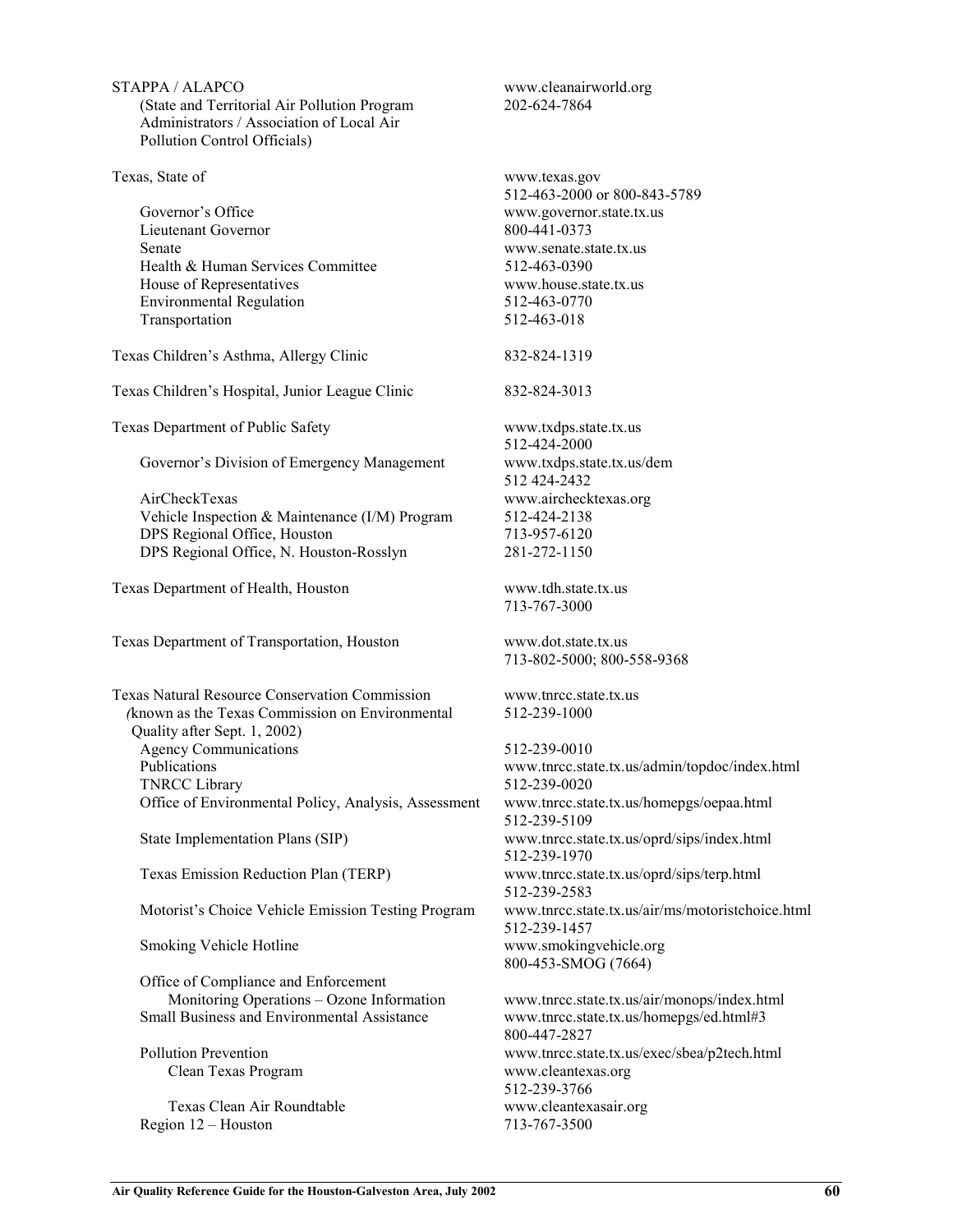| University of Houston<br>Central Campus<br>Clear Lake<br>Environmental Institute of Houston                             | www.uh.edu<br>713-743-2255<br>www.cl.uh.edu<br>281-283-7600<br>www.eih.uh.edu<br>281-283-3950      |
|-------------------------------------------------------------------------------------------------------------------------|----------------------------------------------------------------------------------------------------|
| University of Texas Pediatric Allergy Clinic                                                                            | 713-704-0753                                                                                       |
| U. S. Environmental Protection Agency<br><b>Public Information Center</b><br>Office of Air Quality Planning & Standards | www.epa.gov<br>800-887-6063<br>www.epa.gov/oar/oaqps<br>919-541-5616                               |
| AirNow (National Air Quality Information)<br>Air Risk Information Support Center (Air RISC)                             | www.epa.gov/airnow<br>AIRNOW@epa.gov<br>www.epa.gov/ttn/atw/hapindex.html                          |
| Air RISC Hotline                                                                                                        | 919-541-0888                                                                                       |
| U. S. Environmental Protection Agency - Region 6<br>South Central (Dallas)<br><b>Environmental Emergencies</b>          | www.epa.gov/region6/index.htm<br>214-665-6444<br>1-866-EPASPILL (372-7745)                         |
| South Central (Houston)                                                                                                 | 281-983-2100                                                                                       |
| Walker County<br>County Judge<br><b>Natural Resources Conservation Service</b>                                          | 936-436-4910<br>936-291-1901                                                                       |
| <b>Waller County</b><br>County Judge<br><b>Emergency Management</b><br>Health Department                                | www.naco.org/counties/counties/county.cfm?id=48473<br>979-826-4441<br>979-826-2242<br>979-826-7670 |
| <b>Wharton County</b><br>County Judge<br>Office of Emergency Management<br>Health Department                            | www.naco.org/counties/counties/county.cfm?id=48481<br>979-532-2381<br>979-532-1123<br>409-543-7414 |

#### **SUBJECT MATTER**

Air Chemistry EPA Office of Air & Radiation: www.epa.gov/oar Airsite (U. North Carolina and U. Leeds, UK): http://airsite.unc.edu

Air Quality

EPA Office of Air Quality Planning and Standards: www.epa.gov/oar/oaqps ; www.epa.gov/airnow EPA Office of Air & Radiation: www.epa.gov/oar TNRCC Office of Air Quality: www.tnrcc.state.tx.us H-GAC Air Quality Section: www.hgac.cog.tx.us/air California Air Resources Board: www.arb.ca.gov Ozone Transport Assessment Group /OTAG: www.capita.wustl.edu/OTAG

Air Toxics

EPA Office of Air Quality Planning and Standards: www.epa.gov/oar/oaqps Environmental Defense: www.scorecard.org GHASP: www.ghasp.org/publications.html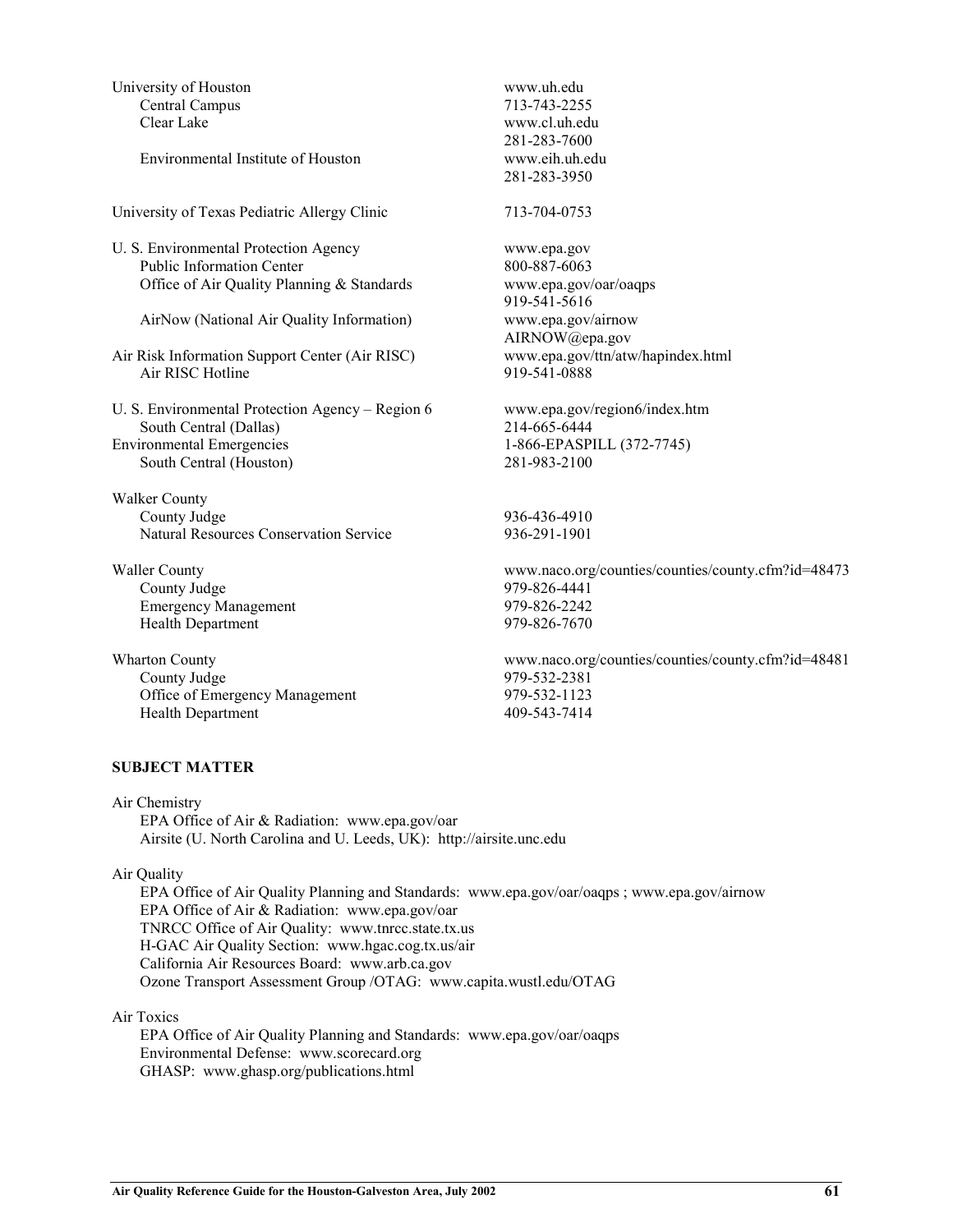Alternative Fuels/Vehicles Houston Clean Cities: www.houston-cleancities.org Rocky Mountain Institute: www.rmi.org HyperCar Inc.: www.hypercar.com TNRCC Texas Clean Fleets Program: www.tnrcc.state.tx./air/ms/tcfprgm.htm CALSTART: www.calstart.com Electric Vehicle Association of Greater Washington, DC: www.evadc.org Fuel Cells 2000: www.fuelcells.org DOE Alternative Fuels Data Center: www.afdc.nrel.gov Community Information Sources Clean Air Action: www.cleanairaction.org Citizens' Environmental Coalition: www.cechouston.org Environmental Defense: www.environmentaldefense.org Galveston-Houston Association for Smog Prevention: www.ghasp.org Gulf Coast Institute: www.gulfcoastideas.org Houston Dept. of Health & Human Services: www.ci.houston.tx.us/health.htm Mothers for Clean Air: www.mothersforcleanair.org Natural Resources Defense Council: www.nrdc.org State and Territorial Air Pollution Program Administrators (STAPPA) & Association of Local Air Pollution Control Officials (ALAPCO): www.cleanairworld.org Current Monitoring Data TNRCC Office of Compliance and Enforcement – Monitoring Operations: www.tnrcc.state.tx.us/air/monops/index.html Emissions Inventory EPA Office of Air Quality Planning and Standards: www.epa.gov/oar/oaqps TNRCC Office of Environmental Policy, Analysis, and Assessment: www.tnrcc.state.tx.us/air/aqp/pollsource.html Environmental Law/ The Clean Air Act EPA Office of Air Quality Planning and Standards: www.epa.gov/oar/oaqps Health Effects of Pollution EPA Office of Air Quality Planning and Standards: www.epa.gov/oar/oaqps Heat Island Effects Lawerence Berkeley National Lab Heat Island Group: www.eetd.lbl.gov/HeatIsland/ American Forests: www.americanforests.org U.S. National Assessment: Potential for Climate Variability & Change: www.nacc.usgcrp.gov International Agencies The United Nations (Development Programme): www.undp.org/indexalt.html The World Health Organization (Guidelines for Air Quality): www.who.org/peh/air/airindex.htm Pollution Prevention EPA Pollution Prevention Clearinghouse: www.epa.gov/opptintr/library/libppic.htm EPA Enviro-sense: www.es.epa.gov/ TNRCC Pollution Prevention: www.tnrcc.state.tx.us/exec/sbea/p2tech.html Public Transportation American Public Transit Association: www.apta.com/sites/transus/transus.htm Federal Railroad Administration: www.fra.dot.gov Federal Transit Administration: www.fta.dot.gov Regional Transportation Planning H-GAC Transportation Planning: www.hgac.cog.tx.us/transportation ; www.2025plan.org Urban Sprawl

HARC Center for Sustainable Development: www.harc.edu/mitchellcenter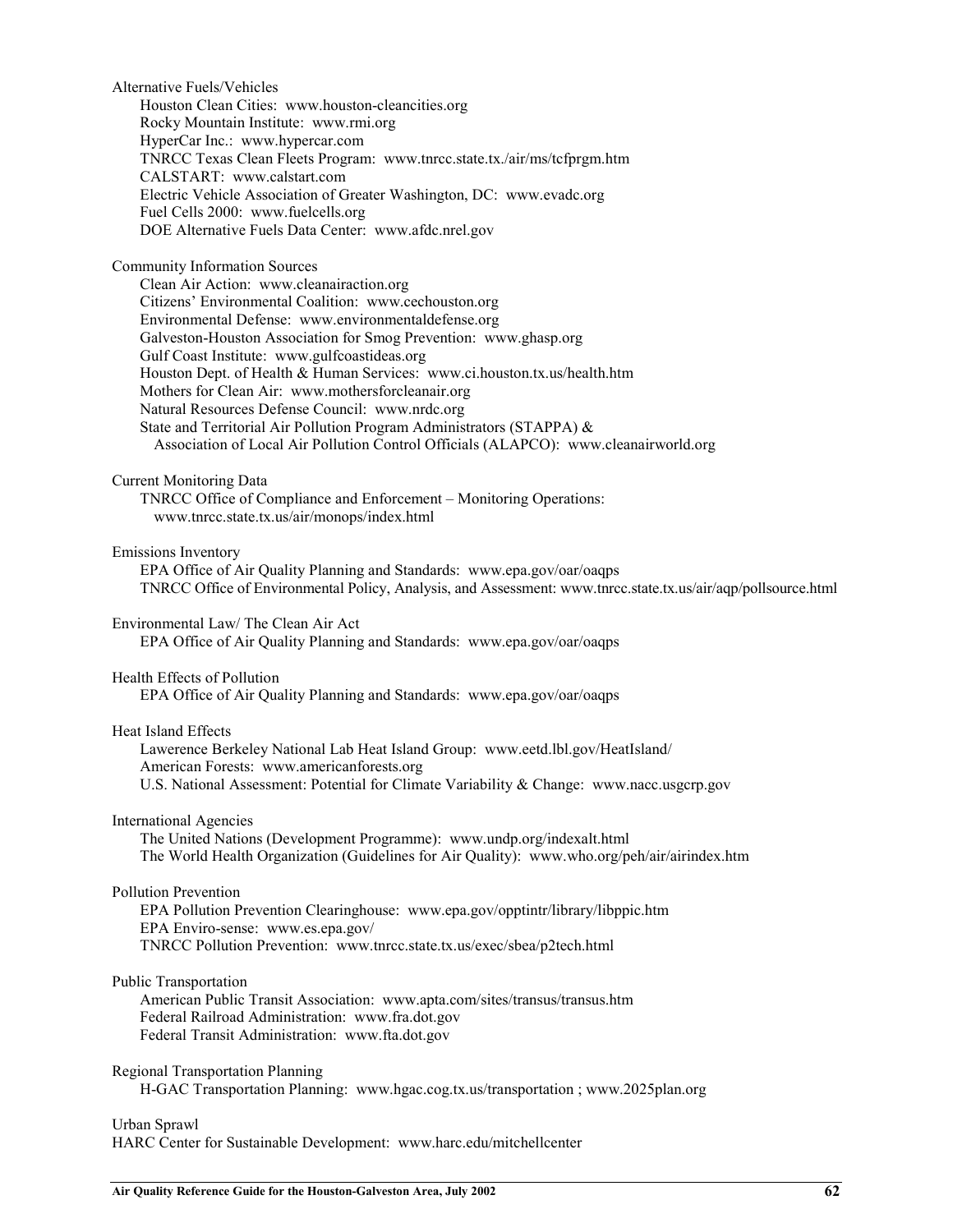# **Appendix B: Air Quality Abbreviations and Terms**

| AERCO           | Area Emission Reduction Credit Organizations                                                                                                                                                                                                                                             |
|-----------------|------------------------------------------------------------------------------------------------------------------------------------------------------------------------------------------------------------------------------------------------------------------------------------------|
| <b>AQI</b>      | Air Quality Index                                                                                                                                                                                                                                                                        |
| <b>BACT</b>     | Best Available Control Technology                                                                                                                                                                                                                                                        |
| <b>BAP</b>      | Bureau of Air Policy                                                                                                                                                                                                                                                                     |
| <b>BAQC</b>     | Bureau of Air Quality Control                                                                                                                                                                                                                                                            |
| <b>BART</b>     | Best Available Retrofit Technology                                                                                                                                                                                                                                                       |
| <b>BCCA</b>     | Business Coalition for Clean Air                                                                                                                                                                                                                                                         |
| <b>CAA</b>      | Clean Air Act of 1970                                                                                                                                                                                                                                                                    |
| <b>CAAA</b>     | Clean Air Act Amendments of 1990                                                                                                                                                                                                                                                         |
| <b>CARE</b>     | Clean Air Responsibility Enterprise                                                                                                                                                                                                                                                      |
| <b>CMAQ</b>     | Congestion Mitigation/Air Quality funds under ISTEA and TEA21                                                                                                                                                                                                                            |
| <b>CMSA</b>     | Consolidated Metropolitan Statistical Area (the Houston-Galveston-Brazoria CMSA consists<br>of the Houston PMSA [Chambers, Fort Bend, Harris, Liberty, Montgomery and Waller<br>Counties], the Galveston-Texas City PMSA [Galveston County], and the Brazoria PMSA<br>[Brazoria County]) |
| <b>CNG</b>      | <b>Compressed Natural Gas</b>                                                                                                                                                                                                                                                            |
| CO              | Carbon Monoxide                                                                                                                                                                                                                                                                          |
| CO <sub>2</sub> | Carbon Dioxide                                                                                                                                                                                                                                                                           |
| <b>COAST</b>    | <b>Coastal Oxidant Assessment for Southeast Texas</b>                                                                                                                                                                                                                                    |
| COG             | Council of Governments                                                                                                                                                                                                                                                                   |
| <b>COPD</b>     | Chronic Obstructive Pulmonary Disease                                                                                                                                                                                                                                                    |
| <b>DERC</b>     | Discrete Emission Reduction Credit                                                                                                                                                                                                                                                       |
| <b>EPA</b>      | <b>Environmental Protection Agency</b>                                                                                                                                                                                                                                                   |
| ERC             | <b>Emission Reduction Credit</b>                                                                                                                                                                                                                                                         |
| ERP             | <b>Emissions Reductions Plan</b>                                                                                                                                                                                                                                                         |
| <b>ESL</b>      | <b>Effects Screening Level</b>                                                                                                                                                                                                                                                           |
| <b>ETR</b>      | <b>Employer Trip Reduction</b>                                                                                                                                                                                                                                                           |
| FCFF            | Federal Clean Fuel Fleet                                                                                                                                                                                                                                                                 |
| <b>FTA</b>      | Federal Transit Administration (formerly UMTA - Urban Mass Transit Administration)                                                                                                                                                                                                       |
| <b>GHP</b>      | Greater Houston Partnership                                                                                                                                                                                                                                                              |
| <b>GHRCP</b>    | Greater Houston Regional Clean Cities Program                                                                                                                                                                                                                                            |
| <b>GIS</b>      | Geographic Information Systems                                                                                                                                                                                                                                                           |
| <b>HAP</b>      | Hazardous Air Pollutant                                                                                                                                                                                                                                                                  |
| HC              | Hydrocarbons                                                                                                                                                                                                                                                                             |
| <b>HCOEM</b>    | Harris County Office of Emergency Management                                                                                                                                                                                                                                             |
| <b>HGA</b>      | Houston-Galveston Area                                                                                                                                                                                                                                                                   |
| H-GAC           | Houston-Galveston Area Council                                                                                                                                                                                                                                                           |
| <b>HIRI</b>     | Heat Island Reduction Initiative                                                                                                                                                                                                                                                         |
| <b>HOV</b>      | High-Occupancy Vehicle                                                                                                                                                                                                                                                                   |
| <b>HRM</b>      | Houston Regional Monitoring Corporation                                                                                                                                                                                                                                                  |
| <b>ILEV</b>     | <b>Inherently Low Emission Vehicle</b>                                                                                                                                                                                                                                                   |
| I/M             | Inspection/Maintenance program (for vehicle emission controls)                                                                                                                                                                                                                           |
| <b>ISTEA</b>    | Intermodal Surface Transportation Efficiency Act of 1991                                                                                                                                                                                                                                 |
| <b>LEV</b>      | Low Emission Vehicle                                                                                                                                                                                                                                                                     |
| <b>LNG</b>      | Liquefied Natural Gas                                                                                                                                                                                                                                                                    |
| <b>LPG</b>      | Liquefied Propane Gas                                                                                                                                                                                                                                                                    |
| <b>MACT</b>     | Maximum Achievable Control Technology                                                                                                                                                                                                                                                    |
| <b>MDERC</b>    | Mobile Discrete Emission Reduction Credit                                                                                                                                                                                                                                                |
| <b>MERC</b>     | Mobile Emission Reduction Credit                                                                                                                                                                                                                                                         |
| <b>METRO</b>    | Metropolitan Transit Authority of Harris County                                                                                                                                                                                                                                          |
| <b>MOA</b>      | Memorandum of Agreement                                                                                                                                                                                                                                                                  |
| <b>MPO</b>      | Metropolitan Planning Organization                                                                                                                                                                                                                                                       |
| <b>MTBE</b>     | Methyl Tertiary Butyl Ether                                                                                                                                                                                                                                                              |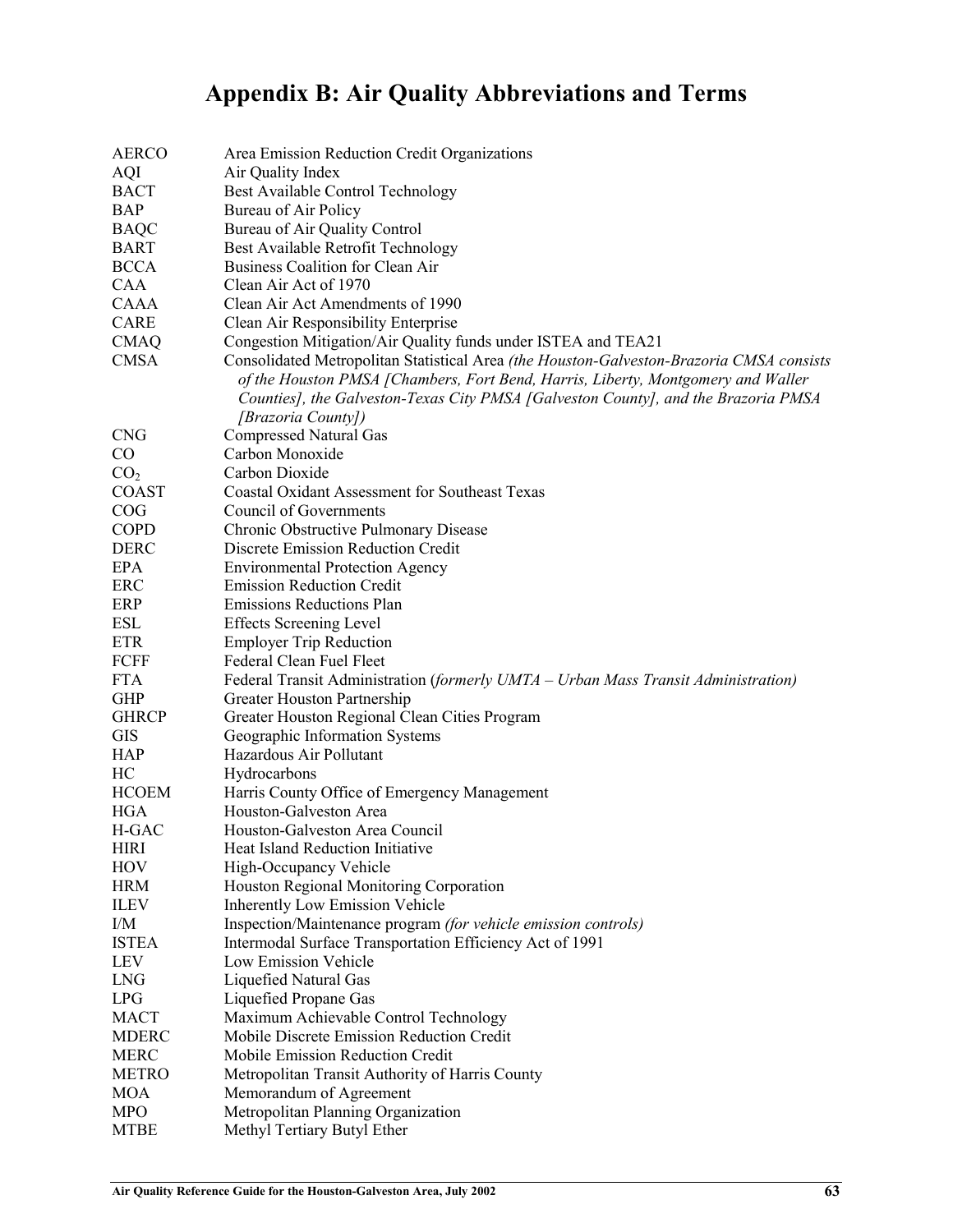| <b>MTP</b>        | Metropolitan Transportation Plan                                                      |
|-------------------|---------------------------------------------------------------------------------------|
| $\mu$ g           | Microgram or $10^{-6}$ gram                                                           |
| <b>NAAQS</b>      | National Ambient Air Quality Standards                                                |
| <b>NAMS</b>       | National Air Monitoring Station                                                       |
| <b>NESHAPs</b>    | National Emission Standards for Hazardous Air Pollutants                              |
| <b>NLEV</b>       | National Low Emission Vehicle                                                         |
| NO <sub>2</sub>   | Nitrogen Dioxide                                                                      |
| NO <sub>x</sub>   | Nitrogen Oxide                                                                        |
| <b>NWS</b>        | National Weather Service                                                              |
|                   |                                                                                       |
| O <sub>2</sub>    | Molecular Oxygen                                                                      |
| $O_3$             | Ozone                                                                                 |
| <b>OTAG</b>       | Ozone Transport Assessment Group                                                      |
| Pb                | Lead                                                                                  |
| $PM_{2.5}$        | Particulate Matter less than 2.5 microns in size                                      |
| $PM_{10}$         | Particulate Matter less than 10 microns in size                                       |
| <b>PMSA</b>       | Primary Metropolitan Statistical Area                                                 |
| <b>PMT</b>        | Personal Miles Traveled                                                               |
| <b>PPB</b>        | Parts per Billion                                                                     |
| <b>PPM</b>        | Parts per Million                                                                     |
| <b>RACT</b>       | Reasonably Available Control Technology                                               |
| <b>RAQPC</b>      | Regional Air Quality Planning Committee                                               |
| <b>RCAP</b>       | Regional Commute Alternatives Program                                                 |
| <b>RFG</b>        | <b>Reformulated Gasoline</b>                                                          |
| <b>SIP</b>        | State Implementation Plan (plan detailing pollution controls for achieving attainment |
|                   | status required of TNRCC by the U.S. EPA through the CAA of 1970 and 1977)            |
| <b>SLAMS</b>      | State or Local Air Monitoring Station                                                 |
| SO <sub>2</sub>   | <b>Sulfur Dioxide</b>                                                                 |
| <b>SOCMI</b>      | Synthetic Organic Chemical Manufacturing Industry                                     |
| SOV               | Single Occupant Vehicle                                                               |
| <b>SULEV</b>      | Super Ultra Low Emission Vehicle                                                      |
| <b>SUV</b>        | Sport Utility Vehicle                                                                 |
| <b>TAFF</b>       | Texas Alternative Fuel Fleet Program                                                  |
| <b>TCAA</b>       | Texas Clean Air Act                                                                   |
| <b>TCEQ</b>       | Texas Commission on Environmental Quality                                             |
|                   | (formerly known as the Texas Natural Resource Conservation Commission)                |
| <b>TCMs</b>       | <b>Transportation Control Measures</b>                                                |
|                   |                                                                                       |
| <b>TCP</b>        | Transportation Control Plan (as envisioned by EPA to reduce mobile source emissions   |
|                   | enough to meet the NAAQS)                                                             |
| <b>TDM</b>        | <b>Transportation Demand Management</b>                                               |
| TEA21             | Transportation Equity Act for the 21st Century (replaces ISTEA)                       |
| <b>TERP</b>       | <b>Texas Emissions Reduction Plan</b>                                                 |
| TIP               | <b>Transportation Improvement Program</b>                                             |
| TMA               | <b>Transportation Management Area</b>                                                 |
| <b>TMO</b>        | <b>Transportation Management Organization</b>                                         |
| <b>TNRCC</b>      | <b>Texas Natural Resource Conservation Commission</b>                                 |
|                   | (known as the Texas Commission on Environmental Quality after Sept. 1, 2002)          |
| <b>TPC</b>        | <b>Transportation Policy Council</b>                                                  |
| <b>TPD</b>        | Tons per Day                                                                          |
| <b>TPY</b>        | Tons per Year                                                                         |
| <b>TxAQS 2000</b> | Texas 2000 Air Quality Study                                                          |
| <b>TxDOT</b>      | Texas Department of Transportation (formerly known as the Texas Highway Department)   |
| <b>ULEV</b>       | Ultra Low Emission Vehicle                                                            |
| <b>USDOT</b>      | United States Department of Transportation                                            |
| <b>VMEP</b>       | Voluntary Mobile Emission reduction Program                                           |
| <b>VOC</b>        | Volatile Organic Compound                                                             |
| <b>ZEV</b>        | Zero Emission Vehicle                                                                 |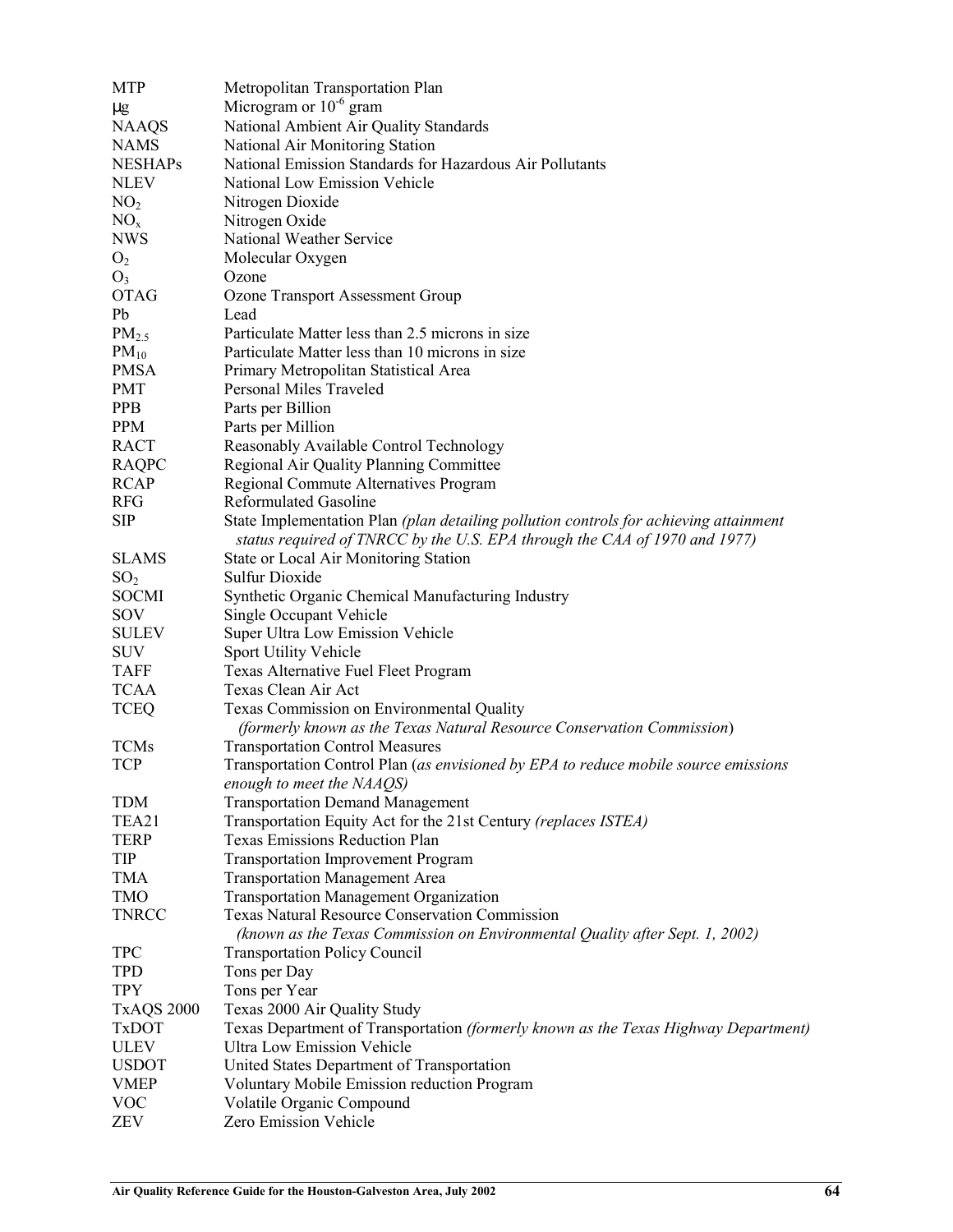# **Appendix C: The Principles for Cleaner Air**

The following principles should guide the creation of a strategy enabling the region to reach attainment of the ozone standard. A collaborative process involving the various stakeholders in the region should be utilized to forge air quality solutions from this point forward.

- Contributions to ozone non-attainment come from every segment of the region. Consequently, every person, government entity and all businesses of the region, including mobile sources, off-road construction equipment, permitted or grandfathered point sources, should do their part to reduce nitrogen oxides  $(NO_x)$ and volatile organic compound (VOC) emissions.
- Control strategies should be implemented as expeditiously as practicable to realize health benefits and prevent imposition of sanctions upon the region.
- The ozone standard should be attained at the lowest economic and social costs considering effects on lifestyle to the citizens of the region.
- Local flexibility should be preserved to the greatest extent possible.
- Some emission control strategies are best implemented at the national level, such as those on automobiles and consumer goods, and, hence, should be accelerated if they contribute to attainment at lower costs and less adverse impacts than other controls.
- Control strategy options considered should include all technically feasible ones prioritized by their relative benefit to cost characteristics.
- Economic incentives should be explored as part of the area's attainment approach.
- All reasonable efforts should be made to avoid State Implementation Plan (SIP) disapproval by EPA. If ozone attainment cannot be reached by reducing ozone precursors to the maximum technically feasible and cost-efficient extent, other options to obtain SIP approval will be explored.
- Encourage TNRCC to undertake a comprehensive air quality research strategy to provide additional scientific information necessary for design of ozone control programs that can be reasonably expected to reduce ozone formation and public exposure to ozone.

The public health of area residents, the vibrancy of the region's economy, and continued transportation improvements are only assured if a sound, acceptable ozone compliance plan is developed and implemented.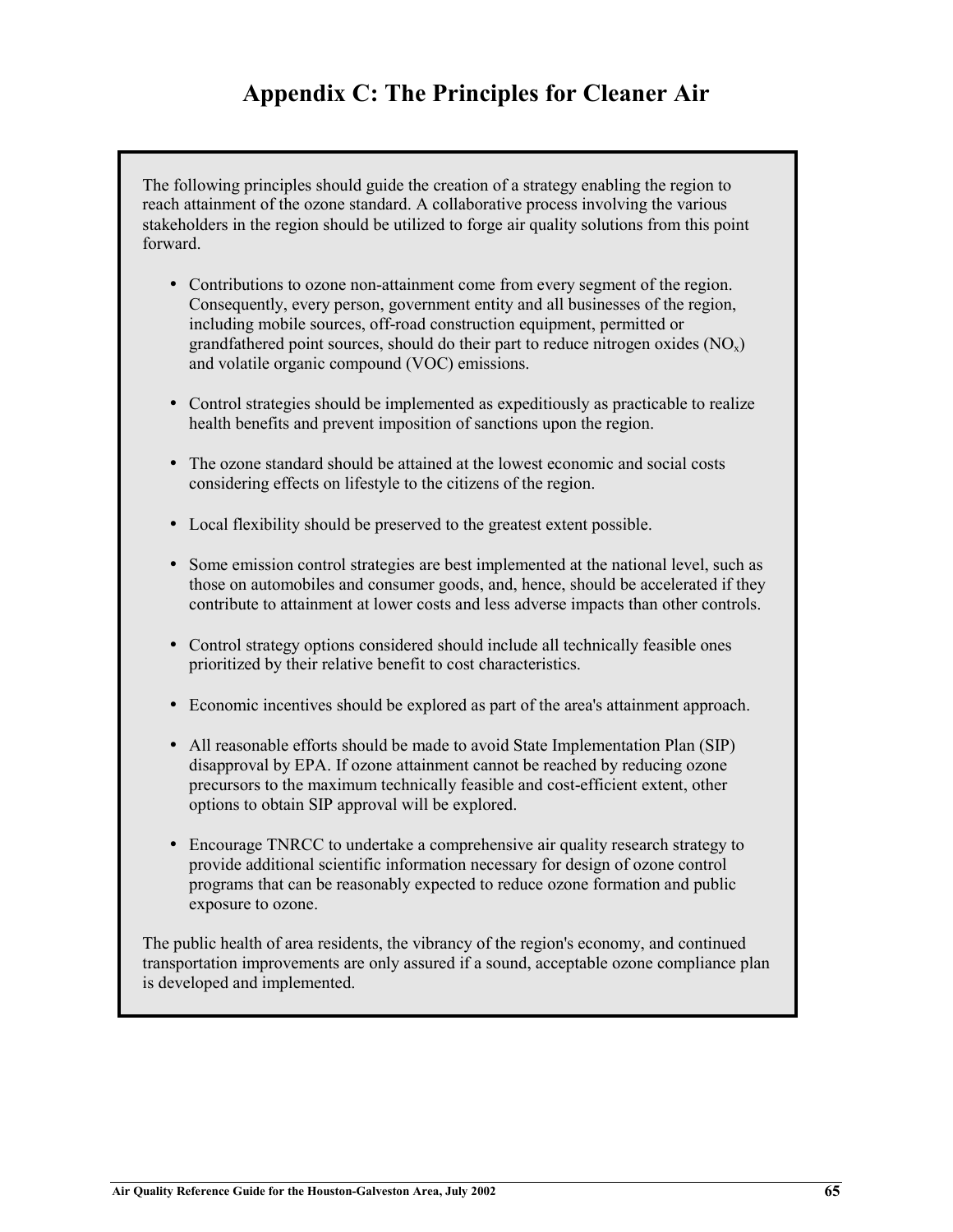# **Appendix D: The City of Houston Mayor's Short-Term Fine Particulate List of Recommendations for City Actions**

#### **Mayor's Short-Term Fine Particulate Work Group List of Recommendations for City Actions**

- 1. Require on-road diesel in lieu of off-road diesel in City contracts.
- 2. Conduct Selective Catalytic Reduction diesel catalyst demonstrations.
- 3. Conduct other diesel catalyst demonstrations.
- 4. Conduct diesel fuel (including water emulsion) demonstrations.
- 5. Include opacity check in truck safety inspection program.
- 6. Establish clean-burning vehicle and equipment preference (including fine particulates).
- 7. Enhance traffic signalization program to reduce fine particulates.
- 8. Increase enforcement of materials transport controls (open truck bed covers).
- 9. Require construction dust control and construction unpaved staging/transition controls.
- 10. Develop and implement airport ground service equipment reduction options (including fine particulates reductions).
- 11. Initiate taxi incentives/controls/opacity tests to encourage low particulate emitting vehicles.
- 12. Assess air quality impacts (fine particulates) of speed hump devices.
- 13. Assess air quality impacts (fine particulates) of fireworks shows.
- 14. Support Texas 2000 Air Quality Study.
- 15. Enhance clean air public education and information (including fine particulates).\*
- \* Indicates Work Group recommendation for all participating organizations and groups.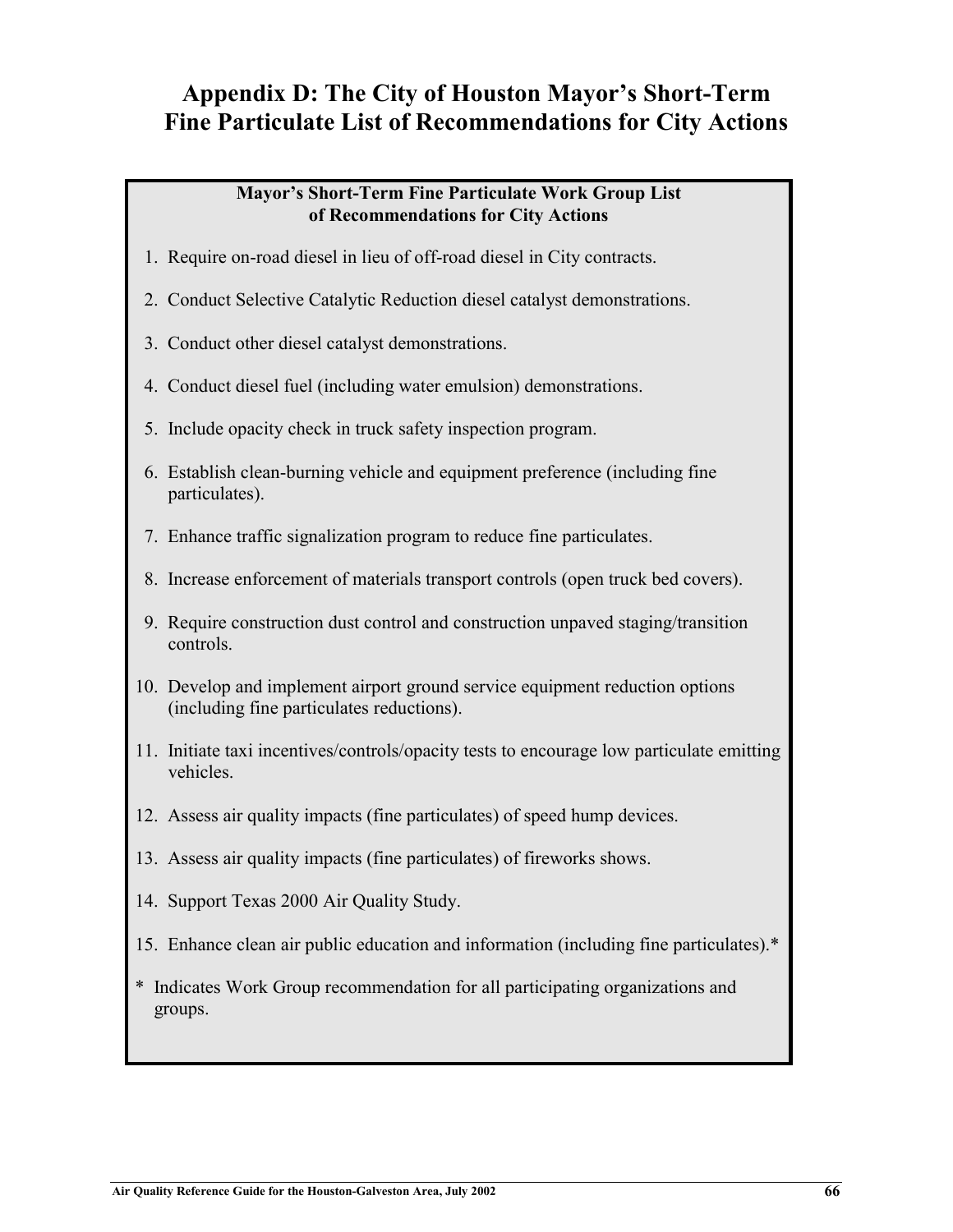# **Appendix E: City of Houston Emissions Reductions Plan**

#### **City of Houston Emission Reduction Plan**

Executive Order 1-45 led to the creation of the Mayor's Clean Air Team. The team consisted of Air Quality Liaisons from each city department as well as other department and private sector stakeholders. The team collectively used an eight-step process, which resulted in the creation of the City of Houston's Emissions Reduction Plan and subsequent supporting guidelines.

- 1. Identify sources and quantify amounts of emissions.
- 2. Define the emissions reductions target goal.
- 3. Document and quantify previous emissions reductions.
- 4. Identify citywide emissions reductions controls and establish timelines for their implementation.
- 5. Identify needed department emissions reductions controls and establish a timeline for implementation.
- 6. Adopt citywide and departmental emissions reductions controls sufficient to meet the target goal.
- 7. Implement the adopted emissions controls.
- 8. Monitor the actual emissions reductions versus the estimated emissions reductions and make adjustments to ensure achievement of the target goal.

In order to achieve optimal success and reach the target of 75 percent  $NO<sub>x</sub>$  emission reductions, a set of eight citywide (seven operational and one construction) and five departmental controls were designed and evaluated.

Cost/benefit analyses of the respective controls were completed and the controls were then ranked in order from most cost effective to least cost effective. Based on this ranking, it was required to use all eight citywide controls and three of the five departmental controls to reach the target.

The plan consists primarily of the following controls:

- 1. Continue existing policy of requiring new purchases of clean vehicles and equipment.
- 2. Purchase very low sulfur gasoline and diesel fuel starting in Fiscal Year 2002.
- 3. Conduct field demonstrations of diesel catalysts in Fiscal Year 2001 and retrofit the city's diesel fleet with the successful catalysts, starting in Fiscal Year 2002.
- 4. Retrofit the city's stationary emission sources (i.e. boilers, generators) starting in Fiscal Year 2002.
- 5. Expand Employee Commute Options (bus passes and van/car pools) citywide starting in Fiscal Year 2002.
- 6. Require city contractors to meet the same emissions reduction requirements as city operations with the major costs starting in Fiscal year 2003.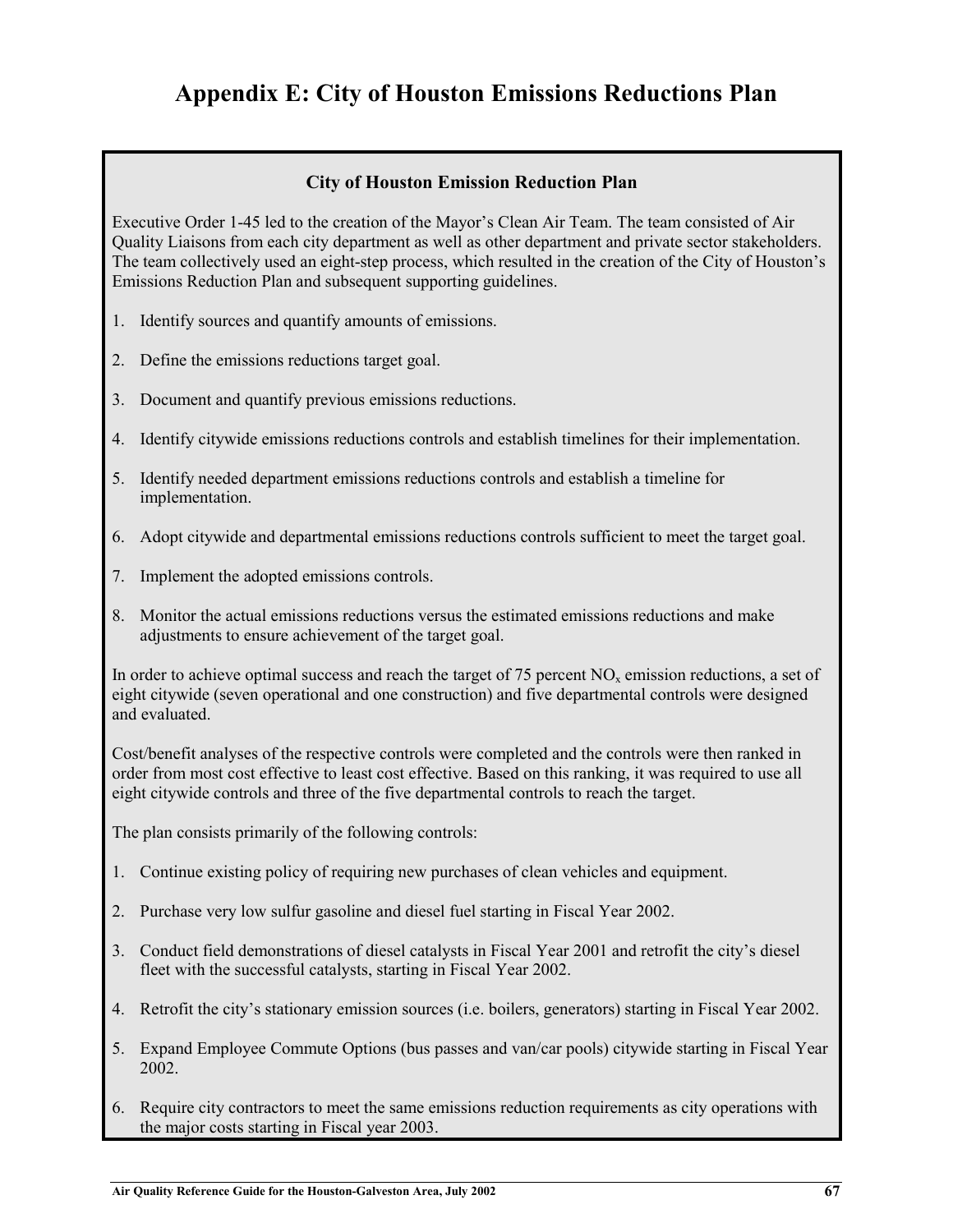At the heart of the plans' controls is the Diesel Field Demonstration Project. The city was awarded \$671,057.00 in grants in April 2000 for this project. It is important to note that if the field demonstration does not validate a retrofit emission control system capable of achieving 75 percent  $NO<sub>x</sub>$  reductions, the entire city plan will need to be reassessed and revised. The project will consist of field demonstrations using diesel catalysts on various vehicles and equipment from the summer of 2000 through the spring of 2001. The successful outcome of these demonstrations will allow the city to retrofit that part of its 2,700-item inventory of on-road and off-road diesel equipment for which new clean replacements are not purchased. The results of the project will also assist city contractors in meeting the city's contractual requirements for clean vehicles and equipment on all city contracts starting in July 2002.

| <b>Implementation Phases</b>                                                              |                                                                 |                                         |                 |  |
|-------------------------------------------------------------------------------------------|-----------------------------------------------------------------|-----------------------------------------|-----------------|--|
| <b>Phases</b>                                                                             | <b>Citywide Actions</b>                                         | <b>Department Actions</b>               | Schedule (M/Y)  |  |
| Pre-Implementation                                                                        |                                                                 |                                         |                 |  |
|                                                                                           | Plan Development                                                |                                         | 01/00-06/00     |  |
|                                                                                           | Plan Adoption                                                   |                                         | 07/00-08/00     |  |
| Implementation                                                                            |                                                                 |                                         |                 |  |
| One: Existing actions,<br>field demonstrations<br>and new clean vehicles<br>$&$ equipment | Control 1: Clean<br>Vehicles & Equipment                        | Control 1: Reduce VMT<br>and hours used | 05/00-06/03     |  |
|                                                                                           | Control 2: Restrict<br>Idling                                   | Control 2: Compressed<br>Work Week      |                 |  |
|                                                                                           | Conduct diesel field                                            | Control 3: Global                       |                 |  |
|                                                                                           | demonstrations                                                  | Positioning System                      |                 |  |
|                                                                                           |                                                                 | Control 4: Reduce fleet                 |                 |  |
|                                                                                           |                                                                 | and equipment                           |                 |  |
| Two: Reformulated<br>fuels and diesel<br>retrofits; expand<br>employee commute<br>options | Control 3: Expand free<br>bus passes                            |                                         | $07/01 - 06/03$ |  |
|                                                                                           | Control 4: Use very low<br>sulfur gas & diesel                  |                                         |                 |  |
|                                                                                           | Control 5: Install diesel<br>retrofits                          |                                         |                 |  |
|                                                                                           | Control 6: Implement<br>generator/boiler<br>combustion controls |                                         |                 |  |
|                                                                                           | Control 7: Subsidize<br>car/van pools                           |                                         |                 |  |
| Three: Expand<br>contractor requirements                                                  | Control 8: Construction<br>and O&M Contracts                    |                                         | $07/02 - 06/03$ |  |
| Post Implementation                                                                       | Monitor, Review,<br>Assess                                      |                                         | $07/03 - 10/03$ |  |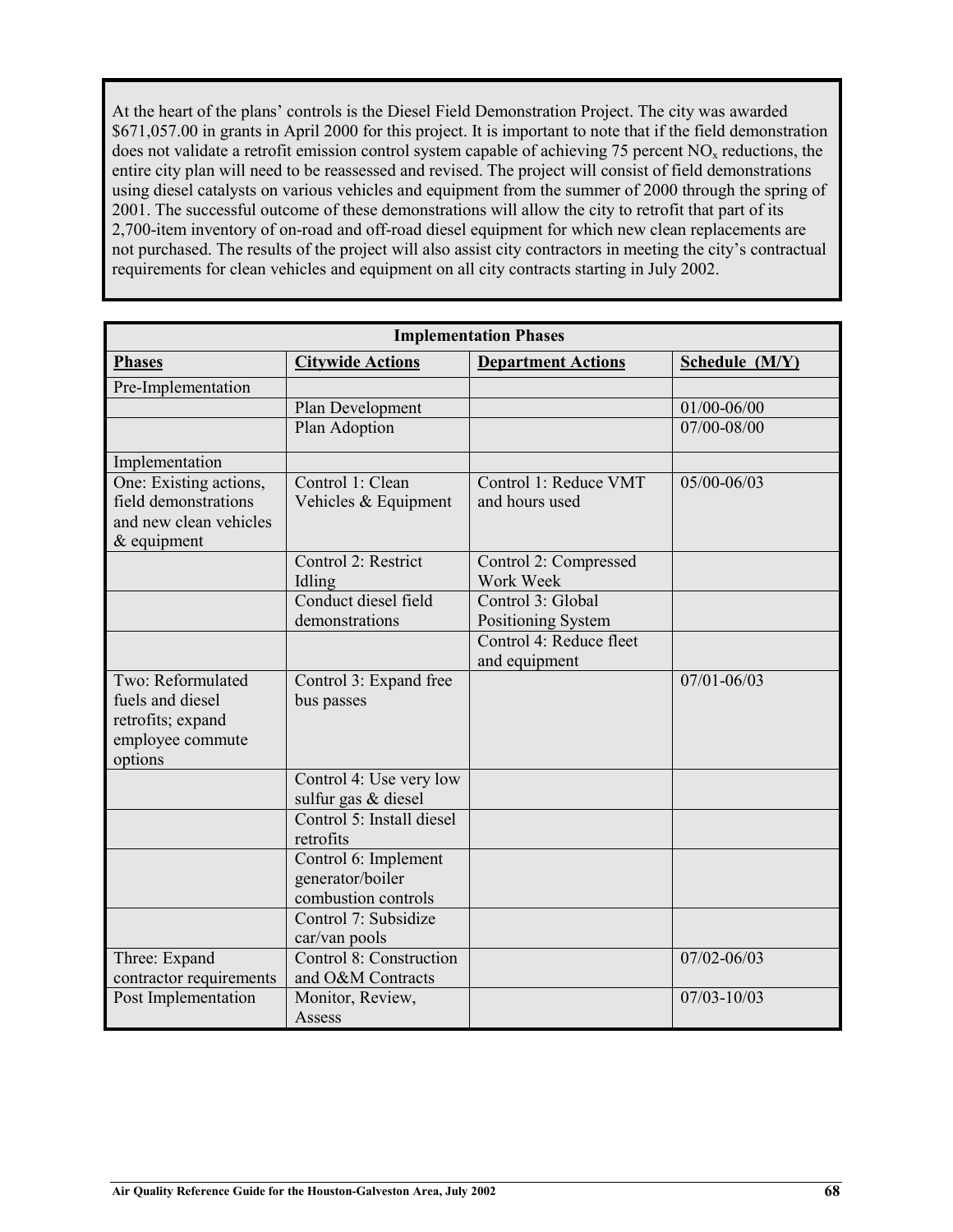## **Appendix F: Urban Heat Island Effects**

Meteorologists have known for almost fifty years that cities are 6 to 8 degrees hotter than the surrounding countryside. Figure F1 shows a sketch of this phenomenon, the "heat island effect," which results from the replacement of trees and vegetation with buildings, parking lots, and roadways as a result of urban growth. Trees block solar radiation and cool the surrounding area by evapotranspiration – using heat to evaporate water from leaves. When trees are cut and vegetation is cleared for development, this effect is lost. When the sun beats down on buildings covered with dark non-reflective roofing materials, most of the heat goes inside and increases the demand for air conditioning. In addition, dark-colored pavement absorbs heat and releases it only slowly at night.



**FIGURE F1: The Temperature Profile of an Urban Heat Island** (Source: http://eetd.lbl.gov/HeatIsland/)

Increased use of energy for air conditioning leads to higher  $NO<sub>x</sub>$  emissions and results in a higher rate of ozone formation during the summer months. Heat can also be viewed as a type of pollution because it exacerbates health problems such as heat stress and asthma. In the hot summer months, hot air plumes can even increase the amount of precipitation that falls on the city and change local weather patterns.

Experience in Atlanta, Salt Lake City, Baton Rouge and other urban areas suggests that a combination of three long-term mitigation measures can reduce urban heat island effects: (1) planting shade trees in strategic locations, (2) replacing dark roofs with reflective, lighter roofs or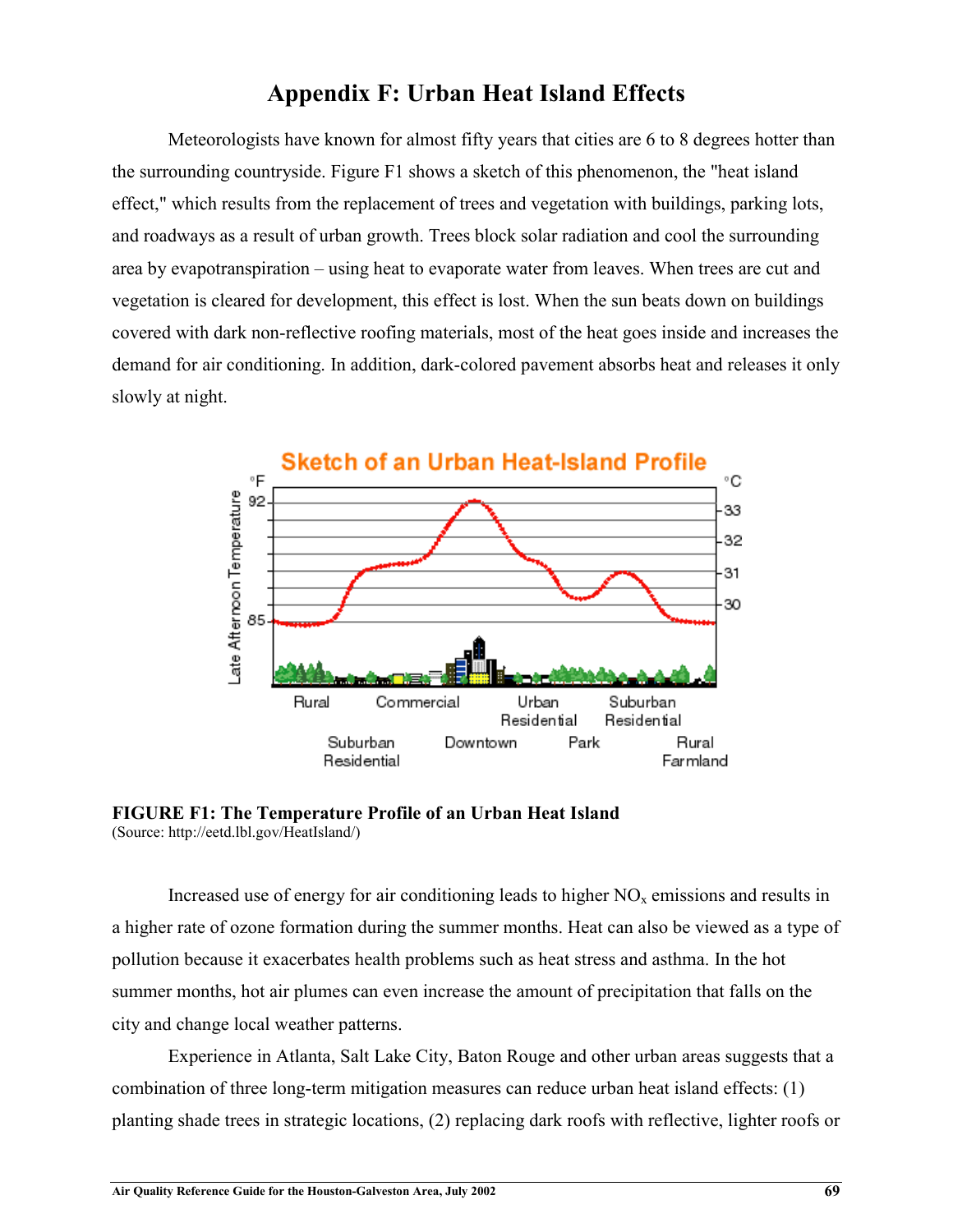planting roof gardens, and (3) using lighter, more reflective surfaces for pavement. Strategic planting of trees not only cools the city, but can also decrease storm water runoff and erosion and decrease urban noise. Replacing dark roofs with highly reflective roofs can keep buildings cooler and save money through reduced energy use. Increasing the albedo (reflectivity) of the surrounding area by installing reflective pavement adds to the overall decrease in ambient air temperature.

At the Lawrence Berkeley National Laboratory, recent simulations have shown that reducing summer temperature for the Los Angeles area by 6 degrees F would result in an overall smog reduction of about 12 percent. In Los Angeles, for example, for every degree Fahrenheit the temperature rises above 70 degrees, the incidence of smog increases by 3 percent. The EPA is working with state air quality offices to develop a method that could potentially allow states to include heat island reduction strategies into their air quality plans as a control measure for ozone reduction.

Meteorological modeling conducted for the Houston region has shown that heat island mitigation measures could have a cooling effect that is sufficient to reduce ozone in the region. However, modeling these measures also reveals uncertainties due to difficulties with required modeling regimes. The heat island measures included in this modeling increased the region's tree canopy and changed the reflectivity of roofing and paved surfaces within available technology boundaries and aggressive market penetration rates. The Texas Natural Resource Conservation Commission (TNRCC; known as the Texas Commission on Environmental Quality after Sept. 1, 2002) intends to identify existing urban heat island measures, and develop additional programs and strategies for the Houston-Galveston area.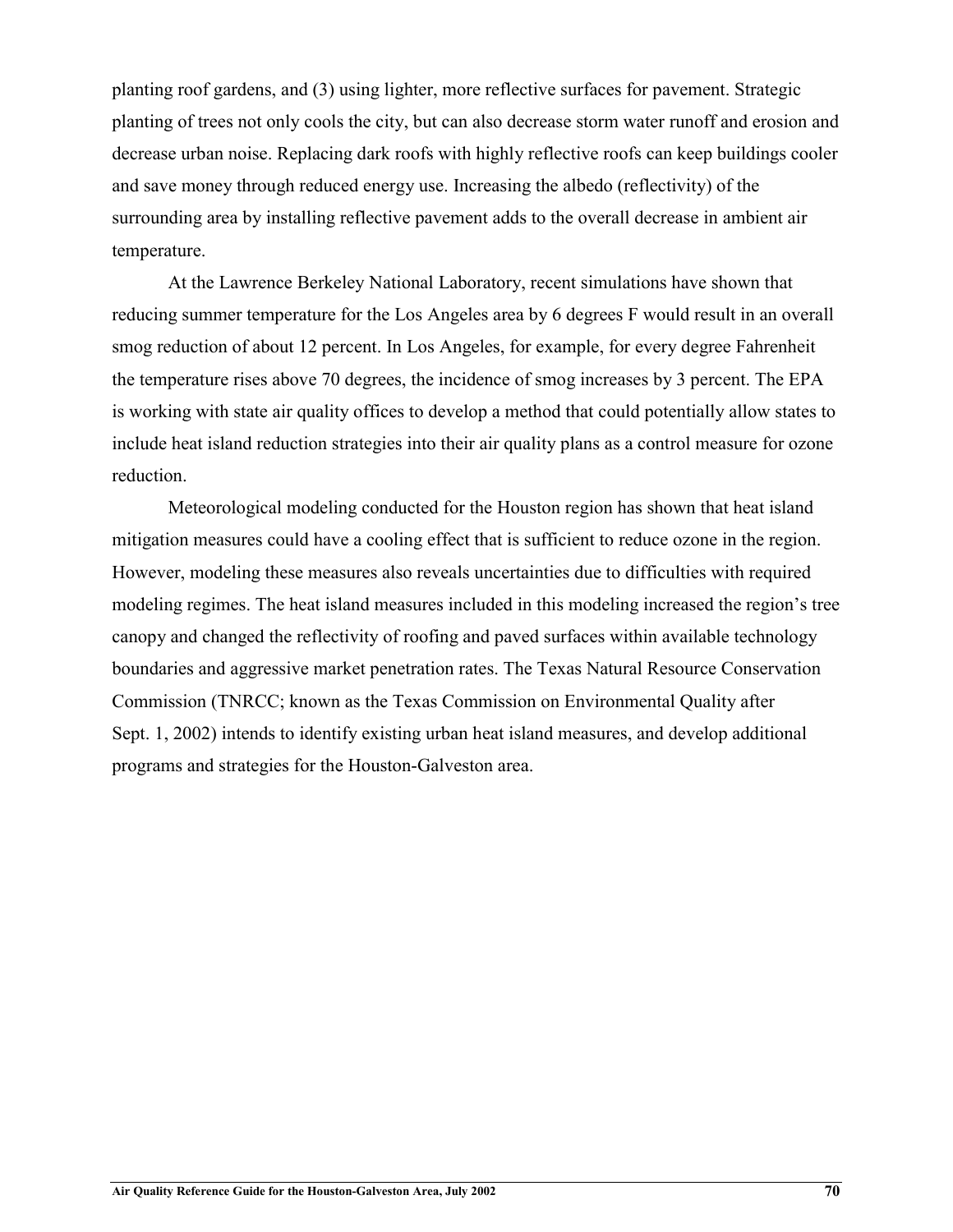# **Appendix G: Houston-Galveston Area's Attainment Demonstration Control Measures**

| <b>Short Title</b>                                       | <b>Rule Description</b>                                                                                                                                                                                                                                                                                                                    | <b>Area Affected</b>                                                                                             |
|----------------------------------------------------------|--------------------------------------------------------------------------------------------------------------------------------------------------------------------------------------------------------------------------------------------------------------------------------------------------------------------------------------------|------------------------------------------------------------------------------------------------------------------|
| <b>Emission Banking and Trading</b>                      | • Creates overall $NOx$ emissions cap.<br>• Implement emissions banking and<br>trading program for flexibility in<br>complying with the cap.<br>• Modifies the existing banking and<br>trading program statewide to make it<br>compatible with the allowance cap<br>program in the Houston area.<br>• Includes mobile source trading.      | • Houston-Galveston eight-<br>county area.<br>• Statewide for emissions<br>banking and trading<br>modifications. |
| HGA Post-1999 ROP/Attainment<br>Demonstration SIP        | Speed Limit Reduction<br>• The speed limit on all roadways with<br>a maximum speed limit above 55<br>mph.<br>• Starts May 1, 2002.                                                                                                                                                                                                         | • Houston-Galveston eight-<br>county area.                                                                       |
| HGA Post-1999 ROP/Attainment<br><b>Demonstration SIP</b> | <b>Transportation Control Measures</b><br>• SIP control strategy (no rules<br>required).<br>• Numerous projects have been<br>identified by the Houston-Galveston<br>Area Council for inclusion in the SIP,<br>such as traffic signalization and<br>bicycle/pedestrian projects.                                                            | • Houston-Galveston eight-<br>county area.                                                                       |
| <b>Inspection and Maintenance</b>                        | • Requires Acceleration Simulation<br>Mode or equivalent testing, as well as<br>On-Board Diagnostics testing.<br>• Begins May 1, 2002, for Harris<br>County.<br>• Begins May 1, 2003, for Brazoria,<br>Fort Bend, Galveston and<br>Montgomery counties.<br>• Begins May 1, 2004, for Chambers,<br>Liberty and Waller counties.             | • Houston-Galveston eight-<br>county area.                                                                       |
| <b>Construction Equipment Operating</b><br>Restriction   | • Establishes a restriction on the use of<br>heavy-duty diesel construction<br>equipment from $6$ a.m. $-$ noon,<br>starting April 2005.<br>• Only applies during Daylight Savings<br>Time each year (first weekend in<br>April through the last weekend in<br>October).<br>• Exempts wet concrete operations and<br>emergency operations. | • Houston-Galveston eight-<br>county area.                                                                       |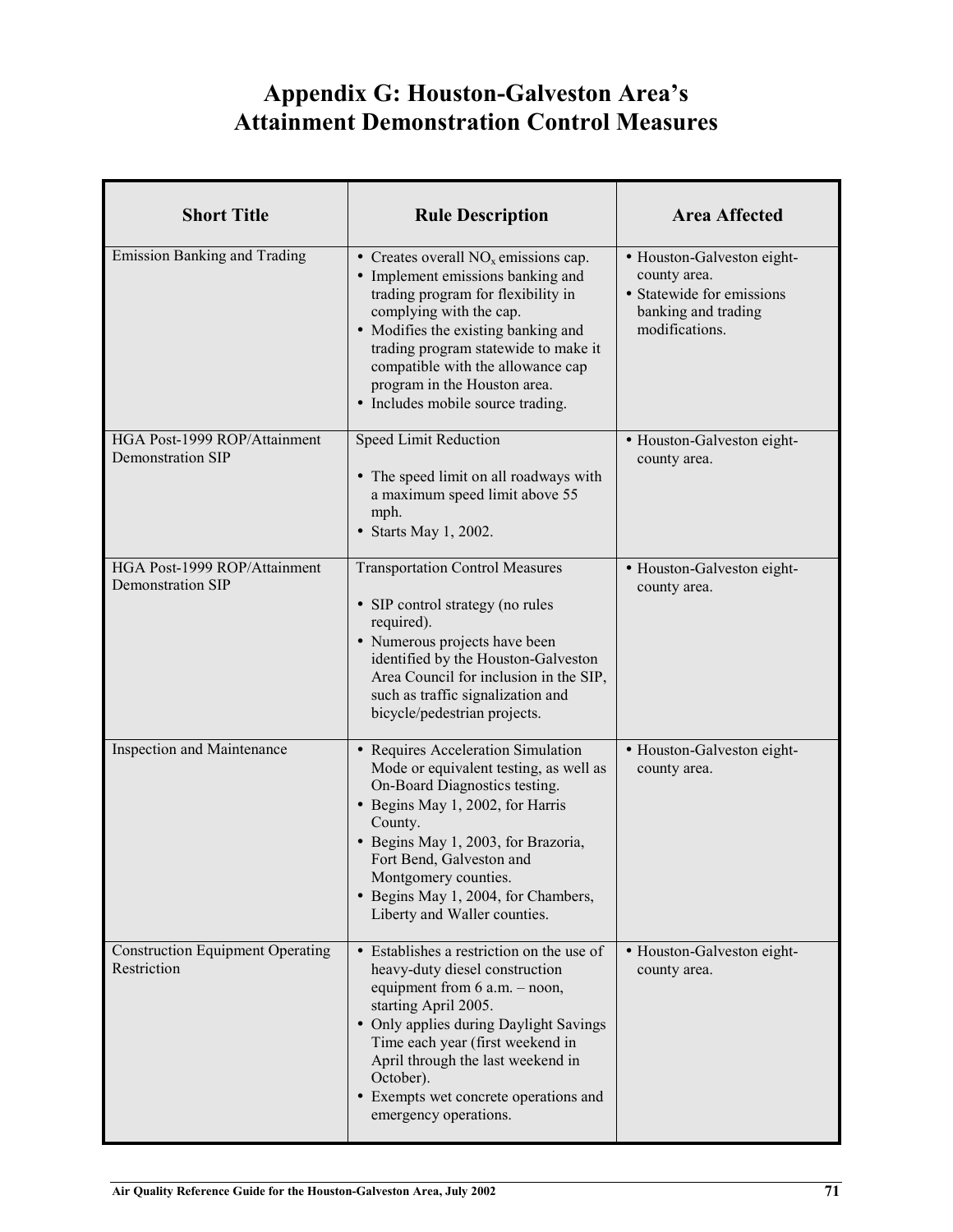|                                                            | • Also provides an exemption from the<br>rule if an alternative plan is submitted<br>assuring equivalent emission<br>reductions.                                                                                                                                                                                                                                                                                                                                                                              |                                                                                          |
|------------------------------------------------------------|---------------------------------------------------------------------------------------------------------------------------------------------------------------------------------------------------------------------------------------------------------------------------------------------------------------------------------------------------------------------------------------------------------------------------------------------------------------------------------------------------------------|------------------------------------------------------------------------------------------|
| Accelerated Purchase of Tier 2/<br>Tier 3 Diesel Equipment | • Requires the early retirement of older<br>equipment and purchase of newer,<br>clean, off-highway diesel equipment.<br>• Phased-in implementation beginning<br>in December 2004.<br>• Also provides an exemption from the<br>rule if an alternative plan is submitted<br>assuring equivalent emission<br>reductions.                                                                                                                                                                                         | • Houston-Galveston eight-<br>county area.                                               |
| Cleaner Diesel Fuel                                        | • By May 1, 2002, the fuel will have<br>improved aromatics and centane for<br>all on-highway sales statewide and<br>for all on and off-highway sales in<br>East/Central Texas.<br>• By May 1, 2004, sulfur will be<br>reduced to 30 parts per million (ppm)<br>in East/Central Texas for on- and off-<br>road fuel.<br>• By May 1, 2006, all on-highway fuel<br>statewide will go to 15 ppm<br>(equivalent to the proposed federal<br>rule), and off-highway fuel will go to<br>15 ppm in East/Central Texas. | • Statewide for on-highway fuel.<br>• East/Central Texas for on and<br>off-highway fuel. |
| Airport Ground Support Equipment                           | • Requires ground support equipment<br>fleets to reduce emissions by 90<br>percent by 2005.<br>• Phased-in implementation -<br>20 percent, 50 percent and 90 percent<br>in 2003, 2004 and 2005, respectively.<br>• Allows for the implementation of<br>alternative emission reduction<br>measures that produce equivalent<br>$NOx$ reductions.                                                                                                                                                                | • Hobby, Bush Intercontinental<br>and Ellington Airports.                                |
| Low Sulfur Gasoline                                        | • Requires a low sulfur gasoline<br>(15 ppm).<br>• Enhances emissions performance of<br>newer cars.<br>$\bullet$ Begins May 1, 2004.                                                                                                                                                                                                                                                                                                                                                                          | • East/Central Texas.                                                                    |
| California Spark-Ignition Engines                          | • Requires manufacturers to ensure that<br>all affected large spark-ignition (LSI)<br>engines are certified under California<br>LSI standards.<br>$\bullet$ Begins May 1, 2004.<br>• Exempts agriculture and construction<br>equipment less than 175 hp,<br>recreational equipment, stationary<br>engines, marine vessels, and<br>equipment on tracks.                                                                                                                                                        | • Statewide.                                                                             |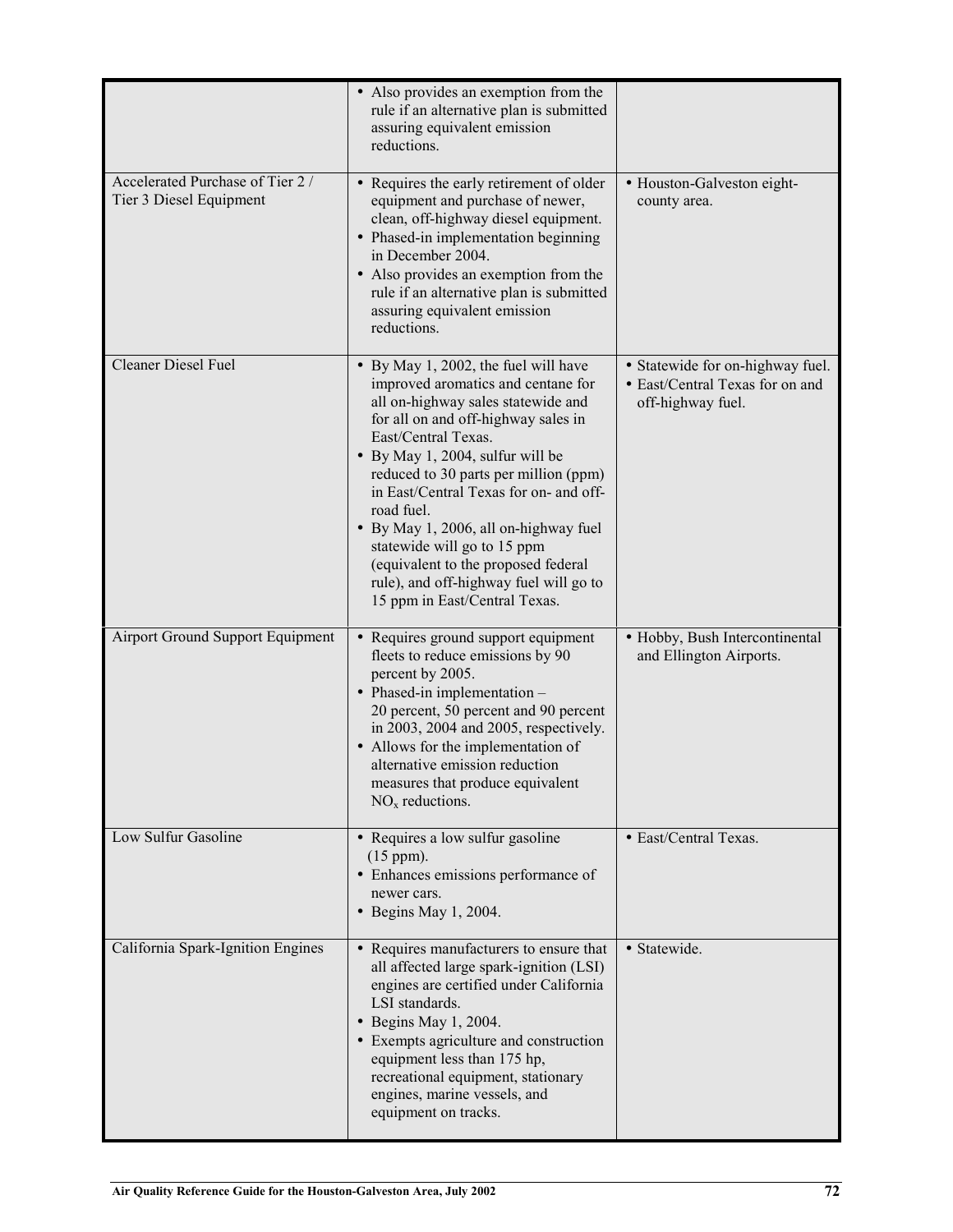| Point Source NO <sub>x</sub> Controls            | • Requires a wide variety of minor and<br>major stationary sources to meet new<br>emission specifications and other<br>requirements in order to reduce $NOx$<br>emissions.<br>• Total $NOx$ reductions required from<br>these sources is 90 percent.<br>• Requires sources with a design<br>capacity to emit 10 tons per year or<br>greater emissions to participate in the<br><b>Emissions Banking and Trading</b><br>Program.                          | • Houston-Galveston eight-<br>county area. |
|--------------------------------------------------|----------------------------------------------------------------------------------------------------------------------------------------------------------------------------------------------------------------------------------------------------------------------------------------------------------------------------------------------------------------------------------------------------------------------------------------------------------|--------------------------------------------|
| Residential and Commercial Air<br>Conditioners   | • Requires new units to reduce ozone<br>by at least 70 percent and retain a<br>minimum ozone reduction efficiency<br>of 50 percent for 15 years.<br>• Begins January 1, 2002.                                                                                                                                                                                                                                                                            | • East/Central Texas.                      |
| <b>Diesel Emulsion</b>                           | • Requires retail on-highway diesel<br>fuel sales for heavy-duty vehicles<br>over 26,000 pounds to be diesel<br>emulsion fuels.<br>• Requires off-highway diesel<br>equipment over 175 hp to use diesel<br>emulsion fuels.<br>$\bullet$ Begins May 1, 2004.                                                                                                                                                                                              | • Houston-Galveston eight-<br>county area. |
| NO <sub>x</sub> Reduction Systems                | • Requires a reduction system for<br>locally registered (Houston-<br>Galveston eight counties) on-<br>highway, pre-1997 diesel trucks over<br>26,000 pounds by May 1, 2004.<br>• Requires a reduction system for all<br>off-highway diesel equipment over<br>175 hp by May 1, 2004.<br>• Requires a reduction system for all<br>locally registered on-highway heavy-<br>duty, pre-1997, gasoline-powered<br>trucks over 26,000 pounds by May 1,<br>2004. | · Houston-Galveston eight-<br>county area. |
| Vehicle Idling Restrictions                      | • Limits idling for all vehicles over<br>14,000 pounds to five consecutive<br>minutes.<br>· Begins April 1, 2001.<br>• Only applies from April $1 - Oct. 31$<br>each year.                                                                                                                                                                                                                                                                               | • Houston-Galveston eight-<br>county area. |
| Lawn Service Equipment Operating<br>Restrictions | • Restricts the use of small gasoline<br>equipment between 6 a.m. - noon,<br>starting in 2005.<br>• Only applies April 1– Oct. 1 each<br>year.                                                                                                                                                                                                                                                                                                           | • Houston-Galveston eight-<br>county area. |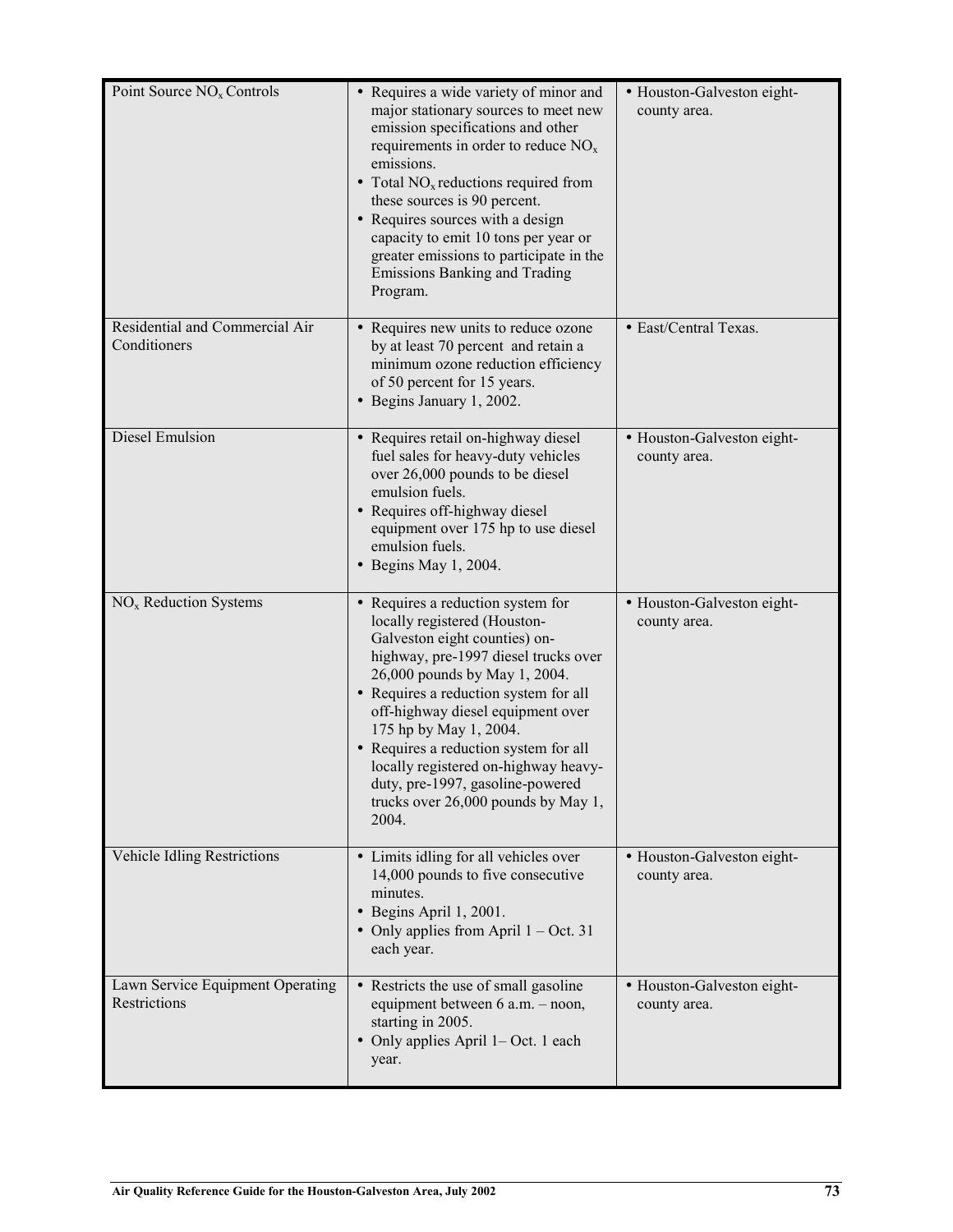# **Appendix H: Ozone Pollution and Physical Activities**

#### **I. INTRODUCTION**

This document is intended to provide information and guidance on ozone air pollution and its impact on school activities. Superintendents, as well as other appropriate staff (e.g., principals, teachers, nurses, and coaches) are encouraged to use this document as a tool in making decisions regarding outdoor activities during periods of high ozone pollution.

For further information regarding health recommendations and physical activity restrictions, please call \_\_\_\_\_\_\_, director of student medical services, tel\_\_\_\_\_\_\_. For information regarding air quality compliance issues, please call the (ISD) Environmental Health and Safety (EHS) office at \_\_\_\_\_\_\_\_\_\_.

#### **II. BACKGROUND**

The Houston region (including Brazoria, Chambers, Fort Bend, Galveston, Harris, Liberty, Montgomery and Waller counties) exceeds federal health-based standards for ground level ozone. Ground-level ozone is different from atmospheric ozone (the kind referred to when discussing "holes in the ozone layer") in that it pollutes the air we breathe. Ozone is a main ingredient of smog. It is harmful because it irritates the airways and makes it harder to breathe. Older adults and children who spend a lot of time outdoors during the day and people with breathing problems such as asthma and allergies are particularly vulnerable to ozone's effects. Research into health effects of air pollution has led the U. S. Environmental Protection Agency to identify children as particularly sensitive to outdoor air pollution. For this reason, it is important that school faculty, staff and administrators are aware of changes in air quality, and that they consider air quality when planning and conducting outdoor activities involving children.

Air quality values are indicated by the U.S. Environmental Protection Agency's (EPA) nationally Air Quality Index or AQI. The values listed in the table below describe the severity of ozone pollution.

| Index Value | Descriptor                     | Color         | 1hr Ozone ppb |
|-------------|--------------------------------|---------------|---------------|
| $0 - 50$    | Good                           | Green         |               |
| $51 - 100$  | Moderate                       | Yellow        | --            |
| $101 - 150$ | Unhealthy for Sensitive Groups | Orange        | $125 - 164$   |
| $151 - 200$ | Unhealthy                      | Red           | $165 - 204$   |
| $201 - 300$ | Very Unhealthy                 | Purple        | 205-404       |
| $301 - 500$ | Hazardous                      | <b>Maroon</b> | 405-604       |

#### **U.S. EPA Air Quality Index**

A network of outdoor air monitors continually operates to detect pollutant levels in the Houston Area. You can view the network on the Internet on the State Environmental Agency's\* Web site at www.tnrcc.state.tx.us/cgi-bin/monops/select\_curlev?region12\_cur.gif and locate the monitors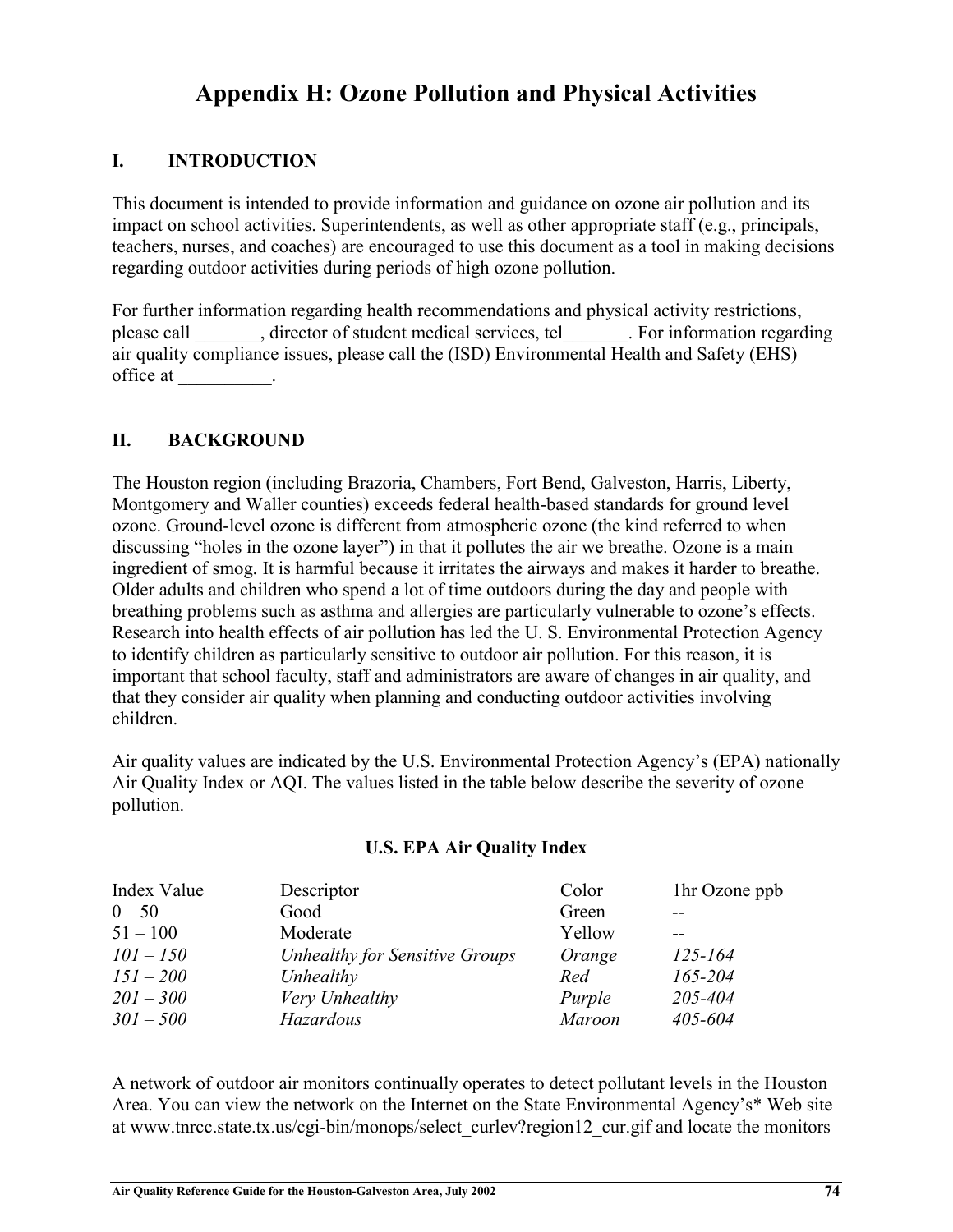nearest to your campus. When ozone levels exceed federal standards, an air pollution warning is automatically generated and distributed via email to system subscribers. You can subscribe to receive ozone warnings through the Internet by visiting www.hcoem.org and clicking on "subscribe to ozone alerts." Warnings are also broadcast on message-activated National Weather Service radios.

When the TNRCC meteorological team predicts that atmospheric conditions are favorable for the production of high levels of ozone, an Ozone Watch is issued. Normally the TNRCC team makes its prediction by 3 p.m. each day for the next day's Ozone Watch. Occasionally, the TNRCC team will be unable to make its prediction until 9 a.m. on the day for which an Ozone Watch is called. Distribution methods for ozone watches are the same as those for ozone warnings.

This bulletin suggests guidelines to help schools protect children from the effects of outdoor air pollution. For further information regarding air quality, visit the Clean Air Action Web site at www.cleanairaction.org, or call the City of Houston Department of Health and Human Services Bureau of Air Policy at (713) 794-9384.

#### **III. RECOMMENDED RESTRICTION OF PHYSICAL ACTIVITIES**

The following limits on activity for each type of episode are recommended:

- A. Level Orange (Unhealthy for Sensitive Groups)
	- 1. Susceptible individuals, primarily children with heart or respiratory disease such as asthma or allergies should minimize outdoor activity.
	- 2. Healthy individuals with noticeable health effects associated with existing conditions should minimize outdoor activity.
- B. Level Red (Unhealthy)
	- 1. All children should discontinue prolonged, vigorous exercise outdoors lasting longer than one hour.
	- 2. Susceptible individuals, primarily children with heart or respiratory disease such as asthma or allergies should avoid outdoor activity and remain indoors in airconditioned spaces.
	- 3. Outdoor activities that should be avoided include, but are not limited to calisthenics, basketball, baseball, running, soccer, football, tennis, swimming and water polo.
- C. Level Purple (Very Unhealthy)
	- 1. All children should discontinue vigorous outdoor activities, regardless of duration, and they should remain indoors in air-conditioned spaces.
	- 2. All outdoor physical education classes, sports practices and athletic competitions should be rescheduled.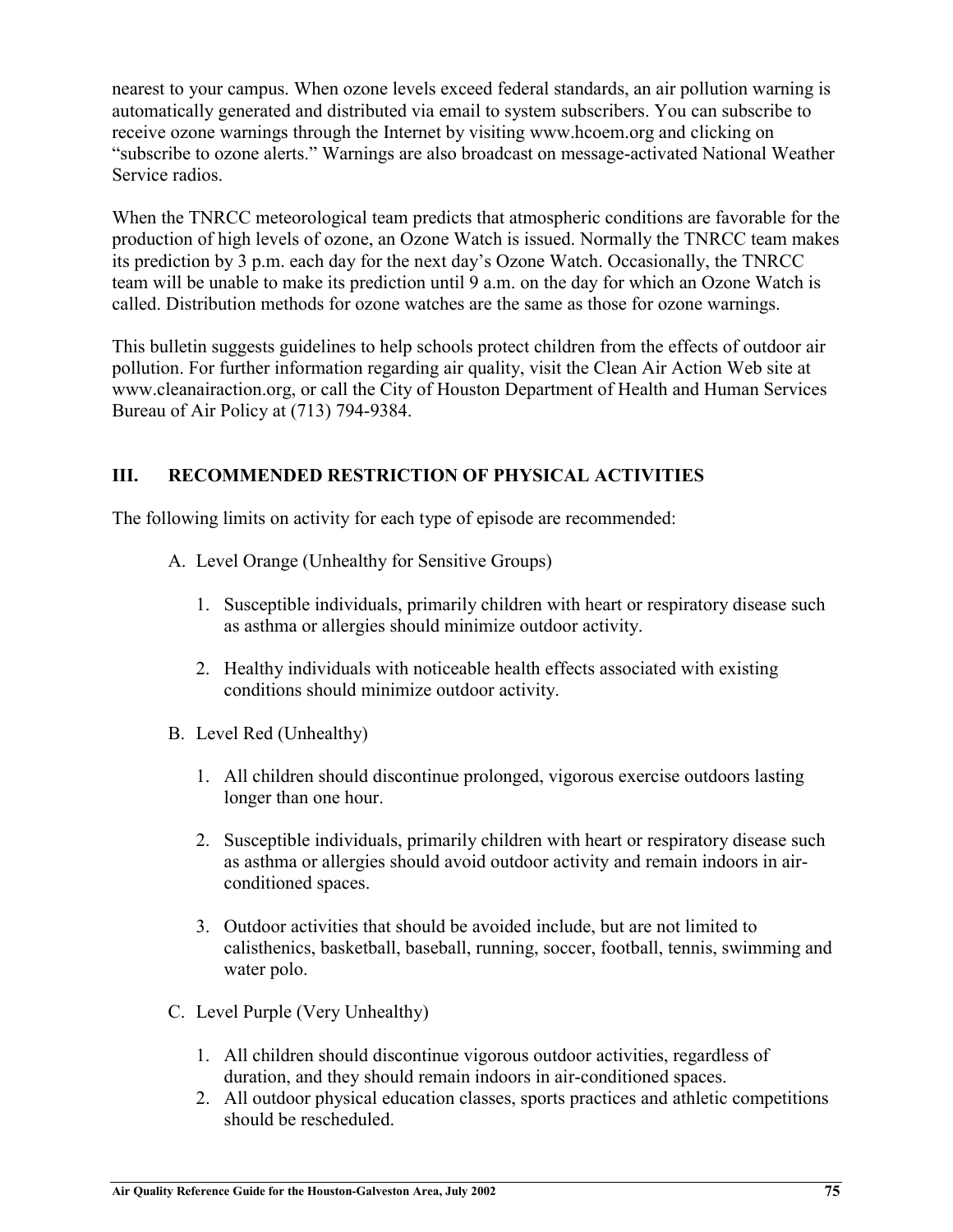#### **IV. SITE ADMINISTRATOR RESPONSIBILITIES**

(Refer also to the district/campus plan for safety)

- A. Regular School Program
	- 1. Alert faculty and staff and all other site users (e.g.,  $\qquad \qquad$  ) when ozone warnings are issued. The administrator should include information on the severity level (orange, red, or purple) in the alert. The location of the monitor(s) which are reporting exceedances as well as the levels reported from the nearest monitors may also be included for activity planning purposes.
	- 2. Observe appropriate physical activity restrictions represented in Section III.
	- 3. Students and staff with special health problems should follow any additional precautions recommended in writing by their individual physician. This information must be recorded on the student/employee health card.
	- 4. School site administrators may wish to notify parents of high air pollution levels.
	- 5. If an ozone exceedance is expected, but has not yet occurred at the time an outdoor activity is scheduled to begin, that event may begin as scheduled. When an ozone watch is in effect, outdoor activities scheduled for the afternoon should be rescheduled for the morning.
- B. Interscholastic Athletic Program
	- 1. Observe appropriate physical activity restrictions represented in Section III.
	- 2. If an ozone exceedance is expected, but has not yet occurred at the time an interscholastic game or event is scheduled to begin, that event may begin as scheduled.
	- 3. If an interscholastic game or event is scheduled to begin and a warning is in effect, the event should be canceled, delayed or rescheduled. The school should communicate with the interscholastic athletics office to coordinate cancellation or rescheduling of the game or event.

#### **V. POSTING OZONE WATCH/WARNING SIGNS**

Ozone Watch/Warning signs may be posted at all entrances and exits following notification of a predicted air pollution episode. Announcements over the public address system may be used in conjunction with the posting of signs to notify students and staff of the predicted advisory or pollution episode. The attached signs ("Andy Airedale" Series) may be reproduced for use at individual sites.

\* Effective Sept. 1, 2002, the Texas Natural Resource Conservation Commission (TNRCC) is changing the agency's name to the Texas Commission on Environmental Quality (TCEQ).